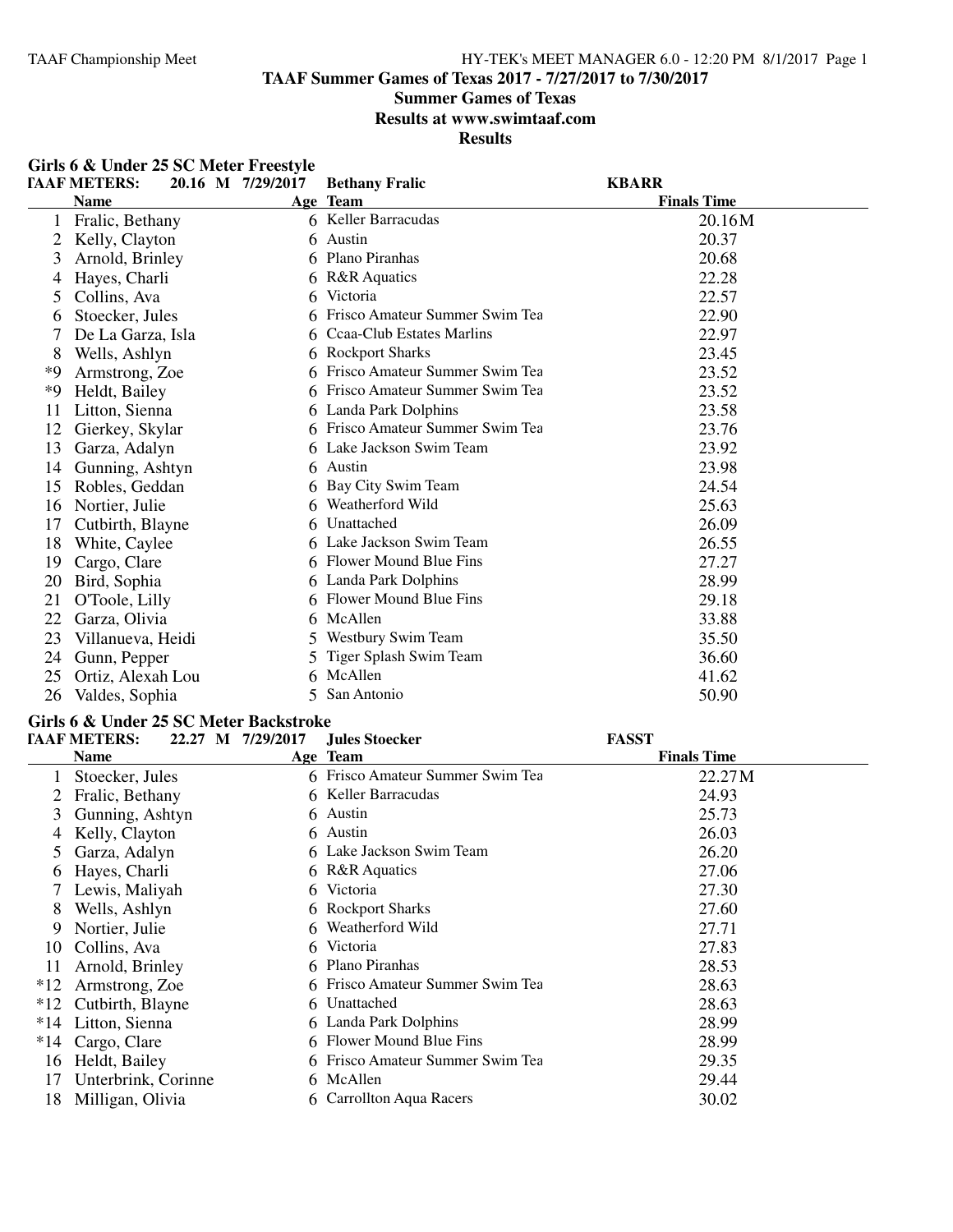# **Summer Games of Texas**

**Results at www.swimtaaf.com**

**Results**

|                     | (Girls 6 & Under 25 SC Meter Backstroke)                                                                                            |    |                                                      |                                       |                      |  |  |
|---------------------|-------------------------------------------------------------------------------------------------------------------------------------|----|------------------------------------------------------|---------------------------------------|----------------------|--|--|
|                     | <b>Name</b>                                                                                                                         |    | Age Team                                             |                                       | <b>Finals Time</b>   |  |  |
|                     | 19 Keeler, Emelyn                                                                                                                   |    | 5 Wharton Swim Team                                  |                                       | 31.93                |  |  |
| 20                  | Bird, Sophia                                                                                                                        |    | 6 Landa Park Dolphins                                |                                       | 32.28                |  |  |
| 21                  | Todd, Rush                                                                                                                          |    | 5 Golden Triangle                                    |                                       | 32.40                |  |  |
| 22                  | Dobson, Phoebe                                                                                                                      |    | 6 Keller Barracudas                                  |                                       | 33.06                |  |  |
| 23                  | Ortiz, Alexah Lou                                                                                                                   |    | 6 McAllen                                            |                                       | 34.01                |  |  |
| 24                  | Marek, Liana                                                                                                                        |    | 5 Landa Park Dolphins                                |                                       | 36.31                |  |  |
| 25                  | O'Toole, Lilly                                                                                                                      |    | 6 Flower Mound Blue Fins                             |                                       | 38.68                |  |  |
| 26                  | Valdes, Sophia                                                                                                                      | 5  | San Antonio                                          |                                       | 50.04                |  |  |
| $\qquad \qquad - -$ | Villanueva, Heidi                                                                                                                   |    | 5 Westbury Swim Team                                 |                                       | DQ                   |  |  |
|                     | Girls 6 & Under 100 SC Meter Freestyle Relay<br>TAAF METERS: 1:32.54 M 7/30/2016<br><b>Frisco Amateur Summer Swim Tea</b><br>Frisco |    |                                                      |                                       |                      |  |  |
|                     |                                                                                                                                     |    |                                                      | M Corbin, M Sennett, C May, D Richard |                      |  |  |
|                     | <b>Team</b>                                                                                                                         |    | <b>Relay</b>                                         |                                       | <b>Finals Time</b>   |  |  |
|                     | 1 Flower Mound Blue Fins                                                                                                            |    | $\mathbf{A}$                                         |                                       | 2:01.84              |  |  |
|                     | 1) Toriz, Cora 5<br>1:07.92<br>53.92                                                                                                |    | 2) Brimage, McKenna 5                                | 3) Cargo, Clare 6                     | 4) O'Toole, Lilly 6  |  |  |
|                     | Frisco Amateur Summer Swin                                                                                                          |    | $\mathbf{A}$                                         |                                       | DQ                   |  |  |
|                     | 1) Armstrong, Zoe 6                                                                                                                 |    | 2) Armstrong, Ava 6                                  | 3) Heldt, Bailey 6                    | 4) Stoecker, Jules 6 |  |  |
|                     | Landa Park Dolphins                                                                                                                 |    | $\mathbf{A}$                                         |                                       | DQ                   |  |  |
|                     | 1) Bird, Sophia 6                                                                                                                   |    | 2) Marek, Liana 5                                    | 3) Biasatti, Adriana 5                | 4) Litton, Sienna 6  |  |  |
|                     | Victoria                                                                                                                            |    | $\mathbf{A}$                                         |                                       | DQ                   |  |  |
|                     | 1) Lewis, Maliyah 6                                                                                                                 |    | 2) Migura, Carly 6                                   | 3) Herath, Teagan 6                   | 4) Collins, Ava 6    |  |  |
|                     |                                                                                                                                     |    |                                                      |                                       |                      |  |  |
|                     | Girls 8 & Under 25 SC Meter Freestyle<br><b>TAAF METERS:</b><br><b>Mesquite</b>                                                     |    |                                                      |                                       |                      |  |  |
|                     |                                                                                                                                     |    |                                                      |                                       |                      |  |  |
|                     | 16.90 M 8/5/2000<br><b>Name</b>                                                                                                     |    | <b>Hannah Ferrin</b><br>Age Team                     |                                       | <b>Finals Time</b>   |  |  |
| $\mathbf{1}$        |                                                                                                                                     |    | 8 Victoria                                           |                                       | 17.36                |  |  |
|                     | Stanush, Karli                                                                                                                      |    | 8 Frisco Amateur Summer Swim Tea                     |                                       |                      |  |  |
| 2                   | Boyle, Elizabeth                                                                                                                    |    | 8 Lake Jackson Swim Team                             |                                       | 17.80                |  |  |
| 3                   | Kadlecik, Hope                                                                                                                      |    |                                                      |                                       | 17.94                |  |  |
| 4                   | Griffin, Leah                                                                                                                       |    | 8 Plano Piranhas                                     |                                       | 18.62                |  |  |
| 5                   | Nichols, Makena                                                                                                                     |    | 8 West of the Brazos                                 |                                       | 18.65                |  |  |
| *6                  | May, Caroline                                                                                                                       |    | 7 Frisco Amateur Summer Swim Tea                     |                                       | 19.65                |  |  |
| *6                  | Hundl, Olivia                                                                                                                       |    | 8 El Campo Red Wave                                  |                                       | 19.65                |  |  |
| 8                   | Hickman, Eliza                                                                                                                      |    | 8 Denton Dolphins                                    |                                       | 19.86                |  |  |
| 9                   | Howland, Faith                                                                                                                      | 8  | Tomball                                              |                                       | 19.96                |  |  |
|                     | 10 Siganporia, Roxanne                                                                                                              |    | 8 Plano Piranhas                                     |                                       | 20.08                |  |  |
| 11                  | Jackson, Ella                                                                                                                       |    | 8 Keller Barracudas                                  |                                       | 20.59                |  |  |
| 12                  | Travis, Haley                                                                                                                       | 8. | <b>Denton Dolphins</b>                               |                                       | 20.89                |  |  |
| 13                  | Fossan, Samantha                                                                                                                    | 8  | Westbury Swim Team                                   |                                       | 21.17                |  |  |
| 14                  | Wright, Sierrra                                                                                                                     | 8  | <b>Rockport Sharks</b>                               |                                       | 21.18                |  |  |
| 15                  | Huff, Lily Rose                                                                                                                     |    | 8 Landa Park Dolphins                                |                                       | 21.70                |  |  |
| 16                  | Butlar, Izzy                                                                                                                        |    | <b>Midlothian Stingrays</b>                          |                                       | 21.80                |  |  |
| 17                  | McNary, Kami                                                                                                                        |    | Southlake Stingrays                                  |                                       | 21.82                |  |  |
| 18                  | Kim, Clare                                                                                                                          |    | <b>Mission Marlins Swim Team</b>                     |                                       | 22.14                |  |  |
| 19                  | Rivera, Mia                                                                                                                         |    | <b>Edinburg Stingrays</b>                            |                                       | 22.75                |  |  |
| 20                  | Boswell, Emery                                                                                                                      |    | Mineral Wells Swim Team                              |                                       | 22.91                |  |  |
| 21                  | Wingrin, Hannah                                                                                                                     |    | Tiger Splash Swim Team                               |                                       | 23.23                |  |  |
| 22<br>23            | Julius, Jasmyn<br>Gottemoller, Caroline                                                                                             |    | Killeen B&G Club<br><b>Ccaa-Club Estates Marlins</b> |                                       | 23.34<br>23.41       |  |  |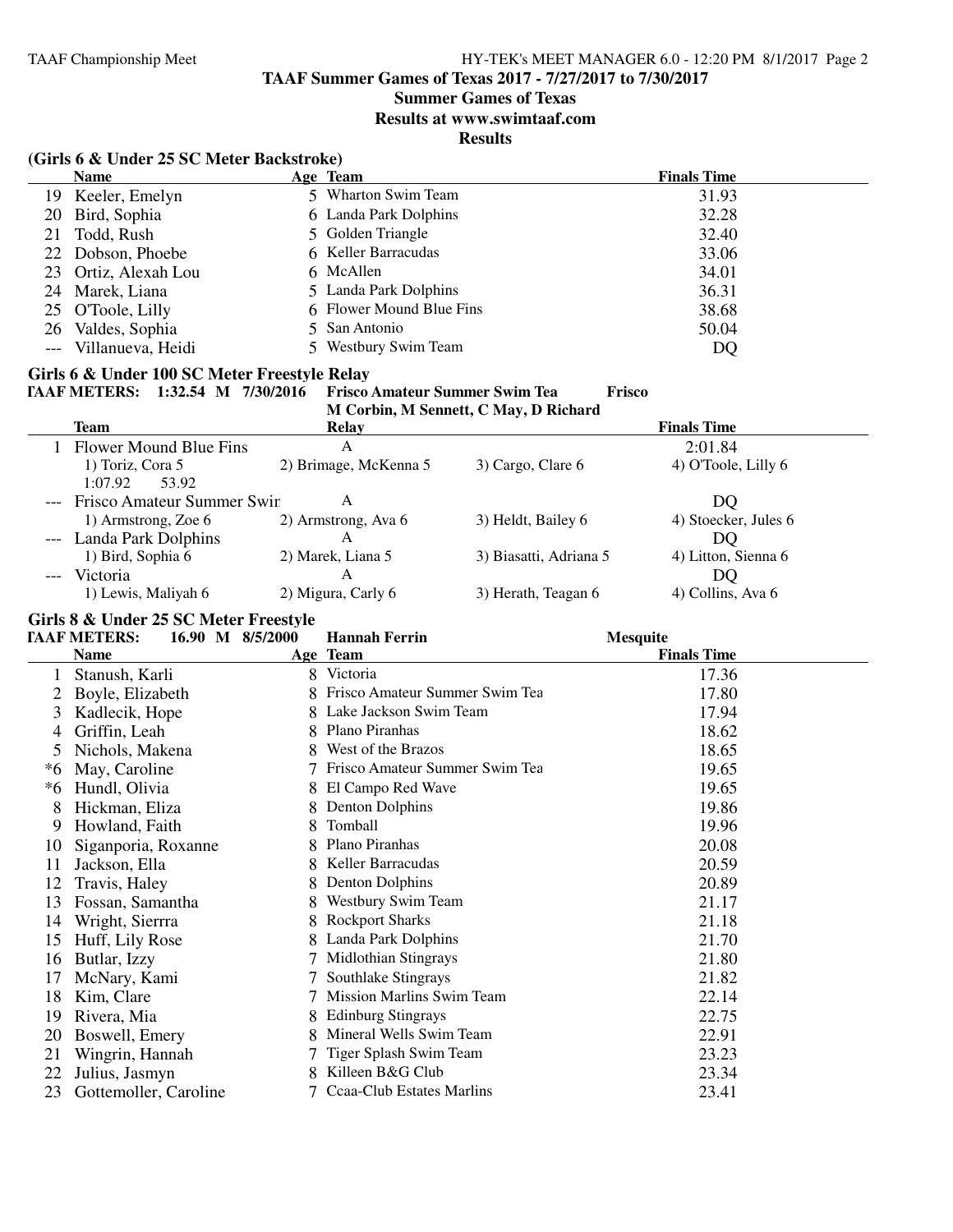# **Summer Games of Texas**

**Results at www.swimtaaf.com**

**Results**

# **(Girls 8 & Under 25 SC Meter Freestyle)**

| <b>Name</b>           | Age Team                      | <b>Finals Time</b> |
|-----------------------|-------------------------------|--------------------|
| 24 Christman, Keelan  | 8 Austin                      | 23.81              |
| 25 Rettstatt, Kirstin | 8 South Belt Area "all Stars" | 24.16              |
| 26 Voosen, Zoe        | 8 Austin                      | 25.93              |
| 27 Sursa, Megan       | 8 Killeen B&G Club            | 29.99              |
| 28 Mascorro, Jamie    | 7 San Antonio                 | 30.16              |
| 29 Evans, Catlina     | 8 Killeen B&G Club            | 31.08              |
| 30 Dean, Scarlett     | 8 San Antonio                 | 32.54              |
| 31 Schrader, Tracy    | 8 San Antonio                 | 35.18              |

# **Girls 8 & Under 50 SC Meter Freestyle**

|    | <b>TAAF METERS:</b> | 37.33 M 7/28/2007 | <b>Audrey Huggins</b>            | Weatherford        |  |
|----|---------------------|-------------------|----------------------------------|--------------------|--|
|    | <b>Name</b>         |                   | Age Team                         | <b>Finals Time</b> |  |
|    | Stanush, Karli      |                   | 8 Victoria                       | 38.74              |  |
|    | Miksch, Abigail     |                   | West of the Brazos               | 41.37              |  |
| 3  | Reeves, Malyah      |                   | <b>Midlothian Stingrays</b>      | 41.86              |  |
| 4  | Palmer, Glory       |                   | Victoria                         | 42.80              |  |
| 5  | Fort, Jaycie        |                   | Lake Jackson Swim Team           | 43.07              |  |
| 6  | Griffin, Leah       | 8                 | Plano Piranhas                   | 43.32              |  |
|    | Serda, Olivia       |                   | <b>Mission Marlins Swim Team</b> | 43.86              |  |
| 8  | Nichols, Makena     | 8.                | West of the Brazos               | 45.60              |  |
| 9  | Ruiz, Natalia       |                   | Grand Prairie Splash Swim Team   | 46.04              |  |
| 10 | Wright, Sierrra     |                   | <b>Rockport Sharks</b>           | 46.38              |  |
| 11 | Travis, Haley       |                   | Denton Dolphins                  | 47.08              |  |
| 12 | Morgan, Jayde       |                   | Golden Triangle                  | 48.34              |  |
| 13 | Mallen, Kiara       | 8                 | Austin                           | 48.50              |  |
| 14 | DeGraaf, Grace      |                   | <b>Flower Mound Blue Fins</b>    | 48.79              |  |
| 15 | Boswell, Emery      |                   | Mineral Wells Swim Team          | 48.90              |  |
| 16 | Rogers, Jorgianna   |                   | Plano Aquaducks                  | 49.19              |  |
| 17 | Hamel, Hannah       | 8                 | <b>Pharr Phast</b>               | 49.82              |  |
| 18 | Wright, Tylee       |                   | Lewisville Wave                  | 50.92              |  |
| 19 | Unberhagen, Mary    |                   | Austin                           | 51.17              |  |
| 20 | Butlar, Izzy        |                   | <b>Midlothian Stingrays</b>      | 51.25              |  |
| 21 | McNary, Kami        |                   | Southlake Stingrays              | 53.36              |  |
| 22 | Harder, Patience    |                   | Landa Park Dolphins              | 54.72              |  |
| 23 | Rettstatt, Kirstin  |                   | South Belt Area "all Stars"      | 59.55              |  |
| 24 | Lucas, Callie       |                   | Landa Park Dolphins              | 1:01.03            |  |
| 25 | Miculek, Camilla    | 8                 | Austin                           | 1:02.06            |  |
| 26 | Sursa, Megan        |                   | Killeen B&G Club                 | 1:03.32            |  |
| 27 | Skelton, Scout      |                   | Landa Park Dolphins              | 1:03.57            |  |
| 28 | Weber, Sierra       |                   | Westbury Swim Team               | 1:03.94            |  |
| 29 | Evans, Catlina      | 8.                | Killeen B&G Club                 | 1:07.20            |  |

#### **Girls 8 & Under 25 SC Meter Backstroke**

| <b>TAAF METERS:</b><br>19.43 M 7/1/1994 | <b>Stephani Caver</b>      |                    |
|-----------------------------------------|----------------------------|--------------------|
| <b>Name</b>                             | Age Team                   | <b>Finals Time</b> |
| Fralic, Eden                            | 8 Keller Barracudas        | 19.50              |
| 2 Howland, Faith                        | 8 Tomball                  | 22.86              |
| 3 Miksch, Abigail                       | 8 West of the Brazos       | 23.05              |
| 4 Ondike, Ariel                         | 8 Tuloso-Midway Hurricanes | 23.06              |
| 5 Kallus, Gianna                        | 8 El Campo Red Wave        | 23.29              |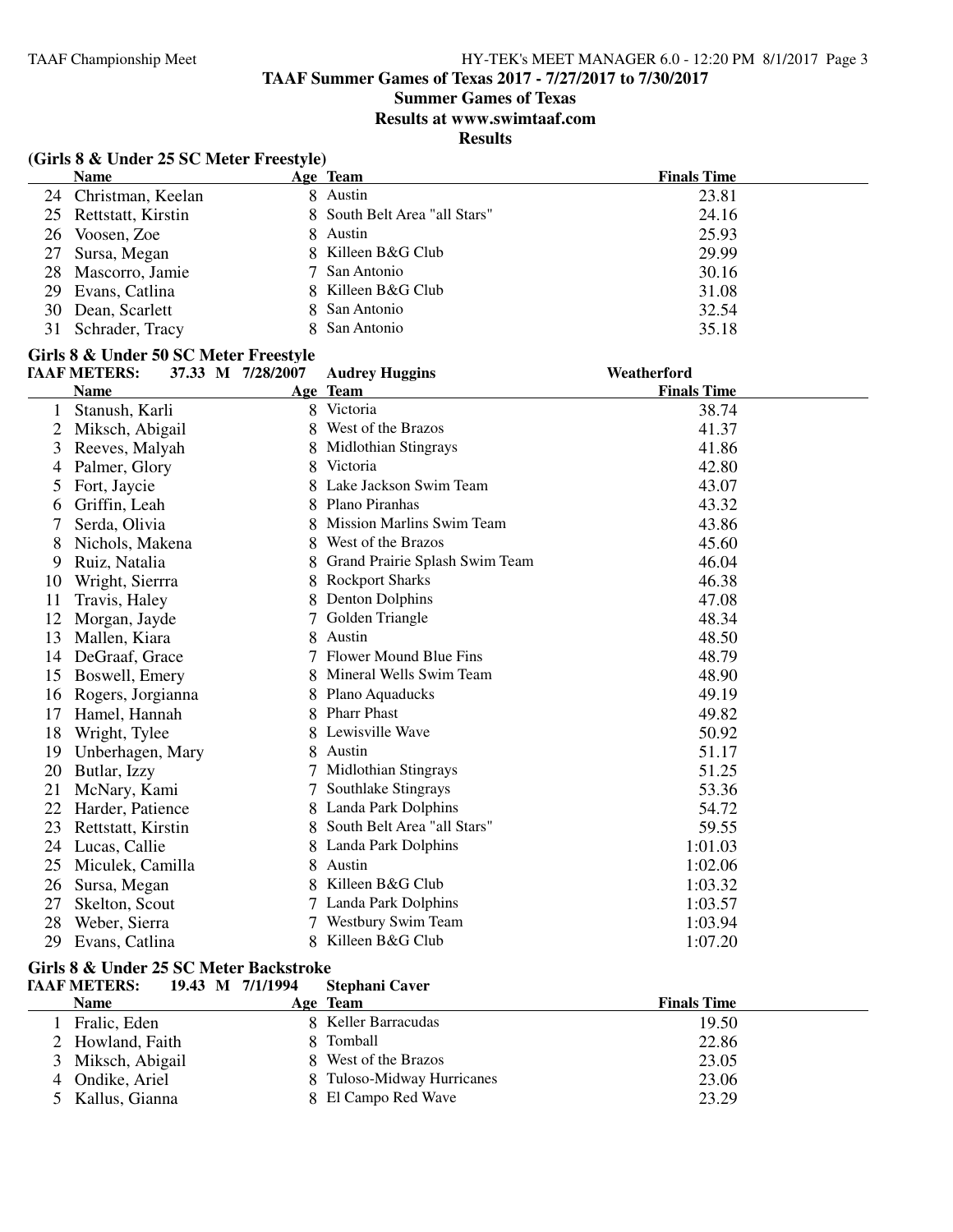# **Summer Games of Texas**

**Results at www.swimtaaf.com**

**Results**

|               | <b>Name</b>           |   | Age Team                       | <b>Finals Time</b> |
|---------------|-----------------------|---|--------------------------------|--------------------|
| $\mathfrak b$ | Reeves, Malyah        | 8 | Midlothian Stingrays           | 23.66              |
| 7             | Siganporia, Roxanne   | 8 | Plano Piranhas                 | 23.81              |
| 8             | Smith, Megan          |   | Flower Mound Blue Fins         | 24.45              |
| 9             | Balmforth, Katelyn    | 8 | Flower Mound Blue Fins         | 24.71              |
| 10            | Searle, Hailey        |   | Coast - City of Allen Swim Tea | 24.82              |
| 11            | Serda, Olivia         | 8 | Mission Marlins Swim Team      | 25.07              |
| 12            | Fletcher, Stefanija   | 8 | <b>Alvin Gators</b>            | 25.16              |
| 13            | Gottemoller, Caroline |   | Ccaa-Club Estates Marlins      | 25.23              |
| 14            | Creswell, Shay        |   | Flour Bluff Aquatic Swim Team  | 25.71              |
| 15            | Butlar, Izzy          |   | Midlothian Stingrays           | 26.12              |
| 16            | Garfield, Sophia      |   | McAllen                        | 26.67              |
| 17            | Jackson, Ella         | 8 | Keller Barracudas              | 26.86              |
| 18            | Cain, Eden            | 8 | Seals Swim Team                | 27.17              |
| 19            | Jackson, Meghan       |   | <b>Aqua Swift Aquatics</b>     | 27.33              |
| 20            | Hamel, Hannah         | 8 | <b>Pharr Phast</b>             | 27.36              |
| 21            | Boldrick, Isabel      |   | Tiger Splash Swim Team         | 27.86              |
| 22            | Julius, Jasmyn        |   | Killeen B&G Club               | 28.47              |
| 23            | Mallen, Kiara         | 8 | Austin                         | 28.58              |
| 24            | Sursa, Megan          |   | Killeen B&G Club               | 29.04              |
| 25            | Weber, Sierra         |   | Westbury Swim Team             | 31.29              |
| 26            | Yepez, Isabelle       | 8 | Austin                         | 32.38              |
| 27            | Rettstatt, Kirstin    |   | South Belt Area "all Stars"    | 33.39              |
| 28            | Mascorro, Jamie       |   | San Antonio                    | 34.10              |
| 29            | Dean, Scarlett        | 8 | San Antonio                    | 34.11              |

# **(Girls 8 & Under 25 SC Meter Backstroke)**

# **Girls 8 & Under 25 SC Meter Breaststroke**

| 21.78 M 7/29/2017 Karli Stanush<br><b>TAAF METERS:</b> |  | VIC |
|--------------------------------------------------------|--|-----|
|--------------------------------------------------------|--|-----|

|               | Name                |   | Age Team                       | <b>Finals Time</b> |
|---------------|---------------------|---|--------------------------------|--------------------|
|               | Stanush, Karli      | 8 | Victoria                       | 21.78M             |
|               | Boyle, Elizabeth    |   | Frisco Amateur Summer Swim Tea | 23.35              |
| 3             | Turner, Makayla     | 8 | Frisco Amateur Summer Swim Tea | 23.91              |
| 4             | Cavin, Charlotte    |   | Frisco Amateur Summer Swim Tea | 24.33              |
| $\mathcal{L}$ | Bures, Hallie       |   | El Campo Red Wave              | 25.33              |
| 6             | Jackson, Ella       | 8 | Keller Barracudas              | 25.48              |
|               | Kadlecik, Hope      |   | Lake Jackson Swim Team         | 25.67              |
| 8             | Toriz, Tessa        | 8 | Flower Mound Blue Fins         | 25.97              |
| 9             | Julius, Jasmyn      |   | Killeen B&G Club               | 26.09              |
| 10            | Hickman, Eliza      |   | <b>Denton Dolphins</b>         | 26.19              |
| 11            | Fossan, Samantha    | 8 | Westbury Swim Team             | 26.90              |
| 12            | Johnson, Marsai     |   | Flower Mound Blue Fins         | 26.96              |
| 13            | Fletcher, Stefanija | 8 | <b>Alvin Gators</b>            | 27.16              |
| 14            | Steinbach, Adeline  | 8 | Flower Mound Blue Fins         | 27.60              |
| 15            | Holder, Charlotte   |   | Landa Park Dolphins            | 27.95              |
| 16            | Miculek, Camilla    | 8 | Austin                         | 28.46              |
| 17            | Nuccitelli, Amelia  | 8 | Austin                         | 29.76              |
| 18            | Minus, Fynn         |   | Landa Park Dolphins            | 29.89              |
| 19            | Surve, Annika       | 8 | Frisco Amateur Summer Swim Tea | 30.02              |
| 20            | Boldrick, Isabel    | 8 | Tiger Splash Swim Team         | 30.15              |
| 21            | Wright, Sierrra     |   | <b>Rockport Sharks</b>         | 30.97              |
| 22            | Hamel, Hannah       |   | <b>Pharr Phast</b>             | 31.46              |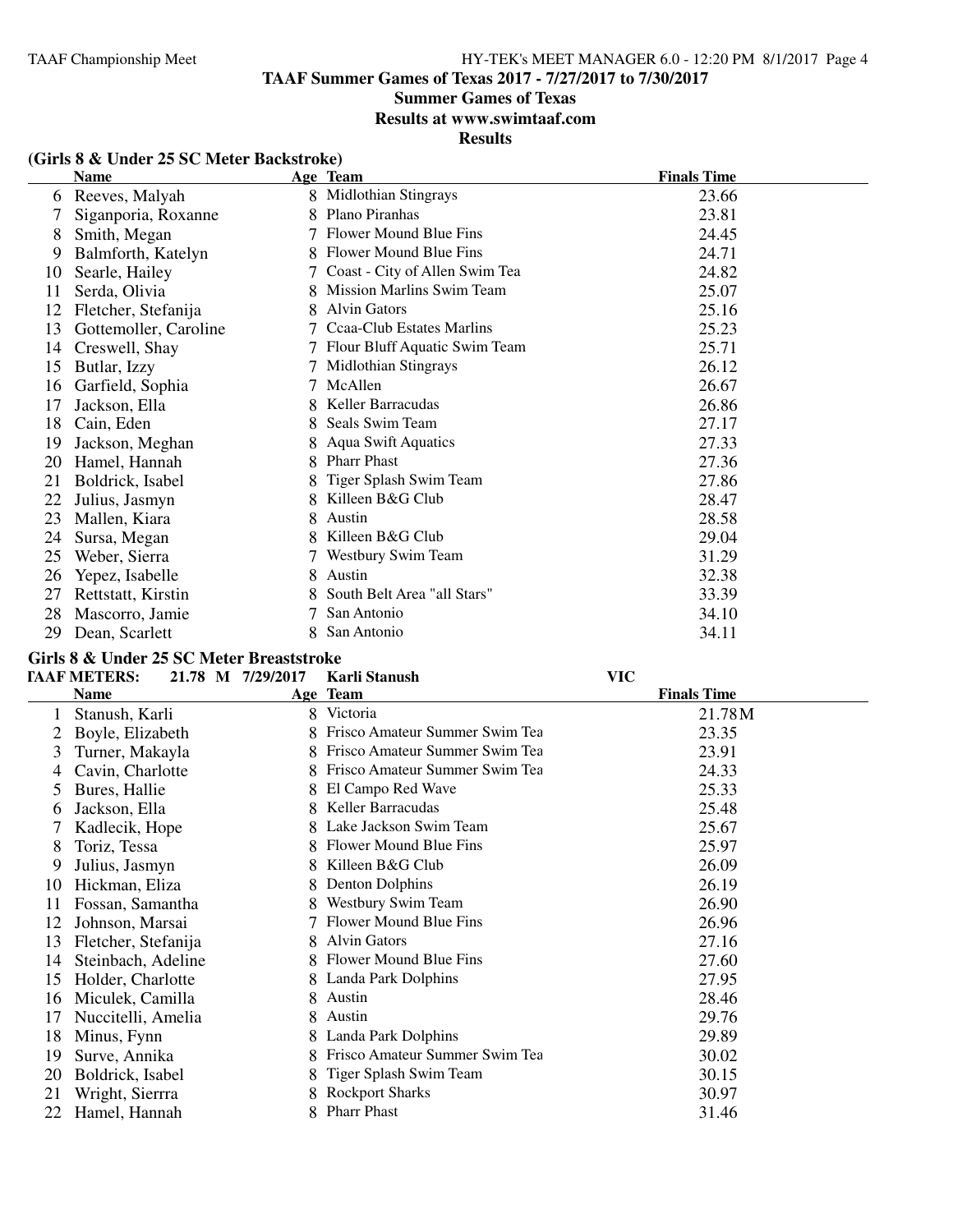**Summer Games of Texas**

**Results at www.swimtaaf.com**

**Results**

# **(Girls 8 & Under 25 SC Meter Breaststroke)**

| <b>Name</b>          | Age Team             | <b>Finals Time</b> |
|----------------------|----------------------|--------------------|
| 23 Landolt, Juniper  | Victoria             | 31.81              |
| 24 Evans, Catlina    | 8 Killeen B&G Club   | 34.42              |
| 25 Rivera, Mia       | 8 Edinburg Stingrays | 34.67              |
| 26 Schrader, Tracy   | 8 San Antonio        | 35.24              |
| --- Garfield, Sophia | 7 McAllen            | DQ                 |

# **Girls 8 & Under 25 SC Meter Butterfly**

|    | <b>TAAF METERS:</b>   | 18.36 M 7/28/2007 | <b>Sadie Wilson</b>            | Woodlands          |  |
|----|-----------------------|-------------------|--------------------------------|--------------------|--|
|    | <b>Name</b>           |                   | Age Team                       | <b>Finals Time</b> |  |
|    | Fralic, Eden          |                   | 8 Keller Barracudas            | 18.75              |  |
| 2  | Reeves, Malyah        | 8                 | <b>Midlothian Stingrays</b>    | 20.57              |  |
| 3  | Pistorius, Dilan      |                   | Frisco Amateur Summer Swim Tea | 20.96              |  |
| 4  | Nichols, Makena       |                   | West of the Brazos             | 21.04              |  |
| 5  | Brooks, Eleri         |                   | <b>Trophy Club Tritons</b>     | 21.07              |  |
| 6  | Bracken, Larissa      |                   | Lake Jackson Swim Team         | 21.09              |  |
|    | Chilton, Kate         |                   | El Campo Red Wave              | 21.12              |  |
| 8  | Palmer, Glory         |                   | Victoria                       | 22.02              |  |
| 9  | Rogers, Phoebe        |                   | Portland AquaCats              | 22.70              |  |
| 10 | Griffin, Leah         |                   | Plano Piranhas                 | 22.72              |  |
| 11 | McGehee, Bailey       |                   | Tiger Splash Swim Team         | 23.36              |  |
| 12 | Blake, Sidney         |                   | Tiger Splash Swim Team         | 23.54              |  |
| 13 | Gottemoller, Caroline |                   | Ccaa-Club Estates Marlins      | 24.08              |  |
| 14 | Ruiz, Natalia         |                   | Grand Prairie Splash Swim Team | 24.11              |  |
| 15 | Kelly, Clayton        | 6.                | Austin                         | 24.40              |  |
| 16 | Duncan, Elmyra        |                   | <b>Trophy Club Tritons</b>     | 24.53              |  |
| 17 | Minus, Fynn           |                   | Landa Park Dolphins            | 24.59              |  |
| 18 | Morgan, Jayde         |                   | Golden Triangle                | 24.80              |  |
| 19 | Unberhagen, Mary      |                   | Austin                         | 25.71              |  |
| 20 | Christman, Keelan     |                   | Austin                         | 26.94              |  |
| 21 | Hickman, Eliza        |                   | Denton Dolphins                | 27.38              |  |
| 22 | Cutbirth, Blayne      | 6                 | Unattached                     | 32.11              |  |
| 23 | Boswell, Emery        |                   | Mineral Wells Swim Team        | 33.62              |  |
| 24 | Flores, Raylin        |                   | McAllen                        | 33.97              |  |

#### **Girls 8 & Under 100 SC Meter IM**

#### **TAAF METERS: 1:39.11 M 8/1/1988 J. Novak**

|   | <b>Name</b>                          | Age Team                         | <b>Finals Time</b> |
|---|--------------------------------------|----------------------------------|--------------------|
|   | Fralic, Eden<br>45.19<br>58.94       | 8 Keller Barracudas              | 1:44.13            |
|   | 2 Howland, Faith<br>51.52<br>54.71   | 8 Tomball                        | 1:46.23            |
|   | 3 Rogers, Phoebe<br>53.59 1:01.32    | 8 Portland AquaCats              | 1:54.91            |
| 4 | Cavin, Charlotte<br>54.86 1:00.62    | 8 Frisco Amateur Summer Swim Tea | 1:55.48            |
|   | 5 Holder, Charlotte<br>56.53 1:01.12 | 8 Landa Park Dolphins            | 1:57.65            |
| 6 | Chilton, Kate<br>55.74 1:02.21       | 8 El Campo Red Wave              | 1:57.95            |
|   | Ruiz, Natalia<br>59.63<br>59.50      | 8 Grand Prairie Splash Swim Team | 1:59.13            |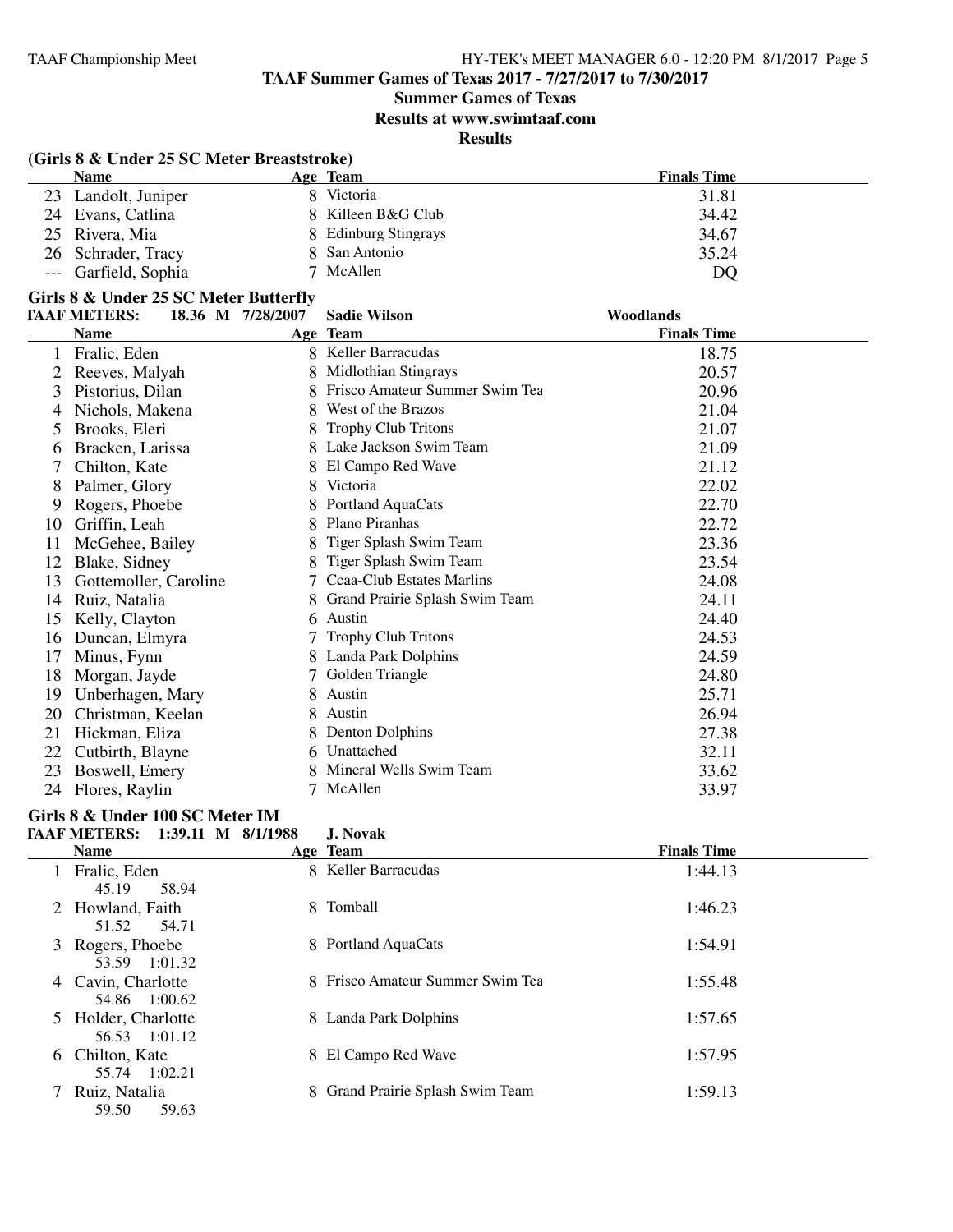**TAAF Summer Games of Texas 2017 - 7/27/2017 to 7/30/2017**

# **Summer Games of Texas**

**Results at www.swimtaaf.com**

#### **Results**

#### **(Girls 8 & Under 100 SC Meter IM)**

|       | <b>Name</b>                         | Age Team                    | <b>Finals Time</b> |
|-------|-------------------------------------|-----------------------------|--------------------|
| 8     | Palmer, Glory<br>53.40 1:06.30      | 8 Victoria                  | 1:59.70            |
| 9     | Serda, Olivia<br>57.42 1:02.36      | 8 Mission Marlins Swim Team | 1:59.78            |
| 10    | Toriz, Tessa<br>$1:04.25$ $1:00.20$ | 8 Flower Mound Blue Fins    | 2:04.45            |
| 11    | Morgan, Jayde                       | 7 Golden Triangle           | 2:06.40            |
| 12    | Corn, Kesleigh<br>1:01.84 1:06.35   | 8 Lake Jackson Swim Team    | 2:08.19            |
| 13    | Blake, Sidney<br>57.86 1:10.66      | 8 Tiger Splash Swim Team    | 2:08.52            |
| 14    | Johnson, Marsai<br>1:03.99 1:10.22  | 7 Flower Mound Blue Fins    | 2:14.21            |
| 15    | McGehee, Bailey<br>59.35<br>1:15.71 | 8 Tiger Splash Swim Team    | 2:15.06            |
| $---$ | Christman, Keelan                   | 8 Austin                    | DQ                 |
| $---$ | Wright, Tylee                       | 8 Lewisville Wave           | DQ                 |

**Girls 8 & Under 100 SC Meter Freestyle Relay TAAF METERS:** 1:15.50 M 8/1/1989

|   | <b>Team</b>                            | <b>Relay</b>             |                         | <b>Finals Time</b>      |
|---|----------------------------------------|--------------------------|-------------------------|-------------------------|
|   | Lake Jackson Swim Team                 | A                        |                         | 1:21.31                 |
|   | 1) Fort, Jaycie 8                      | 2) Corn, Kesleigh 8      | 3) Bracken, Larissa 8   | 4) Kadlecik, Hope 8     |
|   | 41.43<br>39.88                         |                          |                         |                         |
|   | El Campo Red Wave                      | A                        |                         | 1:23.38                 |
|   | 1) Kallus, Gianna 8                    | 2) Wallis, Abby 8        | 3) Hundl, Olivia 8      | 4) Bures, Hallie 8      |
|   | 42.41<br>40.97                         |                          |                         |                         |
|   | 3 Landa Park Dolphins                  | A                        |                         | 1:26.92                 |
|   | 1) Zolnierek, Kirra 7                  | 2) Huff, Lily Rose 8     | 3) Minus, Fynn 8        | 4) Holder, Charlotte 8  |
|   | 43.88<br>43.04                         |                          |                         |                         |
| 4 | Frisco Amateur Summer Swin             | A                        |                         | 1:27.96                 |
|   | 1) Turner, Makayla 8                   | 2) Pistorius, Dilan 8    | 3) May, Caroline 7      | 4) Cummings, Caroline 8 |
|   | 39.15<br>48.81                         |                          |                         |                         |
|   | Flower Mound Blue Fins                 | A                        |                         | 1:29.29                 |
|   | 1) DeGraaf, Grace 7                    | 2) Steinbach, Adeline 8  | 3) Balmforth, Katelyn 8 | 4) Smith, Megan 7       |
|   | 42.94<br>46.35                         |                          |                         |                         |
| 6 | <b>Mission Marlins Swim Team</b>       | A                        |                         | 1:31.58                 |
|   | 1) De Leon, Itzel 8<br>42.17           | 2) Arizpe, Angelica 8    | 3) Vergara, Valeria 8   | 4) Kim, Clare 7         |
|   | 49.41                                  | A                        |                         |                         |
|   | Tiger Splash Swim Team                 |                          |                         | 1:31.63                 |
|   | 1) Wingrin, Hannah 7<br>58.98<br>32.65 | 2) Hovatter, Madeline 8  | 3) Friedman, Kurry 8    | 4) Gunn, Adeline 7      |
| 8 | <b>Trophy Club Tritons</b>             | A                        |                         | 1:32.77                 |
|   | 1) Agarwal, Elina 8                    | 2) Webster, Addison 8    | 3) Brooks, Eleri 8      | 4) Duncan, Elmyra 7     |
|   | 56.62<br>36.15                         |                          |                         |                         |
| 9 | Tuloso-Midway Hurricanes               | A                        |                         | 1:34.06                 |
|   | 1) Ondike, Ariel 8                     | 2) Santiago, Gabriella 8 | 3) Wilson, Aubri 7      | 4) Griffin, Annabelle 8 |
|   | 50.11<br>43.95                         |                          |                         |                         |
|   |                                        |                          |                         |                         |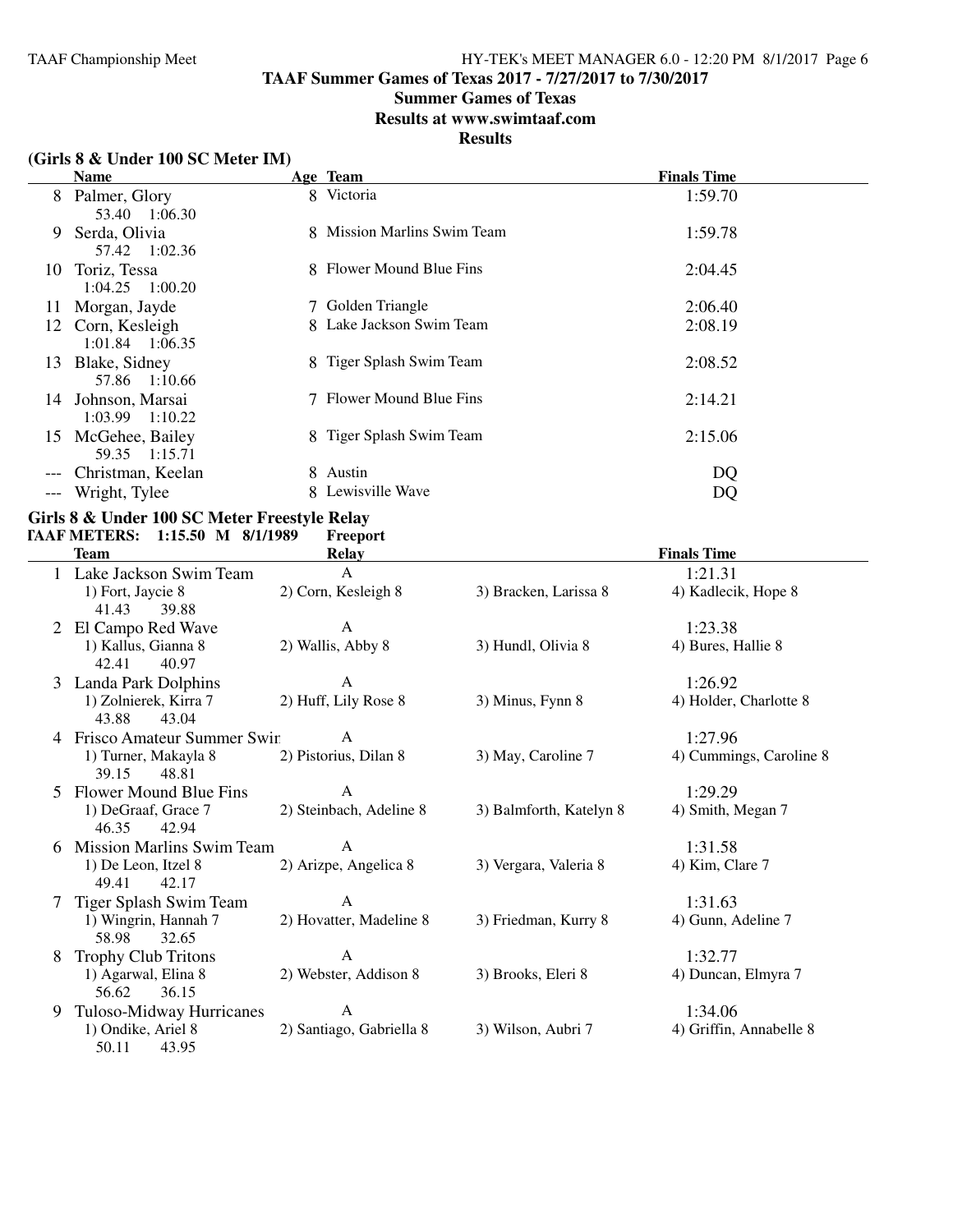**TAAF Summer Games of Texas 2017 - 7/27/2017 to 7/30/2017**

#### **Summer Games of Texas**

**Results at www.swimtaaf.com**

**Results**

#### **(Girls 8 & Under 100 SC Meter Freestyle Relay) Team Relay Finals Time** 10 Victoria A 1:38.34 1) Hinojosa, Isabella 7 2) Van Gundy, Piper 7 3) Anders, Riley 8 4) Bland, Emily 8 47.92 50.42 50.42 11 Bay City Swim Team A 1:40.42<br>1) Teeler, Savannah 8 2) Robles, Geddan 6 3) Hurtado, Madelyn 7 4) Robles, 3) Hurtado, Madelyn 7 4) Robles, Aubrey 8 50.05 50.37 12 Weatherford Wild<br>
13 Weatherford Wild<br>
13 Nortier, 13 Buchfink, Gianna 7 (1:42.50<br>
142.50<br>
13 Buchfink, Gianna 7 (1:42.50 Sydni 7 2) Dale, Cainlee 7 3) Buchfink, Gianna 7 4) Nortier, Avalon 8  $47.54$ 54.96 13 Alice Swim Team A 1:43.71<br>1) Sanchez, Jewlyana 8 2) Stacy, Madeline 8 3) Trigo, Alianah 8 4) Doming 1) Sanchez, Jewlyana 8 2) Stacy, Madeline 8 3) Trigo, Alianah 8 4) Dominguez, Daniela 7 57.71 46.00 14 Trophy Club Tritons C 1:46.76 1) Hughes, Audrey 7 2) Brown, Emersyn 8 3) Bauer, Sydney 7 4) Loesch, Candence 8 53.12 53.64 15 Landa Park Dolphins B<br>1:46.88<br>1) Abel, Jillian 7 2) Skelton, Scout 7 3) Biasatti, Isabella 7 4) Banks, 9 1) Abel, Jillian 7 2) Skelton, Scout 7 3) Biasatti, Isabella 7 4) Banks, Sydney 8 54.56 52.32 16 McAllen 1.56.94<br>11 Leza, Kylie 8 2) Blackwell, Abby 7 3) Garza, Daniella 8 4) Flores, Raylin 7 2) Blackwell, Abby 7 1:07.89 49.05 --- Lake Jackson Swim Team B<br>1) James, Rylee 7 2) White, Caylee 6 3) Garza, Adalyn 6 4) Garza, Autumn 8 2) White, Caylee 6 **Girls 8 & Under 100 SC Meter Medley Relay TAAF METERS:** 1:22.14 M 8/1/1984 Grape<br>Team Relay **Finals Time** 1 Frisco Amateur Summer Swin A 1:27.03<br>
1) Turner, Makayla 8 2) Cavin, Charlotte 8 3) May, Caroline 7 4) Boyle, B 2) Cavin, Charlotte 8 3) May, Caroline 7 4) Boyle, Elizabeth 8 11.75 1:15.28 2 El Campo Red Wave A 1:28.26 1) Kallus, Gianna 8 2) Bures, Hallie 8 3) Chilton, Kate 8 4) Hundl, Olivia 8 47.53 40.73 3 Flower Mound Blue Fins A<br>
1:41.32<br>
1) Smith, Megan 7 2) Toriz, Tessa 8 3) Balmforth, Katelyn 8 4) DeGraaf, Grace 7 3) Balmforth, Katelyn 8 51.69 49.63 4 Trophy Club Tritons A 1:41.74<br>
1) Brooks, Eleri 8 2) Johnson, Madeline 7 3) Duncan, Elmyra 7 4) Agarwal 2) Johnson, Madeline 7 3) Duncan, Elmyra 7 4) Agarwal, Elina 8 53.23 48.51 5 Portland AquaCats<br>
1:42.54<br>
1:42.54<br>
1:42.54<br>
1:42.54<br>
1:42.54<br>
2) Rogers, Phoebe 8<br>
3) Williams, Soleil 7<br>
4) Carroll, 1) Edwards, 2) Rogers, Phoebe 8 3) Williams, Soleil 7 4) Carroll, Rain 8 48.16 54.38 6 Tiger Splash Swim Team A 1:44.95<br>
1) Wingrin, Hannah 7 2) Blake, Sidney 8 3) McGehee, Bailey 8 4) Boldrick, Isabel 8 3) McGehee, Bailey 8 58.61 46.34 7 Lake Jackson Swim Team A<br>
1:45.72<br>
1) James, Rylee 7 2) Corn, Kesleigh 8 3) Bracken, Larissa 8 4) Garza, Autumn 8  $1$ ylee 7 2) Corn, Kesleigh 8  $45.45$  $1:00.27$ 8 Victoria 1:48.29 1) Anders, Riley 8 2) Migura, Carly 6 3) Lewis, Maliyah 6 4) Bland, Emily 8 59.36 48.93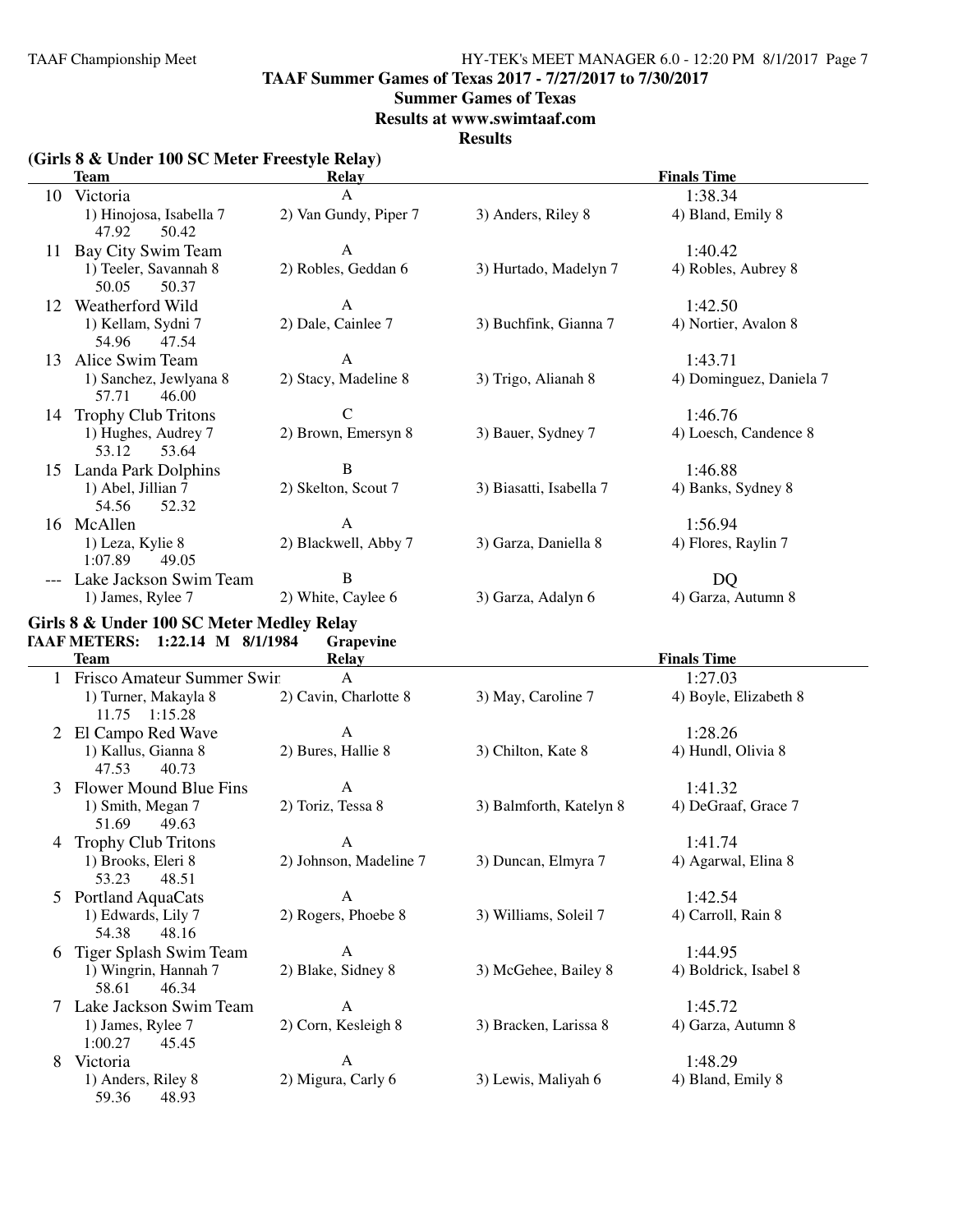**TAAF Summer Games of Texas 2017 - 7/27/2017 to 7/30/2017**

#### **Summer Games of Texas**

**Results at www.swimtaaf.com**

**Results**

# **(Girls 8 & Under 100 SC Meter Medley Relay)**

|    | Team                                    | Relay                    |                        | <b>Finals Time</b>       |
|----|-----------------------------------------|--------------------------|------------------------|--------------------------|
| 9  | Frisco Amateur Summer Swin              | В                        |                        | 1:50.63                  |
|    | 1) Srinivas, Veda 8<br>1:02.39<br>48.24 | 2) Rodgers, Lindsey 8    | 3) Pistorius, Dilan 8  | 4) Surve, Annika 8       |
| 10 | Tuloso-Midway Hurricanes                | A                        |                        | 1:54.27                  |
|    | 1) Ondike, Ariel 8<br>1:01.06<br>53.21  | 2) Griffin, Annabelle 8  | 3) Wilson, Aubri 7     | 4) Santiago, Gabriella 8 |
| 11 | <b>Austin</b>                           | В                        |                        | 1:56.59                  |
|    | 1) Unberhagen, Mary 8<br>59.06<br>57.53 | 2) Nuccitelli, Amelia 8  | 3) Williams, Beatrix 8 | 4) Mallen, Kiara 8       |
| 12 | Tiger Splash Swim Team                  | В                        |                        | 2:10.70                  |
|    | 1) Gunn, Adeline 7<br>1:18.19<br>52.51  | 2) Sullivan, Mackenzie 8 | 3) Bean, Alyssa 8      | 4) Hovatter, Madeline 8  |
|    | <b>Trophy Club Tritons</b>              | B                        |                        | DO                       |
|    | 1) Loesch, Candence 8                   | 2) Hughes, Audrey 7      | 3) Brown, Emersyn 8    | 4) Bauer, Sydney 7       |
|    | Tiger Splash Swim Team                  |                          |                        | DQ                       |
|    | 1) Rodenborn, Catherine 8               | 2) Friedman, Kurry 8     | 3) Tracy, Lydia 7      | 4) Newton, Andrea 8      |
|    | Austin                                  | A                        |                        | DQ                       |
|    | 1) Yepez, Isabelle 8                    | 2) Gunning, Ashtyn 6     | 3) Voosen, Zoe 8       | 4) Miculek, Camilla 8    |

# **Girls 9-10 25 SC Meter Freestyle**

|       | <b>TAAF METERS:</b> | 14.84 M 7/28/2017 | <b>Scarlett Joski</b>          | <b>TC Tritons</b>  |
|-------|---------------------|-------------------|--------------------------------|--------------------|
|       | <b>Name</b>         |                   | Age Team                       | <b>Finals Time</b> |
|       | Joski, Scarlett     |                   | 10 Trophy Club Tritons         | 14.84M             |
|       | Jackson, Juliana    |                   | 10 Keller Barracudas           | 15.25              |
| 3     | Foughty, Cate       |                   | 10 Plano Piranhas              | 15.39              |
| 4     | Moya, Megan         |                   | 10 Bay City Swim Team          | 15.71              |
| 5     | Stenning, Lucy      |                   | 10 Flower Mound Blue Fins      | 15.84              |
| 6     | Townsend, Carolyn   |                   | 10 McAllen                     | 15.96              |
|       | Smartt, Evelyn      | 10                | Tiger Splash Swim Team         | 16.09              |
| 8     | Reed, Kendall       |                   | 10 Golden Triangle             | 16.73              |
| 9     | Fowers, Madeline    |                   | 10 Carrollton Aqua Racers      | 16.78              |
| 10    | Kelly, Chloe        | 9                 | Austin                         | 16.92              |
| 11    | Wells, Emily        |                   | 9 Rockport Sharks              | 16.97              |
| 12    | Pickens, Jenny      |                   | 10 Northwest Region Swim Team  | 16.99              |
| 13    | Bensley, Siena      | 9                 | <b>Denison Dolphins</b>        | 17.05              |
| 14    | Ashworth, Madilyn   |                   | 9 Bay City Swim Team           | 17.31              |
| 15    | Bray, Emily         | 10                | Frisco Amateur Summer Swim Tea | 17.40              |
| 16    | Olivo, Audrey       | 10                | <b>Aqua Swift Aquatics</b>     | 17.45              |
| 17    | Hesseltine, Sara    |                   | 9 Portland AquaCats            | 17.48              |
| 18    | Wallis, Riley       |                   | 10 El Campo Red Wave           | 17.55              |
| $*19$ | Gunn, Liberty       |                   | Tiger Splash Swim Team         | 17.67              |
| $*19$ | Wollny, Madeline    |                   | 9 McAllen                      | 17.67              |
| 21    | Crowe, Bethany      | 9                 | Seals Swim Team                | 17.87              |
| 22    | Nash, Evelyn        |                   | <b>Trophy Club Tritons</b>     | 18.10              |
| 23    | Limon, Ariana       |                   | 10 San Antonio                 | 18.30              |
| 24    | Slaughter, Savana   |                   | 10 Carrollton Aqua Racers      | 18.33              |
| 25    | McKallip, Sarah     | 9.                | Austin                         | 20.91              |
| 26    | Lara, Eden          | 9                 | San Antonio                    | 23.79              |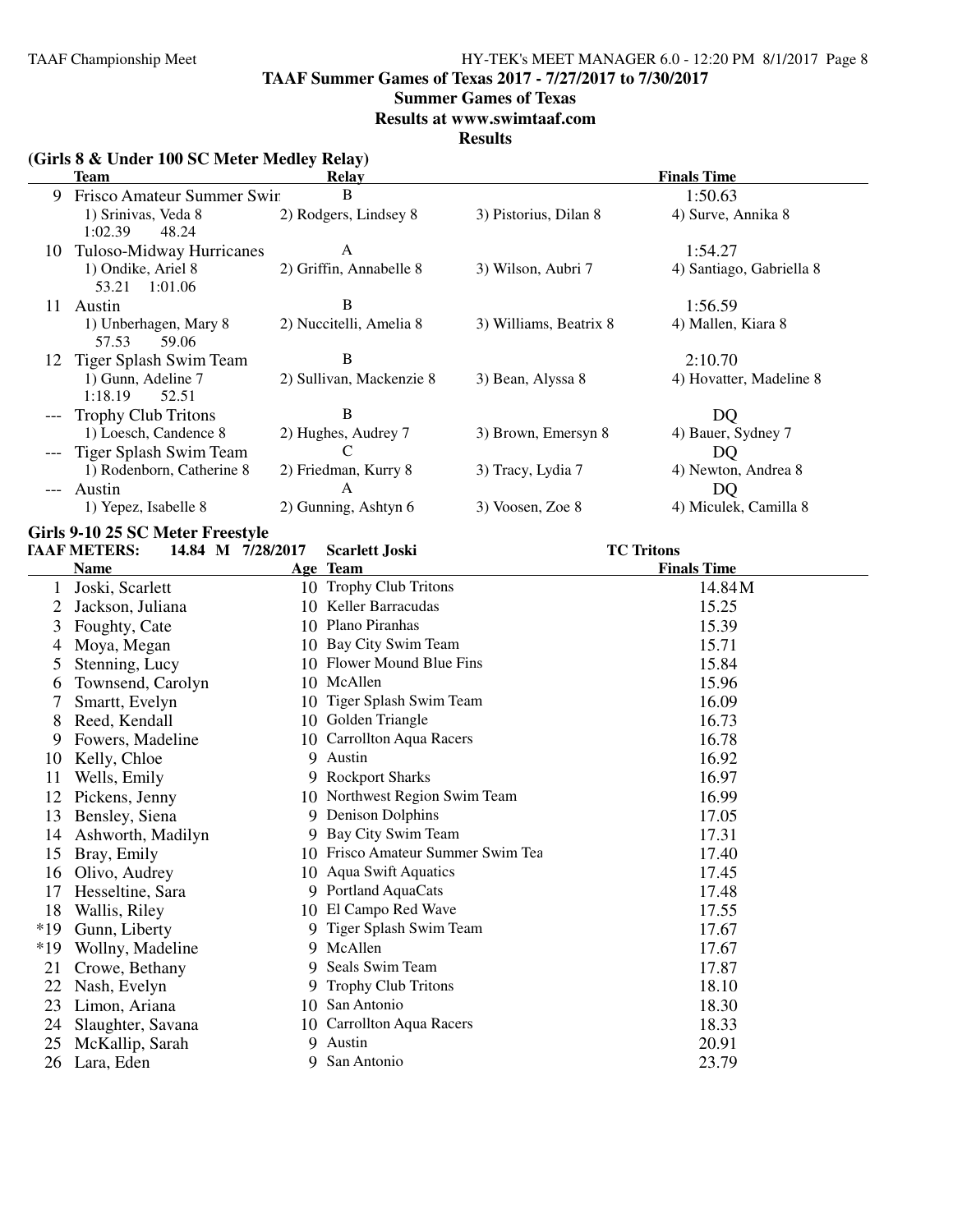# **Summer Games of Texas**

**Results at www.swimtaaf.com**

**Results**

|                | (Girls 9-10 25 SC Meter Freestyle)      |                                    |                      |
|----------------|-----------------------------------------|------------------------------------|----------------------|
|                | <b>Name</b>                             | Age Team                           | <b>Finals Time</b>   |
|                | 27 Melvin, Cailey                       | 9 Killeen B&G Club                 | 25.07                |
|                | 28 Triana, Sophia                       | 10 San Antonio                     | 30.71                |
|                | Girls 9-10 50 SC Meter Freestyle        |                                    |                      |
|                | <b>TAAF METERS:</b><br>31.86 M 8/1/1991 | A. Broussard                       |                      |
|                | <b>Name</b>                             | Age Team                           | <b>Finals Time</b>   |
| $\mathbf{1}$   | Anaya, Ella                             | 10 McAllen                         | 33.65                |
| 2              | Joski, Scarlett                         | 10 Trophy Club Tritons             | 34.13                |
| 3              | Moya, Megan                             | 10 Bay City Swim Team              | 34.77                |
| 4              | Paton, Kyndle                           | 10 Frisco Amateur Summer Swim Tea  | 35.63                |
| 5              | Stenning, Lucy                          | 10 Flower Mound Blue Fins          | 35.88                |
| 6              | Ryman, Nicole                           | 10 Bay City Swim Team              | 35.97                |
|                | Romanczyk, Emma                         | 10 Tuloso-Midway Hurricanes        | 35.98                |
| 8              | Bensley, Siena                          | 9 Denison Dolphins                 | 36.66                |
| 9              | Kidd, Katherine                         | 10 Mission Marlins Swim Team       | 38.32                |
| 10             | Hundl, Adeline                          | 10 El Campo Red Wave               | 38.38                |
| 11             | Olivo, Audrey                           | 10 Aqua Swift Aquatics             | 38.63                |
|                | 12 Merchan-Liu, Kamila                  | 9 Killeen B&G Club                 | 39.48                |
| 13             | Bowers, Elizabeth                       | 10 Landa Park Dolphins             | 39.72                |
| 14             | Fick, Lilliana                          | 10 Flour Bluff Aquatic Swim Team   | 40.36                |
| 15             | Wollny, Madeline                        | 9 McAllen                          | 40.42                |
| 16             | Johnson, Anelise                        | 10 Flower Mound Blue Fins          | 40.89                |
| 17             | Velasco, Claudia                        | 10 Garland Gators                  | 40.92                |
| 18             | Stow, Katie                             | 10 Cccc Dolphins                   | 42.16                |
| 19             | Fisher, Dakota                          | 10 Landa Park Dolphins             | 42.46                |
| 20             | Limon, Ariana                           | 10 San Antonio                     | 43.57                |
| 21             | Burns-Trahanovsky, Iris                 | 9 Austin                           | 43.68                |
| 22             | Guerrero, Sophia                        | 10 Killeen B&G Club                | 51.98                |
| 23             | Melvin, Cailey                          | 9 Killeen B&G Club                 | 54.15                |
| 24             | Anakalea, Jia                           | 9 West Houston Aquatic League      | 1:04.15              |
| $---$          | Juarez, Abigail                         | 10 R&R Aquatics                    | DQ                   |
|                | Foughty, Cate                           | 10 Plano Piranhas                  | DQ                   |
|                | Girls 9-10 25 SC Meter Backstroke       |                                    |                      |
|                | <b>TAAF METERS:</b><br>17.70 M 8/1/1991 | <b>Aimee Morton</b>                |                      |
|                | <b>Name</b>                             | Age Team                           | <b>Finals Time</b>   |
| 1              | Anaya, Ella                             | 10 McAllen                         | 18.21                |
| $\overline{2}$ | Jackson, Juliana                        | 10 Keller Barracudas               | 19.40                |
| 3              | Smartt, Evelyn                          | 10 Tiger Splash Swim Team          | 19.52                |
| 4              | Nisimblat, Valentina                    | 10 Alice Swim Team                 | 20.06                |
|                |                                         | $\overline{10}$ pop $\overline{1}$ | $\sim$ $\sim$ $\sim$ |

|    | 4 Nisimblat, Valentina | 10 Alice Swim Team               | 20.06 |
|----|------------------------|----------------------------------|-------|
|    | 5 Trevino, Estela      | 10 R&R Aquatics                  | 20.61 |
|    | 6 Kelly, Chloe         | 9 Austin                         | 21.08 |
|    | 7 Heiner, Lila         | 9 Seals Swim Team                | 21.32 |
|    | 8 Pickens, Jenny       | 10 Northwest Region Swim Team    | 21.44 |
|    | 9 Fick, Lilliana       | 10 Flour Bluff Aquatic Swim Team | 21.52 |
|    | 10 Lynch, Shannon      | 10 Austin                        | 21.73 |
|    | 11 Crowe, Bethany      | 9 Seals Swim Team                | 22.19 |
|    | 12 Hall, Jenna         | 9 Belterra Marlins Swim Team     | 22.51 |
|    | 13 Holder, Eve         | 10 Landa Park Dolphins           | 22.54 |
| 14 | Vasquez, Juliana       | 10 El Campo Red Wave             | 22.91 |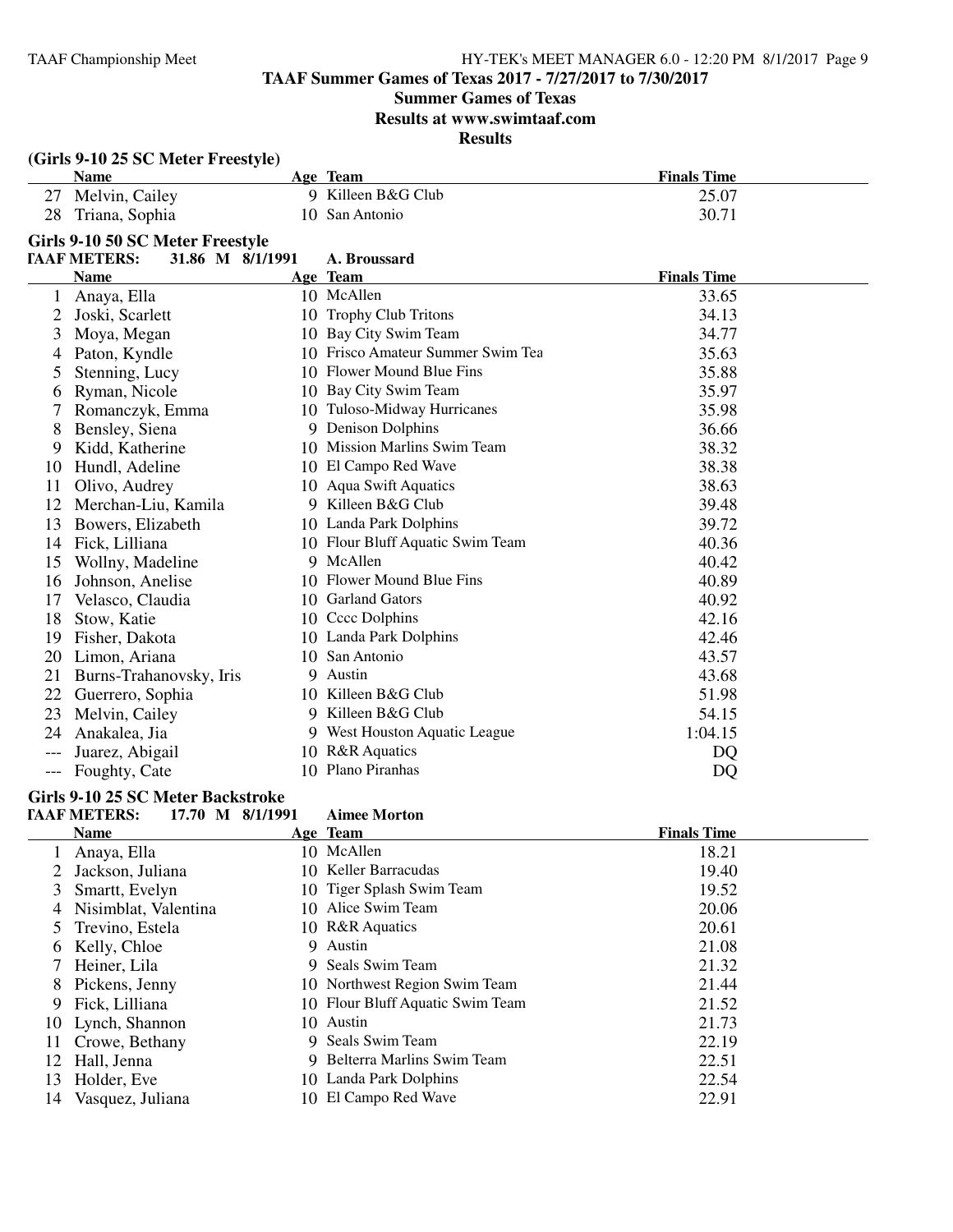**TAAF Summer Games of Texas 2017 - 7/27/2017 to 7/30/2017**

# **Summer Games of Texas**

**Results at www.swimtaaf.com**

### **Results**

#### **(Girls 9-10 25 SC Meter Backstroke)**

|     | <b>Name</b>         |   | Age Team                          | <b>Finals Time</b> |
|-----|---------------------|---|-----------------------------------|--------------------|
|     | 15 Limon, Ariana    |   | 10 San Antonio                    | 23.54              |
| 16  | Knight, Makenzie    |   | 10 Frisco Amateur Summer Swim Tea | 23.69              |
| 17  | Rust, Madison       |   | 10 Stephenville Stingrays         | 23.94              |
| 18. | Chavarria, Victoria |   | 10 Midlothian Stingrays           | 24.13              |
| 19  | West, Madison       |   | 9 Golden Triangle                 | 24.54              |
| 20  | Ownby, Zoey         |   | 10 Keller Barracudas              | 24.88              |
| 21  | Lee, Paislei        |   | 10 Bay City Swim Team             | 25.70              |
| 22  | Veale, Camila       |   | 10 McAllen                        | 25.81              |
| 23  | McKallip, Sarah     | 9 | Austin                            | 25.84              |
|     | 24 Triana, Sophia   |   | 10 San Antonio                    | 26.84              |
| 25  | Garza, Brooke       |   | 9 San Antonio                     | 27.05              |
| 26  | Strohl, Shira       |   | 10 Carrollton Aqua Racers         | 27.52              |
| 27  | Lara, Eden          |   | San Antonio                       | 29.52              |

# **Girls 9-10 25 SC Meter Breaststroke**

|       | <b>TAAF METERS:</b><br>19.06 M 7/28/2017 |    | <b>Carolyn Townsend</b>           | <b>McAllen</b>     |
|-------|------------------------------------------|----|-----------------------------------|--------------------|
|       | <b>Name</b>                              |    | Age Team                          | <b>Finals Time</b> |
|       | Townsend, Carolyn                        |    | 10 McAllen                        | 19.06M             |
| 2     | Light, Ava                               |    | 10 R&R Aquatics                   | 19.25              |
| 3     | Jackson, Juliana                         | 10 | Keller Barracudas                 | 20.31              |
| 4     | Foughty, Cate                            |    | 10 Plano Piranhas                 | 20.42              |
| 5     | Gyure, Savannah                          |    | 10 Frisco Amateur Summer Swim Tea | 21.44              |
| 6     | Wallis, Riley                            |    | 10 El Campo Red Wave              | 21.58              |
|       | Trevino, Estela                          |    | 10 R&R Aquatics                   | 22.14              |
| 8     | Torres, Avery                            | 10 | <b>Texas City Makos</b>           | 22.73              |
| 9     | Vestal, Natalee                          | 10 | Belterra Marlins Swim Team        | 22.77              |
| 10    | Villarreal, Jordyn                       |    | 10 Tuloso-Midway Hurricanes       | 22.80              |
| 11    | McWhorter, Ella                          |    | 9 Keller Barracudas               | 22.91              |
| 12    | Delahoz, MiaGrace                        |    | 10 Trophy Club Tritons            | 23.11              |
| 13    | Enlow, Elizabeth                         | 10 | Weatherford Wild                  | 23.34              |
| 14    | Merchan-Liu, Kamila                      |    | 9 Killeen B&G Club                | 23.35              |
| 15    | Skelton, Piper                           |    | 9 Landa Park Dolphins             | 23.47              |
| $*16$ | Mitchon, Aimee                           |    | 10 Victoria                       | 23.68              |
| $*16$ | Reichert, Hope                           |    | 10 Landa Park Dolphins            | 23.68              |
| 18    | Bunion, Hannah Chaniel                   |    | 9 Frisco Amateur Summer Swim Tea  | 23.75              |
| 19    | Garcia, Natalie                          |    | 10 Alice Swim Team                | 23.88              |
| 20    | Burns-Trahanovsky, Iris                  |    | 9 Austin                          | 25.61              |
| 21    | Hudson, Katherine                        |    | 9 Frisco Amateur Summer Swim Tea  | 26.62              |
| 22    | Luna, Jordyn                             |    | 9 Edinburg Stingrays              | 28.51              |
| 23    | Gamboa, Karla                            |    | 9 McAllen                         | 29.93              |
| 24    | Triana, Sophia                           | 10 | San Antonio                       | 32.30              |
| 25    | McKallip, Rebecca                        |    | 9 Austin                          | 36.39              |
| 26    | Garza, Brooke                            |    | 9 San Antonio                     | 47.47              |
| $---$ | Gutierrez, Joanna                        | 10 | San Antonio                       | DQ                 |
|       | $C(1,0,10,0)$ $C(1,1)$ $D(1,0)$          |    |                                   |                    |

#### **Girls 9-10 25 SC Meter Butterfly**

| <b>TAAF METERS:</b><br>16.10 M 8/1/1991 |  | <b>Amy Broussard</b> |                    |  |  |  |  |
|-----------------------------------------|--|----------------------|--------------------|--|--|--|--|
| <b>Name</b>                             |  | <b>Age Team</b>      | <b>Finals Time</b> |  |  |  |  |
| Elizondo, Ema                           |  | 9 Alice Swim Team    | 17.55              |  |  |  |  |
| 2 Hesseltine, Sara                      |  | 9 Portland AquaCats  | 17.77              |  |  |  |  |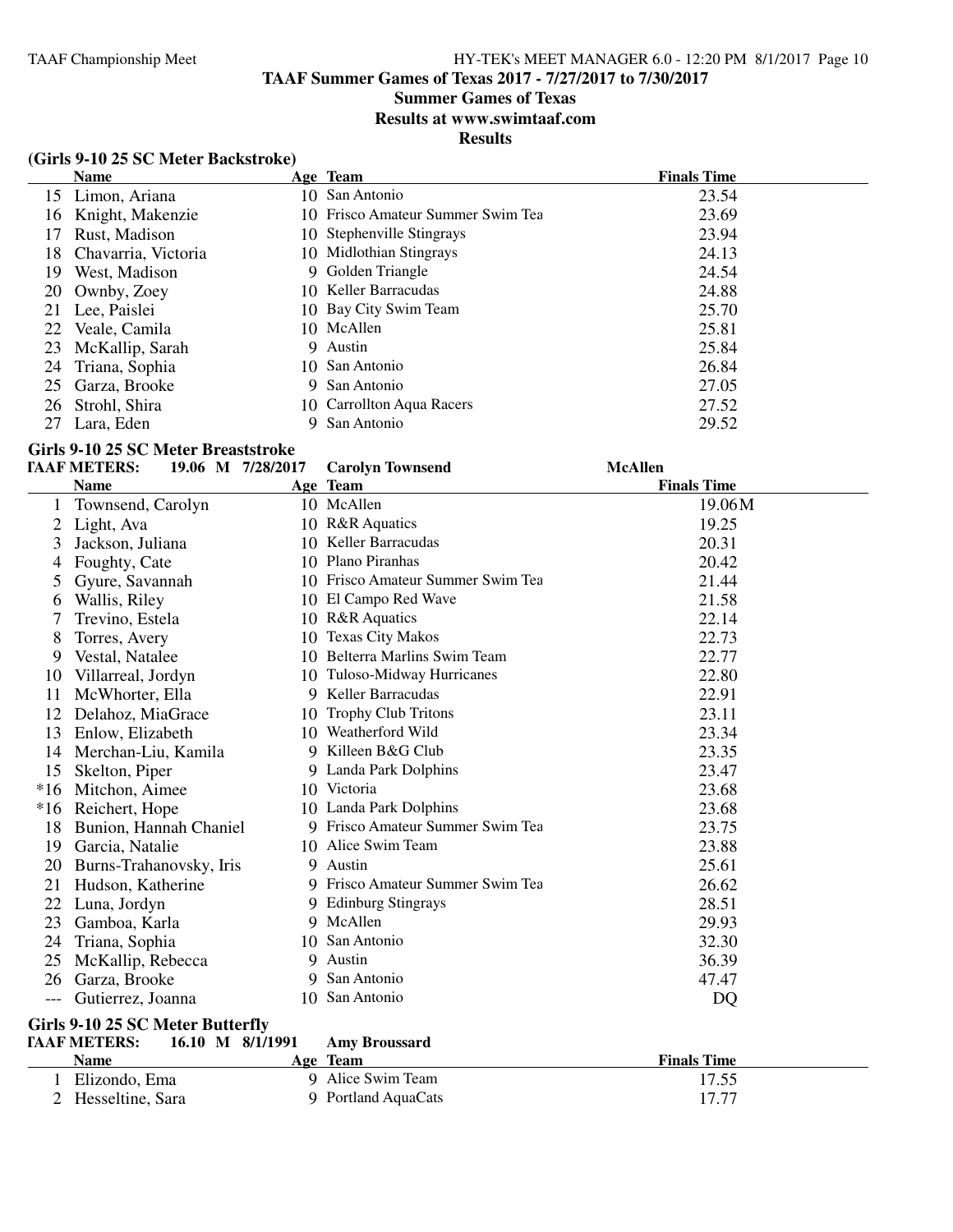**TAAF Summer Games of Texas 2017 - 7/27/2017 to 7/30/2017**

# **Summer Games of Texas**

**Results at www.swimtaaf.com**

# **Results**

# **(Girls 9-10 25 SC Meter Butterfly)**

|       | <b>Name</b>         |     | Age Team                       | <b>Finals Time</b> |  |
|-------|---------------------|-----|--------------------------------|--------------------|--|
| 3     | Light, Ava          |     | 10 R&R Aquatics                | 18.30              |  |
| 4     | Gallucci, Avery     | 10  | Carrollton Aqua Racers         | 18.54              |  |
| 5     | Trevino, Jasmine    | 10  | Tuloso-Midway Hurricanes       | 18.88              |  |
| 6     | Cummings, Katherine | 10  | Frisco Amateur Summer Swim Tea | 19.18              |  |
|       | Trevino, Estela     | 10  | <b>R&amp;R</b> Aquatics        | 19.27              |  |
| 8     | Rodriguez, Alondra  |     | 10 McAllen                     | 19.35              |  |
| 9     | Reed, Kendall       |     | 10 Golden Triangle             | 19.39              |  |
| 10    | Trussell, Avery     | 10. | Landa Park Dolphins            | 19.82              |  |
| $*11$ | Brown, Kaitlyn      | 10  | Midlothian Stingrays           | 19.95              |  |
| $*11$ | Nuccio, Sarah       |     | 9 Tiger Splash Swim Team       | 19.95              |  |
| 13    | Bensley, Siena      | 9   | Denison Dolphins               | 20.37              |  |
| 14    | Delahoz, MiaGrace   | 10  | <b>Trophy Club Tritons</b>     | 20.41              |  |
| 15    | Garfield, Evelyn    |     | 10 McAllen                     | 20.47              |  |
| 16    | Azcarate, Valeria   | 10  | Mission Marlins Swim Team      | 20.55              |  |
| 17    | Hall, Jenna         |     | Belterra Marlins Swim Team     | 21.03              |  |
| 18    | Juarez, Abigail     |     | 10 R&R Aquatics                | 21.28              |  |
| 19    | Lynch, Shannon      | 10  | Austin                         | 21.92              |  |
| 20    | Young, Avery        | 9   | Seals Swim Team                | 23.42              |  |
| 21    | Guerrero, Sophia    | 10  | Killeen B&G Club               | 30.17              |  |
| 22    | Melvin, Cailey      | 9   | Killeen B&G Club               | 32.11              |  |
| ---   | Farhat, Georgia     | 10  | Weatherford Wild               | DQ                 |  |

#### **Girls 9-10 100 SC Meter IM**

# **TAAF METERS: 1:26.53 M 8/1/1988 K. Fisher**

|    | <b>Name</b>                         | Age Team                         | <b>Finals Time</b> |
|----|-------------------------------------|----------------------------------|--------------------|
|    | Townsend, Carolyn<br>41.95<br>46.76 | 10 McAllen                       | 1:28.71            |
| 2  | Anaya, Ella<br>39.86<br>51.71       | 10 McAllen                       | 1:31.57            |
|    | 3 Ryman, Nicole<br>42.94<br>50.83   | 10 Bay City Swim Team            | 1:33.77            |
|    | 4 Light, Ava<br>46.19<br>49.68      | 10 R&R Aquatics                  | 1:35.87            |
| 5  | Stermer, Teagan<br>41.76<br>55.63   | 10 Carrollton Aqua Racers        | 1:37.39            |
| 6  | Smith, Annie<br>43.85<br>55.71      | 10 Victoria                      | 1:39.56            |
|    | 7 Reed, Kendall<br>47.89<br>54.15   | 10 Golden Triangle               | 1:42.04            |
| 8  | Hesseltine, Sara<br>47.40<br>55.46  | 9 Portland AquaCats              | 1:42.86            |
| 9  | Holder, Eve<br>51.07<br>52.65       | 10 Landa Park Dolphins           | 1:43.72            |
| 10 | McWhorter, Ella<br>52.15<br>51.97   | 9 Keller Barracudas              | 1:44.12            |
| 11 | Fick, Lilliana<br>55.64<br>48.57    | 10 Flour Bluff Aquatic Swim Team | 1:44.21            |
| 12 | Smartt, Evelyn<br>48.28<br>56.13    | 10 Tiger Splash Swim Team        | 1:44.41            |
| 13 | Hundl, Adeline<br>51.20<br>53.23    | 10 El Campo Red Wave             | 1:44.43            |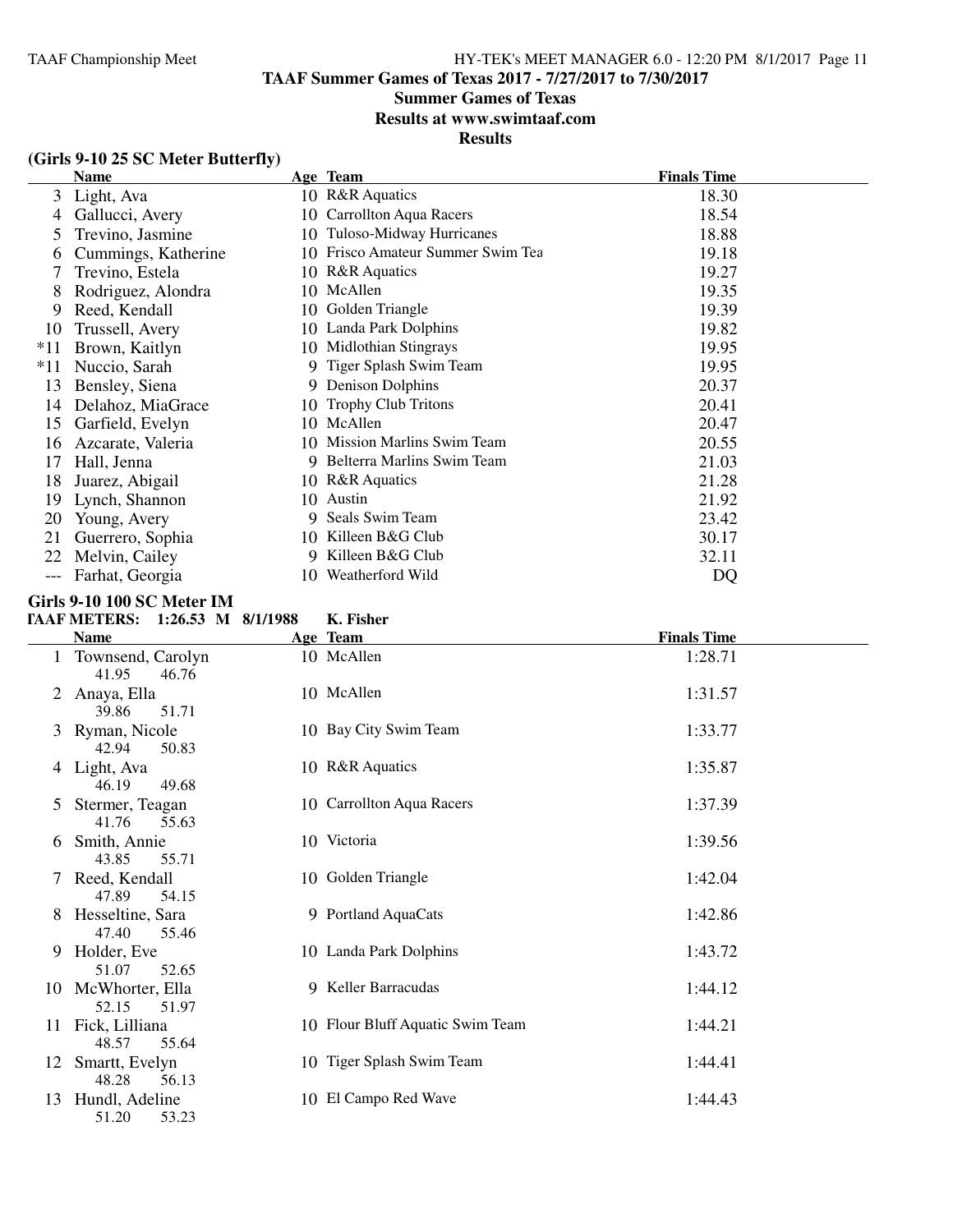**TAAF Summer Games of Texas 2017 - 7/27/2017 to 7/30/2017**

### **Summer Games of Texas**

**Results at www.swimtaaf.com**

## **Results**

### **(Girls 9-10 100 SC Meter IM)**

|           | <b>Name</b>                               |    | Age Team                          | <b>Finals Time</b> |  |
|-----------|-------------------------------------------|----|-----------------------------------|--------------------|--|
|           | 14 Merchan-Liu, Kamila<br>54.34<br>50.24  |    | 9 Killeen B&G Club                | 1:44.58            |  |
| 15        | Mathews, Jessa                            |    | 10 Frisco Amateur Summer Swim Tea | 1:44.93            |  |
| 16        | Brown, Kaitlyn<br>48.78<br>56.18          |    | 10 Midlothian Stingrays           | 1:44.96            |  |
| 17        | Velasco, Claudia<br>51.67<br>54.87        | 10 | <b>Garland Gators</b>             | 1:46.54            |  |
| 18.       | Reichert, Hope<br>50.62<br>56.89          |    | 10 Landa Park Dolphins            | 1:47.51            |  |
| 19        | Azcarate, Valeria<br>56.72<br>51.48       |    | 10 Mission Marlins Swim Team      | 1:48.20            |  |
| <b>20</b> | Burns-Trahanovsky, Iris<br>54.11<br>57.71 |    | 9 Austin                          | 1:51.82            |  |
|           | 21 Lynch, Shannon<br>1:01.45<br>52.25     |    | 10 Austin                         | 1:53.70            |  |
| 22        | Haggard, Reese<br>$1:01.23$ $1:11.16$     |    | 9 Weatherford Wild                | 2:12.39            |  |
| 23        | Anakalea, Jia<br>1:09.81<br>1:15.56       | 9. | West Houston Aquatic League       | 2:25.37            |  |

#### **Girls 9-10 100 SC Meter Freestyle Relay TAAF METERS:** 1:03.86 M 8/1/1991

|   | <b>Team</b>                               | <b>Relay</b>                                    |                          | <b>Finals Time</b>         |
|---|-------------------------------------------|-------------------------------------------------|--------------------------|----------------------------|
|   | Frisco Amateur Summer Swin                | $\mathbf{A}$                                    |                          | 1:08.49                    |
|   | 1) Cummings, Katherine 10                 | 2) Victoriano, Madison Haley 93) Bray, Emily 10 |                          | 4) Paton, Kyndle 10        |
|   | 35.20<br>33.29                            |                                                 |                          |                            |
|   | <b>Carrollton Aqua Racers</b>             | $\mathbf{A}$                                    |                          | 1:08.75                    |
|   | 1) Geier, Jessie 10                       | 2) Gallucci, Avery 10                           | 3) Fowers, Madeline 10   | 4) Stermer, Teagan 10      |
|   | 34.42<br>34.33                            |                                                 |                          |                            |
| 3 | Tuloso-Midway Hurricanes                  | A                                               |                          | 1:09.95                    |
|   | 1) Trevino, Jasmine 10                    | 2) Flores, Mia 10                               | 3) Villarreal, Jordyn 10 | 4) Romanczyk, Emma 10      |
|   | 35.37<br>34.58                            |                                                 |                          |                            |
|   | 4 Bay City Swim Team                      | $\mathbf{A}$                                    |                          | 1:10.16                    |
|   | 1) Ryman, Nicole 10                       | 2) Barnes, Jordin 9                             | 3) Ashworth, Madilyn 9   | 4) Moya, Megan 10          |
|   | 36.24<br>33.92                            |                                                 |                          |                            |
| 5 | Alice Swim Team                           | A                                               |                          | 1:10.97                    |
|   | 1) Jiminian, Suzanne 10<br>37.45<br>33.52 | 2) Garcia, Natalie 10                           | 3) Elizondo, Ema 9       | 4) Nisimblat, Valentina 10 |
| 6 | Victoria                                  | A                                               |                          | 1:11.39                    |
|   | 1) Mitchon, Aimee 10                      | 2) Streif, Emily 10                             | 3) Berger, Allison 9     | 4) Smith, Annie 10         |
|   | 35.51<br>35.88                            |                                                 |                          |                            |
|   | McAllen                                   | $\mathbf{A}$                                    |                          | 1:14.20                    |
|   | 1) Wollny, Madeline 9                     | 2) Garza, Audrina 10                            | 3) Rodriguez, Alondra 10 | 4) Garfield, Evelyn 10     |
|   | 37.74<br>36.46                            |                                                 |                          |                            |
| 8 | <b>Carrollton Aqua Racers</b>             | $\overline{B}$                                  |                          | 1:14.24                    |
|   | 1) Ready, Caroline 10                     | 2) An, Rachel 10                                | 3) Sizemore, Danica 10   | 4) Slaughter, Savana 10    |
|   | 38.33<br>35.91                            |                                                 |                          |                            |
| 9 | Flower Mound Blue Fins                    | $\mathbf{A}$                                    |                          | 1:15.17                    |
|   | 1) Davis, Ava 10                          | 2) Kissinger, Olivia 9                          | 3) Johnson, Anelise 10   | 4) Rudolph, Rachel 10      |
|   | 39.42<br>35.75                            |                                                 |                          |                            |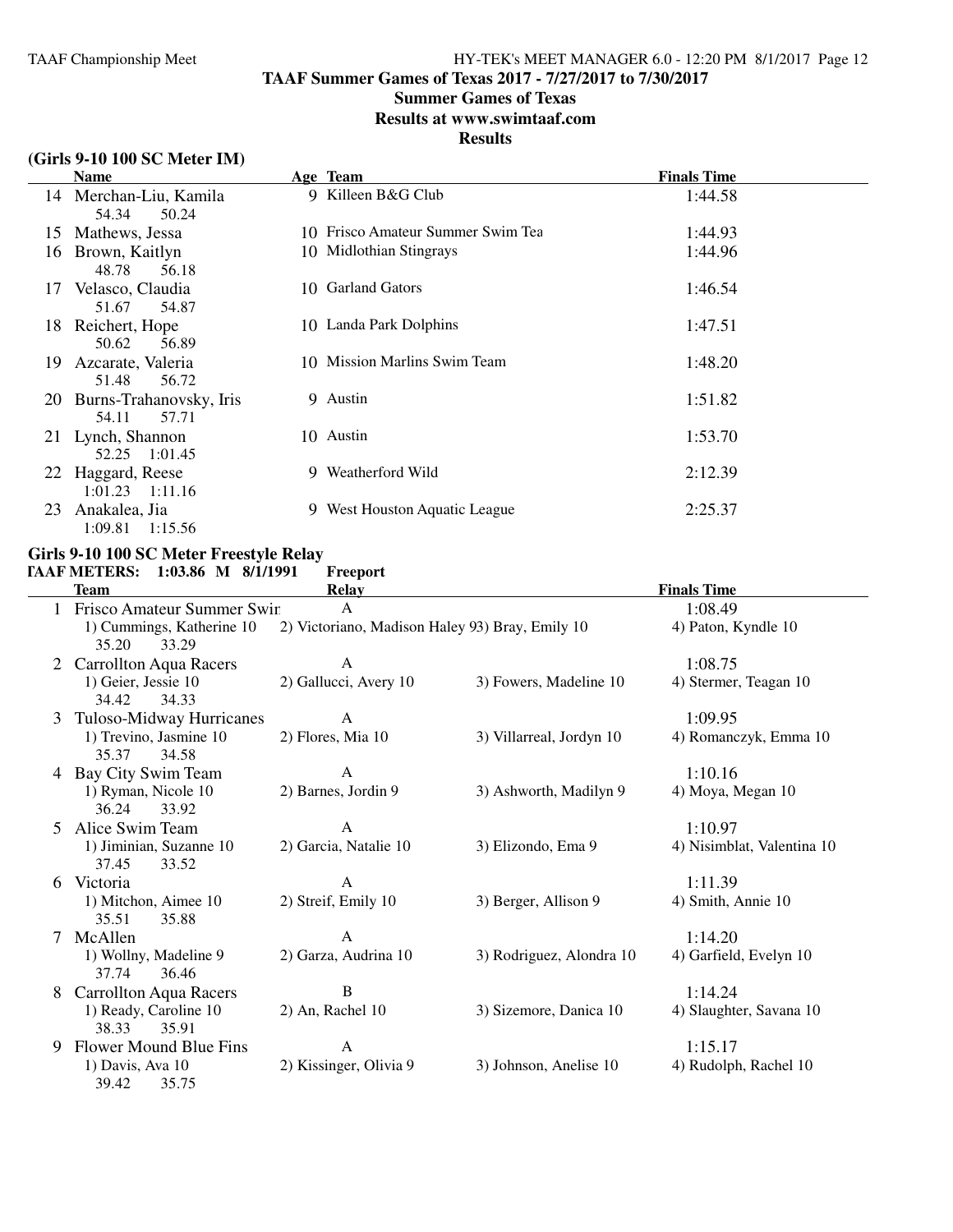**TAAF Summer Games of Texas 2017 - 7/27/2017 to 7/30/2017**

#### **Summer Games of Texas**

**Results at www.swimtaaf.com**

**Results**

|               | (Girls 9-10 100 SC Meter Freestyle Relay)                           |                                                  |                           |                                |
|---------------|---------------------------------------------------------------------|--------------------------------------------------|---------------------------|--------------------------------|
|               | <b>Team</b>                                                         | <b>Relay</b>                                     |                           | <b>Finals Time</b>             |
|               | 10 Bay City Swim Team                                               | B                                                |                           | 1:15.90                        |
|               | 1) Sliva, Victoria 10<br>38.26<br>37.64                             | 2) Holden, Jayleen 9                             | 3) Castillo, Rachel 9     | 4) Gibbens, Iralynn 9          |
|               | 11 Landa Park Dolphins                                              | A                                                |                           | 1:17.00                        |
|               | 1) Bowers, Elizabeth 10<br>38.28<br>38.72                           | 2) Slimpin, Sarah 9                              | 3) Zunker, MacKenzey 10   | 4) Bates, Madeline 10          |
|               | 12 Tiger Splash Swim Team                                           | A                                                |                           | 1:17.01                        |
|               | 1) Nuccio, Sarah 9<br>44.54<br>32.47                                | 2) Krajecki, Josephine 10                        | 3) Robbins, Emerson 9     | 4) Gunn, Liberty 9             |
|               | 13 Frisco Amateur Summer Swin                                       | C                                                |                           | 1:17.28                        |
|               | 1) Rozewicz, Sydney 10<br>39.99<br>37.29                            | 2) Mathews, Jessa 10                             | 3) Beaird, Claire 9       | 4) Knight, Makenzie 10         |
|               | 14 Weatherford Wild                                                 | A                                                |                           | 1:18.19                        |
|               | 1) Farhat, Georgia 10<br>39.33<br>38.86                             | 2) Buchfink, Saphira 9                           | 3) Haggard, Reese 9       | 4) Lane, Allie 9               |
| 15            | Frisco Amateur Summer Swin                                          | B                                                |                           | 1:19.10                        |
|               | 1) Bunion, Hannah Chaniel 9 2) Gyure, Savannah 10<br>39.72<br>39.38 |                                                  | 3) Hudson, Katherine 9    | 4) Rogers, Kaitlyn 10          |
|               | 16 Mission Marlins Swim Team                                        | B                                                |                           | 1:44.88                        |
|               | 1) Cuellar, Nikssa 10<br>55.13<br>49.75                             | 2) Cavazos, Marian 9                             | 3) Trevino, Amaris 9      | 4) Pena, Arianna 10            |
|               | Austin                                                              | $\mathbf{A}$                                     |                           | DQ                             |
|               | 1) McKallip, Sarah 9                                                | 2) Kelly, Chloe 9                                | 3) McKallip, Rebecca 9    | 4) Gunning, Sienna 9           |
|               | Mission Marlins Swim Team<br>1) Garcia, Sophia 10                   | $\mathsf{A}$<br>2) Gonzalez, Berenice 9          | 3) Krider, Juliet 9       | DQ<br>4) Kidd, Katherine 10    |
|               | Girls 9-10 100 SC Meter Medley Relay                                |                                                  |                           |                                |
|               | TAAF METERS: 1:11.82 M 8/1/1986                                     | Grapevine                                        |                           |                                |
|               | <b>Team</b>                                                         | <b>Relay</b>                                     |                           | <b>Finals Time</b>             |
|               | 1 Carrollton Aqua Racers                                            | A                                                |                           | 1:17.66                        |
|               | 1) Stermer, Teagan 10<br>43.68<br>33.98                             | 2) Geier, Jessie 10                              | 3) Gallucci, Avery 10     | 4) Fowers, Madeline 10         |
|               | Frisco Amateur Summer Swin                                          | A                                                |                           | 1:17.97                        |
|               | 1) Paton, Kyndle 10<br>41.54<br>36.43                               | 2) Gyure, Savannah 10                            | 3) Cummings, Katherine 10 | 4) Victoriano, Madison Haley 9 |
|               | 3 Alice Swim Team                                                   | A                                                |                           | 1:19.57                        |
|               | 1) Nisimblat, Valentina 10 2) Garcia, Natalie 10<br>43.64<br>35.93  |                                                  | 3) Elizondo, Ema 9        | 4) Jiminian, Suzanne 10        |
| 4             | Tuloso-Midway Hurricanes                                            | $\mathbf{A}$                                     |                           | 1:20.71                        |
|               | 1) Flores, Mia 10<br>45.38<br>35.33                                 | 2) Villarreal, Jordyn 10                         | 3) Trevino, Jasmine 10    | 4) Romanczyk, Emma 10          |
| $\mathcal{L}$ | <b>Mission Marlins Swim Team</b>                                    | $\mathbf{A}$                                     |                           | 1:20.88                        |
|               | 1) Garcia, Sophia 10<br>44.74<br>36.14                              | 2) Azcarate, Paola 10                            | 3) Azcarate, Valeria 10   | 4) Kidd, Katherine 10          |
| $\sigma$      | Landa Park Dolphins                                                 | A                                                |                           | 1:24.18                        |
|               | 1) Johnston, Karlee 10<br>38.93<br>45.25                            | 2) Reichert, Hope 10                             | 3) Holder, Eve 10         | 4) Fisher, Dakota 10           |
| 7             | Frisco Amateur Summer Swin                                          | B                                                |                           | 1:24.33                        |
|               | 1) Knight, Makenzie 10<br>46.02<br>38.31                            | 2) Bunion, Hannah Chaniel 9 3) Mathews, Jessa 10 |                           | 4) Bray, Emily 10              |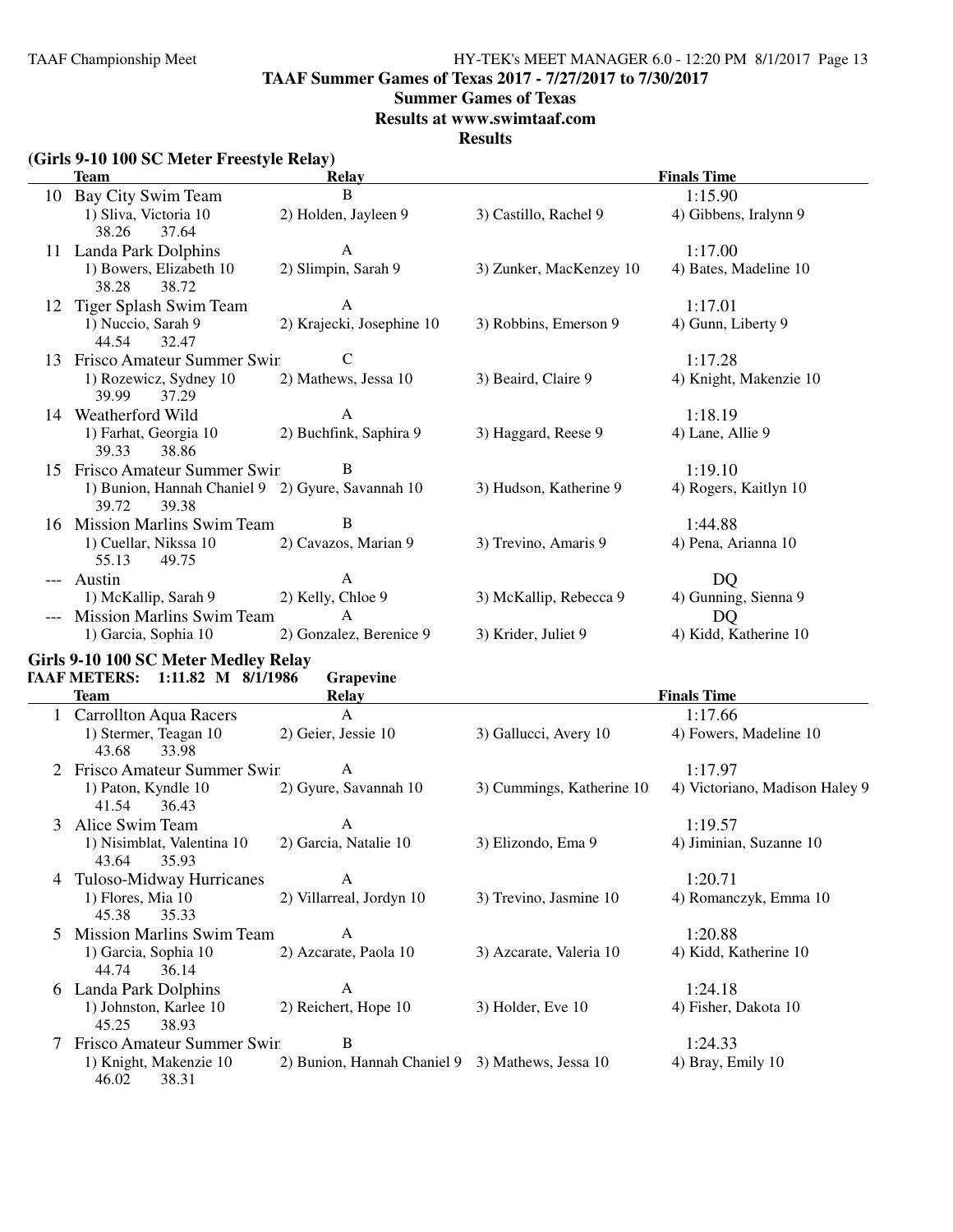**TAAF Summer Games of Texas 2017 - 7/27/2017 to 7/30/2017**

#### **Summer Games of Texas**

**Results at www.swimtaaf.com**

**Results**

|          | (Girls 9-10 100 SC Meter Medley Relay)<br><b>Team</b>                         | <b>Relay</b>                           |                        | <b>Finals Time</b>                 |
|----------|-------------------------------------------------------------------------------|----------------------------------------|------------------------|------------------------------------|
| 8        | Victoria                                                                      | $\mathbf{A}$                           |                        | 1:24.57                            |
|          | 1) Berger, Allison 9<br>46.66<br>37.91                                        | 2) Mitchon, Aimee 10                   | 3) Smith, Annie 10     | 4) Streif, Emily 10                |
| 9        | El Campo Red Wave<br>1) Hundl, Adeline 10<br>43.51<br>42.01                   | $\mathbf{A}$<br>2) Wallis, Riley 10    | 3) Vasquez, Juliana 10 | 1:25.52<br>4) Hill, Abigail 10     |
|          | 10 Flower Mound Blue Fins<br>1) Rudolph, Rachel 10<br>35.58<br>50.73          | $\mathbf{A}$<br>2) Kissinger, Olivia 9 | 3) Stenning, Lucy 10   | 1:26.31<br>4) Johnson, Anelise 10  |
|          | 11 Bay City Swim Team<br>1) Lee, Paislei 10<br>51.08<br>38.10                 | $\mathbf{A}$<br>2) Sliva, Victoria 10  | 3) Ashworth, Madilyn 9 | 1:29.18<br>4) Barnes, Jordin 9     |
| 12       | Weatherford Wild<br>1) Lane, Allie 9<br>47.53<br>42.24                        | $\mathbf{A}$<br>2) Enlow, Elizabeth 10 | 3) Farhat, Georgia 10  | 1:29.77<br>4) Buchfink, Saphira 9  |
|          | 13 Frisco Amateur Summer Swin<br>1) Beaird, Claire 9<br>47.93<br>42.05        | $\mathbf C$<br>2) Rozewicz, Sydney 10  | 3) Hudson, Katherine 9 | 1:29.98<br>4) Rogers, Kaitlyn 10   |
|          | 14 Carrollton Aqua Racers<br>1) Strohl, Shira 10<br>55.06<br>36.73            | $\, {\bf B}$<br>2) An, Rachel 10       | 3) Ready, Caroline 10  | 1:31.79<br>4) Slaughter, Savana 10 |
| 15       | Tiger Splash Swim Team<br>1) Krajecki, Josephine 10<br>58.45<br>35.51         | $\mathbf{A}$<br>2) Robbins, Emerson 9  | 3) Nuccio, Sarah 9     | 1:33.96<br>4) Gunn, Liberty 9      |
|          | 16 Edinburg Stingrays<br>1) Cedillo, Ava 9<br>55.01<br>39.43                  | $\mathbf{A}$<br>2) Luna, Jordyn 9      | 3) Varela, Frida 10    | 1:34.44<br>4) Ramos, Angelica 9    |
|          | Freeport Area Swim Team<br>1) Myers, Kelsie 10                                | $\mathbf{A}$<br>2) Sierra, Mallory 10  | 3) Sierra, Audrey 10   | DQ<br>4) Collins, Gracie 10        |
|          | Girls 11-12 50 SC Meter Freestyle<br><b>TAAF METERS:</b><br>30.16 M 7/31/2016 | <b>Mallory Showalter</b>               | Frisco                 |                                    |
|          | <b>Name</b>                                                                   | Age Team                               |                        | <b>Finals Time</b>                 |
|          | 1 Miller, Lacy                                                                | 12 Trophy Club Tritons                 |                        | 31.87                              |
| 2        | Repsky, Sierra                                                                | 12 Trophy Club Tritons                 |                        | 32.09                              |
| 3        | Jones, Grace                                                                  | 12 R&R Aquatics                        |                        | 32.10                              |
|          | 4 Du, Amber                                                                   | 12 Carrollton Aqua Racers              |                        | 32.23                              |
| 5        | Bzibziak, Alexandria                                                          | 11 McAllen                             |                        | 32.28                              |
|          | 6 Pratka, Kate Lynn                                                           | 12 Victoria                            |                        | 32.36                              |
|          | Nash, Ryann                                                                   | 12 Frisco Amateur Summer Swim Tea      |                        | 32.40                              |
| 8        | Dean, Kendall                                                                 | Unattached<br>11                       |                        | 32.56                              |
|          | 9 Cutbirth, Trinity                                                           | 11 Killeen B&G Club                    |                        | 32.86                              |
| 10       | Macatee, Jenna                                                                | 12 Rowlett Rays Swimming               |                        | 33.27                              |
| 11       | Gonzalez, Ivana                                                               | 11 Mission Marlins Swim Team           |                        | 33.48                              |
| 12       | Nuccio, Sophia                                                                | 12 Tiger Splash Swim Team              |                        | 33.54                              |
|          | Evans, Rachel                                                                 | 12 El Campo Red Wave                   |                        | 33.75                              |
| 13       |                                                                               |                                        |                        | 34.06                              |
| 14       |                                                                               | <b>Trophy Club Tritons</b><br>11       |                        |                                    |
|          | Vaughan, Olivia                                                               | 12 Mineral Wells Swim Team             |                        |                                    |
| 15<br>16 | Samples, Emma<br>Axton, Audrey                                                | 12 Grapevine Gators                    |                        | 34.10<br>34.63                     |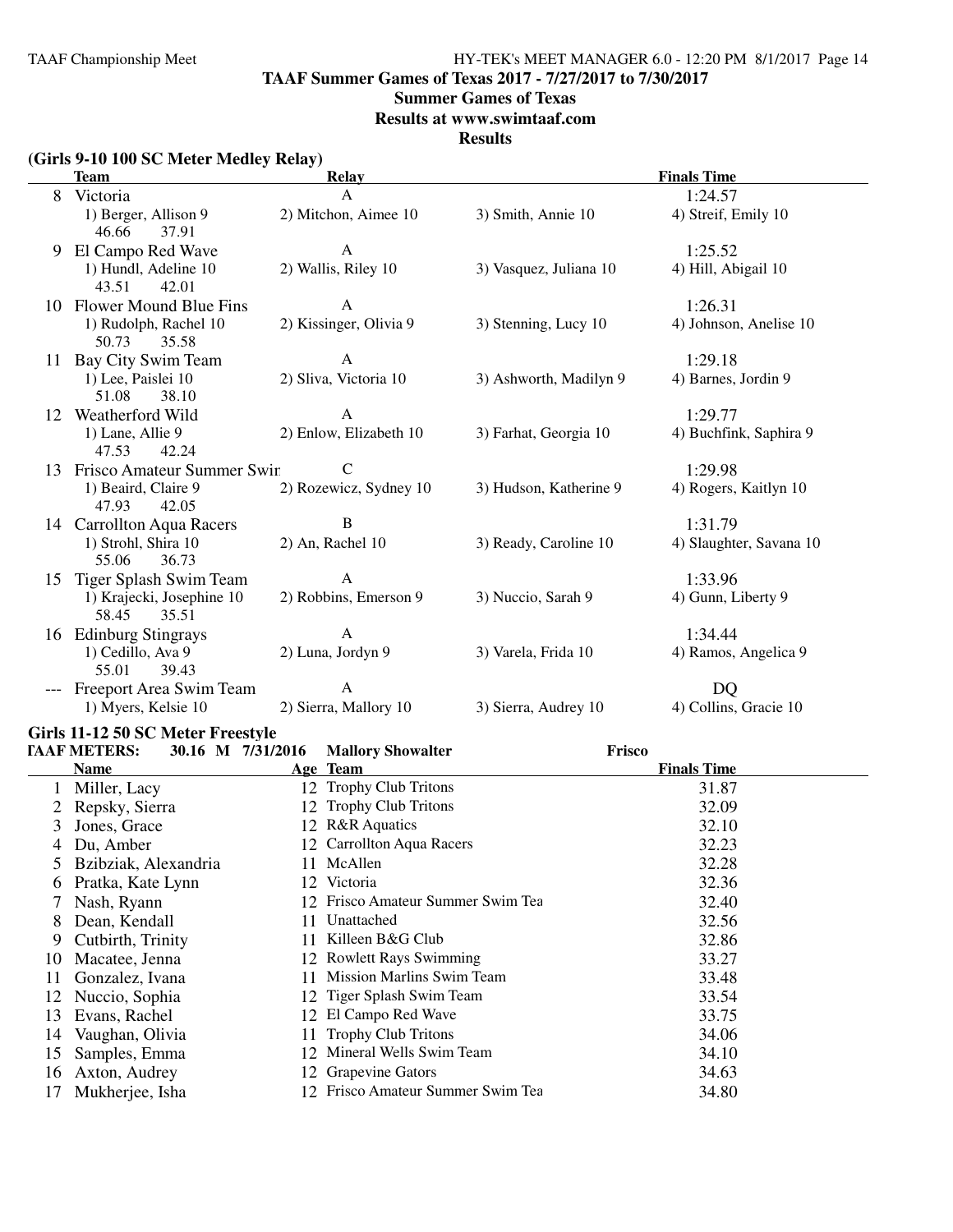# **Summer Games of Texas**

**Results at www.swimtaaf.com**

**Results**

# **(Girls 11-12 50 SC Meter Freestyle)**

| <b>Name</b>          |                                            |             | <b>Finals Time</b>                                                                                                                                                                                                                                                                                |
|----------------------|--------------------------------------------|-------------|---------------------------------------------------------------------------------------------------------------------------------------------------------------------------------------------------------------------------------------------------------------------------------------------------|
|                      | 11                                         | San Antonio | 34.85                                                                                                                                                                                                                                                                                             |
| Rodriguez, Katherine |                                            |             | 34.86                                                                                                                                                                                                                                                                                             |
| Brown, Alana         | 12                                         |             | 35.01                                                                                                                                                                                                                                                                                             |
| Hutchinson, Rachel   |                                            |             | 35.37                                                                                                                                                                                                                                                                                             |
| Cahill, Emma         |                                            |             | 35.54                                                                                                                                                                                                                                                                                             |
| Juergens, Kaylie     |                                            |             | 35.57                                                                                                                                                                                                                                                                                             |
|                      |                                            |             | 35.99                                                                                                                                                                                                                                                                                             |
| Skinner, Kaylie      |                                            |             | 36.78                                                                                                                                                                                                                                                                                             |
| Younkin, Elizabeth   |                                            |             | 36.94                                                                                                                                                                                                                                                                                             |
| Hudzina, Sara        |                                            |             | 38.14                                                                                                                                                                                                                                                                                             |
| Stuesser, Madeline   | 11                                         | Austin      | 39.72                                                                                                                                                                                                                                                                                             |
| Robledo, Perla       | 11                                         | San Antonio | 40.10                                                                                                                                                                                                                                                                                             |
| Rodriguez, Kyleigh   |                                            |             | 40.95                                                                                                                                                                                                                                                                                             |
| Sanchez, Anahi       | 11                                         | San Antonio | 42.02                                                                                                                                                                                                                                                                                             |
| Matheus, Katelyn     |                                            |             | 1:02.66                                                                                                                                                                                                                                                                                           |
|                      | 18 Cisneros, Xytali<br>24 Combs, MacKenzie |             | Age Team<br>12 Tuloso-Midway Hurricanes<br>McAllen<br>12 Bryan Barracudas<br>12 The Woodlands Taaf Team<br>12 Landa Park Dolphins<br>12 Landa Park Dolphins<br>12 Rockport Sharks<br>12 Killeen B&G Club<br>11 West Houston Aquatic League<br>12 West Houston Aquatic League<br>12 Plano Piranhas |

# **Girls 11-12 100 SC Meter Freestyle**

|    | <b>TAAF METERS:</b><br>$1:07.89$ M $7/30/2017$ | <b>Mansavi Pindi</b>              | <b>WAVE</b>        |  |
|----|------------------------------------------------|-----------------------------------|--------------------|--|
|    | <b>Name</b>                                    | Age Team                          | <b>Finals Time</b> |  |
|    | Pindi, Mansavi<br>32.25<br>35.64               | 11 Lewisville Wave                | 1:07.89M           |  |
|    | 2 Dean, Kendall<br>33.94<br>38.18              | 11 Unattached                     | 1:12.12            |  |
|    | 3 Heldenbrand, Hailey<br>35.63<br>36.62        | 12 Southlake Stingrays            | 1:12.25            |  |
|    | 4 Rincones, Leah<br>35.08<br>38.04             | 12 R&R Aquatics                   | 1:13.12            |  |
| 5  | Salazar, Mia<br>35.74<br>38.03                 | 12 McAllen                        | 1:13.77            |  |
|    | 6 Cutbirth, Trinity<br>35.46<br>38.88          | 11 Killeen B&G Club               | 1:14.34            |  |
|    | Brown, Alana<br>36.40<br>38.48                 | 12 McAllen                        | 1:14.88            |  |
|    | 8 Nash, Ryann<br>35.24<br>39.70                | 12 Frisco Amateur Summer Swim Tea | 1:14.94            |  |
| 9  | Axton, Audrey<br>37.14<br>37.94                | 12 Grapevine Gators               | 1:15.08            |  |
|    | 10 Cisneros, Xytali<br>36.11<br>38.98          | 11 San Antonio                    | 1:15.09            |  |
|    | 11 Evans, Rachel<br>34.80<br>41.35             | 12 El Campo Red Wave              | 1:16.15            |  |
|    | 12 Burgett, Abby<br>37.38<br>38.87             | 12 Austin                         | 1:16.25            |  |
|    | 13 Dasso, Clare Anne<br>35.87<br>40.72         | 11 Landa Park Dolphins            | 1:16.59            |  |
|    | 14 Rodriguez, Katherine<br>37.90<br>40.75      | 12 Tuloso-Midway Hurricanes       | 1:18.65            |  |
| 15 | Slimpin, Christy<br>36.40<br>42.49             | 12 Landa Park Dolphins            | 1:18.89            |  |
| 16 | Barocio, Jessimine<br>37.44<br>41.53           | 12 McAllen                        | 1:18.97            |  |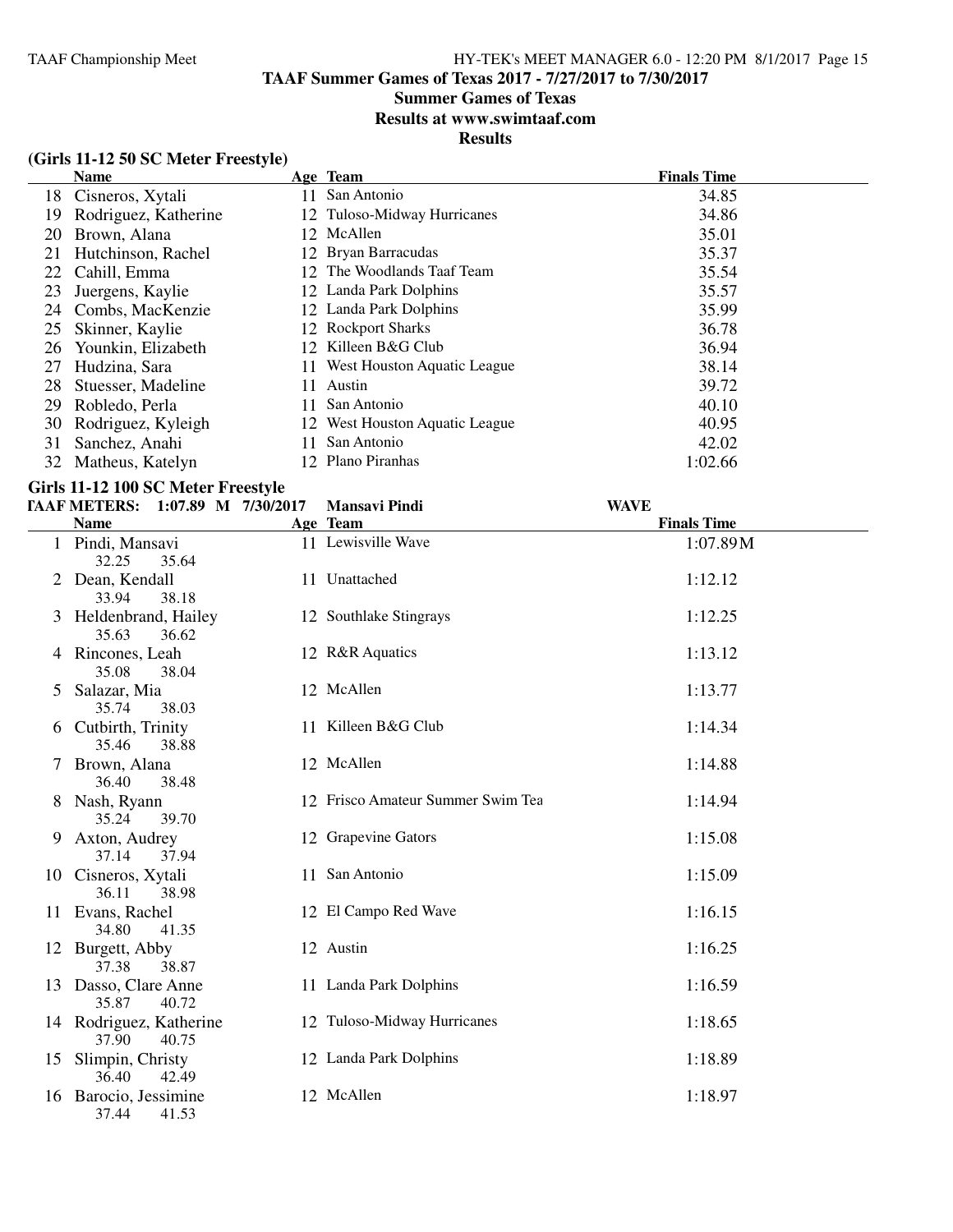**TAAF Summer Games of Texas 2017 - 7/27/2017 to 7/30/2017**

### **Summer Games of Texas**

**Results at www.swimtaaf.com**

#### **Results**

# **(Girls 11-12 100 SC Meter Freestyle)**

|    | Name                                   |    | Age Team                          | <b>Finals Time</b> |
|----|----------------------------------------|----|-----------------------------------|--------------------|
| 17 | Combs, MacKenzie<br>35.95<br>43.84     |    | 12 Landa Park Dolphins            | 1:19.79            |
| 18 | Samples, Emma<br>37.45<br>42.80        |    | 12 Mineral Wells Swim Team        | 1:20.25            |
| 19 | Mukherjee, Isha<br>37.54<br>42.78      |    | 12 Frisco Amateur Summer Swim Tea | 1:20.32            |
| 20 | Younkin, Elizabeth<br>37.13<br>43.55   |    | 12 Killeen B&G Club               | 1:20.68            |
| 21 | Skinner, Kaylie<br>38.40<br>42.38      |    | 12 Rockport Sharks                | 1:20.78            |
|    | 22 Scott, Jordan<br>38.45<br>42.58     |    | 12 Southlake Stingrays            | 1:21.03            |
| 23 | Carlson, Alizay<br>38.60<br>42.56      |    | 11 Carrollton Aqua Racers         | 1:21.16            |
|    | 24 Galvan, Saydee<br>42.77<br>43.96    |    | 12 Alice Swim Team                | 1:26.73            |
| 25 | Stuesser, Madeline<br>45.99<br>47.05   |    | 11 Austin                         | 1:33.04            |
|    | 26 Karapurkar, Mauli<br>52.67<br>44.16 | 11 | Frisco Amateur Summer Swim Tea    | 1:36.83            |

### **Girls 11-12 50 SC Meter Backstroke**

#### **TAAF METERS: 34.34 M 8/1/1988 Ashley Bigbie**

|               | <b>Name</b>           |    | Age Team                      | <b>Finals Time</b> |
|---------------|-----------------------|----|-------------------------------|--------------------|
|               | Heldenbrand, Hailey   |    | 12 Southlake Stingrays        | 35.91              |
|               | Gambrel, Sarah        | 11 | Lake Jackson Swim Team        | 37.07              |
| 3             | Jones, Grace          |    | 12 R&R Aquatics               | 37.75              |
| 4             | Vaughan, Olivia       | 11 | <b>Trophy Club Tritons</b>    | 39.32              |
| 5             | Hinojosa, Briana      | 12 | <b>Pharr Phast</b>            | 39.41              |
| $\mathfrak b$ | Dean, Kendall         | 11 | Unattached                    | 39.51              |
|               | Nash, Rylie           | 12 | <b>Carrollton Aqua Racers</b> | 39.67              |
| 8             | Mendeke, Reagan       | 12 | <b>Denton Dolphins</b>        | 39.68              |
| 9             | Macatee, Jenna        | 12 | <b>Rowlett Rays Swimming</b>  | 39.72              |
| 10            | Heiner, Catherine     | 12 | Seals Swim Team               | 39.94              |
| 11            | Cutbirth, Trinity     | 11 | Killeen B&G Club              | 40.20              |
| 12            | Hutchinson, Rachel    | 12 | Bryan Barracudas              | 40.25              |
| 13            | Gutierrez, Davina     | 12 | Harlingen Taaf                | 40.83              |
| 14            | Le, Lauren            | 12 | <b>Grapevine Gators</b>       | 40.86              |
| 15            | Carlson, Alizay       | 11 | <b>Carrollton Aqua Racers</b> | 40.98              |
| 16            | Cisneros, Xytali      | 11 | San Antonio                   | 41.13              |
| 17            | Du, Amber             | 12 | Carrollton Aqua Racers        | 42.09              |
| 18            | Horner, Reagan        | 12 | Kingsville Swim Team          | 42.21              |
| 19            | Cahill, Emma          | 12 | The Woodlands Taaf Team       | 42.38              |
| 20            | Wolter, Emma          | 11 | Landa Park Dolphins           | 42.68              |
| 21            | Terrazas-Graham, Zara | 12 | Austin                        | 43.30              |
| 22            | Hudzina, Sara         | 11 | West Houston Aquatic League   | 43.38              |
| 23            | Parnell, Perri        | 11 | Tiger Splash Swim Team        | 43.58              |
| 24            | Juergens, Kaylie      | 12 | Landa Park Dolphins           | 44.34              |
| 25            | Park, Danielle        | 12 | McAllen                       | 44.37              |
| 26            | Younkin, Elizabeth    |    | 12 Killeen B&G Club           | 44.67              |
| 27            | Cuellar, Katelynn     | 11 | Victoria                      | 45.02              |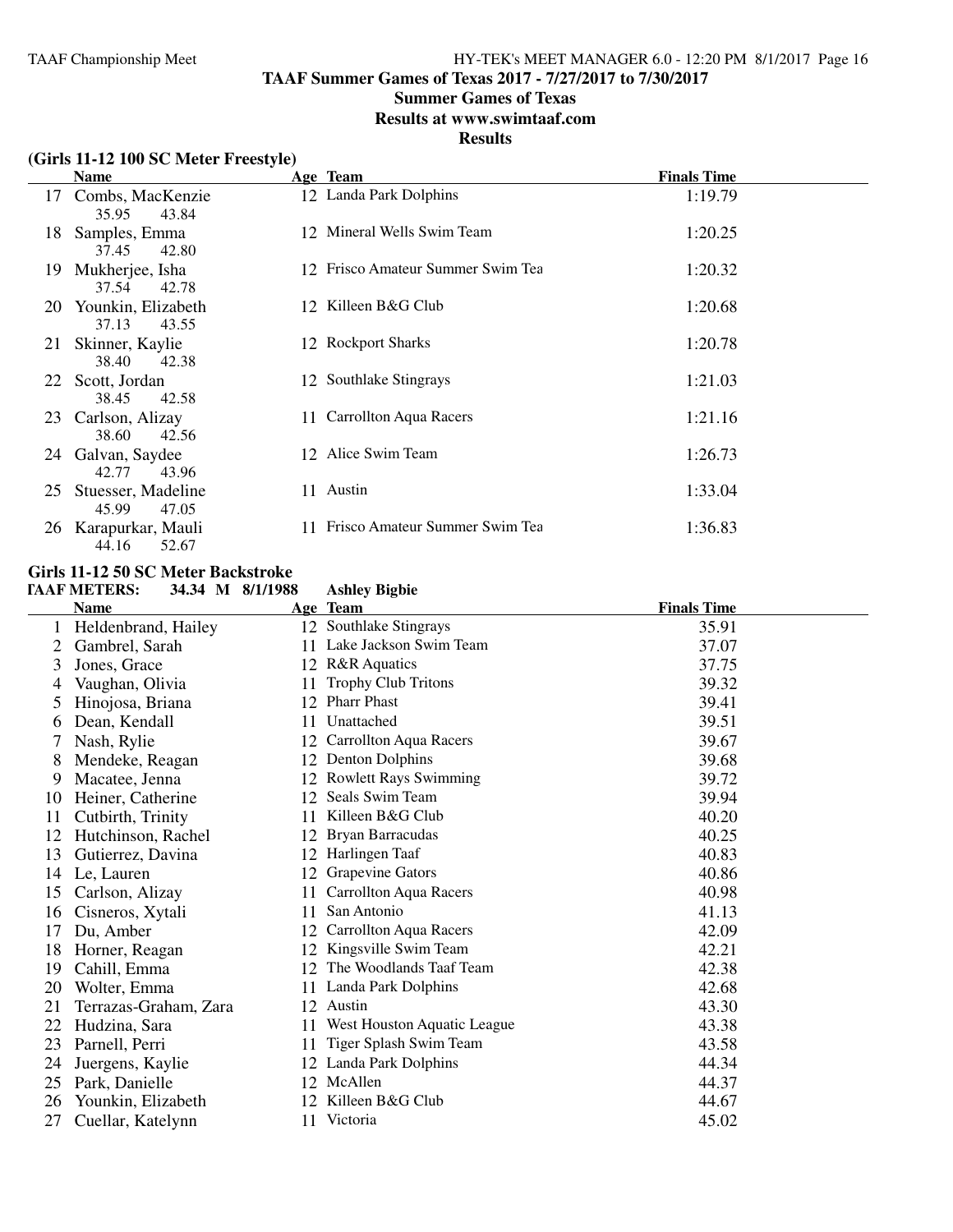**TAAF Summer Games of Texas 2017 - 7/27/2017 to 7/30/2017**

# **Summer Games of Texas**

**Results at www.swimtaaf.com**

# **Results**

# **(Girls 11-12 50 SC Meter Backstroke)**

| <b>Name</b>           | Age Team                          | <b>Finals Time</b> |
|-----------------------|-----------------------------------|--------------------|
| 28 Stuesser, Madeline | Austin                            | 46.84              |
| 29 Hinojosa, Sophia   | Victoria                          | 48.07              |
| 30 Rodriguez, Kyleigh | 12 West Houston Aquatic League    | 49.44              |
| --- Bunker, Hally     | 11 Frisco Amateur Summer Swim Tea | DQ                 |

# **Girls 11-12 50 SC Meter Breaststroke**

|     | <b>TAAF METERS:</b> | 36.63 M 7/30/2006 | <b>Kirsten Ericksen</b>        | <b>Tuloso-Midway</b> |
|-----|---------------------|-------------------|--------------------------------|----------------------|
|     | <b>Name</b>         |                   | Age Team                       | <b>Finals Time</b>   |
|     | Burgar, Chloe       |                   | 12 Southlake Stingrays         | 38.58                |
|     | Dillard, Kristen    | 11                | <b>Carrollton Aqua Racers</b>  | 41.53                |
| 3   | Gambrel, Sarah      | 11                | Lake Jackson Swim Team         | 42.02                |
| 4   | Ho, Rebecca         | 12                | Flower Mound Blue Fins         | 42.22                |
| 5   | Cahill, Emma        | 12                | The Woodlands Taaf Team        | 42.39                |
| *6  | Burgett, Abby       | 12                | Austin                         | 43.02                |
| *6  | Nash, Rylie         | 12                | Carrollton Aqua Racers         | 43.02                |
| 8   | Scrivner, Madison   | 11                | <b>Trophy Club Tritons</b>     | 43.56                |
| 9   | Nugent, Amelia      | 11                | Plano Piranhas                 | 44.57                |
| 10  | Nuccio, Sophia      | 12                | Tiger Splash Swim Team         | 45.25                |
| 11  | Axton, Audrey       |                   | Grapevine Gators               | 45.75                |
| 12  | Gonzales, Paige     | 12                | Frisco Amateur Summer Swim Tea | 45.85                |
| 13  | Evans, Allison      |                   | 12 El Campo Red Wave           | 46.09                |
| 14  | Combs, MacKenzie    |                   | 12 Landa Park Dolphins         | 46.36                |
| 15  | Agan, Emily         | 12                | Lake Jackson Swim Team         | 46.48                |
| 16  | Immenhauser, Hannah | 12                | Victoria                       | 46.87                |
| 17  | Maldonado, Victoria |                   | 12 Mission Marlins Swim Team   | 47.07                |
| 18  | Flores, Karissa     | 11                | McAllen                        | 47.09                |
| 19  | Avila, Katarina     |                   | 12 Edinburg Stingrays          | 47.60                |
| 20  | Hinojosa, Sophia    | 11                | Victoria                       | 47.78                |
| 21  | Dasso, Clare Anne   | 11                | Landa Park Dolphins            | 48.47                |
| 22  | Kronke, Cassandra   | 11                | Bryan Barracudas               | 53.28                |
| 23  | Ondike, Lillian     |                   | 12 Tuloso-Midway Hurricanes    | 55.65                |
| 24  | Rodriguez, Kyleigh  |                   | 12 West Houston Aquatic League | 1:01.95              |
| --- | Greene, Ava         |                   | 12 Austin                      | DQ                   |
|     | Jiminez, Eva        | 12                | San Antonio                    | DQ                   |
| --- | Sanchez, Anahi      | 11                | San Antonio                    | DQ                   |

# **Girls 11-12 50 SC Meter Butterfly**

|    | <b>TAAF METERS:</b>   | 32.24 M 7/30/2006 | <b>Kirsten Ericksen</b>  | <b>Tuloso-Midway</b> |
|----|-----------------------|-------------------|--------------------------|----------------------|
|    | <b>Name</b>           |                   | Age Team                 | <b>Finals Time</b>   |
|    | Burgar, Chloe         |                   | 12 Southlake Stingrays   | 33.18                |
|    | 2 Repsky, Sierra      |                   | 12 Trophy Club Tritons   | 34.44                |
|    | 3 Brown, Alana        |                   | 12 McAllen               | 34.98                |
|    | 4 Pindi, Mansavi      |                   | 11 Lewisville Wave       | 35.09                |
|    | 5 Heldenbrand, Hailey |                   | 12 Southlake Stingrays   | 36.07                |
|    | 6 Miller, Lacy        |                   | 12 Trophy Club Tritons   | 36.45                |
|    | Salazar, Mia          |                   | 12 McAllen               | 36.79                |
|    | 8 Cisneros, Xytali    | 11                | San Antonio              | 37.05                |
| 9  | Gutierrez, Davina     |                   | 12 Harlingen Taaf        | 37.13                |
| 10 | Pratka, Kate Lynn     |                   | 12 Victoria              | 37.21                |
|    | Macatee, Jenna        |                   | 12 Rowlett Rays Swimming | 37.71                |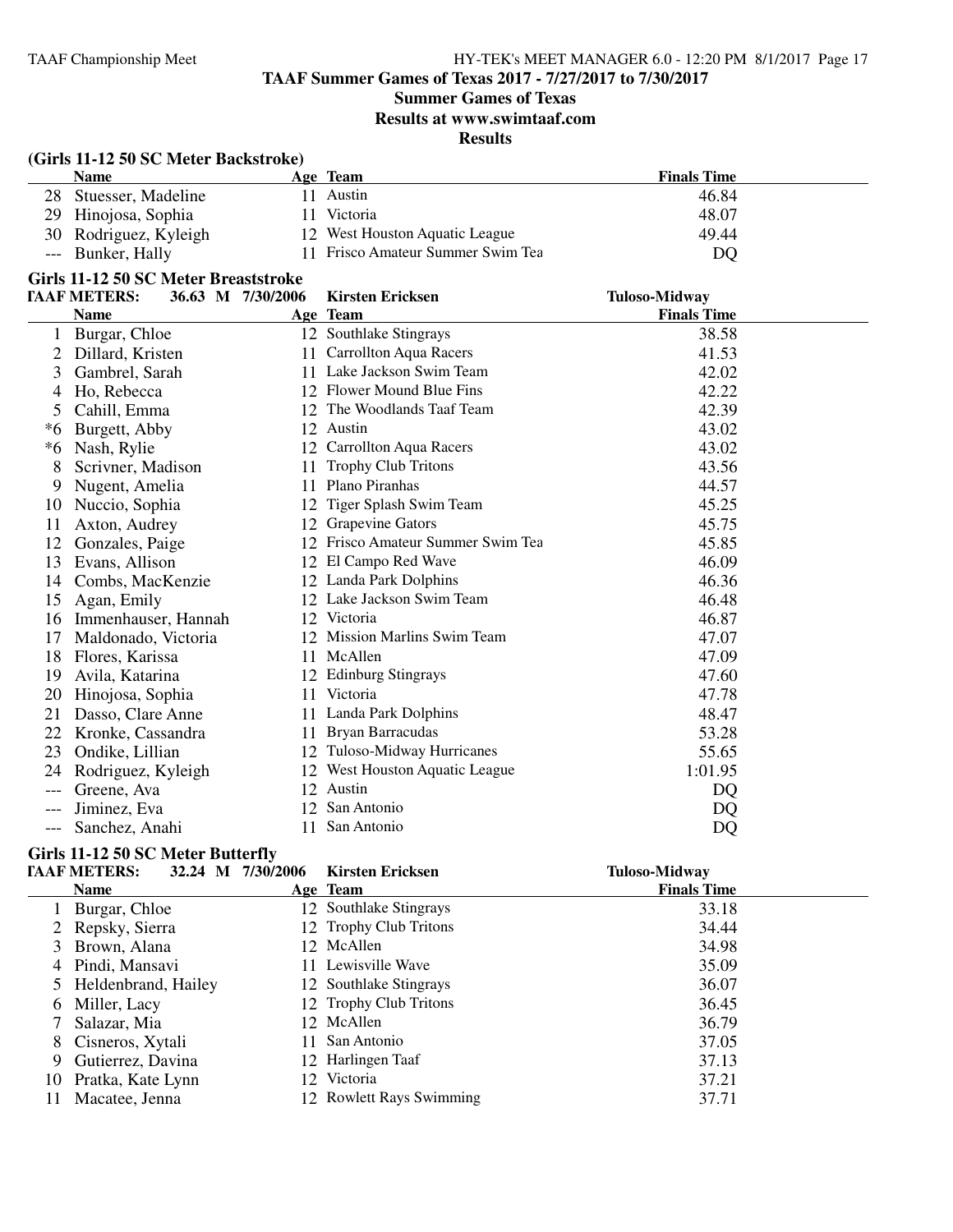# **Summer Games of Texas**

**Results at www.swimtaaf.com**

**Results**

# **(Girls 11-12 50 SC Meter Butterfly)**

|    | Name               |     | Age Team                      | <b>Finals Time</b> |
|----|--------------------|-----|-------------------------------|--------------------|
| 12 | Slimpin, Christy   |     | 12 Landa Park Dolphins        | 38.24              |
| 13 | Cutbirth, Trinity  | 11  | Killeen B&G Club              | 39.22              |
| 14 | Dillard, Kristen   | 11  | <b>Carrollton Aqua Racers</b> | 39.31              |
| 15 | Cahill, Emma       |     | 12 The Woodlands Taaf Team    | 39.72              |
| 16 | Burgett, Abby      |     | 12 Austin                     | 40.09              |
| 17 | Evans, Margaret    |     | 12 El Campo Red Wave          | 40.23              |
| 18 | Demers, Avery      | 11- | <b>Texas City Makos</b>       | 40.29              |
| 19 | Hutchinson, Rachel |     | 12 Bryan Barracudas           | 40.77              |
| 20 | Dean, Kendall      | 11  | Unattached                    | 41.39              |
| 21 | Escobar, Bria      |     | 12 Alice Swim Team            | 42.02              |
| 22 | Parnell, Perri     |     | 11 Tiger Splash Swim Team     | 42.49              |
| 23 | Garza, Sophia      |     | 12 Tuloso-Midway Hurricanes   | 42.68              |
| 24 | Keith, Olivia      | 11  | Plano Piranhas                | 45.06              |
| 25 | Minus, Joon        |     | 12 Landa Park Dolphins        | 46.96              |
| 26 | Robledo, Perla     | 11  | San Antonio                   | 47.71              |
| 27 | Kronke, Cassandra  |     | Bryan Barracudas              | 50.83              |
|    | Castillio, Aralynn | 12  | San Antonio                   | DQ                 |

# **Girls 11-12 100 SC Meter IM**

|    | TAAF METERS: 1:15.74 M 7/30/2006      | <b>Kirsten Ericksen</b>           | <b>Tuloso-Midway</b> |  |
|----|---------------------------------------|-----------------------------------|----------------------|--|
|    | <b>Name</b>                           | Age Team                          | <b>Finals Time</b>   |  |
|    | 1 Burgar, Chloe<br>36.18<br>40.14     | 12 Southlake Stingrays            | 1:16.32              |  |
|    | 2 Gambrel, Sarah<br>38.60<br>43.93    | 11 Lake Jackson Swim Team         | 1:22.53              |  |
|    | 3 Salazar, Mia<br>39.14<br>43.88      | 12 McAllen                        | 1:23.02              |  |
|    | 4 Pratka, Kate Lynn<br>40.85<br>45.11 | 12 Victoria                       | 1:25.96              |  |
|    | Macatee, Jenna<br>38.57<br>48.36      | 12 Rowlett Rays Swimming          | 1:26.93              |  |
|    | 6 Ho, Rebecca<br>41.72<br>46.27       | 12 Flower Mound Blue Fins         | 1:27.99              |  |
|    | Burraston, Natalie<br>39.50<br>48.88  | 12 Trophy Club Tritons            | 1:28.38              |  |
| 8  | Axton, Audrey<br>44.21<br>44.38       | 12 Grapevine Gators               | 1:28.59              |  |
| 9  | Mercer, Sabrina<br>42.75<br>46.44     | 12 Seals Swim Team                | 1:29.19              |  |
|    | 10 Gonzales, Paige<br>41.75<br>48.69  | 12 Frisco Amateur Summer Swim Tea | 1:30.44              |  |
|    | 11 Skinner, Kaylie<br>44.60<br>46.37  | 12 Rockport Sharks                | 1:30.97              |  |
|    | 12 Vaughan, Olivia<br>42.52<br>48.47  | 11 Carrollton Aqua Racers         | 1:30.99              |  |
| 13 | Younkin, Elizabeth<br>42.47<br>48.72  | 12 Killeen B&G Club               | 1:31.19              |  |
|    | 14 Garcia, Hailey<br>41.45<br>49.76   | 12 Mission Marlins Swim Team      | 1:31.21              |  |
| 15 | McGee, Malorie<br>43.22<br>49.04      | 12 Texas City Makos               | 1:32.26              |  |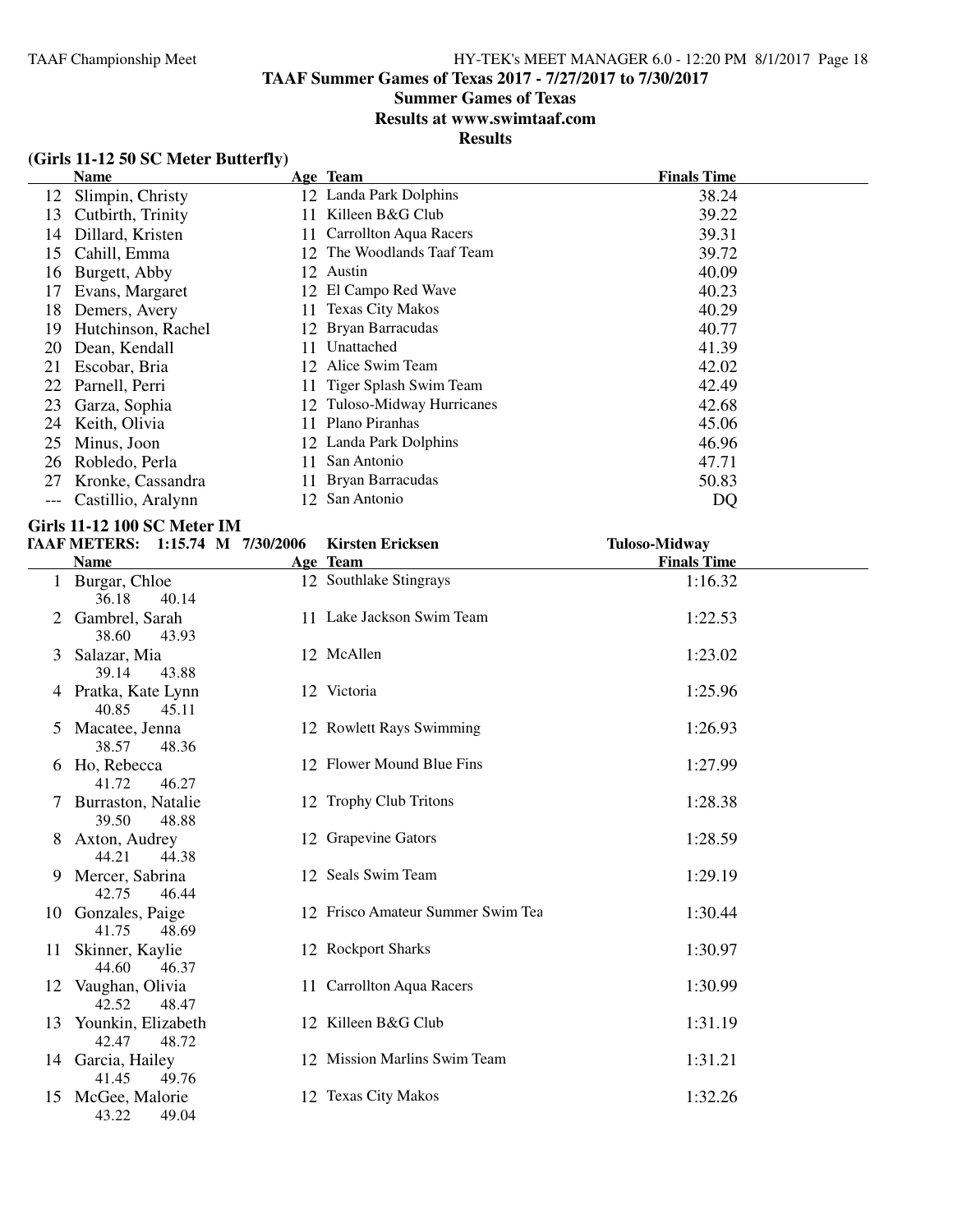**TAAF Summer Games of Texas 2017 - 7/27/2017 to 7/30/2017**

#### **Summer Games of Texas**

**Results at www.swimtaaf.com**

#### **Results**

# **(Girls 11-12 100 SC Meter IM)**

|       | <b>Name</b>               | Age Team                  | <b>Finals Time</b> |
|-------|---------------------------|---------------------------|--------------------|
|       | 16 Uribe, Isabella        | 12 Golden Triangle        | 1:32.55            |
|       | 49.68<br>42.87            |                           |                    |
| 17    | Dasso, Clare Anne         | 11 Landa Park Dolphins    | 1:32.60            |
|       | 44.49<br>48.11            |                           |                    |
| 18.   | Nugent, Amelia            | 11 Plano Piranhas         | 1:32.92            |
|       | 47.79<br>45.13            |                           |                    |
| 19    | Slimpin, Christy          | 12 Landa Park Dolphins    | 1:33.94            |
|       | 52.13<br>41.81            |                           |                    |
|       | 20 Escobar, Bria          | 12 Alice Swim Team        | 1:37.75            |
|       | 45.82<br>51.93            |                           |                    |
| 21    | Bible, Gracie             | 12 West of the Brazos     | 1:40.14            |
|       | 51.82<br>48.32            |                           |                    |
|       | 22 Newton, Natasha        | 11 Tiger Splash Swim Team | 1:42.09            |
| $---$ | Hinojosa, Briana          | 12 Pharr Phast            | DQ                 |
|       | --- Terrazas-Graham, Zara | 12 Austin                 | DQ                 |
|       |                           |                           |                    |

# **Girls 11-12 200 SC Meter Freestyle Relay**

# **TAAF METERS: 2:09.73 M 7/31/2016 Frisco Amateur Summer Swim Tea Frisco**

|                         | <b>Team</b>                              | Relay                    |                           | <b>Finals Time</b>       |
|-------------------------|------------------------------------------|--------------------------|---------------------------|--------------------------|
|                         | 1 Carrollton Aqua Racers                 | $\mathbf{A}$             |                           | 2:11.80                  |
|                         | 1) Nash, Rylie 12                        | 2) Carlson, Alizay 11    | 3) Dillard, Kristen 11    | 4) Du, Amber 12          |
|                         | 33.31<br>33.00<br>33.05                  | 32.44                    |                           |                          |
|                         | <b>Trophy Club Tritons</b>               | A                        |                           | 2:12.25                  |
|                         | 1) Repsky, Sierra 12                     | 2) Vaughan, Olivia 11    | 3) Burraston, Natalie 12  | 4) Miller, Lacy 12       |
|                         | 32.28<br>34.25<br>34.77                  | 30.95                    |                           |                          |
| 3                       | McAllen                                  | $\mathbf{A}$             |                           | 2:15.96                  |
|                         | 1) Bzibziak, Alexandria 11               | 2) Barocio, Jessimine 12 | 3) Brown, Alana 12        | 4) Salazar, Mia 12       |
|                         | 33.25<br>34.60<br>34.70                  | 33.41                    |                           |                          |
|                         | Mission Marlins Swim Team                | $\mathbf{A}$             |                           | 2:19.77                  |
|                         | 1) Maldonado, Victoria 12                | 2) Bazan, Kimberly 11    | 3) Garcia, Hailey 12      | 4) Gonzalez, Ivana 11    |
|                         | 33.88<br>37.05<br>41.44                  | 27.40                    |                           |                          |
|                         | 5 Landa Park Dolphins                    | $\mathbf{A}$             |                           | 2:22.28                  |
| 1) Dasso, Clare Anne 11 |                                          | 2) Wolter, Emma 11       | 3) Combs, MacKenzie 12    | 4) Slimpin, Christy 12   |
|                         | 37.79<br>35.37<br>35.39                  | 33.73                    |                           |                          |
| 6                       | Victoria                                 | $\mathbf{A}$             |                           | 2:22.55                  |
|                         | 1) Nethery, Kassidy 11<br>36.28<br>34.50 | 2) Hinojosa, Sophia 11   | 3) Immenhauser, Hannah 12 | 4) Pratka, Kate Lynn 12  |
|                         | 37.29<br>Frisco Amateur Summer Swin      | 34.48<br>$\mathbf{A}$    |                           | 2:22.99                  |
|                         | 1) Mukherjee, Isha 12                    | 2) Gonzales, Paige 12    | 3) Karapurkar, Mauli 11   | 4) Nash, Ryann 12        |
|                         | 34.95<br>36.54<br>15.52                  | 55.98                    |                           |                          |
| 8                       | Seals Swim Team                          | A                        |                           | 2:23.54                  |
|                         | 1) Heiner, Catherine 12                  | 2) Jones, Madison 12     | 3) Mercer, Sabrina 12     | 4) Fox, Tessa 11         |
|                         | 36.03<br>35.54<br>40.93                  | 31.04                    |                           |                          |
| 9                       | Flower Mound Blue Fins                   | $\mathbf{A}$             |                           | 2:25.40                  |
|                         | 1) Ho, Rebecca 12                        | 2) Kochenower, Kylee 11  | 3) Khanuja, Deeva 11      | 4) Kochenower, Mattie 11 |
|                         | 35.14<br>36.38<br>40.16                  | 33.72                    |                           |                          |
| 10                      | Alice Swim Team                          | $\mathbf{A}$             |                           | 2:28.59                  |
|                         | 1) Garcia, Emily 12                      | 2) Galvan, Saydee 12     | 3) Arizpe, Celene 12      | 4) Escobar, Bria 12      |
|                         | 40.76<br>35.30<br>36.50                  | 36.03                    |                           |                          |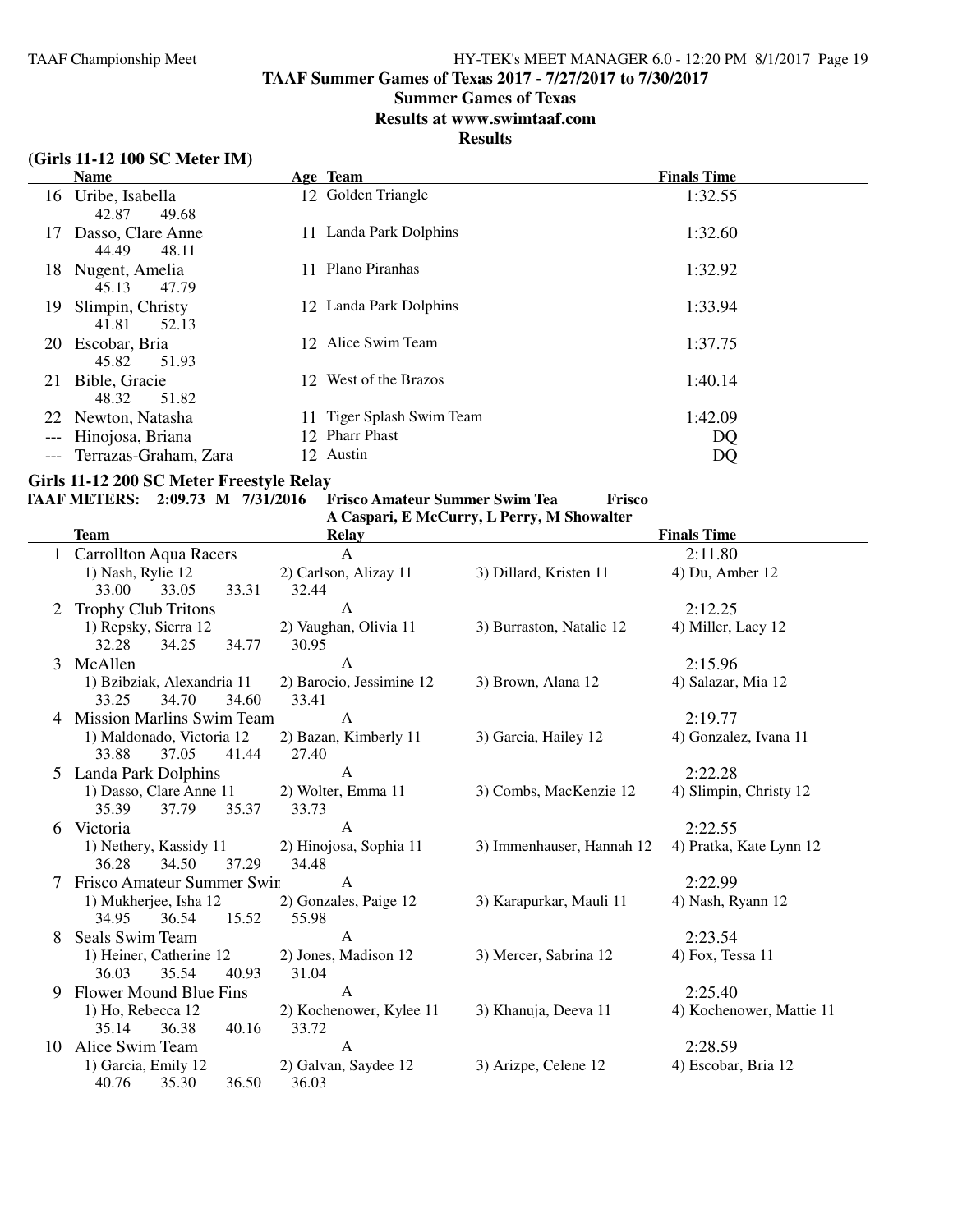**TAAF Summer Games of Texas 2017 - 7/27/2017 to 7/30/2017**

#### **Summer Games of Texas**

**Results at www.swimtaaf.com**

#### **Results**

# **(Girls 11-12 200 SC Meter Freestyle Relay)**

|     | <b>Team</b>                   | <b>Relay</b>           |                                                     | <b>Finals Time</b>         |
|-----|-------------------------------|------------------------|-----------------------------------------------------|----------------------------|
|     | 11 Tiger Splash Swim Team     | A                      |                                                     | 2:30.67                    |
|     | 1) Parnell, Perri 11          | 2) Cook, Kingsley 12   | 3) Newton, Natasha 11                               | 4) Nuccio, Sophia 12       |
|     | 38.78<br>38.59<br>40.32       | 32.98                  |                                                     |                            |
| 12  | Bay City Swim Team            | A                      |                                                     | 2:30.70                    |
|     | 1) Frick, Lucille 11          | 2) Khondker, Suhana 11 | 3) Ashworth, Morgan 11                              | 4) Gibbens, Alexis 11      |
|     | 39.00<br>39.82<br>38.38       | 33.50                  |                                                     |                            |
| 13. | Tuloso-Midway Hurricanes      | A                      |                                                     | 2:33.66                    |
|     | 1) Ondike, Lillian 12         | 2) Martinez, Avery 11  | 3) Garza, Sophia 12                                 | 4) Rodriguez, Katherine 12 |
|     | 36.97<br>37.30<br>44.42       | 34.97                  |                                                     |                            |
|     | 14 Mission Marlins Swim Team  | В                      |                                                     | 2:41.17                    |
|     | 1) Torres, Patricia 12        | 2) Schumacher, Tera 11 | 3) Rico, Estefania 11                               | 4) Deanda, Katelyn 12      |
|     | 40.84<br>41.05<br>38.87       | 40.41                  |                                                     |                            |
|     | 15 Frisco Amateur Summer Swin | В                      |                                                     | 2:46.09                    |
|     | 1) Scheurich, Erika 11        | 2) McLean, Cadence 11  | 3) Mageshkumar, Harshitha 11 4) Lewis, Elizabeth 11 |                            |
|     | 43.65<br>39.24<br>39.78       | 43.42                  |                                                     |                            |

#### **Girls 11-12 200 SC Meter Medley Relay**

**TAAF METERS: 2:27.85 M 7/30/2017 Trophy Club Tritons TC Tritons**

**O Vaughan, M Scrivner, S Repsky, L Miller**

|    | $\sigma$ vaughan, by Scriviter, $\sigma$ Kepsky, L brings<br><b>Finals Time</b> |                           |                         |                          |  |  |
|----|---------------------------------------------------------------------------------|---------------------------|-------------------------|--------------------------|--|--|
|    | <b>Team</b>                                                                     | <b>Relay</b>              |                         |                          |  |  |
|    | 1 Trophy Club Tritons                                                           | $\mathbf{A}$              |                         | 2:27.85M                 |  |  |
|    | 1) Vaughan, Olivia 11                                                           | 2) Scrivner, Madison 11   | 3) Repsky, Sierra 12    | 4) Miller, Lacy 12       |  |  |
|    | 43.63<br>39.25<br>34.02                                                         | 30.95                     |                         |                          |  |  |
|    | Southlake Stingrays                                                             | $\mathbf{A}$              |                         | 2:30.32                  |  |  |
|    | 1) Heldenbrand, Hailey 12                                                       | 2) Burgar, Chloe 12       | 3) Scott, Jordan 12     | 4) Cherry, Brooke 12     |  |  |
|    | 36.83<br>38.27<br>40.69                                                         | 34.53                     |                         |                          |  |  |
| 3  | <b>Carrollton Aqua Racers</b>                                                   | $\mathbf{A}$              |                         | 2:34.29                  |  |  |
|    | 1) Carlson, Alizay 11                                                           | 2) Nash, Rylie 12         | 3) Dillard, Kristen 11  | 4) Du, Amber 12          |  |  |
|    | 39.38<br>42.66<br>39.56                                                         | 32.69                     |                         |                          |  |  |
|    | Seals Swim Team                                                                 | A                         |                         | 2:40.31                  |  |  |
|    | 1) Heiner, Catherine 12                                                         | 2) Mercer, Sabrina 12     | 3) Fox, Tessa 11        | 4) Jones, Madison 12     |  |  |
|    | 39.96 1:24.99<br>35.36                                                          |                           |                         |                          |  |  |
| 5  | Frisco Amateur Summer Swin                                                      | $\mathsf{A}$              |                         | 2:41.04                  |  |  |
|    | 1) Bunker, Hally 11                                                             | 2) Nash, Ryann 12         | 3) Gonzales, Paige 12   | 4) Mukherjee, Isha 12    |  |  |
|    | 41.93<br>46.02<br>39.39                                                         | 33.70                     |                         |                          |  |  |
|    | Flower Mound Blue Fins                                                          | A                         |                         | 2:42.12                  |  |  |
|    | 1) Ortiz, Izabella 12                                                           | 2) Ho, Rebecca 12         | 3) Kochenower, Kylee 11 | 4) Kochenower, Mattie 11 |  |  |
|    | 44.38<br>20.76<br>21.82                                                         | 1:15.16                   |                         |                          |  |  |
| 7  | Plano Piranhas                                                                  | $\mathbf{A}$              |                         | 2:44.77                  |  |  |
|    | 1) McDonald, Reese 12                                                           | 2) Nugent, Amelia 11      | 3) Keith, Olivia 11     | 4) Foughty, Emma 12      |  |  |
|    | 41.85<br>43.52<br>44.09                                                         | 35.31                     |                         |                          |  |  |
| 8  | <b>R&amp;R</b> Aquatics                                                         | $\mathsf{A}$              |                         | 2:45.19                  |  |  |
|    | 1) Jones, Grace 12                                                              | 2) Wu, Nicole 12          | 3) Rincones, Leah 12    | 4) Masters, Ann Marie 11 |  |  |
|    | 37.93<br>48.68<br>42.45                                                         | 36.13                     |                         |                          |  |  |
| 9  | <b>Mission Marlins Swim Team</b>                                                | $\mathbf{A}$              |                         | 2:45.79                  |  |  |
|    | 1) Bazan, Kimberly 11                                                           | 2) Maldonado, Victoria 12 | 3) Garcia, Hailey 12    | 4) Gonzalez, Ivana 11    |  |  |
|    | 49.24<br>45.61<br>43.83                                                         | 27.11                     |                         |                          |  |  |
| 10 | Tiger Splash Swim Team                                                          | $\mathbf{A}$              |                         | 2:50.29                  |  |  |
|    | 1) Parnell, Perri 11                                                            | 2) Nuccio, Sophia 12      | 3) Cook, Kingsley 12    | 4) Newton, Natasha 11    |  |  |
|    | 46.05<br>43.63<br>41.75                                                         | 38.86                     |                         |                          |  |  |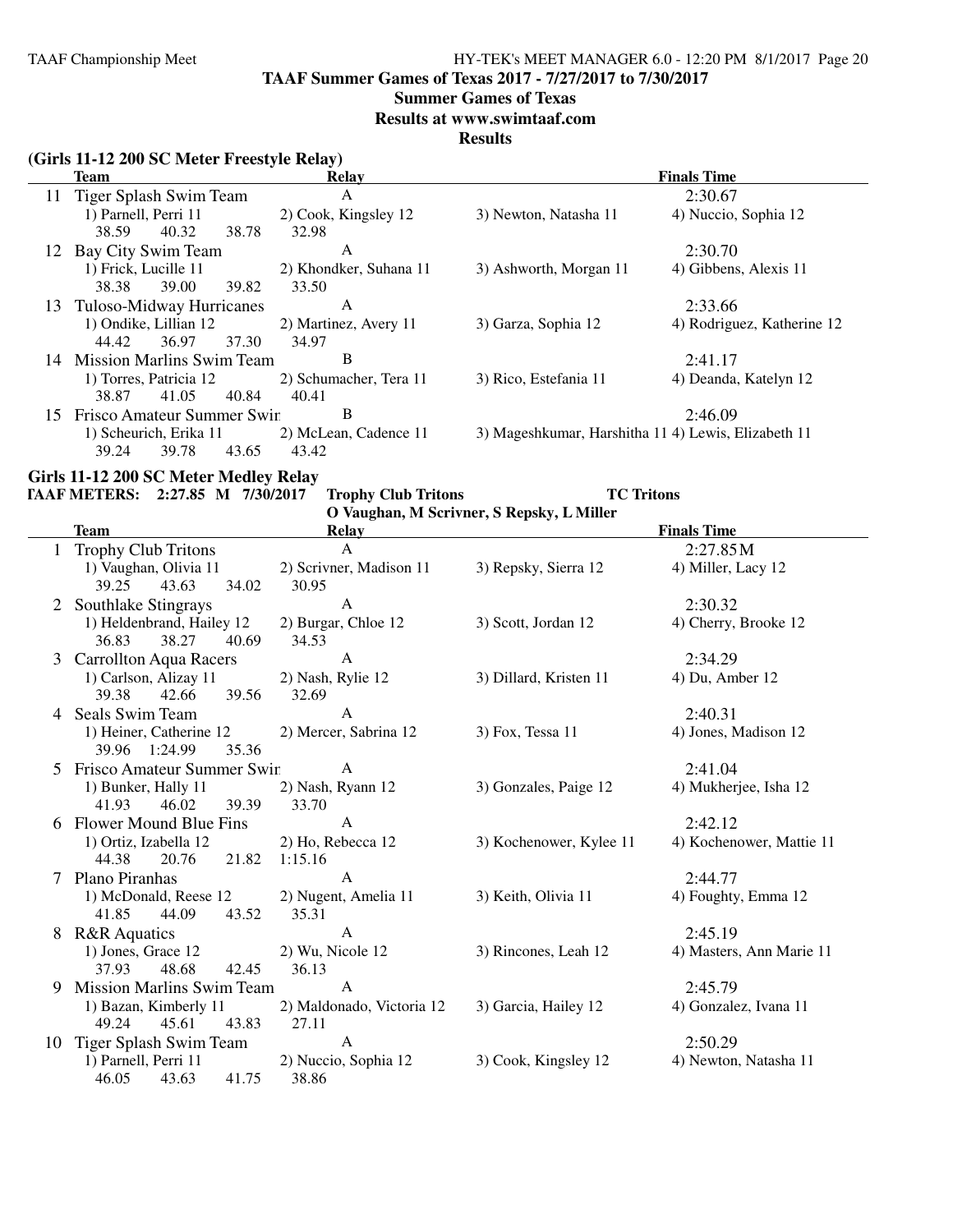**TAAF Summer Games of Texas 2017 - 7/27/2017 to 7/30/2017**

#### **Summer Games of Texas**

**Results at www.swimtaaf.com**

**Results**

| (Girls 11-12 200 SC Meter Medley Relay) |  |  |
|-----------------------------------------|--|--|
|-----------------------------------------|--|--|

|     | <b>Team</b>                                         | <b>Relay</b>                   | <b>Finals Time</b>       |                            |  |  |
|-----|-----------------------------------------------------|--------------------------------|--------------------------|----------------------------|--|--|
| 11  | Victoria                                            | $\mathsf{A}$                   |                          | 2:51.66                    |  |  |
|     | 1) Cuellar, Katelynn 11                             | 2) Hinojosa, Sophia 11         | 3) Nethery, Kassidy 11   | 4) Immenhauser, Hannah 12  |  |  |
|     | 42.93<br>45.18<br>48.23                             | 35.32                          |                          |                            |  |  |
| 12  | Lake Jackson Swim Team                              | A                              |                          | 2:52.06                    |  |  |
|     | 1) Steelman, Meghan 11                              | 2) Agan, Emily 12              | 3) Gambrel, Sarah 11     | 4) Brown, Emily 11         |  |  |
|     | 39.86<br>47.82<br>48.22                             | 36.16                          |                          |                            |  |  |
| 13  | Austin                                              | A                              |                          | 2:52.46                    |  |  |
|     | 1) Stuesser, Madeline 11<br>39.45<br>58.65<br>36.45 | 2) Shepherd, Allie 12<br>37.91 | 3) Hendricks, Olivia 11  | 4) Burgett, Abby 12        |  |  |
|     | 14 Alice Swim Team                                  | $\mathbf{A}$                   |                          | 2:55.18                    |  |  |
|     | 1) Galvan, Saydee 12                                | 2) Garcia, Emily 12            | 3) Escobar, Bria 12      | 4) Arizpe, Celene 12       |  |  |
|     | 35.69<br>1:37.60<br>41.89                           |                                |                          |                            |  |  |
| 15  | Landa Park Dolphins                                 | A                              |                          | 2:56.27                    |  |  |
|     | 1) Skelton, Zoe 11                                  | 2) Minus, Joon 12              | 3) Pickett, Katherine 11 | 4) Juergens, Kaylie 12     |  |  |
|     | 45.94<br>44.67<br>49.54                             | 36.12                          |                          |                            |  |  |
| 16  | Bay City Swim Team                                  | $\mathbf{A}$                   |                          | 3:06.70                    |  |  |
|     | 1) Gibbens, Alexis 11                               | 2) Ashworth, Morgan 11         | 3) Khondker, Suhana 11   | 4) Frick, Lucille 11       |  |  |
|     | 45.45<br>53.77<br>48.41                             | 39.07                          |                          |                            |  |  |
| 17  | Frisco Amateur Summer Swin                          | B                              |                          | 3:14.22                    |  |  |
|     | 1) Mageshkumar, Harshitha 11 2) McLean, Cadence 11  |                                | 3) Lewis, Elizabeth 11   | 4) Karapurkar, Mauli 11    |  |  |
|     | 1:00.00<br>51.91<br>48.41                           | 33.90                          |                          |                            |  |  |
| 18. | McAllen                                             | $\mathsf{A}$                   |                          | 3:16.58                    |  |  |
|     | 1) Navarro, Lauren 11<br>39.17<br>1:04.32<br>47.46  | 2) Flores, Karissa 11<br>45.63 | 3) Park, Danielle 12     | 4) Martinez, Alexa 11      |  |  |
|     | Tuloso-Midway Hurricanes                            | $\mathbf{A}$                   |                          | D <sub>O</sub>             |  |  |
|     | 1) Martinez, Avery 11                               | 2) Ondike, Lillian 12          | 3) Garza, Sophia 12      | 4) Rodriguez, Katherine 12 |  |  |
|     | <b>Mission Marlins Swim Team</b>                    | B                              |                          | <b>DQ</b>                  |  |  |
|     | 1) Schumacher, Tera 11                              | 2) Perez, Angela 11            | 3) Torres, Patricia 12   | 4) Rico, Estefania 11      |  |  |
|     |                                                     |                                |                          |                            |  |  |

#### **Girls 13-14 50 SC Meter Freestyle**

|               | <b>TAAF METERS:</b> | 28.15 M 7/31/2016 | <b>Chaeli Criddle</b>          | <b>Landa Park</b>  |  |
|---------------|---------------------|-------------------|--------------------------------|--------------------|--|
|               | Name                |                   | Age Team                       | <b>Finals Time</b> |  |
|               | Criddle, Chaeli     |                   | 14 Landa Park Dolphins         | 29.15              |  |
|               | Tobias, Katrina     |                   | 14 Grapevine Gators            | 29.40              |  |
| 3             | Grigar, Valerie     |                   | 14 R&R Aquatics                | 29.82              |  |
|               | Norwood, Kaitlyn    |                   | 14 Unattached                  | 30.08              |  |
| $\mathcal{L}$ | Edmonds, Callie     | 13                | Victoria                       | 30.33              |  |
| 6             | Cooley, Shannon     |                   | 14 West Houston Aquatic League | 30.42              |  |
|               | Dykehouse, Eliana   |                   | 13 Portland AquaCats           | 30.71              |  |
| 8             | Khiraoui, Yasmin    |                   | 13 McKinney Sea Lions          | 30.86              |  |
| 9             | Yoon, Seojin        |                   | 13 Carrollton Aqua Racers      | 30.87              |  |
| 10            | Todd, Taylor        |                   | 14 McKinney Sea Lions          | 31.08              |  |
| 11            | Murdie, Aria        | 14                | <b>Alvin Gators</b>            | 31.09              |  |
| 12            | Redland, Kathryn    |                   | 13 Landa Park Dolphins         | 31.16              |  |
| 13            | Miller, Makenna     | 13                | <b>Trophy Club Tritons</b>     | 31.23              |  |
| 14            | Finch, Brooke       |                   | 14 Denison Dolphins            | 31.31              |  |
| 15            | Gonzalez, Gabi      |                   | 13 McAllen                     | 31.39              |  |
| 16            | May, Kenedy         |                   | 14 R&R Aquatics                | 31.41              |  |
| 17            | Wendel, Jami        |                   | 14 Landa Park Dolphins         | 31.43              |  |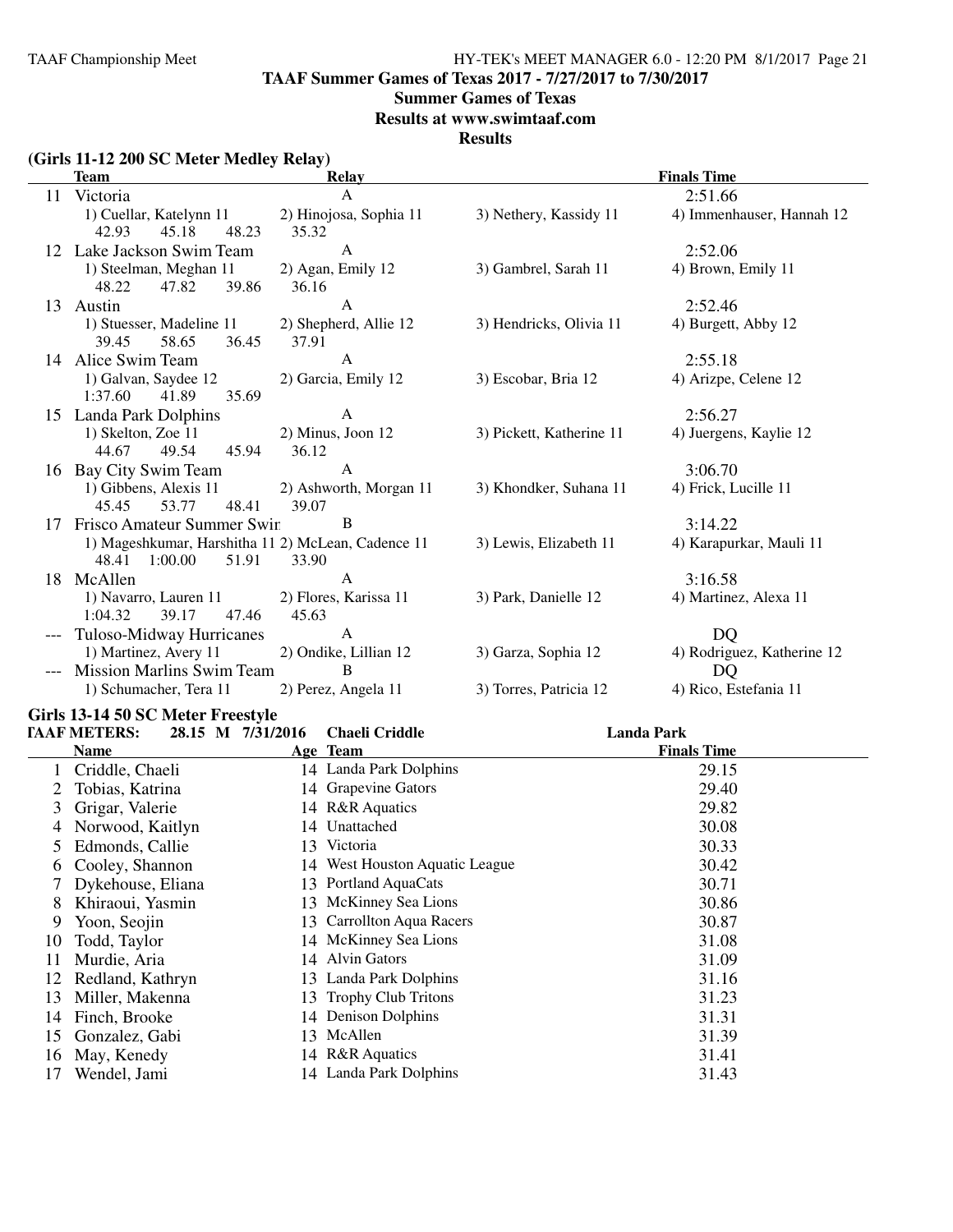# **Summer Games of Texas**

**Results at www.swimtaaf.com**

**Results**

# **(Girls 13-14 50 SC Meter Freestyle)**

|    | <b>Name</b>       |     | Age Team                       | <b>Finals Time</b> |
|----|-------------------|-----|--------------------------------|--------------------|
| 18 | Martinez, Mariana | 13. | Mission Marlins Swim Team      | 31.61              |
| 19 | Putney, Bristol   |     | 14 Keller Barracudas           | 32.19              |
| 20 | Odom, Abryana     |     | 14 Carrollton Aqua Racers      | 32.40              |
| 21 | Gerard, Reagan    |     | 13 Trophy Club Tritons         | 32.63              |
|    | 22 Perez, Gina    |     | 13 West Houston Aquatic League | 33.08              |
| 23 | Martin, Abigail   |     | 14 Bryan Barracudas            | 33.35              |
| 24 | Gutierrez, Devyn  |     | 13 McAllen                     | 33.40              |
| 25 | Roach, Kalea      |     | 13 Seals Swim Team             | 34.04              |
| 26 | Ng, Anna          |     | 14 West Houston Aquatic League | 34.47              |
| 27 | Ibarra, Victoria  |     | 13 San Antonio                 | 38.52              |
| 28 | Glover, Jailynn   |     | 14 San Antonio                 | 40.80              |
| 29 | Studer, Elyse     |     | 14 Austin                      | 41.10              |
| 30 | Renya, Annabelle  |     | 14 San Antonio                 | 41.81              |
| 31 | Alvarez, Anissa   |     | 14 Killeen B&G Club            | 41.86              |

#### **Girls 13-14 100 SC Meter Freestyle**

|   | TAAF METERS: 1:03.25 M 7/31/2016 |       | Zoe Garcia                     | <b>Tuloso-Midway</b> |  |
|---|----------------------------------|-------|--------------------------------|----------------------|--|
|   | <b>Name</b>                      |       | Age Team                       | <b>Finals Time</b>   |  |
|   | 1 Cervantes, Cristina<br>31.42   | 33.78 | 14 Victoria                    | 1:05.20              |  |
| 2 | Grigar, Valerie<br>32.36         | 32.91 | 14 R&R Aquatics                | 1:05.27              |  |
|   | 3 Dasso, Faith<br>30.85          | 34.52 | 13 Landa Park Dolphins         | 1:05.37              |  |
|   | 4 Pierce, Morgan<br>31.83        | 36.18 | 14 El Campo Red Wave           | 1:08.01              |  |
|   | 5 Dykehouse, Eliana<br>32.53     | 35.76 | 13 Portland AquaCats           | 1:08.29              |  |
| 6 | Conarty, Micah<br>32.41          | 35.96 | 14 Trophy Club Tritons         | 1:08.37              |  |
|   | Cooley, Shannon<br>32.97         | 35.52 | 14 West Houston Aquatic League | 1:08.49              |  |
|   | 8 Pratka, Emma<br>32.84          | 36.34 | 14 Victoria                    | 1:09.18              |  |
|   | 9 Finch, Brooke<br>32.07         | 37.22 | 14 Denison Dolphins            | 1:09.29              |  |
|   | 10 Gonzalez, Gabi<br>33.94       | 35.61 | 13 McAllen                     | 1:09.55              |  |
|   | 11 Gambrel, Kathryn<br>33.75     | 36.54 | 14 Lake Jackson Swim Team      | 1:10.29              |  |
|   | 12 Putney, Bristol<br>33.80      | 36.63 | 14 Keller Barracudas           | 1:10.43              |  |
|   | 13 Schmeets, Faith<br>33.72      | 36.91 | 14 Seals Swim Team             | 1:10.63              |  |
|   | 14 Harl, Casee<br>33.86          | 36.96 | 14 Lewisville Wave             | 1:10.82              |  |
|   | 15 Olivares, RosaLynn<br>34.40   | 37.71 | 14 Flower Mound Blue Fins      | 1:12.11              |  |
|   | 16 Perez, Gina<br>34.52          | 37.84 | 13 West Houston Aquatic League | 1:12.36              |  |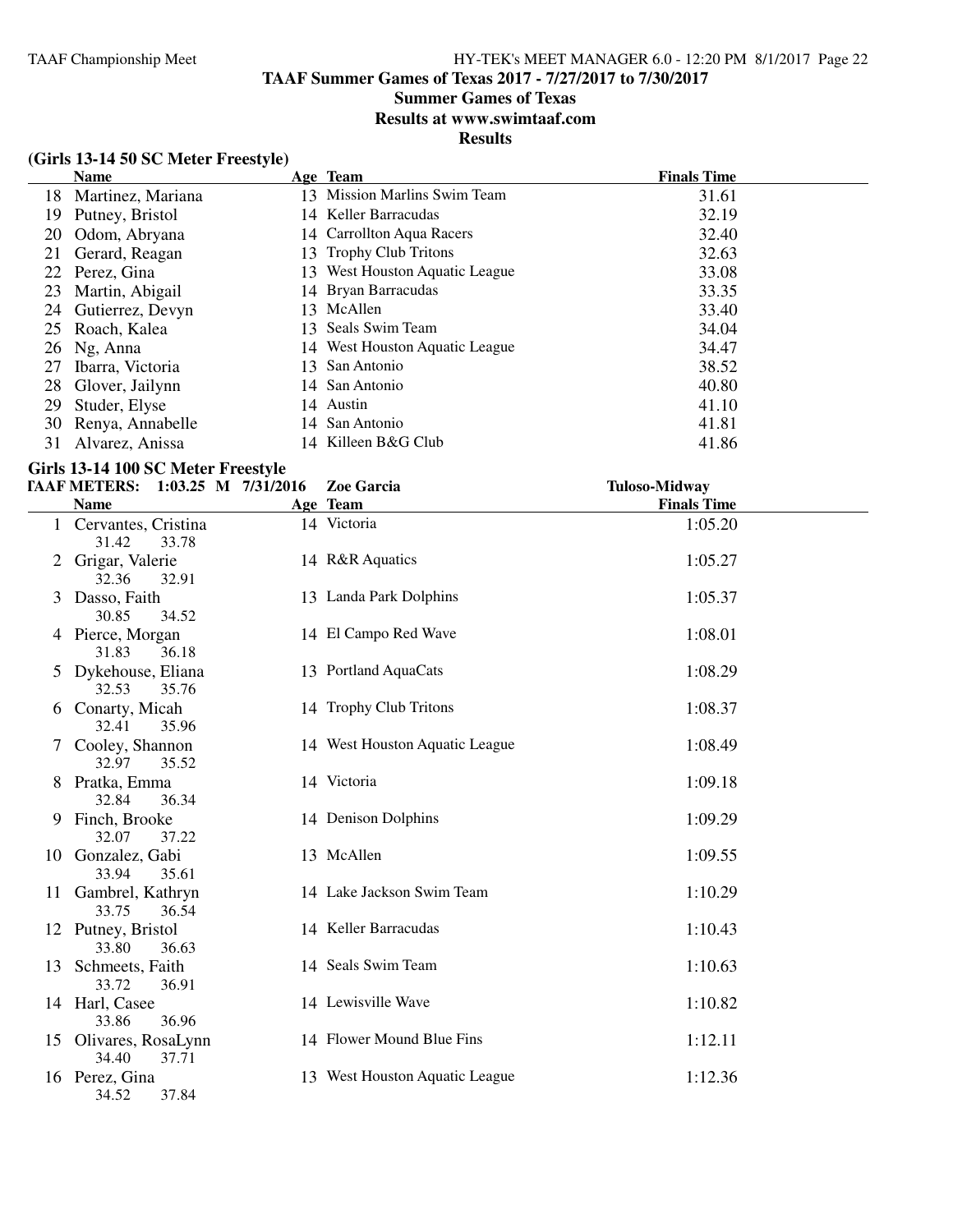**TAAF Summer Games of Texas 2017 - 7/27/2017 to 7/30/2017**

#### **Summer Games of Texas**

**Results at www.swimtaaf.com**

**Results**

# **(Girls 13-14 100 SC Meter Freestyle)**

|    | <b>Name</b>                           | Age Team                          | <b>Finals Time</b> |  |
|----|---------------------------------------|-----------------------------------|--------------------|--|
| 17 | Martin, Abigail<br>34.74<br>37.66     | 14 Bryan Barracudas               | 1:12.40            |  |
| 18 | Peterson, Victoria<br>34.53<br>39.60  | 14 Alvin Gators                   | 1:14.13            |  |
| 19 | Ng, Anna<br>34.82<br>39.65            | 14 West Houston Aquatic League    | 1:14.47            |  |
| 20 | Finch, Brinley<br>34.62<br>39.96      | 14 Denison Dolphins               | 1:14.58            |  |
| 21 | Bristol, Lauren<br>35.83<br>39.15     | 14 Plano Piranhas                 | 1:14.98            |  |
|    | 22 Gutierrez, Devyn<br>36.35<br>39.90 | 13 McAllen                        | 1:16.25            |  |
| 23 | Martinez, Melyna<br>37.51<br>40.23    | 13 Mission Marlins Swim Team      | 1:17.74            |  |
|    | 24 Momixay, Jadyn<br>36.72<br>41.49   | 14 Grand Prairie Splash Swim Team | 1:18.21            |  |
|    | 25 Le, Savannah<br>37.88<br>43.20     | 13 Grand Prairie Splash Swim Team | 1:21.08            |  |
| 26 | Wadsworth, Ashley<br>37.97<br>44.00   | 14 Landa Park Dolphins            | 1:21.97            |  |
| 27 | Tischer, Lillian<br>37.31<br>44.87    | 13 Landa Park Dolphins            | 1:22.18            |  |
| 28 | Alvarez, Anissa<br>43.42<br>51.65     | 14 Killeen B&G Club               | 1:35.07            |  |
| 29 | Renya, Annabelle<br>54.38<br>43.89    | 14 San Antonio                    | 1:38.27            |  |

# **Girls 13-14 200 SC Meter Freestyle TAAF METERS:** 2:22.77 M 7/31/20

|    | <b>TAAF METERS:</b> | 2:22.77 M 7/31/2016 | <b>Celia Torres</b>       | Angleton           |  |
|----|---------------------|---------------------|---------------------------|--------------------|--|
|    | <b>Name</b>         |                     | Age Team                  | <b>Finals Time</b> |  |
|    | 1 Dasso, Faith      |                     | 13 Landa Park Dolphins    | 2:23.40            |  |
|    | 33.16<br>37.29      | 37.30               | 35.65                     |                    |  |
|    | Pierce, Morgan      |                     | 14 El Campo Red Wave      | 2:28.93            |  |
|    | 33.23<br>37.77      | 38.96               | 38.97                     |                    |  |
| 3  | Khiraoui, Yasmin    |                     | 13 McKinney Sea Lions     | 2:29.28            |  |
|    | 34.73<br>38.15      | 39.37               | 37.03                     |                    |  |
| 4  | Khiraoui, Sara      |                     | 13 McKinney Sea Lions     | 2:31.05            |  |
|    | 35.26<br>38.21      | 39.04               | 38.54                     |                    |  |
| 5  | Sanders, Summer     |                     | 13 Lake Jackson Swim Team | 2:31.27            |  |
|    | 35.01<br>37.99      | 39.46               | 38.81                     |                    |  |
| 6  | Brawner, Kori       |                     | 13 Seals Swim Team        | 2:31.49            |  |
|    | 34.77<br>39.00      | 39.85               | 37.87                     |                    |  |
|    | Schmeets, Faith     |                     | 14 Seals Swim Team        | 2:31.90            |  |
|    | 34.11<br>38.44      | 40.27               | 39.08                     |                    |  |
| 8  | Putney, Bristol     |                     | 14 Keller Barracudas      | 2:35.39            |  |
|    | 36.55<br>40.47      | 40.59               | 37.78                     |                    |  |
| 9. | Finch, Brooke       |                     | 14 Denison Dolphins       | 2:35.83            |  |
|    | 36.52<br>37.99      | 42.13               | 39.19                     |                    |  |
| 10 | Gonzalez, Gabi      |                     | 13 McAllen                | 2:38.34            |  |
|    | 38.48<br>41.04      | 42.44               | 36.38                     |                    |  |
| 11 | Flores, Isabel      |                     | 14 McAllen                | 2:38.67            |  |
|    | 37.93<br>41.38      | 42.91               | 36.45                     |                    |  |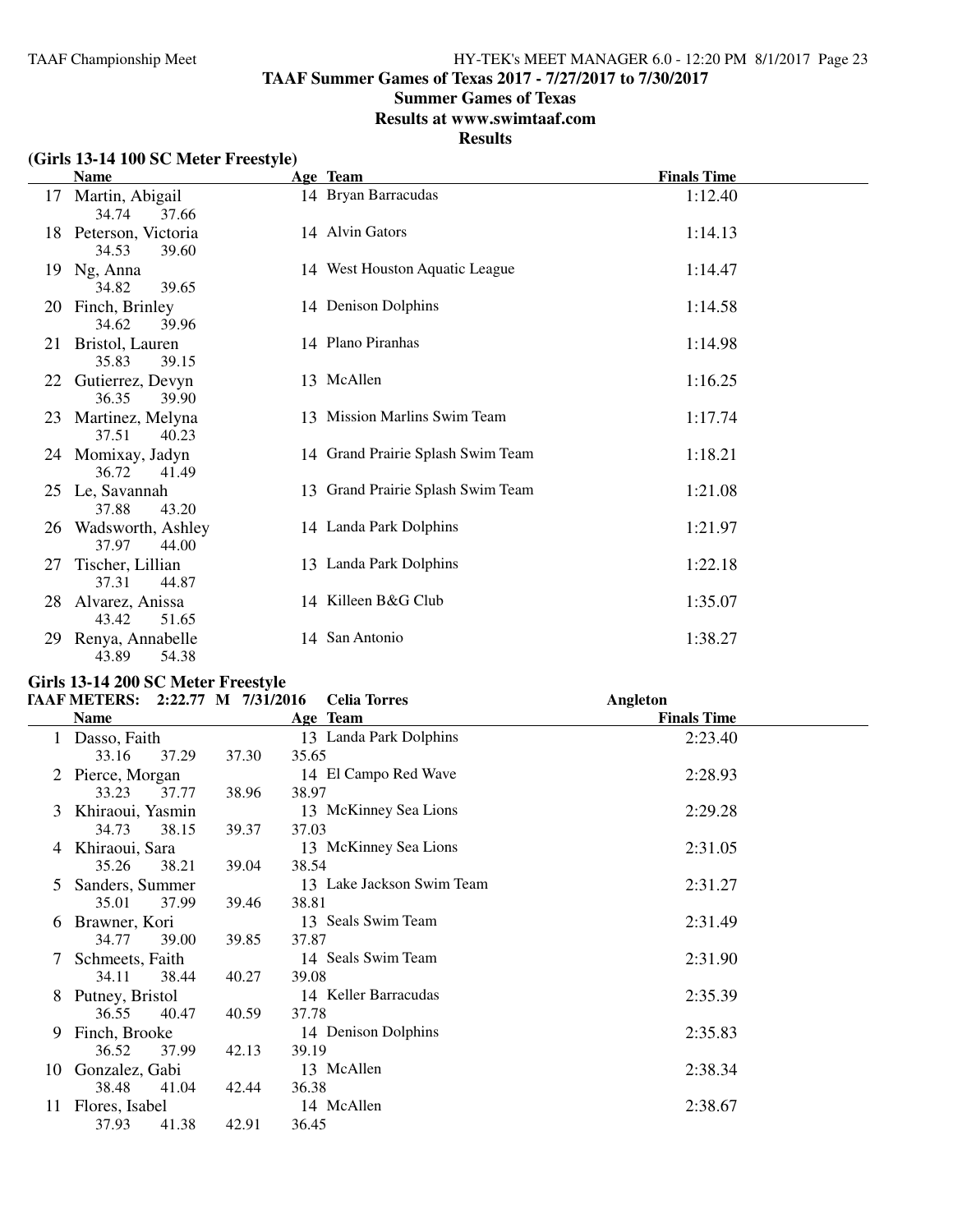**TAAF Summer Games of Texas 2017 - 7/27/2017 to 7/30/2017**

### **Summer Games of Texas**

**Results at www.swimtaaf.com**

### **Results**

| (Girls 13-14 200 SC Meter Freestyle) |  |  |
|--------------------------------------|--|--|
|--------------------------------------|--|--|

|    | <b>Name</b>            |       |       | Age Team                          | <b>Finals Time</b> |
|----|------------------------|-------|-------|-----------------------------------|--------------------|
| 12 | Vargas, Glory          |       |       | 13 Bay City Swim Team             | 2:38.87            |
|    | 35.39                  | 40.36 | 42.34 | 40.78                             |                    |
| 13 | Guajardo, Ashley       |       |       | 13 Wharton Swim Team              | 2:39.60            |
|    | 38.55                  | 41.14 | 41.65 | 38.26                             |                    |
| 14 | Wilson, Tess           |       |       | 13 Trophy Club Tritons            | 2:39.97            |
|    | 36.38                  | 41.44 | 42.20 | 39.95                             |                    |
| 15 | Dollins, Whitney       |       |       | 13 Southlake Stingrays            | 2:40.91            |
|    | 35.20                  | 41.47 | 43.02 | 41.22                             |                    |
|    | *16 Woodard, Mackenzie |       |       | 14 Tuloso-Midway Hurricanes       | 2:45.52            |
|    | 37.62                  | 42.57 | 43.90 | 41.43                             |                    |
|    | *16 McKinney, Lindsay  |       |       | 13 Rockport Sharks                | 2:45.52            |
|    | 36.56                  | 42.49 | 44.80 | 41.67                             |                    |
|    | 18 Serda, Cienna       |       |       | 13 Mission Marlins Swim Team      | 2:49.77            |
|    | 39.98                  | 42.68 | 43.47 | 43.64                             |                    |
|    | 19 Pollakis, Amanda    |       |       | 14 Ccaa-Club Estates Marlins      | 2:51.35            |
|    | 39.94                  | 43.26 | 43.76 | 44.39                             |                    |
|    | 20 Ng, Anna            |       |       | 14 West Houston Aquatic League    | 2:51.53            |
|    | 39.86                  | 44.60 | 44.66 | 42.41                             |                    |
| 21 | Johnson, Blake         |       |       | 14 West Houston Aquatic League    | 2:54.82            |
|    | 39.53                  | 44.45 | 45.93 | 44.91                             |                    |
| 22 | Burnett, Rachel        |       |       | 14 Frisco Amateur Summer Swim Tea | 3:02.80            |
|    | 39.33                  | 44.53 | 49.36 | 49.58                             |                    |
| 23 | Russell, Cadence       |       |       | 14 Tiger Splash Swim Team         | 3:22.11            |
|    | 42.21                  | 52.25 | 55.31 | 52.34                             |                    |
| 24 | Daniel, KenLeigh       |       |       | 14 Aqua Swift Aquatics            | 3:25.15            |
|    | 43.16                  | 53.47 | 56.57 | 51.95                             |                    |

#### **Girls 13-14 50 SC Meter Backstroke**

|    | <b>TAAF METERS:</b> | 33.23 M 7/30/2017 | Dakota McLean                     | <b>FASST</b>       |  |
|----|---------------------|-------------------|-----------------------------------|--------------------|--|
|    | <b>Name</b>         |                   | Age Team                          | <b>Finals Time</b> |  |
|    | McLean, Dakota      |                   | 14 Frisco Amateur Summer Swim Tea | 33.23 M            |  |
|    | Edmonds, Callie     | 13                | Victoria                          | 33.45              |  |
| 3  | Tobias, Katrina     |                   | 14 Grapevine Gators               | 33.75              |  |
| 4  | Hammons, Hannah     |                   | 14 Frisco Amateur Summer Swim Tea | 33.80              |  |
|    | Sanders, Summer     |                   | 13 Lake Jackson Swim Team         | 34.42              |  |
| 6  | Brawner, Kori       |                   | 13 Seals Swim Team                | 35.60              |  |
| 7  | Khiraoui, Sara      |                   | 13 McKinney Sea Lions             | 36.35              |  |
| 8  | Pierce, Morgan      |                   | 14 El Campo Red Wave              | 36.52              |  |
| *9 | Michaelsen, Brenna  |                   | 14 Denison Dolphins               | 36.92              |  |
| *9 | Gerard, Reagan      | 13                | <b>Trophy Club Tritons</b>        | 36.92              |  |
| 11 | Apacible, Reiana    | 13                | <b>Brownsville Great Whites</b>   | 37.04              |  |
| 12 | Hamlin, Mia         |                   | 14 Wharton Swim Team              | 37.13              |  |
| 13 | Martin, Abigail     |                   | 14 Bryan Barracudas               | 37.22              |  |
| 14 | Pratka, Emma        |                   | 14 Victoria                       | 37.36              |  |
| 15 | Wendel, Jami        |                   | 14 Landa Park Dolphins            | 37.55              |  |
| 16 | Miller, Makenna     | 13.               | <b>Trophy Club Tritons</b>        | 37.89              |  |
| 17 | Bzibziak, Kaitlyn   |                   | 14 McAllen                        | 38.89              |  |
| 18 | Garcia, Isabel      | 13                | Tuloso-Midway Hurricanes          | 39.00              |  |
| 19 | Finch, Brooke       | 14                | <b>Denison Dolphins</b>           | 39.03              |  |
| 20 | McGilvray, Alexa    | 13                | Tiger Splash Swim Team            | 39.98              |  |
| 21 | Ng, Anna            |                   | 14 West Houston Aquatic League    | 40.24              |  |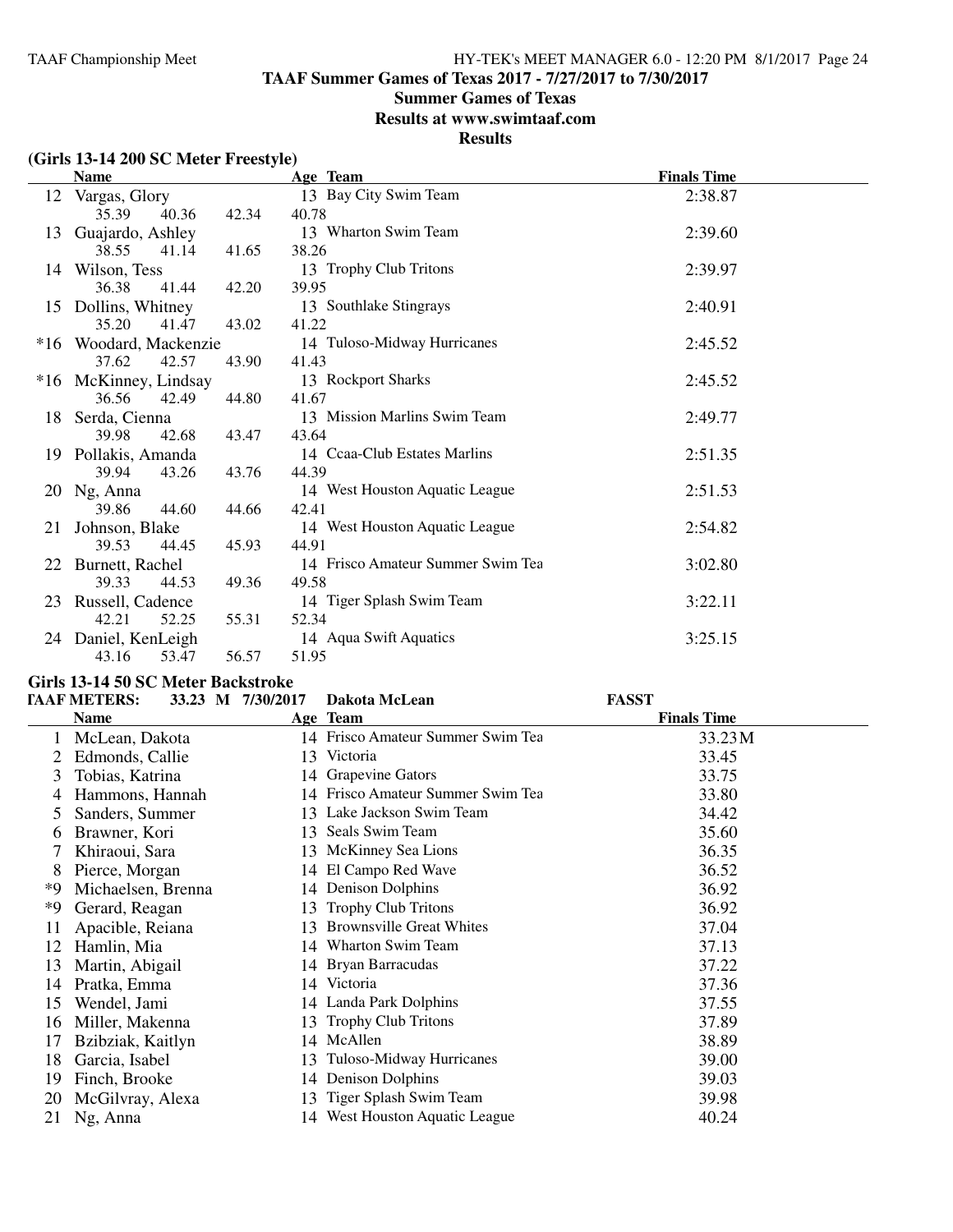## **Summer Games of Texas**

**Results at www.swimtaaf.com**

**Results**

# **(Girls 13-14 50 SC Meter Backstroke)**

| <b>Name</b>         | Age Team                  | <b>Finals Time</b> |
|---------------------|---------------------------|--------------------|
| 22 Wingrin, Abigail | 13 Tiger Splash Swim Team | 40.75              |
| 23 Malone, Bailey   | 13 R&R Aquatics           | 41.08              |
| 24 Garcia, Hannah   | 13 McAllen                | 41.10              |
| 25 Renya, Annabelle | 14 San Antonio            | 45.32              |
| 26 Debreau, Jessica | 11 San Antonio            | 1:02.15            |

#### **Girls 13-14 50 SC Meter Breaststroke**

|    | <b>TAAF METERS:</b><br>35.84 M 7/31/2016 |    | <b>Sierra Moralez</b>             | <b>Deer Park</b>   |
|----|------------------------------------------|----|-----------------------------------|--------------------|
|    | <b>Name</b>                              |    | Age Team                          | <b>Finals Time</b> |
|    | Khiraoui, Yasmin                         |    | 13 McKinney Sea Lions             | 38.98              |
| 2  | Edmonds, Callie                          | 13 | Victoria                          | 39.04              |
| 3  | Todd, Taylor                             |    | 14 McKinney Sea Lions             | 39.15              |
| 4  | Tobias, Katrina                          | 14 | Grapevine Gators                  | 39.57              |
| 5  | Gambrel, Kathryn                         |    | 14 Lake Jackson Swim Team         | 39.59              |
| 6  | Olivares, RosaLynn                       |    | 14 Flower Mound Blue Fins         | 39.89              |
|    | Redland, Kathryn                         |    | 13 Landa Park Dolphins            | 39.94              |
| 8  | Yoon, Seojin                             |    | 13 Carrollton Aqua Racers         | 39.98              |
| 9  | Gonzales, Shea                           |    | 14 Frisco Amateur Summer Swim Tea | 40.02              |
| 10 | Dalton, Riley                            |    | 13 Tiger Splash Swim Team         | 40.05              |
| 11 | McKinney, Lindsay                        |    | 13 Rockport Sharks                | 40.64              |
| 12 | Serda, Cienna                            |    | <b>Mission Marlins Swim Team</b>  | 40.83              |
| 13 | Flores, Isabel                           |    | 14 McAllen                        | 41.02              |
| 14 | Reichow, Alana                           |    | 14 McAllen                        | 41.07              |
| 15 | Dykehouse, Eliana                        |    | 13 Portland AquaCats              | 41.85              |
| 16 | Peterson, Victoria                       |    | 14 Alvin Gators                   | 43.38              |
| 17 | Lane, Abbie                              |    | 14 Weatherford Wild               | 43.80              |
| 18 | Salmon, Hannah                           |    | 13 Keller Barracudas              | 43.86              |
| 19 | Putney, Bristol                          |    | 14 Keller Barracudas              | 43.98              |
| 20 | Ross, Grace                              | 14 | Golden Triangle                   | 44.03              |
| 21 | Dillon, Emiley                           |    | 14 West Houston Aquatic League    | 44.25              |
| 22 | Hector, Skyler                           |    | 14 Tiger Splash Swim Team         | 44.74              |
| 23 | Wallace, Gabbi                           |    | 13 Austin                         | 45.46              |
| 24 | Johnson, Blake                           |    | 14 West Houston Aquatic League    | 47.23              |
| 25 | Studer, Elyse                            |    | 14 Austin                         | 49.89              |
| 26 | Villela, Leandra                         | 13 | San Antonio                       | 52.74              |
| 27 | Alvarez, Anissa                          |    | 14 Killeen B&G Club               | 55.32              |
| 28 | Renya, Annabelle                         |    | 14 San Antonio                    | 1:01.39            |
| 29 | Novasad-Prevost, Talise Willo            |    | 14 San Antonio                    | 1:10.85            |

# **Girls 13-14 50 SC Meter Butterfly**

| <b>TAAF METERS:</b>   | 31.78 M 7/31/2016 | <b>Mary Power</b>                 | <b>Granbury</b>    |  |
|-----------------------|-------------------|-----------------------------------|--------------------|--|
| <b>Name</b>           |                   | Age Team                          | <b>Finals Time</b> |  |
| 1 Power, Mary         |                   | 14 Seals Swim Team                | 32.16              |  |
| 2 May, Kenedy         |                   | 14 R&R Aquatics                   | 32.73              |  |
| 3 Cervantes, Cristina |                   | 14 Victoria                       | 32.98              |  |
| 4 Hammons, Hannah     |                   | 14 Frisco Amateur Summer Swim Tea | 33.12              |  |
| 5 Dalton, Riley       |                   | 13 Tiger Splash Swim Team         | 33.23              |  |
| *6 Dykehouse, Eliana  |                   | 13 Portland AquaCats              | 33.32              |  |
| *6 Murdie, Aria       |                   | 14 Alvin Gators                   | 33.32              |  |
| 8 Pierce, Morgan      |                   | 14 El Campo Red Wave              | 33.41              |  |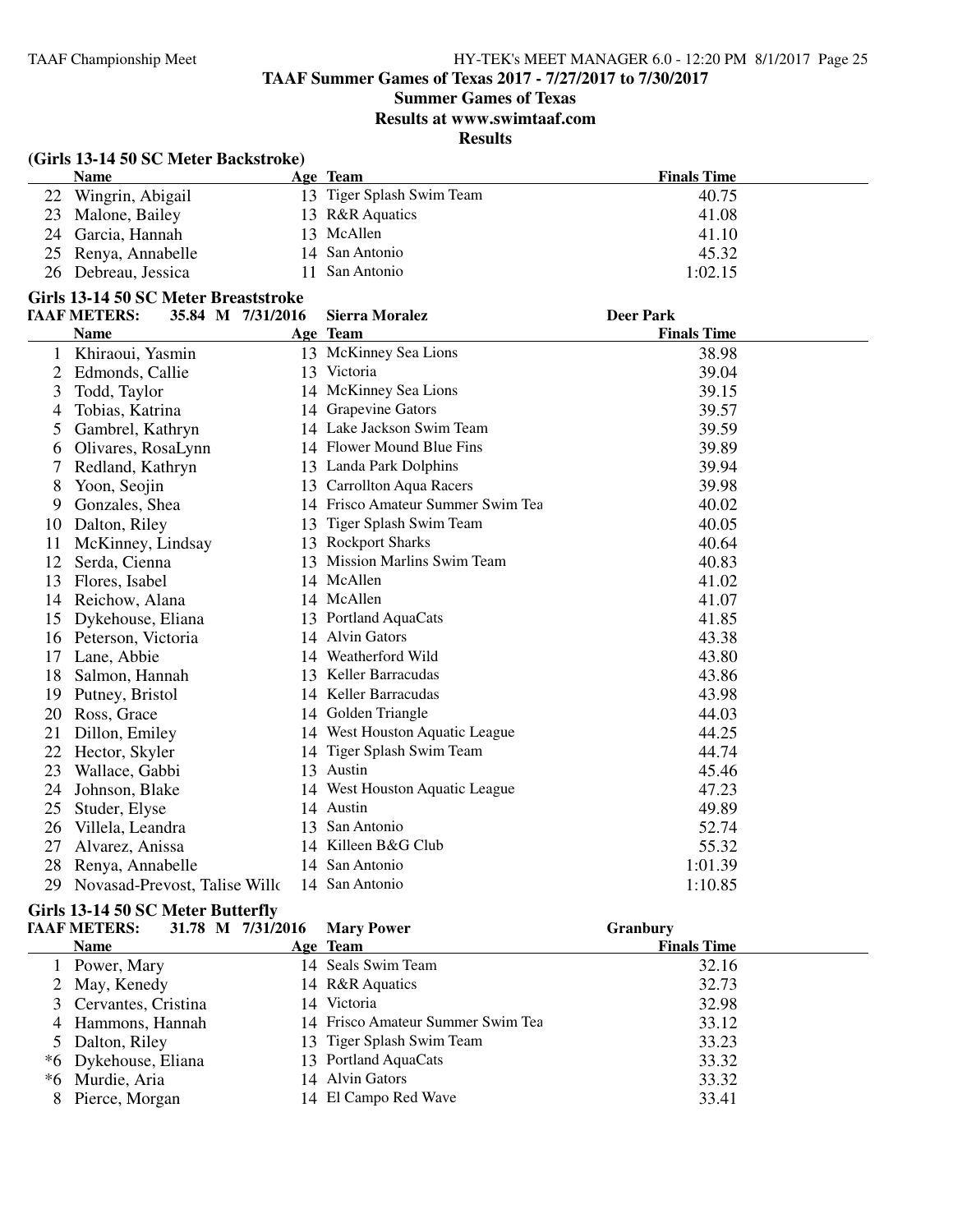# **Summer Games of Texas**

**Results at www.swimtaaf.com**

**Results**

# **(Girls 13-14 50 SC Meter Butterfly)**

|       | <b>Name</b>        |     | Age Team                       | <b>Finals Time</b> |
|-------|--------------------|-----|--------------------------------|--------------------|
| 9     | Wendel, Jami       |     | 14 Landa Park Dolphins         | 33.56              |
| 10    | Khiraoui, Sara     | 13  | McKinney Sea Lions             | 33.79              |
| $*11$ | Cooley, Shannon    | 14  | West Houston Aquatic League    | 33.89              |
| $*11$ | Conarty, Micah     |     | 14 Trophy Club Tritons         | 33.89              |
| 13    | Dasso, Faith       |     | 13 Landa Park Dolphins         | 34.13              |
| 14    | Dollins, Whitney   | 13  | Southlake Stingrays            | 34.56              |
| 15    | Glasscock, Cecilia |     | 13 McAllen                     | 35.68              |
| 16    | Michaelsen, Brenna |     | 14 Denison Dolphins            | 35.80              |
| 17    | Blackwell, Katie   | 13  | McAllen                        | 35.89              |
| 18    | McKinney, Lindsay  | 13. | <b>Rockport Sharks</b>         | 36.47              |
| 19    | Perez, Gina        | 13  | West Houston Aquatic League    | 36.60              |
| 20    | Malit, Kelsie      |     | 14 R&R Aquatics                | 36.81              |
| 21    | Bristol, Lauren    |     | 14 Plano Piranhas              | 36.93              |
| 22    | Waltz, Morgan      | 13  | Frisco Amateur Summer Swim Tea | 37.46              |
| 23    | Lane, Abbie        | 14  | Weatherford Wild               | 37.80              |
| 24    | Wallace, Gabbi     | 13  | Austin                         | 40.89              |
| 25    | Clements, Sarah    |     | 14 Austin                      | 43.14              |
| 26    | Studer, Elyse      | 14  | Austin                         | 53.62              |
|       | Garcia, Hannah     | 13  | McAllen                        | DQ                 |

#### **Girls 13-14 100 SC Meter IM**

# **TAAF METERS: 1:12.42 M 7/31/2016 Sierra Moralez Deer Park**

|    | ілді метелу.                            | $1.14.74$ $N1$ $1.31/4010$ | <b>DICITA MOTAIC</b>              | DUL 1 AI N         |  |
|----|-----------------------------------------|----------------------------|-----------------------------------|--------------------|--|
|    | <b>Name</b>                             |                            | Age Team                          | <b>Finals Time</b> |  |
|    | 1 McLean, Dakota<br>33.93<br>40.47      |                            | 14 Frisco Amateur Summer Swim Tea | 1:14.40            |  |
|    | Cervantes, Cristina<br>35.67<br>39.57   |                            | 14 Victoria                       | 1:15.24            |  |
| 3  | Tobias, Katrina<br>33.97<br>41.68       |                            | 14 Grapevine Gators               | 1:15.65            |  |
|    | 4 Dalton, Riley<br>35.98<br>40.77       |                            | 13 Tiger Splash Swim Team         | 1:16.75            |  |
| 5  | Sanders, Summer<br>34.49<br>42.50       |                            | 13 Lake Jackson Swim Team         | 1:16.99            |  |
|    | 6 Power, Mary<br>35.54<br>41.86         |                            | 14 Seals Swim Team                | 1:17.40            |  |
|    | 7 Yoon, Seojin<br>36.97<br>42.56        |                            | 13 Carrollton Aqua Racers         | 1:19.53            |  |
| 8  | Gonzales, Shea<br>37.25<br>42.73        |                            | 14 Frisco Amateur Summer Swim Tea | 1:19.98            |  |
| 9  | Gambrel, Kathryn<br>38.43<br>42.67      |                            | 14 Lake Jackson Swim Team         | 1:21.10            |  |
| 10 | Todd, Taylor<br>39.35<br>42.14          |                            | 14 McKinney Sea Lions             | 1:21.49            |  |
|    | 11 Apacible, Reiana<br>38.05<br>43.85   |                            | 13 Brownsville Great Whites       | 1:21.90            |  |
|    | 12 Redland, Kathryn<br>38.70<br>43.36   |                            | 13 Landa Park Dolphins            | 1:22.06            |  |
|    | 13 Murdie, Aria<br>38.13<br>44.15       |                            | 14 Alvin Gators                   | 1:22.28            |  |
|    | 14 Michaelsen, Brenna<br>37.26<br>46.00 |                            | 14 Denison Dolphins               | 1:23.26            |  |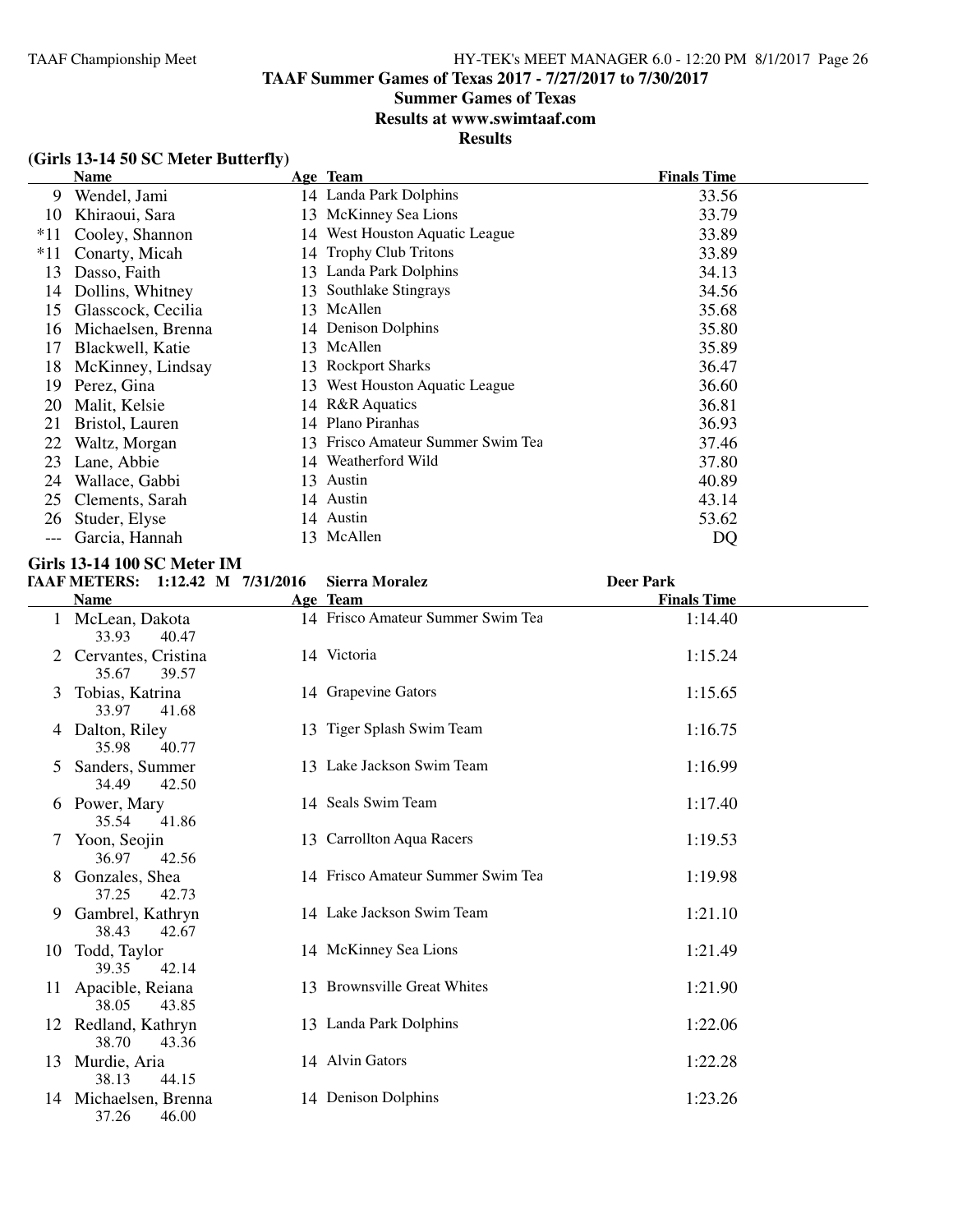**TAAF Summer Games of Texas 2017 - 7/27/2017 to 7/30/2017**

### **Summer Games of Texas**

**Results at www.swimtaaf.com**

### **Results**

# **(Girls 13-14 100 SC Meter IM)**

|    | <b>Name</b>                              |  | Age Team                       | <b>Finals Time</b> |  |
|----|------------------------------------------|--|--------------------------------|--------------------|--|
|    | 15 Lane, Abbie<br>38.59<br>44.85         |  | 14 Weatherford Wild            | 1:23.44            |  |
| 17 | Cooley, Shannon<br>38.15<br>46.31        |  | 14 West Houston Aquatic League | 1:24.46            |  |
| 18 | Martin, Abigail<br>38.84<br>46.08        |  | 14 Bryan Barracudas            | 1:24.92            |  |
| 19 | Flores, Isabel<br>43.10<br>42.45         |  | 14 McAllen                     | 1:25.55            |  |
|    | 20 Pollakis, Amanda<br>41.94<br>46.88    |  | 14 Ccaa-Club Estates Marlins   | 1:28.82            |  |
| 21 | Malit, Kelsie<br>39.36<br>50.88          |  | 14 R&R Aquatics                | 1:30.24            |  |
| 22 | Johnson, Blake<br>41.99<br>49.39         |  | 14 West Houston Aquatic League | 1:31.38            |  |
| 23 | Tischer, Lillian<br>42.65<br>49.99       |  | 13 Landa Park Dolphins         | 1:32.64            |  |
|    | 24 Perez, Gina<br>43.45<br>49.71         |  | 13 West Houston Aquatic League | 1:33.16            |  |
| 25 | Wallace, Gabbi<br>44.48<br>50.93         |  | 13 Austin                      | 1:35.41            |  |
| 26 | Blackwell, Katie<br>1:27.38<br>34.39     |  | 13 McAllen                     | 2:01.77            |  |
|    | 16 Saenz, Kallyia                        |  | 14 Tuloso-Midway Hurricanes    | DQ                 |  |
|    | Girls 13-14 200 SC Meter Freestyle Relay |  |                                |                    |  |

**TAAF METERS: 2:01.92 M 7/30/2017 Landa Park Dolphins LPD**

**J Wendel, F Dasso, K Redland, C Criddle**

|    | Team                       | Relay                | <b>Finals Time</b>       |                        |  |
|----|----------------------------|----------------------|--------------------------|------------------------|--|
|    | Landa Park Dolphins        | $\mathbf{A}$         |                          | 2:01.92M               |  |
|    | 1) Wendel, Jami 14         | 2) Dasso, Faith 13   | 3) Redland, Kathryn 13   | 4) Criddle, Chaeli 14  |  |
|    | 30.48<br>31.01<br>31.24    | 29.19                |                          |                        |  |
|    | Frisco Amateur Summer Swin | A                    |                          | 2:04.70                |  |
|    | 1) Hammons, Hannah 14      | 2) Waltz, Morgan 13  | 3) Gonzales, Shea 14     | 4) McLean, Dakota 14   |  |
|    | 31.46<br>32.53<br>31.59    | 29.12                |                          |                        |  |
| 3  | <b>Trophy Club Tritons</b> | A                    |                          | 2:05.39                |  |
|    | 1) Miller, Makenna 13      | 2) Wilson, Tess 13   | 3) Gerard, Reagan 13     | 4) Conarty, Micah 14   |  |
|    | 31.58<br>31.87<br>32.24    | 29.70                |                          |                        |  |
| 4  | <b>R&amp;R</b> Aquatics    | A                    |                          | 2:05.96                |  |
|    | 1) Malit, Kelsie 14        | 2) Malone, Bailey 13 | 3) May, Kenedy 14        | 4) Grigar, Valerie 14  |  |
|    | 39.83<br>27.31<br>29.83    | 28.99                |                          |                        |  |
| 5. | Victoria                   | A                    |                          | 2:06.48                |  |
|    | 1) Cervantes, Cristina 14  | 2) Groll, Autumn 14  | 3) Pratka, Emma 14       | 4) Edmonds, Callie 13  |  |
|    | 30.67<br>33.92<br>31.89    | 30.00                |                          |                        |  |
| 6  | McAllen                    | A                    |                          | 2:10.36                |  |
|    | 1) Garcia, Hannah 13       | 2) Flores, Isabel 14 | 3) Glasscock, Cecilia 13 | 4) Gonzalez, Gabi 13   |  |
|    | 32.41<br>32.84<br>33.28    | 31.83                |                          |                        |  |
|    | Tiger Splash Swim Team     | A                    |                          | 2:11.81                |  |
|    | 1) Wingrin, Abigail 13     | 2) Lee, Grace 14     | 3) Hector, Skyler 14     | 4) McGilvray, Alexa 13 |  |
|    | 32.70<br>38.19<br>28.47    | 32.45                |                          |                        |  |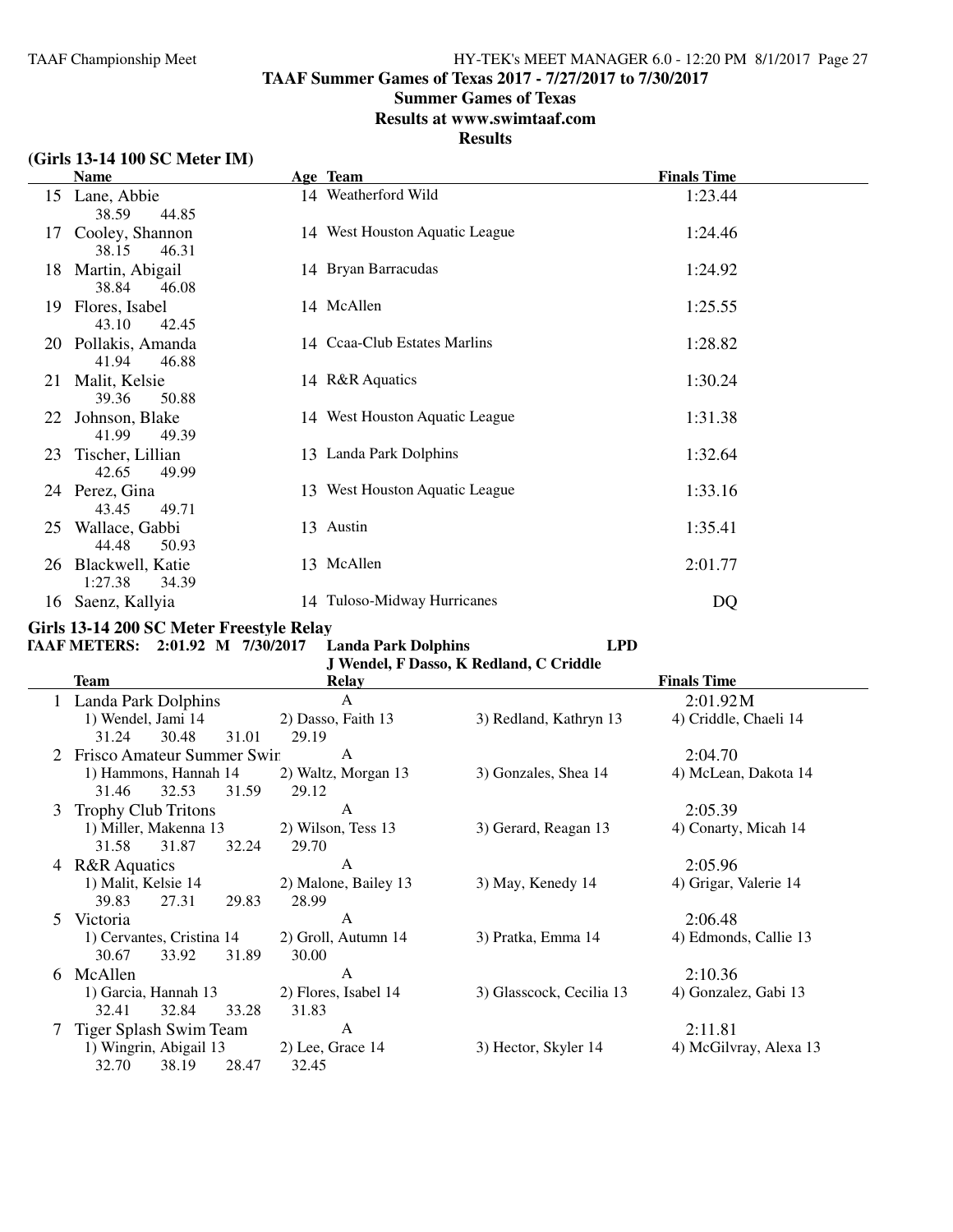**TAAF Summer Games of Texas 2017 - 7/27/2017 to 7/30/2017**

#### **Summer Games of Texas**

**Results at www.swimtaaf.com**

**Results**

|                                            |  |                                                                                                       |                                                                                                                                                                                                                                                                                                                                                              | ---------                                         |                                                                                 |  |  |
|--------------------------------------------|--|-------------------------------------------------------------------------------------------------------|--------------------------------------------------------------------------------------------------------------------------------------------------------------------------------------------------------------------------------------------------------------------------------------------------------------------------------------------------------------|---------------------------------------------------|---------------------------------------------------------------------------------|--|--|
| (Girls 13-14 200 SC Meter Freestyle Relay) |  |                                                                                                       |                                                                                                                                                                                                                                                                                                                                                              |                                                   |                                                                                 |  |  |
|                                            |  | Team                                                                                                  | Relav                                                                                                                                                                                                                                                                                                                                                        |                                                   | <b>Finals Time</b>                                                              |  |  |
|                                            |  | 8 Carrollton Aqua Racers                                                                              |                                                                                                                                                                                                                                                                                                                                                              |                                                   | 2:15.07                                                                         |  |  |
|                                            |  | $1\sqrt{2}$ and $\frac{1}{2}$ and $\frac{1}{2}$ and $\frac{1}{2}$ and $\frac{1}{2}$ and $\frac{1}{2}$ | $\bigcap_{n=1}^{\infty}$ $\bigcap_{n=1}^{\infty}$ $\bigcap_{n=1}^{\infty}$ $\bigcap_{n=1}^{\infty}$ $\bigcap_{n=1}^{\infty}$ $\bigcap_{n=1}^{\infty}$ $\bigcap_{n=1}^{\infty}$ $\bigcap_{n=1}^{\infty}$ $\bigcap_{n=1}^{\infty}$ $\bigcap_{n=1}^{\infty}$ $\bigcap_{n=1}^{\infty}$ $\bigcap_{n=1}^{\infty}$ $\bigcap_{n=1}^{\infty}$ $\bigcap_{n=1}^{\infty$ | $2\lambda$ Which is $V_{\text{rel}}$ in $\Lambda$ | $\Lambda$ $\Lambda$ $\Lambda$ $\Lambda$ $\Lambda$ $\Lambda$ $\Lambda$ $\Lambda$ |  |  |

|    | $\mathsf{A}$<br><b>Carrollton Aqua Racers</b> |                          | 2:15.07                   |                                 |
|----|-----------------------------------------------|--------------------------|---------------------------|---------------------------------|
|    | 1) Odom, Abryana 14                           | 2) Rodriguez, Trinity 14 | 3) Wright, Katerina 14    | 4) Yoon, Seojin 13              |
|    | 35.90 34.34<br>32.98                          | 31.85                    |                           |                                 |
|    | 9 McAllen                                     | <sub>B</sub>             |                           | 2:16.38                         |
|    | 1) Gutierrez, Devyn 13                        | 2) Reichow, Alana 14     | 3) Bzibziak, Kaitlyn 14   | 4) McNamara, Regina 13          |
|    | 34.12<br>34.16<br>34.61                       | 33.49                    |                           |                                 |
|    | 10 Tuloso-Midway Hurricanes                   | $\mathbf{A}$             |                           | 2:18.43                         |
|    | 1) Garcia, Isabel 13                          | 2) Woodard, Mackenzie 14 | 3) Saenz, Kallyia 14      | 4) Wilcox, Mallory 14           |
|    | 34.24<br>43.06<br>27.90                       | 33.23                    |                           |                                 |
| 11 | <b>Trophy Club Tritons</b>                    | B                        |                           | 2:20.24                         |
|    | 1) Waldrop, Brooke 13                         | 2) Armstrong, Sydni 13   | 3) Williamson, Madison 14 | 4) Frame, Bella 13              |
|    | 37.11<br>34.32<br>34.34                       | 34.47                    |                           |                                 |
| 12 | <b>Wharton Swim Team</b>                      | $\mathbf{A}$             |                           | 2:20.75                         |
|    | 1) Hamlin, Mia 14                             | 2) Ware, Lauren 13       | 3) Guajardo, Ashley 13    | 4) Wind, Madeline 13            |
|    | 15.48<br>40.40<br>33.14                       | 51.73                    |                           |                                 |
|    | 13 Frisco Amateur Summer Swin                 | B                        |                           | 2:25.49                         |
|    | 1) Lewis, Madelyn 13                          | 2) Rizzotto, Lanie 13    | 3) McCrea, Kathryn 14     | 4) Victoriano, Amber Lauren 1.  |
|    | 35.30<br>43.90<br>30.26                       | 36.03                    |                           |                                 |
|    | 14 Flower Mound Blue Fins                     | $\mathbf{A}$             |                           | 2:28.80                         |
|    | 1) Cargo, Hannah 14                           | 2) Edwards, Sophie 14    | 3) Marx, SuzAnne 14       | 4) Olivares, RosaLynn 14        |
|    | 43.81<br>36.34<br>36.58                       | 32.07                    |                           |                                 |
|    | 15 Victoria                                   | B                        |                           | 2:31.79                         |
|    | 1) Mitchon, Kaitlin 14                        | 2) Tovar, Angelyn 13     | 3) Neubauer, Emily 14     | 4) Schultz, Emily 13            |
|    | 37.35<br>37.35<br>39.98                       | 37.11                    |                           |                                 |
| 16 | <b>Trophy Club Tritons</b>                    | $\mathbf C$              |                           | 2:34.56                         |
|    | 1) Hooper, Abbigail 14                        | 2) Phan, Megan 13        | 3) Ward, Katie 13         | 4) Loesch, Ashley 13            |
|    | 36.33<br>40.02<br>42.97                       | 35.24                    |                           |                                 |
|    | 17 McAllen                                    | $\mathsf{C}$             |                           | 2:36.26                         |
|    | 1) Harr, Calista 13                           | 2) Gonzalez, Romina 13   | 3) Tovar, Andrea 13       | 4) Park, Johanna 14             |
|    | 37.46<br>42.20<br>37.99                       | 38.61                    |                           |                                 |
|    | 18 San Antonio                                | $\mathbf{A}$             |                           | 2:46.27                         |
|    | 1) Glover, Jailynn 14                         | 2) Villela, Leandra 13   | 3) Ibarra, Victoria 13    | 4) Novasad-Prevost, Talise Will |
|    | 41.91<br>43.24<br>43.80                       | 37.32                    |                           |                                 |

# **Girls 13-14 200 SC Meter Medley Relay**

**TAAF METERS: 2:15.40 M 7/31/2016 Granbury Seals Granbury**

**A Buchanan, P Alberts, M Power, M Fox**

| A Buchanan, P Alberts, M Power, M Fox |                        |                              |                        |  |  |  |  |  |
|---------------------------------------|------------------------|------------------------------|------------------------|--|--|--|--|--|
| <b>Team</b>                           | Relay                  |                              | <b>Finals Time</b>     |  |  |  |  |  |
|                                       | A                      |                              | 2:17.56                |  |  |  |  |  |
| 1) McLean, Dakota 14                  | 2) Gonzales, Shea 14   | 3) Hammons, Hannah 14        | 4) Waltz, Morgan 13    |  |  |  |  |  |
| 33.27<br>39.03<br>33.03               | 32.23                  |                              |                        |  |  |  |  |  |
| 2 Seals Swim Team                     | А                      |                              | 2:21.45                |  |  |  |  |  |
| 1) Brawner, Kori 13                   | 2) Power, Mary 14      | 3) Schmeets, Faith 14        | 4) Roach, Kalea 13     |  |  |  |  |  |
| 38.93<br>35.91<br>34.03               | 32.58                  |                              |                        |  |  |  |  |  |
| 3 R&R Aquatics                        | A                      |                              | 2:24.40                |  |  |  |  |  |
| 1) Malone, Bailey 13                  | 2) Chancoco, Deanna 13 | 3) May, Kenedy 14            | 4) Grigar, Valerie 14  |  |  |  |  |  |
| 32.23<br>38.61<br>44.11               | 29.45                  |                              |                        |  |  |  |  |  |
| 4 Tiger Splash Swim Team              | A                      |                              | 2:27.13                |  |  |  |  |  |
| 1) McGilvray, Alexa 13                | 2) Hector, Skyler 14   | 3) Dalton, Riley 13          | 4) Wingrin, Abigail 13 |  |  |  |  |  |
| 32.88<br>38.74<br>43.72               | 31.79                  |                              |                        |  |  |  |  |  |
|                                       |                        | 1 Frisco Amateur Summer Swin |                        |  |  |  |  |  |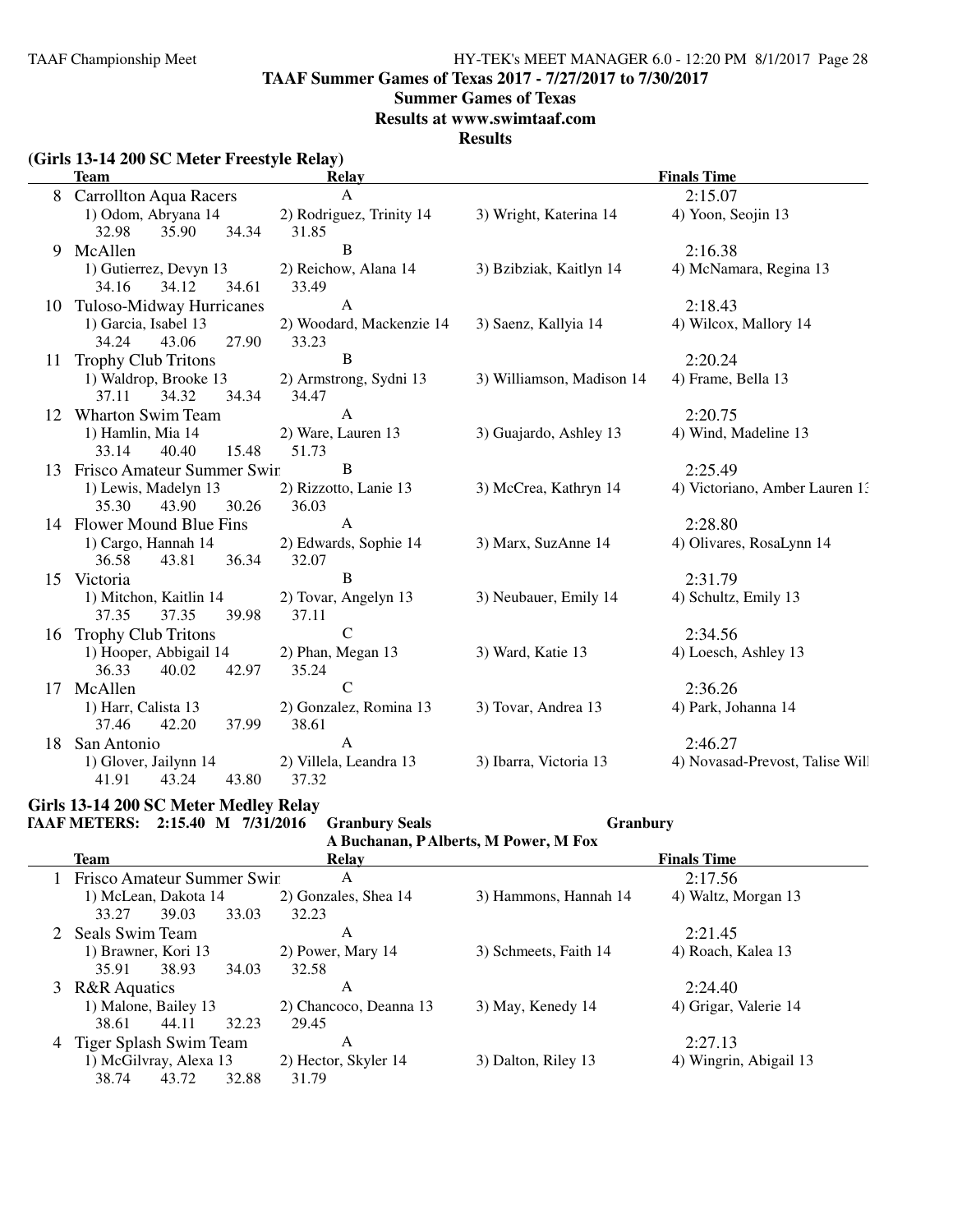**TAAF Summer Games of Texas 2017 - 7/27/2017 to 7/30/2017**

#### **Summer Games of Texas**

**Results at www.swimtaaf.com**

#### **Results**

# **(Girls 13-14 200 SC Meter Medley Relay)**

|    | <b>Team</b>                                          | <b>Relay</b>                      |                        | <b>Finals Time</b>             |
|----|------------------------------------------------------|-----------------------------------|------------------------|--------------------------------|
| 5  | McAllen                                              | $\mathsf{A}$                      |                        | 2:27.66                        |
|    | 1) Bzibziak, Kaitlyn 14<br>38.35<br>40.58<br>35.81   | 2) Reichow, Alana 14<br>32.92     | 3) McNamara, Regina 13 | 4) Blackwell, Katie 13         |
| 6  | <b>Trophy Club Tritons</b>                           | $\mathbf{A}$                      |                        | 2:28.85                        |
|    | 1) Gerard, Reagan 13<br>47.88<br>39.82<br>36.14      | 2) Armstrong, Sydni 13<br>25.01   | 3) Conarty, Micah 14   | 4) Miller, Makenna 13          |
| 7  | Tuloso-Midway Hurricanes                             | $\mathbf{A}$                      |                        | 2:34.12                        |
|    | 1) Woodard, Mackenzie 14<br>42.55<br>42.63<br>35.96  | 2) Garcia, Isabel 13<br>32.98     | 3) Saenz, Kallyia 14   | 4) Wilcox, Mallory 14          |
| 8  | <b>Trophy Club Tritons</b>                           | B                                 |                        | 2:36.00                        |
|    | 1) Williamson, Madison 14<br>41.50<br>41.84<br>40.70 | 2) Hooper, Abbigail 14<br>31.96   | 3) Frame, Bella 13     | 4) Wilson, Tess 13             |
| 9  | Mission Marlins Swim Team                            | $\mathbf{A}$                      |                        | 2:37.37                        |
|    | 1) Garza, Kassy 13<br>40.92<br>41.34<br>36.47        | 2) Serda, Cienna 13<br>38.64      | 3) Cantu, Alexis 14    | 4) Martinez, Mariana 13        |
|    | 10 Flower Mound Blue Fins                            | $\mathbf{A}$                      |                        | 2:44.11                        |
|    | 1) Marx, SuzAnne 14<br>39.05<br>48.43<br>40.67       | 2) Olivares, RosaLynn 14<br>35.96 | 3) Cargo, Hannah 14    | 4) Edwards, Sophie 14          |
|    | Frisco Amateur Summer Swin                           | B                                 |                        | 2:45.46                        |
|    | 1) McCrea, Kathryn 14<br>46.57<br>42.83<br>40.27     | 2) Yang, Megan 14<br>35.79        | 3) Burnett, Rachel 14  | 4) Victoriano, Amber Lauren 1. |
| 12 | <b>Mission Marlins Swim Team</b>                     | B                                 |                        | 2:51.36                        |
|    | 1) Martinez, Melyna 13<br>47.94<br>43.50<br>43.20    | 2) Garza, Hayley 13<br>36.72      | 3) Ayala, Viviana 14   | 4) Herrera, Sofia 14           |
| 13 | Victoria                                             | $\mathbf{A}$                      |                        | 2:52.54                        |
|    | 1) Groll, Autumn 14<br>47.53 1:27.07<br>37.94        | 2) Mitchon, Kaitlin 14            | 3) Tovar, Angelyn 13   | 4) Neubauer, Emily 14          |
|    | 14 Trophy Club Tritons                               | $\mathbf C$                       |                        | 3:01.57                        |
|    | 1) Davis, Megan 13                                   | 2) Taylor, Brooklyn 14            | 3) Waldrop, Brooke 13  | 4) Phan, Megan 13              |
|    | 48.53<br>57.14<br>36.19                              | 39.71                             |                        |                                |

#### **Women 15-17 50 SC Meter Freestyle**

|               | <b>TAAF METERS:</b> | 28.05 M 7/28/2017 | Lydia Medigovich                  | <b>FASST</b>       |  |
|---------------|---------------------|-------------------|-----------------------------------|--------------------|--|
|               | <b>Name</b>         |                   | Age Team                          | <b>Finals Time</b> |  |
|               | Medigovich, Lydia   |                   | 16 Frisco Amateur Summer Swim Tea | 28.05M             |  |
|               | Garcia, Zoe         |                   | 15 Tuloso-Midway Hurricanes       | 28.78              |  |
| 3             | Nickler, Samantha   |                   | 15 Trophy Club Tritons            | 28.91              |  |
| 4             | Brawner, Kinsey     | 16.               | Seals Swim Team                   | 28.94              |  |
| $\mathcal{L}$ | Hayslip, Hannah     | 17                | Alice Swim Team                   | 29.14              |  |
| <sub>0</sub>  | Gage, Sarita        |                   | 15 R&R Aquatics                   | 29.54              |  |
|               | Nethery, Kyleigh    |                   | 15 Victoria                       | 30.17              |  |
| 8             | Counley, Sydnie     |                   | 16 Landa Park Dolphins            | 30.23              |  |
| 9             | Lyons, Sarah        |                   | 15 Deer Park Seals                | 30.39              |  |
| 10            | Graydon, Michaela   |                   | 15 Keller Barracudas              | 30.45              |  |
| 11            | Buchanan, Avery     |                   | 15 Seals Swim Team                | 30.55              |  |
| 12            | McDonald, Elizabeth |                   | 16 Denison Dolphins               | 30.85              |  |
| 13            | Inovejas, Evelyn    |                   | 15 Austin                         | 30.87              |  |
| 14            | Tran, Vivie         |                   | 16 Lake Jackson Swim Team         | 30.89              |  |
| 15            | Velasco, Luisa      |                   | 16 Flower Mound Blue Fins         | 31.05              |  |
| 16            | Hickman, Hannah     |                   | 16 Denton Dolphins                | 31.96              |  |
| 17            | Phan, Kaly          |                   | 15 Trophy Club Tritons            | 32.13              |  |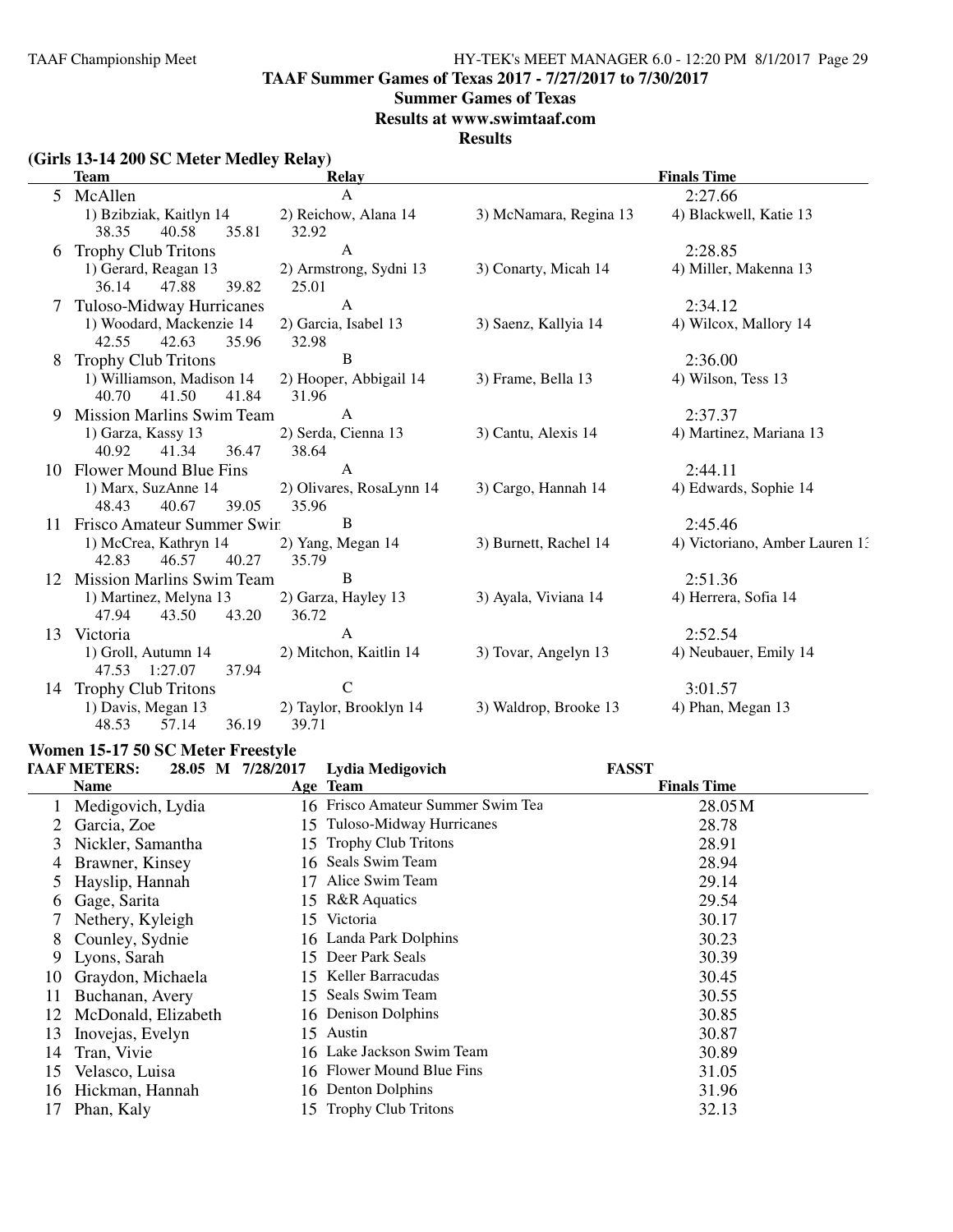**TAAF Summer Games of Texas 2017 - 7/27/2017 to 7/30/2017**

# **Summer Games of Texas**

**Results at www.swimtaaf.com**

**Results**

|       | <b>Name</b>            | Age Team                          | <b>Finals Time</b> |
|-------|------------------------|-----------------------------------|--------------------|
|       | 18 Bone, Lindsey       | 16 R&R Aquatics                   | 32.20              |
|       | 19 Benavides, Bianca   | 17 Mission Marlins Swim Team      | 32.21              |
|       | 20 Martinez, Luz       | 17 Garland Gators                 | 32.54              |
|       | 21 Guzman, Nina        | 15 Mission Marlins Swim Team      | 32.69              |
| 22    | Salinas, Gianna        | 15 Pharr Phast                    | 32.73              |
| 23    | Salasar, Charleen      | 16 McAllen                        | 32.79              |
| 24    | Alford, Jordan         | 17 Lake Jackson Swim Team         | 32.99              |
| 25    | Farber, Hannah         | 15 Weatherford Wild               | 33.02              |
| 26    | Carlin, Riley          | 16 Carrollton Aqua Racers         | 33.23              |
| 27    | Craft, Cadey           | 16 Terrell Tiger Sharks           | 33.46              |
| 28    | Perez, Alexa           | 16 South Belt Area "all Stars"    | 33.64              |
| $*29$ | Cruz, Imara            | 16 Grapevine Gators               | 33.66              |
|       | *29 Garza, Samantha    | 16 Edinburg Stingrays             | 33.66              |
| 31    | Wilkinson, Macy        | 15 Kingsville Swim Team           | 33.94              |
| 32    | Hutchinson, Rebecca    | 16 Bryan Barracudas               | 34.00              |
| 33    | Jamie, Summer          | 16 R&R Aquatics                   | 34.18              |
|       | 34 Garza, Kaitlynn     | 15 Mission Marlins Swim Team      | 36.04              |
|       | 35 Duren, Kylie        | 15 Coast - City of Allen Swim Tea | 36.23              |
|       | 36 Collins, McKenna    | 15 Terrell Tiger Sharks           | 36.38              |
| 37    | Coleman, Breyahnna     | 15 Plano Piranhas                 | 36.43              |
| $*38$ | Cunningham, Emma       | 15 Kyle Kudas                     | 36.44              |
|       | *38 Halsdorf, Mikayla  | 15 Terrell Tiger Sharks           | 36.44              |
| 40    | Guerra, Samantha-Jo    | 16 McAllen                        | 36.54              |
| 41    | Ramon, Alyssa          | 17 Alice Swim Team                | 36.56              |
|       | 42 Grossman, Emily     | 15 Tuloso-Midway Hurricanes       | 36.73              |
|       | 43 Espinoza, Elizabeth | 15 Freeport Area Swim Team        | 37.08              |
| 44    | Jones, Matalynne       | 16 Denison Dolphins               | 37.14              |
|       | 45 Hurt-Klein, Tori    | 15 Mesquite Marlins               | 37.31              |
| 46    | Garza, Monique         | 15 McAllen                        | 37.51              |
|       | 47 Fleming, Gracen     | 15 Bryan Barracudas               | 38.58              |
| 48    | Brynestad, Kimberlee   | 17 Northwest Region Swim Team     | 38.59              |
|       | 49 Noell, Mackenzie    | 16 Austin                         | 39.63              |
|       | 50 Powell, Sarah       | 16 Aqua Swift Aquatics            | 40.43              |
| 51    | Sauceda, Anette        | 15 Edinburg Stingrays             | 42.15              |
| 52    | Allen, Krysta          | 15 Terrell Tiger Sharks           | 42.42              |
| 53    | Jimenez, Karen         | 16 Pharr Phast                    | 42.56              |
|       | 54 Clark, Monington    | 16 Victoria                       | 42.58              |
| 55    | Vela, Megan            | 15 Mission Marlins Swim Team      | 44.20              |
|       | 56 Unerfusser, Dawn    | 15 Denison Dolphins               | 52.92              |
|       | 57 Limon, Jessica      | 15 Edinburg Stingrays             | 58.49              |
|       | Fishburn, Ellyse       | 15 Terrell Tiger Sharks           | DQ                 |

# **(Women 15-17 50 SC Meter Freestyle)**

# **Women 15-17 100 SC Meter Freestyle**

| TAAF METERS: 1:01.05 M 7/28/2017 Lydia Medigovich |                                   | <b>FASST</b>       |  |
|---------------------------------------------------|-----------------------------------|--------------------|--|
| Name                                              | Age Team                          | <b>Finals Time</b> |  |
| Medigovich, Lydia<br>29.03<br>32.02               | 16 Frisco Amateur Summer Swim Tea | 1:01.05M           |  |
| 2 Garcia, Zoe<br>32.18<br>30.25                   | 15 Tuloso-Midway Hurricanes       | 1:02.43            |  |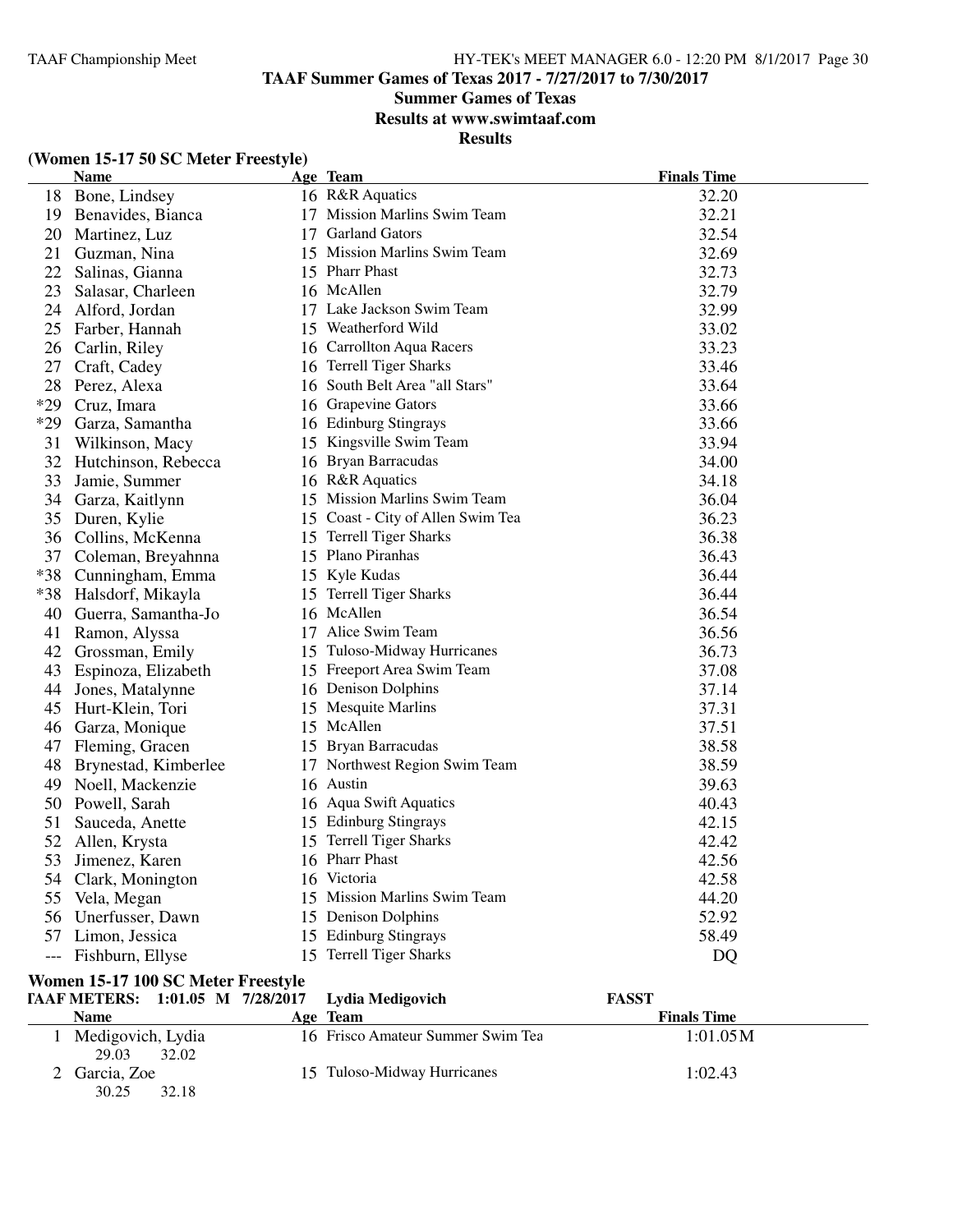**TAAF Summer Games of Texas 2017 - 7/27/2017 to 7/30/2017**

#### **Summer Games of Texas**

**Results at www.swimtaaf.com**

**Results**

# **(Women 15-17 100 SC Meter Freestyle)**

|      | <b>Name</b>                                    | Age Team                     | <b>Finals Time</b> |
|------|------------------------------------------------|------------------------------|--------------------|
|      | 3 Nickler, Samantha<br>30.50<br>32.88          | 15 Trophy Club Tritons       | 1:03.38            |
|      | 4 Hayslip, Hannah<br>29.82<br>33.63            | 17 Alice Swim Team           | 1:03.45            |
| $*5$ | Rudd, K'Lee<br>30.63<br>33.85                  | 15 Bryan Barracudas          | 1:04.48            |
| $*5$ | Gage, Sarita<br>30.95<br>33.53                 | 15 R&R Aquatics              | 1:04.48            |
|      | Counley, Sydnie<br>31.39<br>34.31              | 16 Landa Park Dolphins       | 1:05.70            |
| 8    | Graydon, Michaela<br>31.35<br>34.42            | 15 Keller Barracudas         | 1:05.77            |
| 9    | Lyons, Sarah<br>31.20<br>35.03                 | 15 Deer Park Seals           | 1:06.23            |
|      | 10 Velasco, Luisa<br>31.48<br>34.90            | 16 Flower Mound Blue Fins    | 1:06.38            |
|      | 11 Nethery, Kyleigh<br>31.70<br>35.21          | 15 Victoria                  | 1:06.91            |
|      | 12 Vargas, Faith<br>32.59<br>34.94             | 16 Bay City Swim Team        | 1:07.53            |
|      | 13 La Joie, Katelyn<br>32.86<br>35.91          | 16 Tex's Waves Swim Team     | 1:08.77            |
|      | 14 Hickman, Hannah<br>33.56<br>35.59           | 16 Denton Dolphins           | 1:09.15            |
|      | 15 Schultz, Asilyn<br>32.72<br>36.76           | 17 Landa Park Dolphins       | 1:09.48            |
|      | 16 Attaway, Sarah<br>33.24<br>36.58            | 17 Bay City Swim Team        | 1:09.82            |
|      | 17 Gonzalez, Victoria<br>33.46<br>37.48        | 15 Edinburg Stingrays        | 1:10.94            |
|      | 18 Carlin, Riley<br>34.23<br>37.34             | 16 Carrollton Aqua Racers    | 1:11.57            |
|      | 19 Hutchinson, Rebecca<br>34.87<br>37.10       | 16 Bryan Barracudas          | 1:11.97            |
|      | 20 Martinez, Luz<br>34.33<br>38.36             | 17 Garland Gators            | 1:12.69            |
|      | 21 Glover, Alaliyah<br>34.61<br>38.42          | 15 San Antonio               | 1:13.03            |
|      | 22 Sliva, Hannah<br>33.82<br>39.80             | 16 Bay City Swim Team        | 1:13.62            |
| 23   | Salinas, Gianna<br>34.73<br>38.94              | 15 Pharr Phast               | 1:13.67            |
|      | 24 Farber, Hannah<br>35.04<br>38.68            | 15 Weatherford Wild          | 1:13.72            |
| 25   | Velasquez-Kelly, Lila Bianca<br>36.43<br>37.92 | 17 Portland AquaCats         | 1:14.35            |
| 26   | Guzman, Nina<br>35.56<br>39.13                 | 15 Mission Marlins Swim Team | 1:14.69            |
| 27   | Hunsucker, Breck<br>37.41<br>38.04             | 15 Plano Piranhas            | 1:15.45            |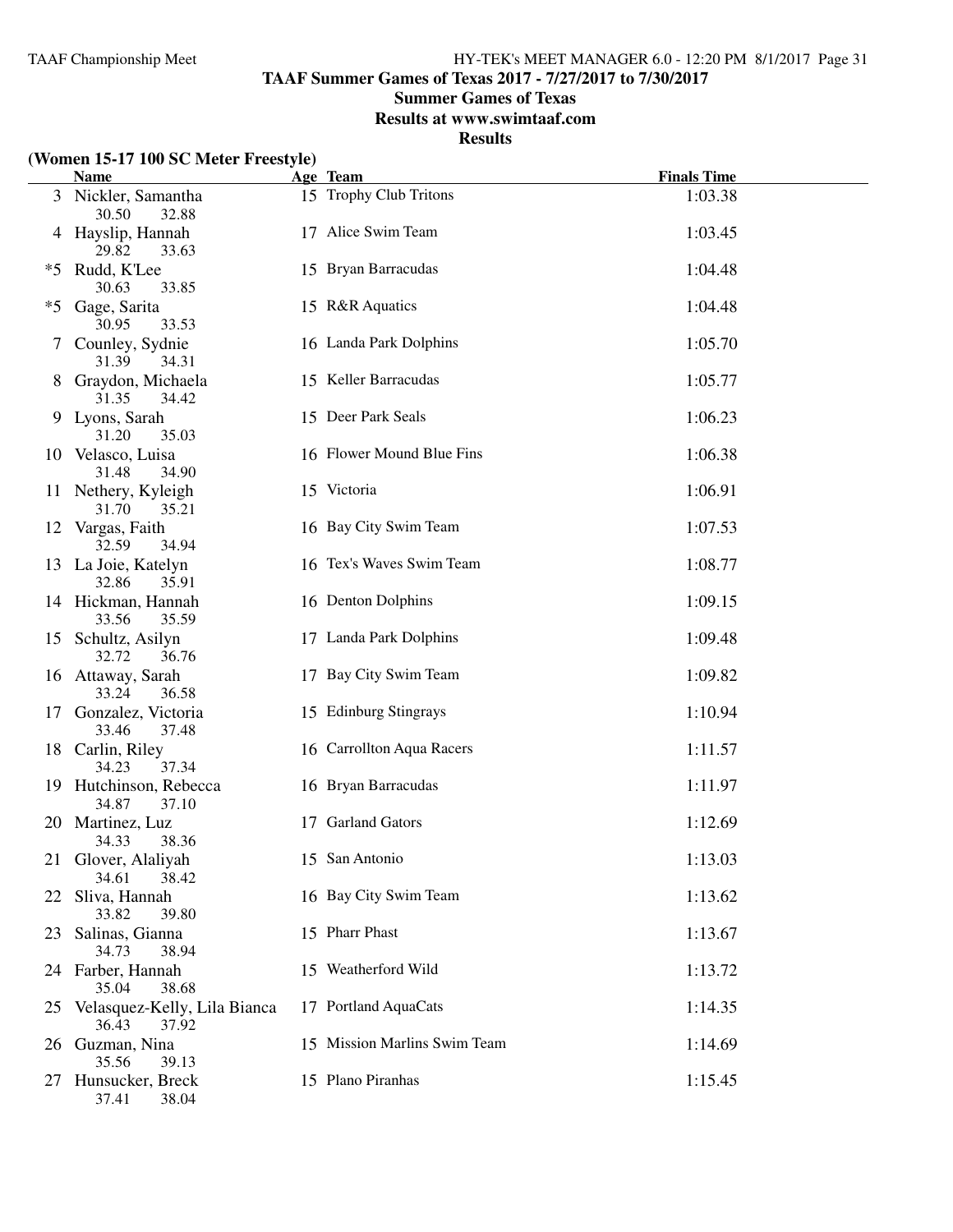**TAAF Summer Games of Texas 2017 - 7/27/2017 to 7/30/2017**

#### **Summer Games of Texas**

**Results at www.swimtaaf.com**

#### **Results**

# **(Women 15-17 100 SC Meter Freestyle)**

|              | $\frac{1}{2}$ of $\frac{1}{2}$ and $\frac{1}{2}$ and $\frac{1}{2}$ and $\frac{1}{2}$ and $\frac{1}{2}$<br><b>Name</b> | Age Team                          | <b>Finals Time</b> |  |
|--------------|-----------------------------------------------------------------------------------------------------------------------|-----------------------------------|--------------------|--|
|              | 28 Nguyen, Emily<br>36.94<br>39.07                                                                                    | 15 Grand Prairie Splash Swim Team | 1:16.01            |  |
|              | 29 Martinez, Carina<br>36.19<br>40.97                                                                                 | 16 Mission Marlins Swim Team      | 1:17.16            |  |
|              | 30 Wilkinson, Macy<br>36.15<br>41.05                                                                                  | 15 Kingsville Swim Team           | 1:17.20            |  |
|              | 31 Rodriguez, Audrey<br>39.77<br>37.54                                                                                | 17 Tuloso-Midway Hurricanes       | 1:17.31            |  |
|              | 32 Fishburn, Ellyse<br>4.62 1:13.30                                                                                   | 15 Terrell Tiger Sharks           | 1:17.92            |  |
|              | 33 Sosa, Brianna<br>4.02 1:14.63                                                                                      | 17 Mission Marlins Swim Team      | 1:18.65            |  |
|              | 34 Perez, Alexa<br>38.19<br>41.03                                                                                     | 16 South Belt Area "all Stars"    | 1:19.22            |  |
|              | 35 Halsdorf, Mikayla<br>38.22<br>41.96                                                                                | 15 Terrell Tiger Sharks           | 1:20.18            |  |
|              | 36 Garza, Kaitlynn<br>36.75<br>43.50                                                                                  | 15 Mission Marlins Swim Team      | 1:20.25            |  |
| 37           | Marquez, Sarah<br>37.72<br>42.77                                                                                      | 15 Mission Marlins Swim Team      | 1:20.49            |  |
|              | 38 Weiss, Sophia<br>7.01 1:14.10                                                                                      | 15 Port Aransas Swim Team         | 1:21.11            |  |
|              | 39 Duren, Kylie<br>38.50<br>42.73                                                                                     | 15 Coast - City of Allen Swim Tea | 1:21.23            |  |
|              | 40 Ramon, Alyssa<br>38.26<br>43.17                                                                                    | 17 Alice Swim Team                | 1:21.43            |  |
|              | 41 Gutierrez, Evelyn<br>39.07<br>42.57                                                                                | 15 Mission Marlins Swim Team      | 1:21.64            |  |
|              | 42 Collins, McKenna<br>39.50<br>42.55                                                                                 | 15 Terrell Tiger Sharks           | 1:22.05            |  |
|              | 43 Cunningham, Emma<br>39.72<br>43.64                                                                                 | 15 Kyle Kudas                     | 1:23.36            |  |
|              | 44 Espinoza, Elizabeth<br>39.96<br>43.69                                                                              | 15 Freeport Area Swim Team        | 1:23.65            |  |
|              | 45 LaBounty, Cadyn<br>41.14<br>44.19                                                                                  | 17 Terrell Tiger Sharks           | 1:25.33            |  |
|              | 46 Arredondo, Hope<br>39.72<br>45.83                                                                                  | 15 Austin                         | 1:25.55            |  |
| 47           | Jones, Matalynne<br>41.23<br>45.80                                                                                    | 16 Denison Dolphins               | 1:27.03            |  |
|              | 48 Alvey, Rachel<br>42.82<br>46.81                                                                                    | 16 Flower Mound Blue Fins         | 1:29.63            |  |
| 49           | Jimenez, Karen<br>46.30<br>49.06                                                                                      | 16 Pharr Phast                    | 1:35.36            |  |
| $50^{\circ}$ | Allen, Krysta<br>46.73<br>49.90                                                                                       | 15 Terrell Tiger Sharks           | 1:36.63            |  |
| 51           | Vela, Megan<br>48.35<br>52.19                                                                                         | 15 Mission Marlins Swim Team      | 1:40.54            |  |
|              | 52 Unerfusser, Dawn<br>52.12 1:02.16                                                                                  | 15 Denison Dolphins               | 1:54.28            |  |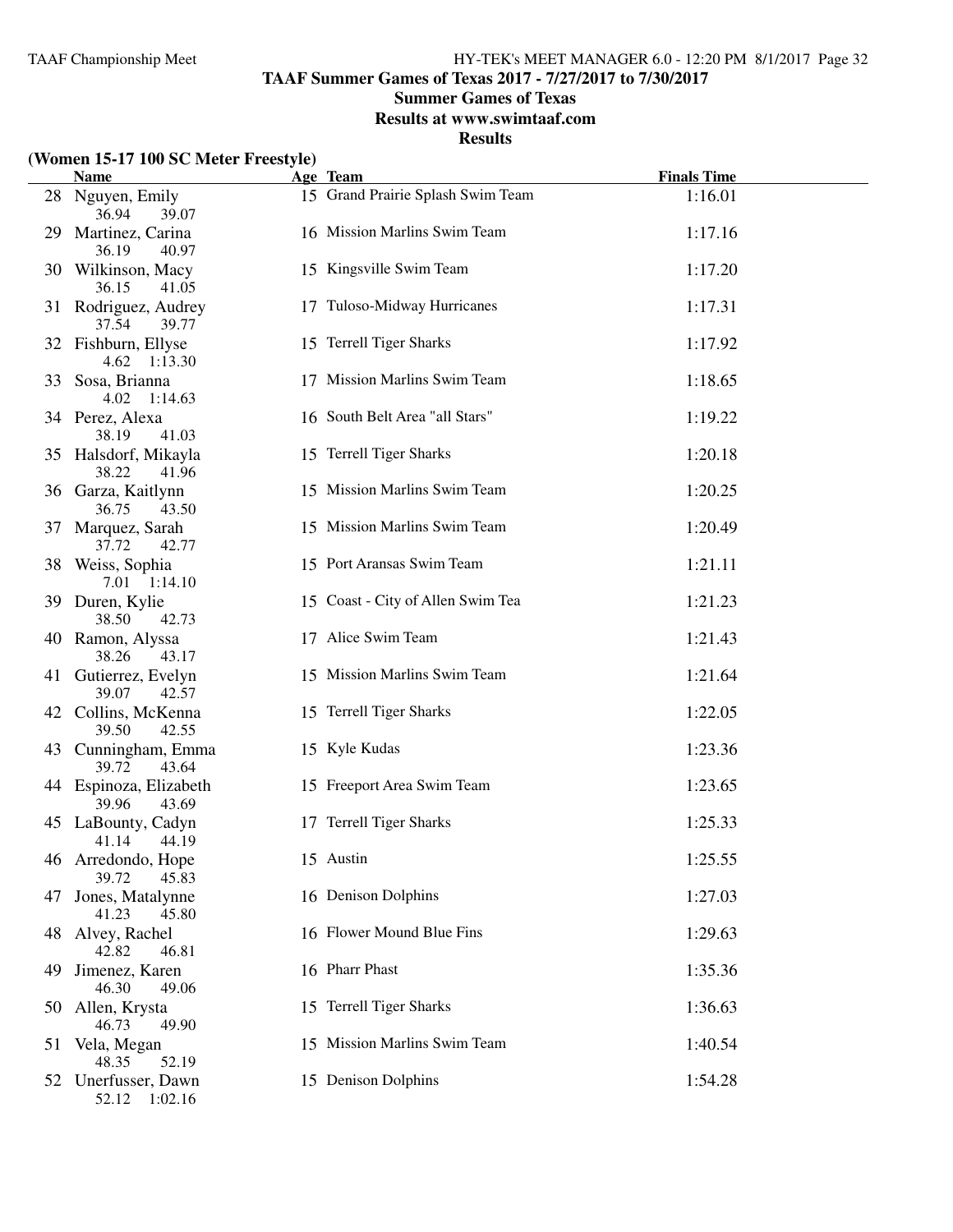# **TAAF Summer Games of Texas 2017 - 7/27/2017 to 7/30/2017**

#### **Summer Games of Texas**

**Results at www.swimtaaf.com**

#### **Results**

|    | (Women 15-17 100 SC Meter Freestyle)<br><b>Name</b> |       | Age Team                                | <b>Finals Time</b>                |
|----|-----------------------------------------------------|-------|-----------------------------------------|-----------------------------------|
|    | 53 Limon, Jessica<br>58.46 1:13.24                  |       | 15 Edinburg Stingrays                   | 2:11.70                           |
|    | 54 Espinoza, Dayanara                               |       | 15 Mission Marlins Swim Team            | 2:28.45                           |
|    | Women 15-17 200 SC Meter Freestyle                  |       |                                         |                                   |
|    | TAAF METERS: 2:18.09 M 7/28/2017                    |       | Zoe Garcia                              | <b>TMST</b><br><b>Finals Time</b> |
|    | <b>Name</b><br>1 Garcia, Zoe                        |       | Age Team<br>15 Tuloso-Midway Hurricanes | 2:18.09M                          |
|    | 31.05<br>34.63                                      | 36.27 | 36.14                                   |                                   |
|    | 2 Lyons, Sarah                                      |       | 15 Deer Park Seals                      | 2:20.20                           |
|    | 32.20<br>35.34                                      | 35.73 | 36.93                                   |                                   |
|    | 3 Nickler, Samantha                                 |       | 15 Trophy Club Tritons                  | 2:20.37                           |
|    | 32.12<br>35.62                                      | 37.04 | 35.59                                   |                                   |
|    | 4 La Joie, Katelyn                                  |       | 16 Tex's Waves Swim Team                | 2:34.02                           |
|    | 36.40<br>39.98                                      | 39.14 | 38.50                                   |                                   |
|    | 5 Castillo, Karla                                   |       | 16 Mission Marlins Swim Team            | 2:34.19                           |
|    | 36.90<br>40.51                                      | 40.52 | 36.26                                   |                                   |
|    | 6 Farrow, Silver<br>37.49<br>40.12                  | 41.07 | 17 Portland AquaCats<br>40.55           | 2:39.23                           |
|    | 7 Carlin, Riley                                     |       | 16 Carrollton Aqua Racers               | 2:42.25                           |
|    | 40.35<br>36.13                                      | 43.65 | 42.12                                   |                                   |
|    | 8 Inovejas, Evelyn                                  |       | 15 Austin                               | 2:44.07                           |
|    | 39.12<br>42.60                                      | 43.03 | 39.32                                   |                                   |
| 9  | Salinas, Brianna                                    |       | 15 Edinburg Stingrays                   | 2:47.66                           |
|    | 37.90<br>42.47                                      | 44.04 | 43.25                                   |                                   |
|    | 10 Farber, Hannah                                   |       | 15 Weatherford Wild                     | 2:48.13                           |
|    | 38.24<br>43.67                                      | 45.27 | 40.95                                   |                                   |
|    | 11 Hernandez, Rebecca                               |       | 15 Mission Marlins Swim Team            | 2:48.20                           |
|    | 39.57<br>43.34                                      | 44.15 | 41.14                                   |                                   |
|    | 12 Herrera, Cecilia                                 |       | 15 Mission Marlins Swim Team            | 2:51.90                           |
|    | 39.65<br>43.66                                      | 46.30 | 42.29<br>15 Trophy Club Tritons         |                                   |
|    | 13 Irwin, Audrey<br>40.36<br>45.61                  | 45.36 | 44.44                                   | 2:55.77                           |
|    | 14 Weiss, Sophia                                    |       | 15 Port Aransas Swim Team               | 2:56.19                           |
|    | 39.78<br>46.11                                      | 44.62 | 45.68                                   |                                   |
|    | 15 Orrick, Mia                                      |       | 15 Austin                               | 2:56.50                           |
|    | 40.68<br>46.38                                      | 47.58 | 41.86                                   |                                   |
|    | 16 Halsdorf, Mikayla                                |       | 15 Terrell Tiger Sharks                 | 2:57.89                           |
|    | 39.74<br>46.36                                      | 46.93 | 44.86                                   |                                   |
| 17 | Trevino, Alexis                                     |       | 15 Mission Marlins Swim Team            | 3:06.29                           |
|    | 41.55<br>46.29                                      | 49.22 | 49.23                                   |                                   |
|    | 18 LaBounty, Cadyn                                  |       | 17 Terrell Tiger Sharks                 | 3:07.77                           |
|    | 44.69<br>48.03                                      | 49.34 | 45.71                                   |                                   |
|    | 19 Cruz, Aryssa<br>42.39<br>48.23                   | 51.41 | 17 Alice Swim Team<br>52.40             | 3:14.43                           |
|    | 20 Bible, Katie                                     |       | 15 West of the Brazos                   | 3:14.88                           |
|    | 50.86<br>43.52                                      | 53.51 | 46.99                                   |                                   |
|    | 21 Espinoza, Elizabeth                              |       | 15 Freeport Area Swim Team              | 3:20.25                           |
|    | 44.28<br>51.15                                      | 55.66 | 49.16                                   |                                   |
| 22 | Sliva, Hannah                                       |       | 16 Bay City Swim Team                   | 3:24.07                           |
|    | 39.38<br>50.50                                      | 56.57 | 57.62                                   |                                   |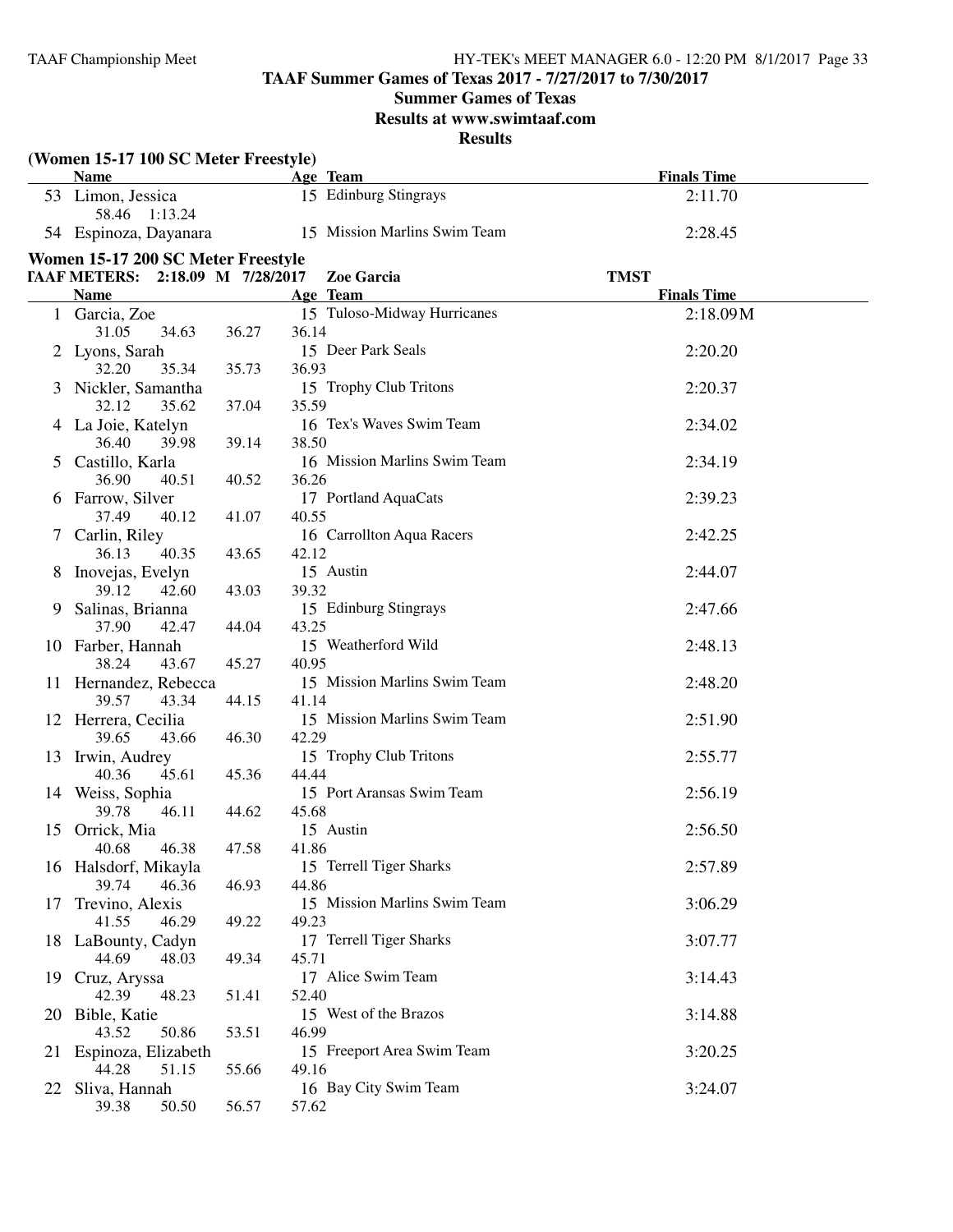# **TAAF Summer Games of Texas 2017 - 7/27/2017 to 7/30/2017**

# **Summer Games of Texas**

#### **Results at www.swimtaaf.com**

#### **Results**

# **(Women 15-17 200 SC Meter Freestyle)**

|    | <b>Name</b>   |       |       | Age Team                     | <b>Finals Time</b> |
|----|---------------|-------|-------|------------------------------|--------------------|
| 23 | Allen, Krysta |       |       | 15 Terrell Tiger Sharks      | 3:35.96            |
|    | 48.30         | 53.20 | 58.68 | 55.78                        |                    |
| 24 | Vela, Megan   |       |       | 15 Mission Marlins Swim Team | 3:36.07            |
|    | 48.83         | 56.30 | 57.70 | 53.24                        |                    |

#### **Women 15-17 50 SC Meter Backstroke**

|    | <b>TAAF METERS:</b><br>32.62 M 7/28/2006 |    | <b>Seabre Pope</b>                | <b>Seals</b>       |
|----|------------------------------------------|----|-----------------------------------|--------------------|
|    | <b>Name</b>                              |    | Age Team                          | <b>Finals Time</b> |
| 1  | Rudd, K'Lee                              |    | 15 Bryan Barracudas               | 33.12              |
| 2  | Brawner, Kinsey                          |    | 16 Seals Swim Team                | 33.27              |
| 3  | Buchanan, Avery                          |    | 15 Seals Swim Team                | 33.58              |
| 4  | McDonald, Elizabeth                      |    | 16 Denison Dolphins               | 35.14              |
| 5  | Alford, Jordan                           |    | 17 Lake Jackson Swim Team         | 35.52              |
| 6  | Schultz, Asilyn                          |    | 17 Landa Park Dolphins            | 36.05              |
|    | Farrow, Silver                           |    | 17 Portland AquaCats              | 36.84              |
| 8  | Salasar, Charleen                        |    | 16 McAllen                        | 37.17              |
| 9  | Hutchinson, Rebecca                      |    | 16 Bryan Barracudas               | 37.62              |
| 10 | Counley, Sydnie                          |    | 16 Landa Park Dolphins            | 37.70              |
| 11 | Roach, Mikayla                           |    | 15 Seals Swim Team                | 38.63              |
| 12 | Phan, Kaly                               |    | 15 Trophy Club Tritons            | 39.71              |
| 13 | Craft, Cadey                             |    | 16 Terrell Tiger Sharks           | 39.84              |
| 14 | Farber, Hannah                           |    | 15 Weatherford Wild               | 40.01              |
| 15 | Attaway, Sarah                           | 17 | Bay City Swim Team                | 40.06              |
| 16 | Marquez, Sarah                           |    | 15 Mission Marlins Swim Team      | 40.98              |
| 17 | Martinez, Marissa                        |    | 15 Grapevine Gators               | 41.19              |
| 18 | Wonsang, Emily                           |    | 16 Landa Park Dolphins            | 41.75              |
| 19 | Cohen, Cayla                             | 17 | Tiger Splash Swim Team            | 42.65              |
| 20 | Hernandez, Rebecca                       |    | 15 Mission Marlins Swim Team      | 42.72              |
| 21 | Gutierrez, Evelyn                        |    | 15 Mission Marlins Swim Team      | 42.79              |
| 22 | Nguyen, Emily                            |    | 15 Grand Prairie Splash Swim Team | 42.95              |
| 23 | Irwin, Audrey                            |    | 15 Trophy Club Tritons            | 42.96              |
| 24 | Velasquez-Kelly, Lila Bianca             | 17 | Portland AquaCats                 | 43.43              |
| 25 | Guzman, Nina                             |    | 15 Mission Marlins Swim Team      | 43.46              |
| 26 | Martinez, Luz                            |    | 17 Garland Gators                 | 44.03              |
| 27 | Wilkinson, Macy                          |    | 15 Kingsville Swim Team           | 44.74              |
| 28 | Powell, Sarah                            |    | 16 Aqua Swift Aquatics            | 45.07              |
| 29 | Guerra, Samantha-Jo                      |    | 16 McAllen                        | 45.40              |
| 30 | Cruz, Aryssa                             |    | 17 Alice Swim Team                | 47.08              |
| 31 | Trevino, Alexis                          |    | 15 Mission Marlins Swim Team      | 47.78              |
| 32 | Espinoza, Elizabeth                      |    | 15 Freeport Area Swim Team        | 51.20              |
| 33 | Unerfusser, Dawn                         |    | 15 Denison Dolphins               | 1:01.62            |
|    | 34 Limon, Jessica                        |    | 15 Edinburg Stingrays             | 1:22.97            |

# **Women 15-17 50 SC Meter Breaststroke**<br> **FAAF METERS:** 35.47 M 7/28/2006

| <b>TAAF METERS:</b> | 35.47 M 7/28/2006 Michelle Martinez | <b>Trophy Club</b> |  |
|---------------------|-------------------------------------|--------------------|--|
| <b>Name</b>         | Age Team                            | <b>Finals Time</b> |  |
| Chancoco, Gemini    | 17 R&R Aquatics                     | 37.52              |  |
| 2 Carlin, Riley     | 16 Carrollton Aqua Racers           | 37.67              |  |
| 3 Myers, Kellee     | 15 R&R Aquatics                     | 38.08              |  |
| 4 Brawner, Kinsey   | 16 Seals Swim Team                  | 38.22              |  |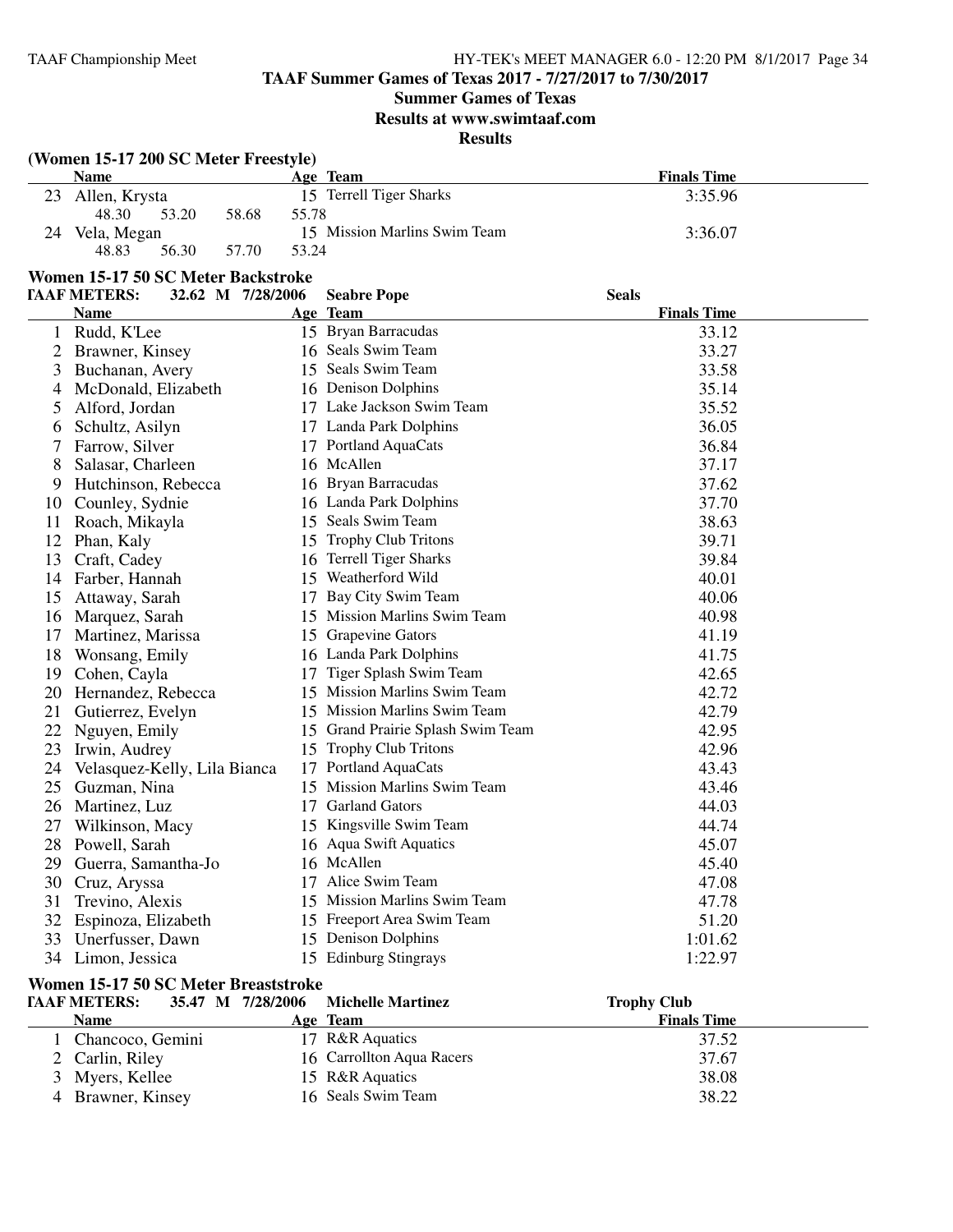# **Summer Games of Texas**

**Results at www.swimtaaf.com**

**Results**

# **(Women 15-17 50 SC Meter Breaststroke)**

|       | <b>Name</b>          |    | Age Team                          | <b>Finals Time</b> |
|-------|----------------------|----|-----------------------------------|--------------------|
| 5     | Tran, Vivie          |    | 16 Lake Jackson Swim Team         | 38.87              |
| 6     | Benavides, Bianca    |    | 17 Mission Marlins Swim Team      | 39.40              |
| 7     | Schultz, Asilyn      | 17 | Landa Park Dolphins               | 40.45              |
| 8     | Bone, Lindsey        |    | 16 R&R Aquatics                   | 40.93              |
| 9     | Meitzen, Haeli       |    | 16 Portland AquaCats              | 41.55              |
| 10    | Gonzalez, Victoria   | 15 | <b>Edinburg Stingrays</b>         | 41.61              |
| 11    | Hickman, Hannah      |    | 16 Denton Dolphins                | 41.65              |
| 12    | Jamie, Summer        |    | 16 R&R Aquatics                   | 42.77              |
| 13    | Wonsang, Emily       |    | 16 Landa Park Dolphins            | 42.98              |
| 14    | Grossman, Emily      | 15 | Tuloso-Midway Hurricanes          | 43.56              |
| 15    | Roach, Mikayla       | 15 | Seals Swim Team                   | 44.08              |
| 16    | Hunsucker, Breck     |    | 15 Plano Piranhas                 | 44.20              |
| 17    | Phan, Kaly           |    | 15 Trophy Club Tritons            | 44.51              |
| $*18$ | Craft, Cadey         |    | 16 Terrell Tiger Sharks           | 45.04              |
| $*18$ | Coleman, Breyahnna   | 15 | Plano Piranhas                    | 45.04              |
| 20    | Fishburn, Ellyse     | 15 | <b>Terrell Tiger Sharks</b>       | 45.93              |
| 21    | Brynestad, Kimberlee | 17 | Northwest Region Swim Team        | 46.14              |
| 22    | Nguyen, Emily        |    | 15 Grand Prairie Splash Swim Team | 46.43              |
| 23    | Bible, Katie         |    | 15 West of the Brazos             | 46.44              |
| 24    | Vu, Vivian           |    | 16 Flower Mound Blue Fins         | 47.23              |
| 25    | Rodriguez, Audrey    | 17 | Tuloso-Midway Hurricanes          | 47.90              |
| 26    | Cruz, Imara          |    | 16 Grapevine Gators               | 47.98              |
| 27    | Weiss, Sophia        |    | 15 Port Aransas Swim Team         | 48.63              |
| 28    | Fleming, Gracen      |    | 15 Bryan Barracudas               | 48.86              |
| 29    | Noell, Mackenzie     |    | 16 Austin                         | 50.20              |
| 30    | Hurt-Klein, Tori     |    | 15 Mesquite Marlins               | 51.17              |
| 31    | Irwin, Audrey        | 15 | <b>Trophy Club Tritons</b>        | 51.26              |
| 32    | Clark, Monington     |    | 16 Victoria                       | 51.48              |
| 33    | Cunningham, Emma     |    | 15 Kyle Kudas                     | 52.53              |
| 34    | Alvey, Rachel        |    | 16 Flower Mound Blue Fins         | 53.44              |
| 35    | Sauceda, Anette      |    | 15 Edinburg Stingrays             | 54.79              |
| 36    | Jimenez, Karen       |    | 16 Pharr Phast                    | 1:00.92            |
| $---$ | Dutton, Kimberly     |    | 15 South Belt Area "all Stars"    | <b>DQ</b>          |

# **Women 15-17 50 SC Meter Butterfly**

|    | <b>TAAF METERS:</b>       | 30.54 M 7/28/2006 | <b>Seabre Pope</b>                | <b>Seals</b>       |  |
|----|---------------------------|-------------------|-----------------------------------|--------------------|--|
|    | <b>Name</b>               |                   | Age Team                          | <b>Finals Time</b> |  |
|    | Hayslip, Hannah           | 17                | Alice Swim Team                   | 30.82              |  |
| 2  | Medigovich, Lydia         |                   | 16 Frisco Amateur Summer Swim Tea | 30.99              |  |
| 3  | Garcia, Zoe               |                   | 15 Tuloso-Midway Hurricanes       | 31.27              |  |
| 4  | McDonald, Elizabeth       |                   | 16 Denison Dolphins               | 33.18              |  |
|    | Buchanan, Avery           |                   | 15 Seals Swim Team                | 33.27              |  |
| 6  | Wingard, Nicole           | 17                | Flower Mound Blue Fins            | 33.32              |  |
|    | Graydon, Michaela         |                   | 15 Keller Barracudas              | 33.51              |  |
| 8  | Rudd, K'Lee               |                   | 15 Bryan Barracudas               | 33.78              |  |
| 9. | La Joie, Katelyn          |                   | 16 Tex's Waves Swim Team          | 34.45              |  |
| 10 | Castillo, Karla           |                   | 16 Mission Marlins Swim Team      | 34.48              |  |
| 11 | Tran, Vivie               |                   | 16 Lake Jackson Swim Team         | 34.51              |  |
| 12 | Roach, Mikayla            |                   | 15 Seals Swim Team                | 34.72              |  |
|    | 13 Cadenas-Lopez, Rosario | 17                | Portland AquaCats                 | 35.00              |  |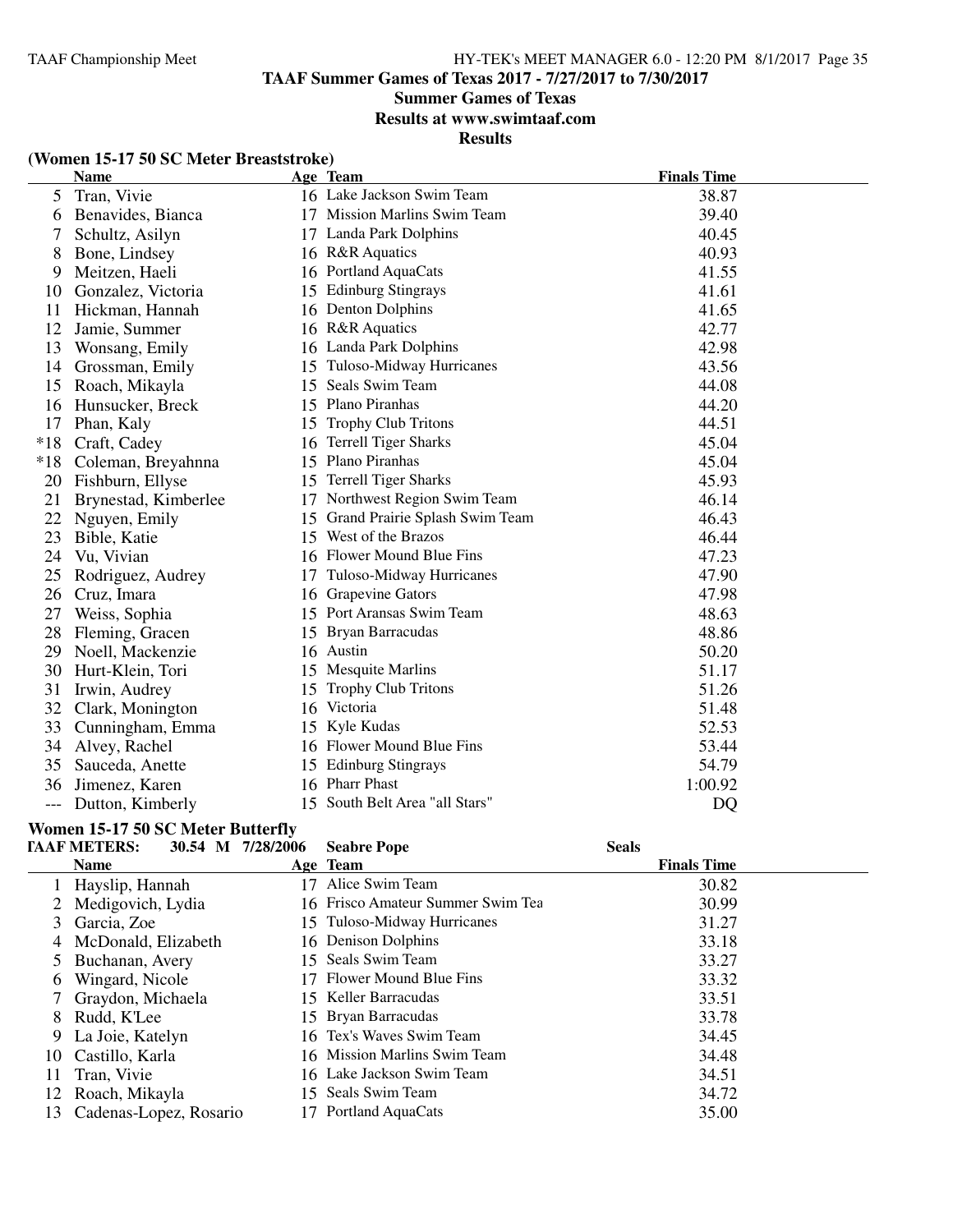# **Summer Games of Texas**

**Results at www.swimtaaf.com**

**Results**

|    | <b>Name</b>         |     | Age Team                         | <b>Finals Time</b> |
|----|---------------------|-----|----------------------------------|--------------------|
| 14 | Vargas, Faith       |     | 16 Bay City Swim Team            | 35.25              |
| 15 | Inovejas, Evelyn    | 15  | Austin                           | 35.34              |
| 16 | Sliva, Hannah       |     | 16 Bay City Swim Team            | 35.58              |
| 17 | Glover, Alaliyah    | 15  | San Antonio                      | 35.61              |
| 18 | Hutchinson, Rebecca |     | 16 Bryan Barracudas              | 36.14              |
| 19 | Martinez, Carina    | 16  | <b>Mission Marlins Swim Team</b> | 36.78              |
| 20 | Nethery, Kyleigh    | 15  | Victoria                         | 36.81              |
| 21 | Salinas, Gianna     | 15  | <b>Pharr Phast</b>               | 37.48              |
| 22 | Martinez, Luz       | 17  | <b>Garland Gators</b>            | 37.95              |
| 23 | Wonsang, Emily      | 16  | Landa Park Dolphins              | 38.14              |
| 24 | Duren, Kylie        | 15. | Coast - City of Allen Swim Tea   | 38.97              |
| 25 | Sosa, Brianna       | 17  | <b>Mission Marlins Swim Team</b> | 39.10              |
| 26 | Garza, Samantha     | 16. | <b>Edinburg Stingrays</b>        | 39.41              |
| 27 | Jamie, Summer       | 16  | <b>R&amp;R</b> Aquatics          | 39.44              |
| 28 | Cruz, Imara         | 16  | Grapevine Gators                 | 39.80              |
| 29 | Fleming, Gracen     | 15  | Bryan Barracudas                 | 41.67              |
| 30 | Orrick, Mia         | 15  | Austin                           | 42.20              |
| 31 | Martinez, Marissa   | 15  | Grapevine Gators                 | 43.25              |
| 32 | Cruz, Mya           | 15  | Alice Swim Team                  | 44.74              |
| 33 | Powell, Sarah       | 16  | <b>Aqua Swift Aquatics</b>       | 44.92              |
| 34 | LaBounty, Cadyn     | 17  | <b>Terrell Tiger Sharks</b>      | 46.25              |
| 35 | Cunningham, Emma    |     | 15 Kyle Kudas                    | 46.31              |

# **(Women 15-17 50 SC Meter Butterfly)**

#### **Women 15-17 100 SC Meter IM**

|               | <b>TAAF METERS:</b><br>1:10.00 M 7/28/2006 | <b>Seabre Pope</b>        | <b>Seals</b>       |  |
|---------------|--------------------------------------------|---------------------------|--------------------|--|
|               | <b>Name</b>                                | Age Team                  | <b>Finals Time</b> |  |
|               | Brawner, Kinsey<br>33.09<br>39.20          | 16 Seals Swim Team        | 1:12.29            |  |
| $\mathbb{Z}$  | Rudd, K'Lee<br>35.26<br>39.32              | 15 Bryan Barracudas       | 1:14.58            |  |
|               | 3 Lyons, Sarah<br>40.84<br>35.00           | 15 Deer Park Seals        | 1:15.84            |  |
| 4             | McDonald, Elizabeth<br>33.40<br>43.29      | 16 Denison Dolphins       | 1:16.69            |  |
| 5             | Gambrel, Rachel<br>35.86<br>42.03          | 16 Lake Jackson Swim Team | 1:17.89            |  |
| 6             | Schultz, Asilyn<br>37.91<br>42.38          | 17 Landa Park Dolphins    | 1:20.29            |  |
| $\frac{1}{2}$ | Farrow, Silver<br>36.93<br>44.77           | 17 Portland AquaCats      | 1:21.70            |  |
| 8             | Alford, Jordan<br>37.60<br>44.56           | 17 Lake Jackson Swim Team | 1:22.16            |  |
| 9             | Roach, Mikayla<br>38.38<br>44.85           | 15 Seals Swim Team        | 1:23.23            |  |
| 10            | Gonzalez, Victoria<br>39.12<br>44.31       | 15 Edinburg Stingrays     | 1:23.43            |  |
| 11            | Wonsang, Emily<br>40.69<br>45.90           | 16 Landa Park Dolphins    | 1:26.59            |  |
| 12            | Hunsucker, Breck<br>42.93<br>44.24         | 15 Plano Piranhas         | 1:27.17            |  |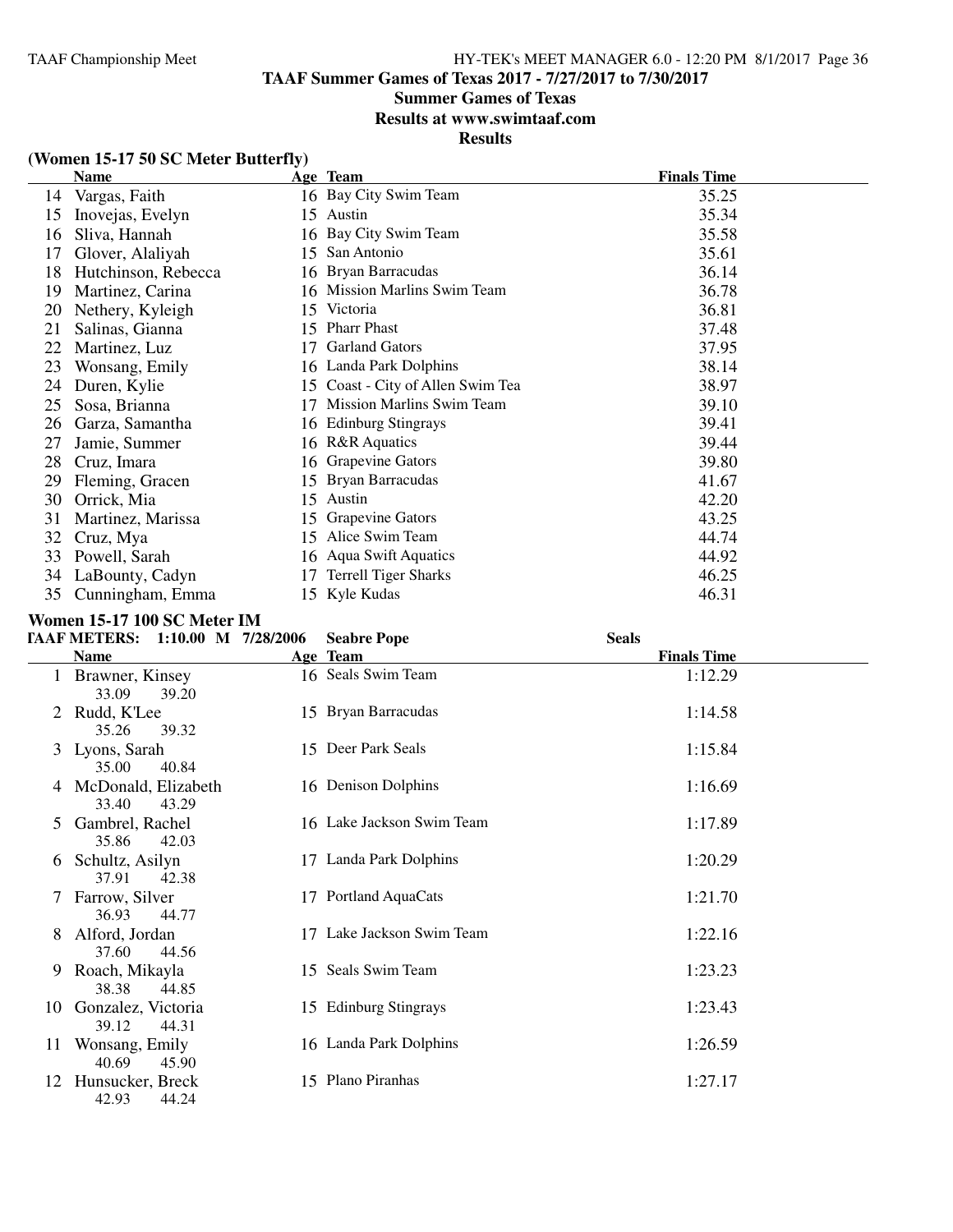**TAAF Summer Games of Texas 2017 - 7/27/2017 to 7/30/2017**

## **Summer Games of Texas**

**Results at www.swimtaaf.com**

# **Results**

# **(Women 15-17 100 SC Meter IM)**

|    | <b>Name</b>                             |    | Age Team                       | <b>Finals Time</b> |
|----|-----------------------------------------|----|--------------------------------|--------------------|
| 13 | Salasar, Charleen<br>39.50<br>49.81     |    | 16 McAllen                     | 1:29.31            |
|    | 14 Salinas, Brianna                     |    | 15 Edinburg Stingrays          | 1:31.05            |
| 15 | Cohen, Cayla<br>43.10<br>48.66          |    | 17 Tiger Splash Swim Team      | 1:31.76            |
|    | 16 Martinez, Marissa<br>41.94<br>50.52  |    | 15 Grapevine Gators            | 1:32.46            |
| 17 | Cruz, Imara<br>44.78<br>47.90           |    | 16 Grapevine Gators            | 1:32.68            |
|    | 18 Wilkinson, Macy<br>44.33<br>49.77    |    | 15 Kingsville Swim Team        | 1:34.10            |
| 19 | Martinez, Carina<br>40.56<br>53.86      |    | 16 Mission Marlins Swim Team   | 1:34.42            |
|    | 20 La Joie, Katelyn<br>45.02<br>49.55   |    | 16 Tex's Waves Swim Team       | 1:34.57            |
| 21 | Sosa, Brianna<br>43.11<br>51.49         |    | 17 Mission Marlins Swim Team   | 1:34.60            |
| 22 | Dutton, Kimberly<br>46.37<br>48.53      |    | 15 South Belt Area "all Stars" | 1:34.90            |
|    | 23 Cruz, Aryssa<br>44.32<br>54.54       | 17 | Alice Swim Team                | 1:38.86            |
|    | 24 Herrera, Cecilia<br>44.09<br>58.15   |    | 15 Mission Marlins Swim Team   | 1:42.24            |
|    | 25 Coleman, Breyahnna<br>47.34<br>54.98 |    | 15 Plano Piranhas              | 1:42.32            |
|    | 26 Cruz, Mya<br>47.01<br>56.86          |    | 15 Alice Swim Team             | 1:43.87            |
| 27 | Hurt-Klein, Tori<br>54.78<br>54.02      |    | 15 Mesquite Marlins            | 1:48.80            |
| 28 | Noell, Mackenzie<br>58.02<br>57.60      |    | 16 Austin                      | 1:55.62            |

#### **Women 15-17 200 SC Meter Freestyle Relay TAAF METERS: 1:57.59 M 7/28/2006 R&R Aquatics R&R Aquatics**

**V Snider, L Hlavaty, M Gale, L Littleton**

|                             |                        | v Singer, L'Inavary, M Gale, L'Entueton |                         |
|-----------------------------|------------------------|-----------------------------------------|-------------------------|
| <b>Team</b>                 | Relay                  |                                         | <b>Finals Time</b>      |
| 1 R&R Aquatics              | A                      |                                         | 2:03.08                 |
| 1) Bone, Lindsey 16         | 2) Chancoco, Gemini 17 | 3) Myers, Kellee 15                     | 4) Gage, Sarita 15      |
| 2:03.16<br>17.73            |                        |                                         |                         |
| 2 Mission Marlins Swim Team | A                      |                                         | 2:10.30                 |
| 1) Hernandez, Rebecca 15    | 2) Castillo, Karla 16  | 3) Gutierrez, Evelyn 15                 | 4) Benavides, Bianca 17 |
| 32.01<br>35.79<br>31.06     | 31.44                  |                                         |                         |
| 3 Flower Mound Blue Fins    | A                      |                                         | 2:16.04                 |
| 1) Wingard, Nicole 17       | 2) Alvey, Rachel 16    | 3) Vu, Vivian 16                        | 4) Velasco, Luisa 16    |
| 35.39<br>31.27<br>38.11     | 31.27                  |                                         |                         |
| 4 Mission Marlins Swim Team | В                      |                                         | 2:20.71                 |
| 1) Garza, Kaitlynn 15       | 2) Marquez, Sarah 15   | 3) Trevino, Alexis 15                   | 4) Herrera, Cecilia 15  |
| 40.11<br>35.50<br>33.12     | 31.98                  |                                         |                         |
| 5 Alice Swim Team           | A                      |                                         | 2:22.46                 |
| 1) Cruz, Mya 15             | 2) Cruz, Aryssa 17     | 3) Ramon, Alyssa 17                     | 4) Hayslip, Hannah 17   |
| 38.44<br>37.83<br>35.58     | 30.61                  |                                         |                         |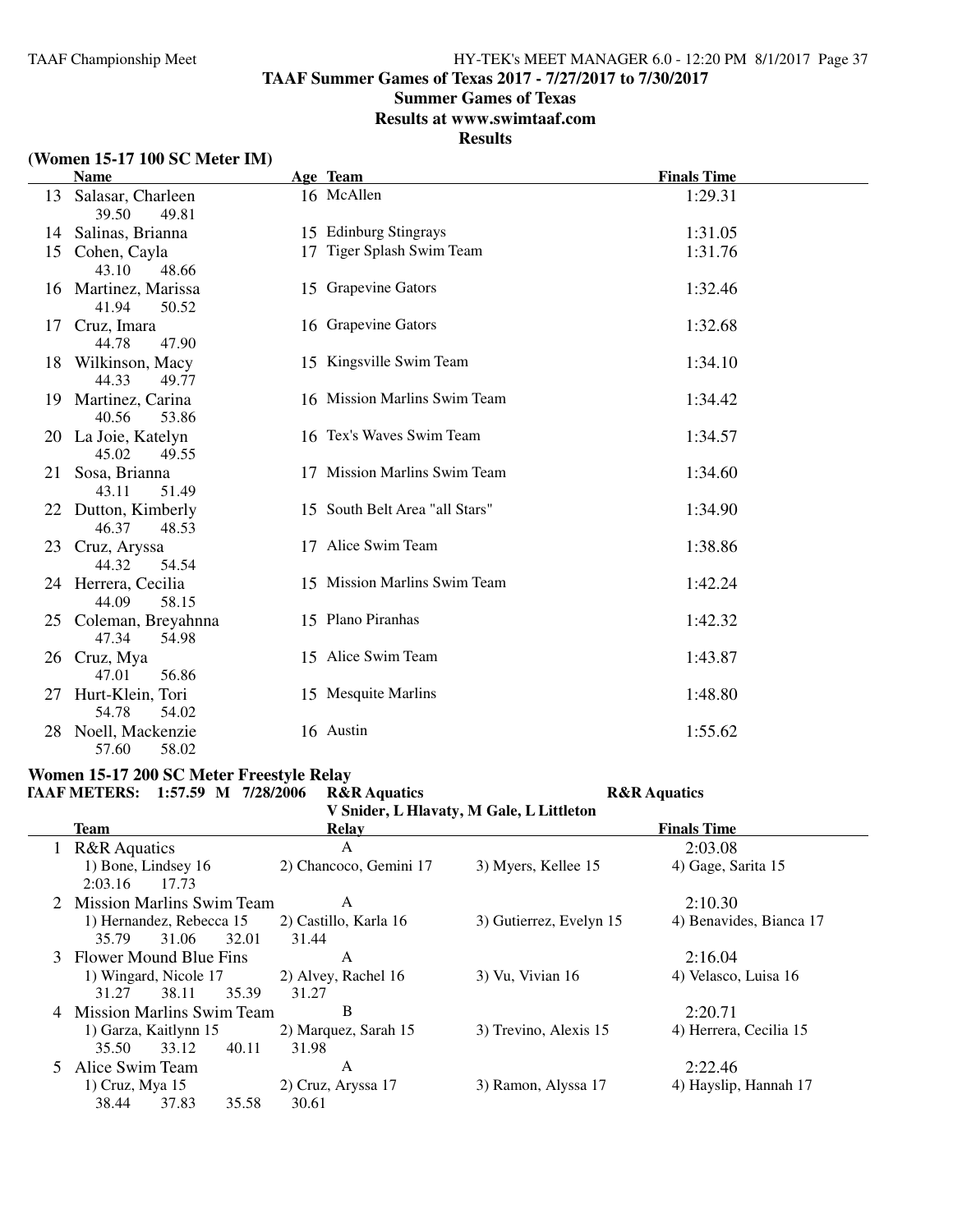**TAAF Summer Games of Texas 2017 - 7/27/2017 to 7/30/2017**

## **Summer Games of Texas**

**Results at www.swimtaaf.com**

|               | (Women 15-17 200 SC Meter Freestyle Relay)<br><b>Team</b>    |       | Relay                                          |                                         |              | <b>Finals Time</b>                                           |
|---------------|--------------------------------------------------------------|-------|------------------------------------------------|-----------------------------------------|--------------|--------------------------------------------------------------|
|               | 6 Austin                                                     |       | A                                              |                                         |              | 2:25.78                                                      |
|               | 1) Noell, Mackenzie 16<br>43.44<br>32.32<br>38.41            | 31.61 | 2) Arredondo, Hope 15                          | 3) Orrick, Mia 15                       |              | 4) Inovejas, Evelyn 15                                       |
|               | <b>Terrell Tiger Sharks</b>                                  |       | A                                              |                                         |              | 2:27.16                                                      |
|               | 1) LaBounty, Cadyn 17<br>35.87<br>36.74<br>40.43             | 34.12 | 2) Collins, McKenna 15                         | 3) Fishburn, Ellyse 15                  |              | 4) Halsdorf, Mikayla 15                                      |
| 8             | Victoria<br>1) Clark, Monington 16                           |       | A<br>2) Cooper, Clara 16                       | 3) Smith, Ann 15                        |              | 2:36.13<br>4) Nethery, Kyleigh 15                            |
|               | $1:21.43$ $1:14.70$<br>Women 15-17 200 SC Meter Medley Relay |       |                                                |                                         |              |                                                              |
|               | TAAF METERS: 2:13.02 M 7/28/2006                             |       | Frisco                                         |                                         | Frisco       |                                                              |
|               | <b>Team</b>                                                  |       | Relay                                          | J Miller, A Johnson, H Blizzard, A Akin |              | <b>Finals Time</b>                                           |
|               | 1 R&R Aquatics                                               |       | $\mathbf{A}$                                   |                                         |              | 2:20.63                                                      |
|               | 1) Jamie, Summer 16<br>40.12<br>38.20<br>33.30               | 29.01 | 2) Myers, Kellee 15                            | 3) Chancoco, Gemini 17                  |              | 4) Gage, Sarita 15                                           |
|               | 2 Portland AquaCats                                          |       | $\mathbf{A}$                                   |                                         |              | 2:27.03                                                      |
|               | 1) Farrow, Silver 17<br>36.64<br>41.26<br>34.56              | 34.57 | 2) Meitzen, Haeli 16                           |                                         |              | 3) Cadenas-Lopez, Rosario 17 4) Velasquez-Kelly, Lila Bianca |
| 3             | <b>Mission Marlins Swim Team</b>                             |       | A                                              |                                         |              | 2:28.76                                                      |
|               | 1) Marquez, Sarah 15<br>40.17<br>39.72<br>34.39              | 34.48 | 2) Benavides, Bianca 17                        | 3) Castillo, Karla 16                   |              | 4) Hernandez, Rebecca 15                                     |
|               | 4 Flower Mound Blue Fins                                     |       | A                                              |                                         |              | 2:35.16                                                      |
|               | 1) Velasco, Luisa 16<br>36.85<br>49.47<br>33.95              | 34.89 | 2) Alvey, Rachel 16                            | 3) Wingard, Nicole 17                   |              | 4) Vu, Vivian 16                                             |
|               | <b>Mission Marlins Swim Team</b>                             |       | B                                              |                                         |              | 2:50.63                                                      |
|               | 1) Gutierrez, Evelyn 15<br>40.19<br>53.16<br>43.24           | 34.04 | 2) Trevino, Alexis 15                          | 3) Herrera, Cecilia 15                  |              | 4) Garza, Kaitlynn 15                                        |
|               | 6 Victoria                                                   |       | A                                              |                                         |              | 4:09.45                                                      |
|               | 1) Pena, Angelica 15<br>1:06.42  1:52.29<br>42.21            | 28.53 | 2) Clark, Monington 16                         | 3) Cooper, Clara 16                     |              | 4) Smith, Ann 15                                             |
|               | Women 18-24 50 SC Meter Freestyle                            |       |                                                |                                         |              |                                                              |
|               | <b>TAAF METERS:</b><br>27.97 M 7/29/2017                     |       | <b>Kaylee Brawner</b>                          |                                         | <b>SEALS</b> |                                                              |
|               | <b>Name</b>                                                  |       | Age Team                                       |                                         |              | <b>Finals Time</b>                                           |
|               | 1 Brawner, Kaylee                                            |       | 18 Seals Swim Team                             |                                         |              | 27.97M                                                       |
|               | Burlington, Jamie                                            |       | 20 Frisco Amateur Summer Swim Tea              |                                         |              | 28.28                                                        |
| 3             | Fick, Alyssa                                                 |       | 19 Flour Bluff Aquatic Swim Team               |                                         |              | 31.25                                                        |
| 4             | Orsak, Mehgan                                                |       | 18 Bay City Swim Team                          |                                         |              | 31.61                                                        |
| $\mathcal{L}$ | O'Brien, Regan                                               |       | 18 Bryan Barracudas                            |                                         |              | 32.00                                                        |
| 6             | Long, Jennifer                                               |       | 20 Frisco Amateur Summer Swim Tea<br>20 Austin |                                         |              | 32.52<br>32.86                                               |
|               | Cole, Elena                                                  |       | 20 Denison Dolphins                            |                                         |              |                                                              |
| 8             | Haskett, Ariel                                               |       | 19 San Antonio                                 |                                         |              | 34.76<br>39.93                                               |
| 9<br>10       | Robledo, Victoria<br>Sandoval, Karen                         |       | 19 Golden Triangle                             |                                         |              | 43.83                                                        |
|               | Women 18-24 100 SC Meter Freestyle                           |       |                                                |                                         |              |                                                              |
|               | TAAF METERS: 1:01.13 M 7/30/2016                             |       |                                                |                                         | <b>TEMP</b>  |                                                              |
|               | <b>Name</b>                                                  |       | <b>Carleigh Sullivan</b><br>Age Team           |                                         |              | <b>Finals Time</b>                                           |
|               | 1 Burlington, Jamie                                          |       | 20 Frisco Amateur Summer Swim Tea              |                                         |              | 1:01.61                                                      |
|               | 32.07<br>29.54                                               |       |                                                |                                         |              |                                                              |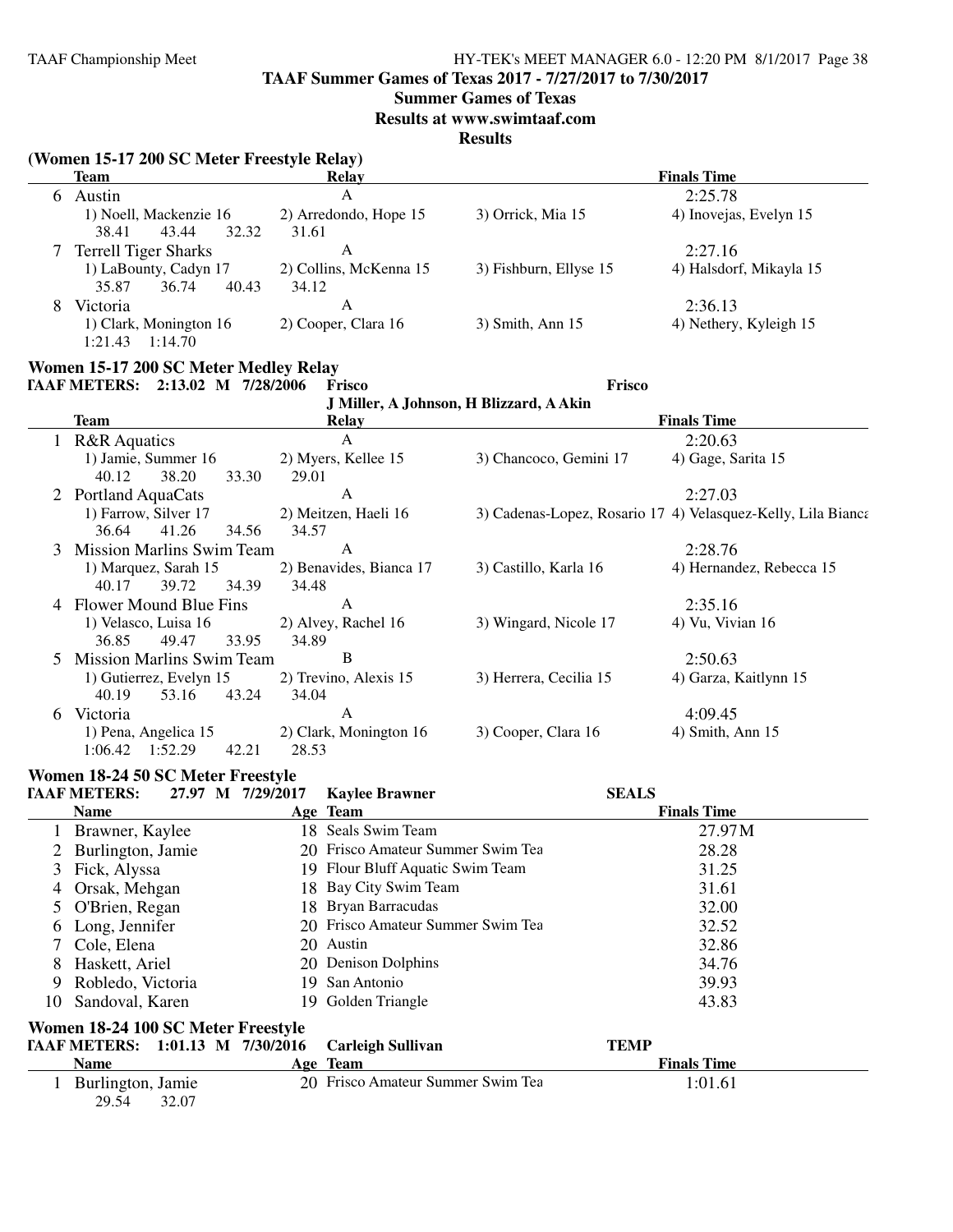# **TAAF Summer Games of Texas 2017 - 7/27/2017 to 7/30/2017**

## **Summer Games of Texas**

#### **Results at www.swimtaaf.com**

|        | (Women 18-24 100 SC Meter Freestyle) |                   |                                   |                         |
|--------|--------------------------------------|-------------------|-----------------------------------|-------------------------|
|        | <b>Name</b>                          |                   | Age Team                          | <b>Finals Time</b>      |
|        | 2 Seeman, Megan<br>30.24<br>33.34    |                   | 20 Flower Mound Blue Fins         | 1:03.58                 |
| 3      | Land, Abby<br>32.20<br>35.96         |                   | 18 Tuloso-Midway Hurricanes       | 1:08.16                 |
|        | 4 Long, Jennifer<br>32.88<br>38.81   |                   | 20 Frisco Amateur Summer Swim Tea | 1:11.69                 |
| 5      | Cole, Elena<br>33.74<br>38.36        |                   | 20 Austin                         | 1:12.10                 |
| 6      | Haskett, Ariel<br>41.28<br>33.82     |                   | 20 Denison Dolphins               | 1:15.10                 |
|        | Women 18-24 200 SC Meter Freestyle   |                   |                                   |                         |
|        | TAAF METERS: 2:14.80 M 7/29/2017     |                   | <b>Jamie Burlington</b>           | <b>FASST</b>            |
|        | <b>Name</b>                          |                   | Age Team                          | <b>Finals Time</b>      |
|        | 1 Burlington, Jamie                  |                   | 20 Frisco Amateur Summer Swim Tea | 2:14.80M                |
|        | 30.91<br>33.83                       | 34.87<br>35.19    |                                   |                         |
|        | 2 Fick, Alyssa                       |                   | 19 Flour Bluff Aquatic Swim Team  | 2:35.11                 |
|        | 35.31<br>39.05                       | 40.48<br>40.27    |                                   |                         |
|        | 3 Long, Jennifer                     |                   | 20 Frisco Amateur Summer Swim Tea | 2:50.44                 |
|        | 38.33<br>43.00                       | 44.85<br>44.26    |                                   |                         |
|        | Women 18-24 50 SC Meter Backstroke   |                   |                                   |                         |
|        | <b>TAAF METERS:</b>                  | 32.63 M 7/30/2016 | <b>Jennifer Long</b>              | Frisco                  |
|        | <b>Name</b>                          |                   | Age Team                          | <b>Finals Time</b>      |
|        | 1 Long, Jennifer                     |                   | 20 Frisco Amateur Summer Swim Tea | 33.22                   |
|        | 2 Brawner, Kaylee                    |                   | 18 Seals Swim Team                | 33.34                   |
| 3      | Ward, Jenna                          |                   | 21 Port Aransas Swim Team         | 36.06                   |
|        | Haskett, Ariel                       |                   | 20 Denison Dolphins               | 38.12                   |
| 4<br>5 | Walker, Shanna                       |                   | 21 Golden Triangle                | 38.70                   |
|        |                                      |                   | 18 Victoria                       | 40.39                   |
| 6      | Cooper, Kelcey<br>Sandoval, Karen    |                   | 19 Golden Triangle                | 50.44                   |
|        |                                      |                   |                                   |                         |
|        | Women 18-24 50 SC Meter Breaststroke |                   |                                   |                         |
|        | <b>TAAF METERS:</b>                  | 36.14 M 7/28/2007 | Harmony D'Antoni                  | <b>R&amp;R</b> Aquatics |
|        | <b>Name</b>                          |                   | Age Team                          | <b>Finals Time</b>      |
|        | 1 O'Brien, Regan                     |                   | 18 Bryan Barracudas               | 36.46                   |
|        | Burlington, Jamie                    |                   | 20 Frisco Amateur Summer Swim Tea | 36.68                   |
|        | 3 Brawner, Kaylee                    |                   | 18 Seals Swim Team                | 36.87                   |
| 4      | Ward, Jenna                          |                   | 21 Port Aransas Swim Team         | 42.12                   |
| 5      | Robledo, Victoria                    |                   | 19 San Antonio                    | 46.71                   |
|        | Women 18-24 50 SC Meter Butterfly    |                   |                                   |                         |
|        | <b>TAAF METERS:</b>                  | 30.51 M 7/29/2006 | <b>Jessica Tibbitts</b>           | <b>Victoria</b>         |
|        | <b>Name</b>                          |                   | Age Team                          | <b>Finals Time</b>      |
|        | 1 Brawner, Kaylee                    |                   | 18 Seals Swim Team                | 30.82                   |
| 2      | Burlington, Jamie                    |                   | 20 Frisco Amateur Summer Swim Tea | 31.73                   |
| 3      | Long, Jennifer                       |                   | 20 Frisco Amateur Summer Swim Tea | 32.63                   |
| 4      | Seeman, Megan                        |                   | 20 Flower Mound Blue Fins         | 32.67                   |
| 5      | Orsak, Mehgan                        |                   | 18 Bay City Swim Team             | 33.33                   |
| 6      | Land, Abby                           |                   | 18 Tuloso-Midway Hurricanes       | 33.87                   |
|        | Walker, Shanna                       |                   | 21 Golden Triangle                | 34.34                   |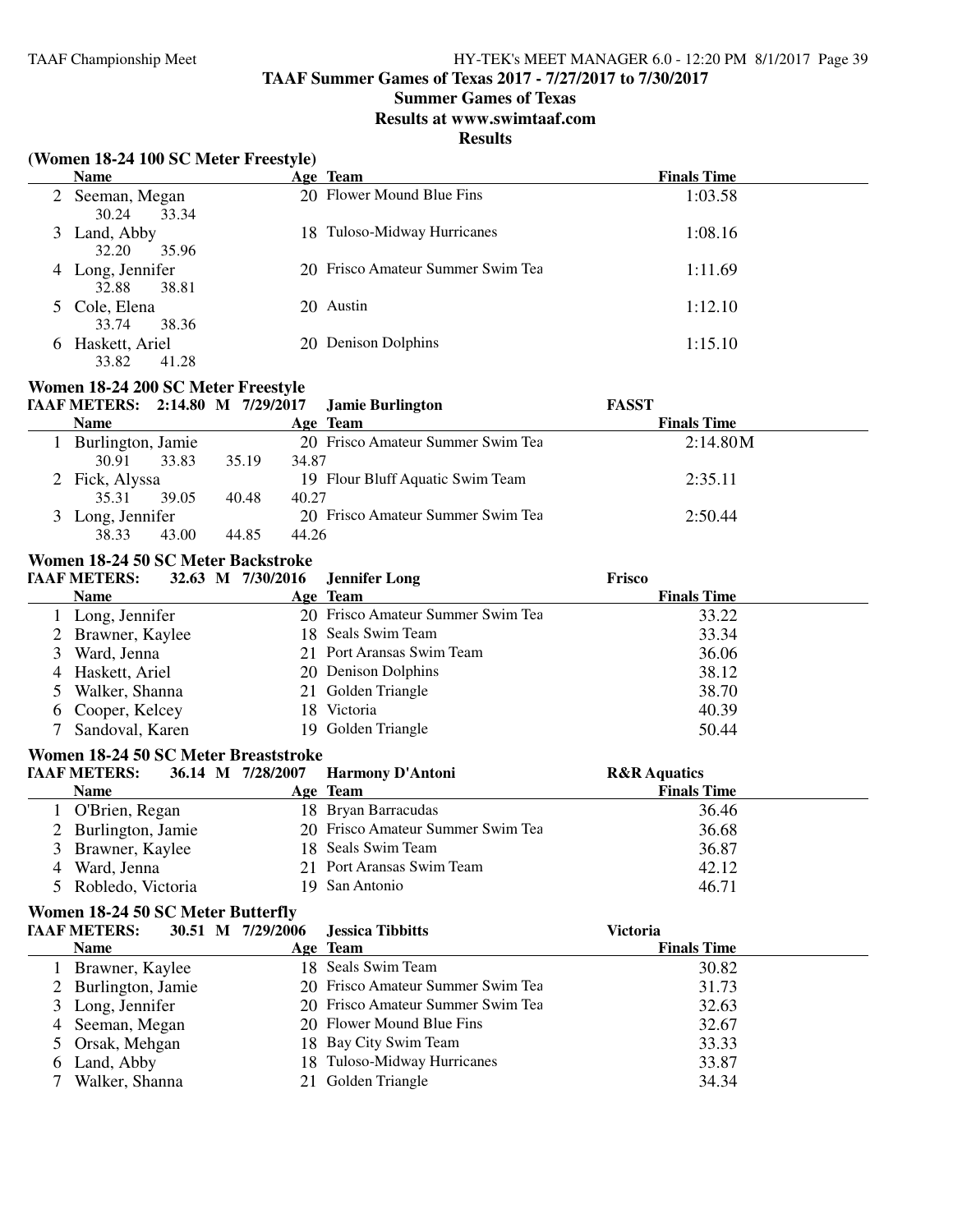**TAAF Summer Games of Texas 2017 - 7/27/2017 to 7/30/2017**

#### **Summer Games of Texas**

**Results at www.swimtaaf.com**

# **Results**

|  |  |  |  |  | (Women 18-24 50 SC Meter Butterfly) |
|--|--|--|--|--|-------------------------------------|
|--|--|--|--|--|-------------------------------------|

|    | <b>Name</b>                       | Age Team                          | <b>Finals Time</b> |
|----|-----------------------------------|-----------------------------------|--------------------|
| 8  | Fick, Alyssa                      | 19 Flour Bluff Aquatic Swim Team  | 35.63              |
| 9  | Cole, Elena                       | 20 Austin                         | 35.69              |
| 10 | Cooper, Kelcey                    | 18 Victoria                       | 36.84              |
| 11 | O'Brien, Regan                    | 18 Bryan Barracudas               | 37.99              |
| 12 | Haskett, Ariel                    | 20 Denison Dolphins               | 38.64              |
| 13 | Brown, Christine                  | 23 Victoria                       | 59.82              |
|    | Women 18-24 100 SC Meter IM       |                                   |                    |
|    | TAAF METERS: 1:11.58 M 7/30/2016  | <b>Carleigh Sullivan</b>          | <b>TEMP</b>        |
|    | <b>Name</b>                       | Age Team                          | <b>Finals Time</b> |
|    | Burlington, Jamie                 | 20 Frisco Amateur Summer Swim Tea | 1:11.81            |
|    | 34.76<br>37.05                    |                                   |                    |
|    | Brawner, Kaylee                   | 18 Seals Swim Team                | 1:12.11            |
|    | 33.38<br>38.73                    |                                   |                    |
| 3  | Seeman, Megan                     | 20 Flower Mound Blue Fins         | 1:13.94            |
|    | 34.19<br>39.75                    |                                   |                    |
|    | 4 Land, Abby                      | 18 Tuloso-Midway Hurricanes       | 1:18.73            |
|    | 35.99<br>42.74                    |                                   |                    |
| 5  | Ward, Jenna                       | 21 Port Aransas Swim Team         | 1:19.60            |
|    | 35.16<br>44.44                    |                                   |                    |
|    | 6 Long, Jennifer                  | 20 Frisco Amateur Summer Swim Tea | 1:24.89            |
|    | 37.38<br>47.51                    |                                   |                    |
|    | Haskett, Ariel                    | 20 Denison Dolphins               | 1:28.10            |
|    | 38.86<br>49.24                    |                                   |                    |
| 8  | Robledo, Carolina                 | 18 San Antonio                    | 1:54.55            |
|    | 53.25 1:01.30                     |                                   |                    |
|    | Wamen 25.20 50 SC Meter Freestyle |                                   |                    |

#### **Women 25-29 50 SC Meter Freestyle**

**TAAF METERS: 27.69 M 7/30/2007 Laura Kownslar**

| Name               | Age Team                       | <b>Finals Time</b> |
|--------------------|--------------------------------|--------------------|
| Kelly, Kristine    | 29 South Belt Area "all Stars" | 38.41              |
| 2 Escobedo, Celina | 29 Pharr Phast                 | 1:01.48            |
| 3 Navarro, Roxanne | 26 Pharr Phast                 | 1:43.81            |
|                    |                                |                    |

# **Women 25-29 100 SC Meter Freestyle**<br>FAAE METERS: 2:08.26 M 7:00:017

| $\frac{1}{2}$                    |         |                 |                    |  |
|----------------------------------|---------|-----------------|--------------------|--|
| TAAF METERS: 2:08.26 M 7/29/2017 |         | Celina Escobedo | <b>Phast</b>       |  |
| <b>Name</b>                      |         | Age Team        | <b>Finals Time</b> |  |
| Escobedo, Celina                 |         | 29 Pharr Phast  | 2:08.26M           |  |
| 1:00.45                          | 1:07.81 |                 |                    |  |

#### **Women 25-29 50 SC Meter Backstroke TAAF METERS: 24.24 M 7/30/2007 Laura Kownslar**

| IAAF METEKS:<br>44.44 NI             | 773972007         | L'Aufa Nowlisiaf               |                    |  |
|--------------------------------------|-------------------|--------------------------------|--------------------|--|
| <b>Name</b>                          |                   | Age Team                       | <b>Finals Time</b> |  |
| 1 Kelly, Kristine                    |                   | 29 South Belt Area "all Stars" | 41.46              |  |
| 2 Escobedo, Celina                   |                   | 29 Pharr Phast                 | 1:20.19            |  |
| 3 Navarro, Roxanne                   |                   | 26 Pharr Phast                 | 2:33.74            |  |
| Women 25-29 50 SC Meter Breaststroke |                   |                                |                    |  |
| <b>TAAF METERS:</b>                  | 34.39 M 7/30/2006 | Laura Kownslar                 |                    |  |
| <b>Name</b>                          |                   | Age Team                       | <b>Finals Time</b> |  |
| 1 Tuhn, Danae                        |                   | 29 Golden Triangle             | 49.01              |  |
| 2 Navarro, Roxanne                   |                   | 26 Pharr Phast                 | 1:44.00            |  |
|                                      |                   |                                |                    |  |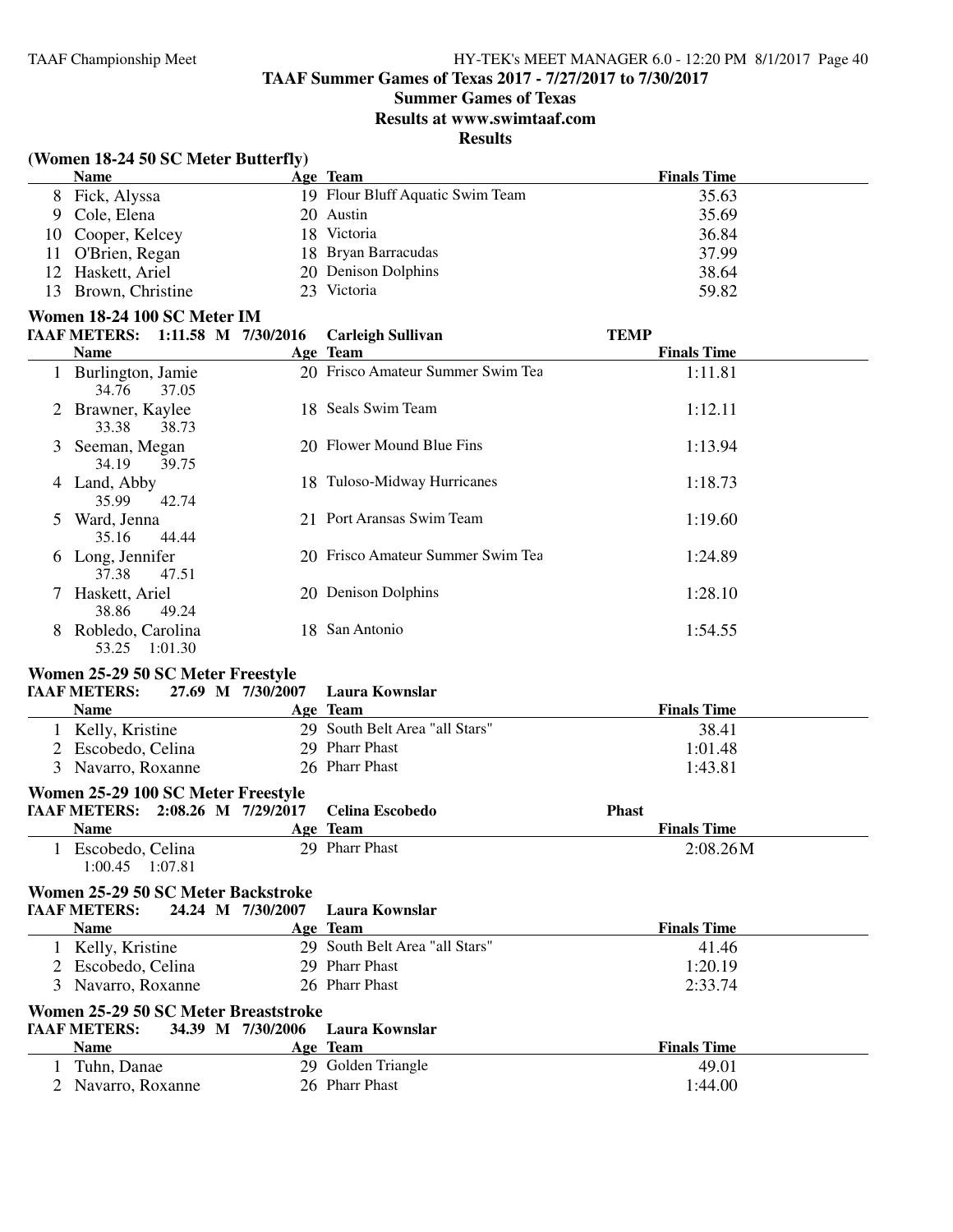**TAAF Summer Games of Texas 2017 - 7/27/2017 to 7/30/2017**

**Summer Games of Texas**

**Results at www.swimtaaf.com**

| Women 25-29 50 SC Meter Butterfly                      |                   |                                                         |                    |  |
|--------------------------------------------------------|-------------------|---------------------------------------------------------|--------------------|--|
| <b>TAAF METERS:</b>                                    |                   | 31.18 M 7/30/1994 Kristi Bertelsman                     |                    |  |
| <b>Name</b>                                            |                   | Age Team                                                | <b>Finals Time</b> |  |
| 1 Escobedo, Celina                                     |                   | 29 Pharr Phast                                          | 1:13.29            |  |
| Women 30-34 50 SC Meter Breaststroke                   |                   |                                                         |                    |  |
| <b>TAAF METERS:</b>                                    | 43.20 M 7/30/2016 | <b>Kristin Beeghley</b>                                 | <b>Landa Park</b>  |  |
| <b>Name</b>                                            |                   | Age Team                                                | <b>Finals Time</b> |  |
| 1 Garfield, Cristina                                   |                   | 32 McAllen                                              | 1:01.34            |  |
| Women 35-39 50 SC Meter Freestyle                      |                   |                                                         |                    |  |
| <b>TAAF METERS:</b>                                    | 30.52 M 7/30/2016 | <b>Rebecca Prescott</b>                                 | <b>Borne</b>       |  |
| <b>Name</b>                                            |                   | Age Team                                                | <b>Finals Time</b> |  |
| 1 Brown, Adriana                                       |                   | 38 McAllen                                              | 32.65              |  |
| 2 Lewis, Ginny                                         |                   | 39 Frisco Amateur Summer Swim Tea                       | 35.00              |  |
| 3 Nisimblat, Carolina                                  |                   | 38 Alice Swim Team                                      | 41.78              |  |
| 4 Hoffman, Jenna                                       |                   | 38 Alice Swim Team                                      | 42.91              |  |
| Women 35-39 100 SC Meter Freestyle                     |                   |                                                         |                    |  |
| TAAF METERS: 1:14.35 M 7/29/2017 Adriana Brown         |                   |                                                         | <b>McAllen</b>     |  |
| <b>Name</b>                                            |                   | Age Team                                                | <b>Finals Time</b> |  |
| 1 Brown, Adriana                                       |                   | 38 McAllen                                              | 1:14.35M           |  |
| 34.82<br>39.53                                         |                   |                                                         |                    |  |
| 2 Johnson, Jasmine                                     |                   | 35 Flower Mound Blue Fins                               | 1:38.00            |  |
| 45.00<br>53.00                                         |                   |                                                         |                    |  |
| Women 35-39 50 SC Meter Backstroke                     |                   |                                                         |                    |  |
|                                                        |                   |                                                         |                    |  |
| <b>TAAF METERS:</b>                                    |                   | 36.90 M 7/30/2016 Rebecca Prescott                      | <b>Borne</b>       |  |
| <b>Name</b>                                            |                   | Age Team                                                | <b>Finals Time</b> |  |
|                                                        |                   | 38 McAllen                                              | 39.57              |  |
| 1 Brown, Adriana<br>2 Hoffman, Jenna                   |                   | 38 Alice Swim Team                                      | 52.93              |  |
|                                                        |                   |                                                         |                    |  |
| Women 35-39 50 SC Meter Breaststroke                   |                   |                                                         |                    |  |
| <b>TAAF METERS:</b><br><b>Name</b>                     |                   | 40.02 M 7/30/2016 Daniela Readi                         | <b>Trophy Club</b> |  |
|                                                        |                   | Age Team                                                | <b>Finals Time</b> |  |
| 1 Payne, Kristin                                       |                   | 36 Flower Mound Blue Fins                               | 43.24              |  |
| 2 Lewis, Ginny                                         |                   | 39 Frisco Amateur Summer Swim Tea<br>38 Alice Swim Team | 45.02              |  |
| 3 Hoffman, Jenna                                       |                   |                                                         | 47.43              |  |
| Women 35-39 50 SC Meter Butterfly                      |                   |                                                         |                    |  |
| <b>TAAF METERS:</b> 34.67 M 7/30/2016 Rebecca Prescott |                   |                                                         | Borne              |  |
| Name Age Team                                          |                   |                                                         | <b>Finals Time</b> |  |
| 1 Payne, Kristin                                       |                   | 36 Flower Mound Blue Fins                               | 35.44              |  |
| 2 Brown, Adriana                                       |                   | 38 McAllen                                              | 37.22              |  |
| Women 35-39 100 SC Meter IM                            |                   |                                                         |                    |  |
| TAAF METERS: 1:22.91 M 7/30/2016                       |                   | Daniela Readi                                           | <b>Trophy Club</b> |  |
| <b>Name</b>                                            |                   | Age Team                                                | <b>Finals Time</b> |  |
| 1 Payne, Kristin                                       |                   | 36 Flower Mound Blue Fins                               | 1:23.99            |  |
| 37.83<br>46.16                                         |                   |                                                         |                    |  |
| 2 Brown, Adriana                                       |                   | 38 McAllen                                              | 1:26.82            |  |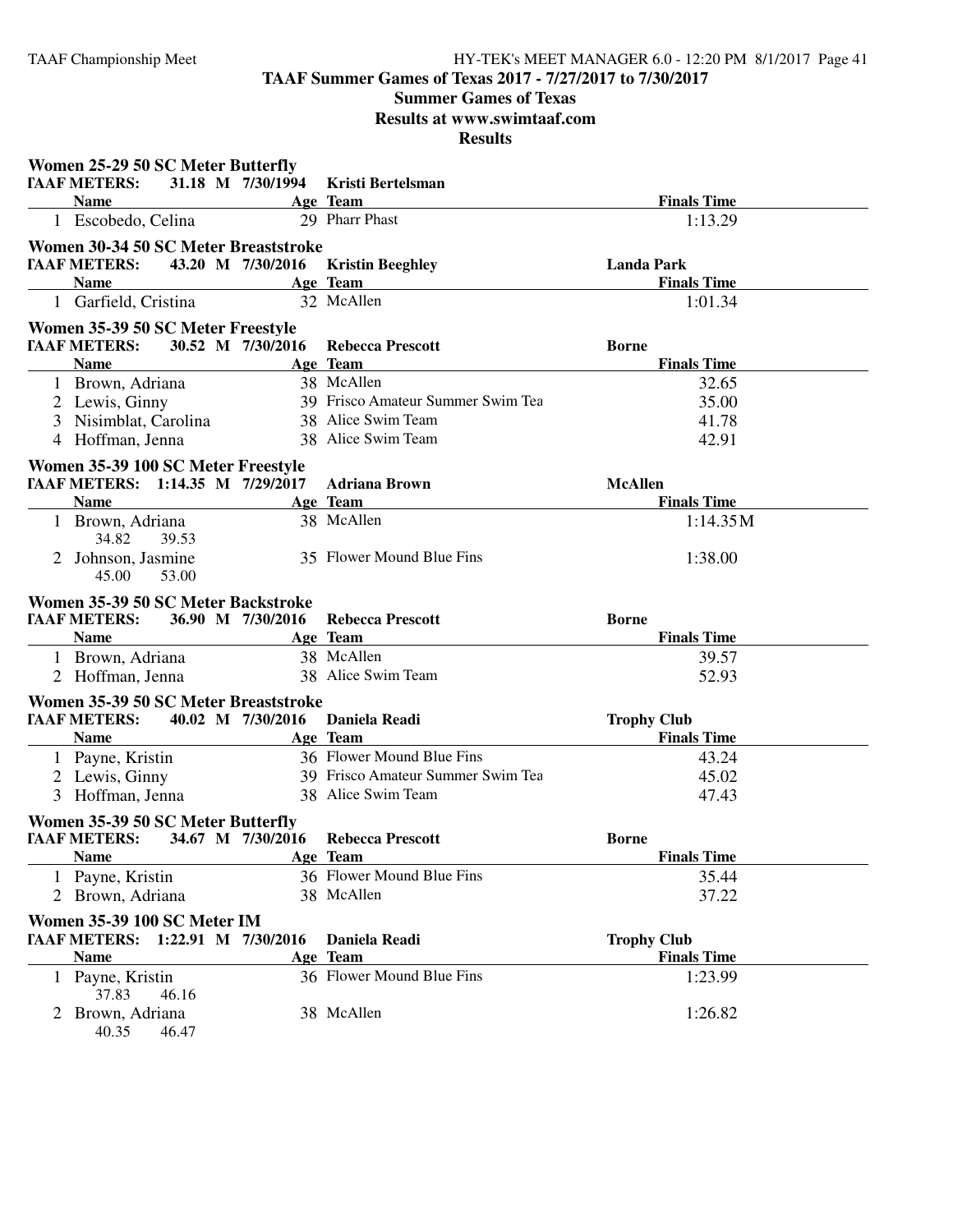**TAAF Summer Games of Texas 2017 - 7/27/2017 to 7/30/2017**

# **Summer Games of Texas**

**Results at www.swimtaaf.com**

**Results**

| Women 40-44 50 SC Meter Freestyle                                             |          |                           |                                   |
|-------------------------------------------------------------------------------|----------|---------------------------|-----------------------------------|
| <b>TAAF METERS:</b><br>32.61 M 7/30/2016                                      |          | <b>Anneke Miller</b>      | <b>Trophy Club</b>                |
| <b>Name</b>                                                                   | Age Team |                           | <b>Finals Time</b>                |
| 1 Derkits, Laura                                                              |          | 41 Port Aransas Swim Team | 34.59                             |
| 2 Hutchinson, Jennifer                                                        |          | 44 Bryan Barracudas       | 39.87                             |
| 3 Bauer, Kathy                                                                |          | 41 Trophy Club Tritons    | 40.77                             |
| 4 Scott, Annie                                                                |          | 44 Flower Mound Blue Fins | 42.15                             |
| 5 Smith, Dorothy                                                              |          | 42 Denison Dolphins       | 49.50                             |
| Women 40-44 100 SC Meter Freestyle                                            |          |                           |                                   |
| TAAF METERS: 1:22.58 M 7/30/2016                                              |          | <b>Kim Lawler</b>         | Weatherford                       |
| <b>Name</b>                                                                   | Age Team |                           | <b>Finals Time</b>                |
| 1 Bauer, Kathy                                                                |          | 41 Trophy Club Tritons    | 1:33.20                           |
| 43.07<br>50.13                                                                |          |                           |                                   |
|                                                                               |          |                           |                                   |
| Women 40-44 200 SC Meter Freestyle                                            |          |                           |                                   |
| TAAF METERS: 2:56.14 M 7/29/2017<br><b>Name</b>                               | Age Team | <b>Laura Derkits</b>      | <b>PAST</b><br><b>Finals Time</b> |
| 1 Derkits, Laura                                                              |          | 41 Port Aransas Swim Team | 2:56.14M                          |
| 37.87<br>44.04<br>48.43                                                       | 45.80    |                           |                                   |
|                                                                               |          | 41 Trophy Club Tritons    | 3:31.16                           |
| 2 Bauer, Kathy<br>46.92<br>54.91<br>55.91                                     | 53.42    |                           |                                   |
| 3 De La Vega, Maria                                                           |          | 40 McAllen                | 3:50.01                           |
| 58.80<br>59.01<br>52.85                                                       | 59.35    |                           |                                   |
| 4 Smith, Dorothy                                                              |          | 42 Denison Dolphins       | 3:59.01                           |
| 1:01.18<br>1:02.82<br>51.70                                                   | 1:03.31  |                           |                                   |
|                                                                               |          |                           |                                   |
| Women 40-44 50 SC Meter Backstroke                                            |          |                           |                                   |
| <b>TAAF METERS:</b><br>43.67 M 7/30/2016                                      |          | <b>Kim Lawler</b>         | Weatherford                       |
| <b>Name</b>                                                                   | Age Team |                           | <b>Finals Time</b>                |
| 1 Scott, Annie                                                                |          | 44 Flower Mound Blue Fins | 50.06                             |
| 2 De La Vega, Maria                                                           |          | 40 McAllen                | 59.21                             |
| 3 Smith, Dorothy                                                              |          | 42 Denison Dolphins       | 59.28                             |
| Women 40-44 50 SC Meter Breaststroke                                          |          |                           |                                   |
| <b>TAAF METERS:</b><br>42.61 M 7/30/2016                                      |          | <b>Anneke Miller</b>      | <b>Trophy Club</b>                |
| <b>Name</b>                                                                   | Age Team |                           | <b>Finals Time</b>                |
| 1 Scott, Annie                                                                |          | 44 Flower Mound Blue Fins | 48.27                             |
| 2 Hutchinson, Jennifer                                                        |          | 44 Bryan Barracudas       | 51.64                             |
| Smith, Dorothy<br>3                                                           |          | 42 Denison Dolphins       | 55.75                             |
|                                                                               |          |                           |                                   |
| Women 40-44 50 SC Meter Butterfly<br>38.21 M 7/29/2017<br><b>TAAF METERS:</b> |          | <b>Laura Derkits</b>      | <b>PAST</b>                       |
| <b>Name</b>                                                                   | Age Team |                           | <b>Finals Time</b>                |
| 1 Derkits, Laura                                                              |          | 41 Port Aransas Swim Team | 38.21M                            |
|                                                                               |          |                           |                                   |
| Women 40-44 100 SC Meter IM                                                   |          |                           |                                   |
| TAAF METERS: 1:58.37 M 7/30/2016                                              |          | <b>Dorothy Smith</b>      | <b>Denison</b>                    |
| <b>Name</b>                                                                   | Age Team |                           | <b>Finals Time</b>                |
| 1 De La Vega, Maria                                                           |          | 40 McAllen                | 2:01.42                           |

55.25 1:06.17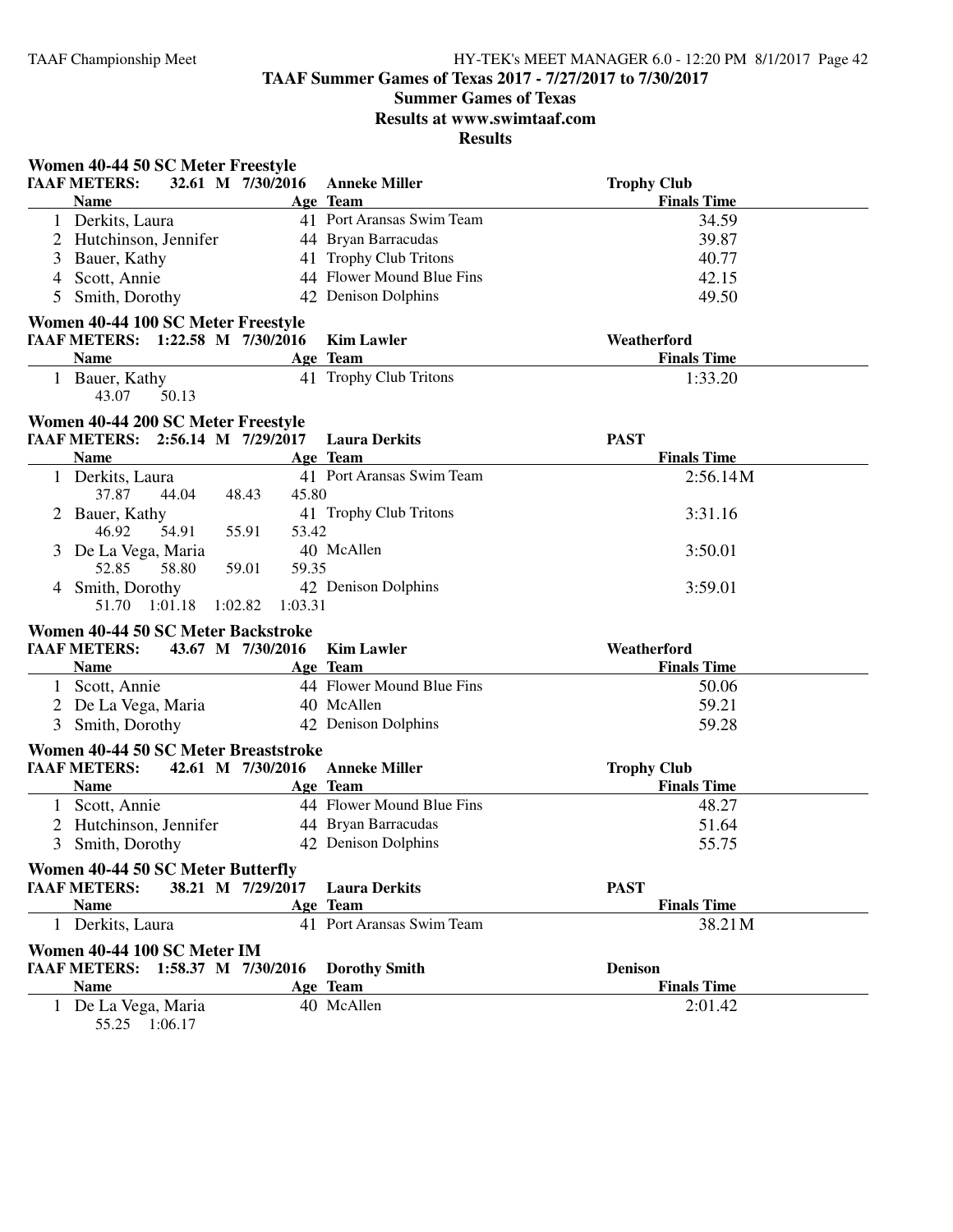**TAAF Summer Games of Texas 2017 - 7/27/2017 to 7/30/2017**

# **Summer Games of Texas**

**Results at www.swimtaaf.com**

|              | Women 45-49 50 SC Meter Freestyle         |       |                                       |                                                        |                     |
|--------------|-------------------------------------------|-------|---------------------------------------|--------------------------------------------------------|---------------------|
|              | <b>TAAF METERS:</b>                       |       |                                       | 34.42 M 7/30/2016 Nancy Smith                          | <b>Flower Mound</b> |
|              | <b>Name</b>                               |       |                                       | Age Team                                               | <b>Finals Time</b>  |
|              | 1 Hammons, Kathryn                        |       |                                       | 46 Frisco Amateur Summer Swim Tea                      | 38.83               |
|              | 2 Robledo, Lourdes                        |       |                                       | 46 San Antonio                                         | 43.45               |
|              | Women 45-49 100 SC Meter Freestyle        |       |                                       |                                                        |                     |
|              | TAAF METERS: 1:32.16 M 7/29/2017          |       |                                       | <b>Suzanne Nuccitelli</b>                              | <b>Austin</b>       |
|              | <b>Name</b>                               |       |                                       | Age Team                                               | <b>Finals Time</b>  |
|              | 1 Nuccitelli, Suzanne<br>44.45            | 47.71 |                                       | 47 Austin                                              | 1:32.16M            |
|              | Women 45-49 200 SC Meter Freestyle        |       |                                       |                                                        |                     |
|              |                                           |       |                                       | <b>TAAF METERS: 2:52.48 M 7/30/2016 Terri Oliver</b>   | <b>Landa Park</b>   |
|              | <b>Name</b>                               |       |                                       | Age Team                                               | <b>Finals Time</b>  |
|              | 1 Nuccitelli, Suzanne<br>46.73            | 49.80 | 51.55<br>53.93                        | 47 Austin                                              | 3:22.01             |
|              |                                           |       | Women 45-49 50 SC Meter Breaststroke  |                                                        |                     |
|              |                                           |       | <b>TAAF METERS:</b> 44.37 M 7/29/2017 | <b>Kathryn Hammons</b>                                 | <b>FASST</b>        |
|              | <b>Name</b>                               |       |                                       | Age Team                                               | <b>Finals Time</b>  |
|              |                                           |       |                                       | 1 Hammons, Kathryn 46 Frisco Amateur Summer Swim Tea   | 44.37M              |
|              | 2 Nuccitelli, Suzanne                     |       | 47 Austin                             |                                                        | 59.78               |
|              | Women 45-49 100 SC Meter IM               |       |                                       |                                                        |                     |
|              |                                           |       |                                       | <b>TAAF METERS:</b> 1:39.38 M 7/30/2016 Susette Damron | <b>Trophy Club</b>  |
|              | <b>Name</b>                               |       |                                       | Age Team                                               | <b>Finals Time</b>  |
|              | 1 Robledo, Lourdes<br>$1:06.70$ $1:02.20$ |       |                                       | 46 San Antonio                                         | 2:08.90             |
|              | Women 55-59 100 SC Meter Freestyle        |       |                                       |                                                        |                     |
|              |                                           |       |                                       | FAAF METERS: 1:39.48 M 7/29/2017 Cynthia McQuaid       | <b>AQSA</b>         |
|              | <b>Name</b>                               |       | <b>Example 2</b> Age Team             |                                                        | <b>Finals Time</b>  |
|              | 1 McQuaid, Cynthia<br>45.76 53.72         |       |                                       | 55 Aqua Swift Aquatics                                 | 1:39.48M            |
|              |                                           |       | Women 55-59 50 SC Meter Breaststroke  |                                                        |                     |
|              |                                           |       |                                       | FAAF METERS: 51.38 M 7/29/2017 Cynthia McQuaid         | <b>AQSA</b>         |
|              | <b>Name</b>                               |       | <b>Age Team</b>                       |                                                        | <b>Finals Time</b>  |
|              |                                           |       |                                       | 1 McQuaid, Cynthia 55 Aqua Swift Aquatics              | 51.38M              |
|              | Women 55-59 50 SC Meter Butterfly         |       |                                       |                                                        |                     |
|              | <b>TAAF METERS:</b>                       |       | 45.71 M 7/29/2017                     | <b>Cynthia McQuaid</b>                                 | <b>AQSA</b>         |
|              | <b>Name</b>                               |       |                                       | Age Team                                               | <b>Finals Time</b>  |
| $\mathbf{1}$ | McQuaid, Cynthia                          |       |                                       | 55 Aqua Swift Aquatics                                 | 45.71M              |
|              | Women 55-59 100 SC Meter IM               |       |                                       |                                                        |                     |
|              | TAAF METERS: 1:43.89 M 7/29/2017          |       |                                       | <b>Cynthia McQuaid</b>                                 | <b>AQSA</b>         |
|              | <b>Name</b>                               |       |                                       | Age Team                                               | <b>Finals Time</b>  |
|              | 1 McQuaid, Cynthia                        |       |                                       | 55 Aqua Swift Aquatics                                 | 1:43.89M            |
|              | 49.21                                     | 54.68 |                                       |                                                        |                     |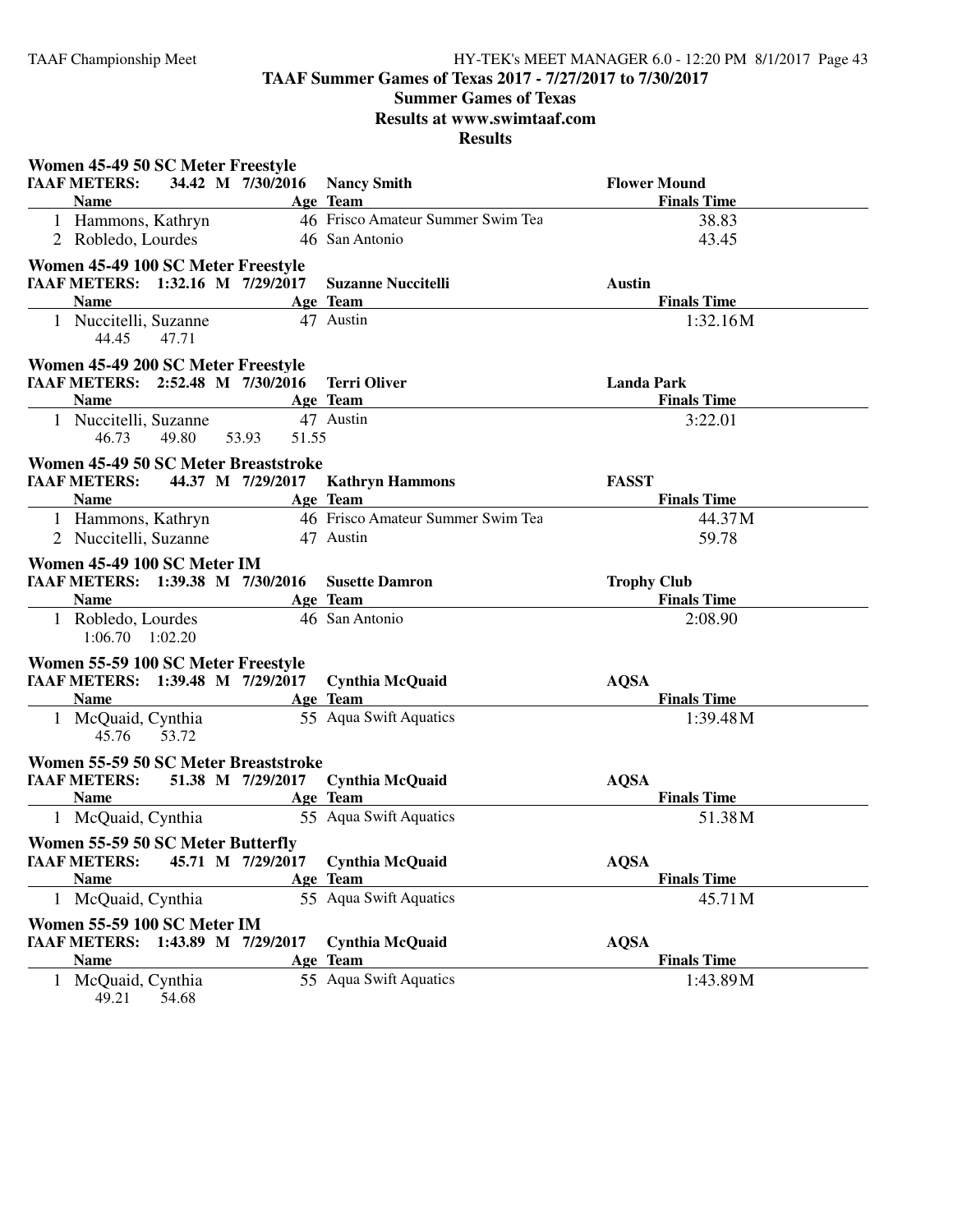**TAAF Summer Games of Texas 2017 - 7/27/2017 to 7/30/2017**

## **Summer Games of Texas**

**Results at www.swimtaaf.com**

|              | Women 60-64 50 SC Meter Freestyle            |                                                                                                                        |       |       |                                                        |                                              |                         |
|--------------|----------------------------------------------|------------------------------------------------------------------------------------------------------------------------|-------|-------|--------------------------------------------------------|----------------------------------------------|-------------------------|
|              |                                              |                                                                                                                        |       |       | <b>TAAF METERS:</b> 1:34.56 M 7/29/2017 Darla Kelly    |                                              | <b>South Belt</b>       |
|              | <b>Name</b>                                  | <b>Example 2</b> Age Team                                                                                              |       |       |                                                        |                                              | <b>Finals Time</b>      |
|              | 1 Kelly, Darla                               |                                                                                                                        |       |       | 60 South Belt Area "all Stars"                         |                                              | 1:34.56M                |
|              | Women 60-64 50 SC Meter Backstroke           |                                                                                                                        |       |       |                                                        |                                              |                         |
|              | TAAF METERS: 1:02.38 M 7/30/2016             |                                                                                                                        |       |       | <b>Teresa Merrill</b>                                  |                                              | <b>Flower Mound</b>     |
|              | <b>Name</b>                                  |                                                                                                                        |       |       | Age Team                                               |                                              | <b>Finals Time</b>      |
|              | 1 Merrill, Teresa                            |                                                                                                                        |       |       | 62 Flower Mound Blue Fins                              |                                              | 1:04.71                 |
|              | 2 Kelly, Darla                               |                                                                                                                        |       |       | 60 South Belt Area "all Stars"                         |                                              | 2:03.73                 |
|              | Women 60-64 50 SC Meter Breaststroke         |                                                                                                                        |       |       |                                                        |                                              |                         |
|              |                                              |                                                                                                                        |       |       | <b>TAAF METERS:</b> 2:05.53 M 7/29/2017 Darla Kelly    |                                              | <b>South Belt</b>       |
|              | <b>Name</b>                                  | <u> 1989 - Johann Stoff, deutscher Stoffen und der Stoffen und der Stoffen und der Stoffen und der Stoffen und der</u> |       |       | Age Team                                               |                                              | <b>Finals Time</b>      |
|              | 1 Kelly, Darla                               |                                                                                                                        |       |       | 60 South Belt Area "all Stars"                         |                                              | 2:05.53M                |
|              | Women 60-64 50 SC Meter Butterfly            |                                                                                                                        |       |       |                                                        |                                              |                         |
|              |                                              |                                                                                                                        |       |       | <b>TAAF METERS:</b> 1:04.70 M 7/29/2017 Teresa Merrill |                                              | <b>FM Blue Fins</b>     |
|              | Name                                         |                                                                                                                        |       |       | Age Team                                               |                                              | <b>Finals Time</b>      |
|              | 1 Merrill, Teresa                            |                                                                                                                        |       |       | 62 Flower Mound Blue Fins                              |                                              | 1:04.70M                |
|              | Women 70-74 50 SC Meter Freestyle            |                                                                                                                        |       |       |                                                        |                                              |                         |
|              | <b>TAAF METERS:</b> 42.44 M 7/29/2017        |                                                                                                                        |       |       | <b>Barbara Riedl</b>                                   |                                              | <b>DEN Dolphins</b>     |
|              | <b>Name</b>                                  |                                                                                                                        |       |       | Age Team                                               |                                              | <b>Finals Time</b>      |
|              | 1 Riedl, Barbara                             |                                                                                                                        |       |       | 71 Denison Dolphins                                    |                                              | 42.44M                  |
|              | Women 70-74 100 SC Meter Freestyle           |                                                                                                                        |       |       |                                                        |                                              |                         |
|              | TAAF METERS: 1:36.31 M 7/30/2016             |                                                                                                                        |       |       | <b>Barbara Riedl</b>                                   |                                              | <b>Denison</b>          |
|              | <b>Name</b>                                  |                                                                                                                        |       |       | Age Team                                               |                                              | <b>Finals Time</b>      |
|              | 1 Riedl, Barbara                             |                                                                                                                        |       |       | 71 Denison Dolphins                                    |                                              | 1:36.63                 |
|              | 46.45                                        | 50.18                                                                                                                  |       |       |                                                        |                                              |                         |
|              | Women 70-74 200 SC Meter Freestyle           |                                                                                                                        |       |       |                                                        |                                              |                         |
|              |                                              |                                                                                                                        |       |       | TAAF METERS: 3:30.96 M 7/29/2017 Barbara Riedl         |                                              | <b>DEN Dolphins</b>     |
|              | <b>Name</b>                                  |                                                                                                                        |       |       | Age Team                                               |                                              | <b>Finals Time</b>      |
|              | 1 Riedl, Barbara                             |                                                                                                                        |       |       | 71 Denison Dolphins                                    |                                              | 3:30.96M                |
|              | 51.00                                        | 53.19 54.66                                                                                                            |       | 52.11 |                                                        |                                              |                         |
|              | Women 18 & Over 200 SC Meter Freestyle Relay |                                                                                                                        |       |       |                                                        |                                              |                         |
|              | TAAF METERS: 1:58.24 M 7/28/2007             |                                                                                                                        |       |       | <b>R&amp;R</b> Aquatics                                |                                              | <b>R&amp;R</b> Aquatics |
|              |                                              |                                                                                                                        |       |       |                                                        | E Floyd, H D'Antoni, L Littleton, C Phillips |                         |
|              | Team                                         |                                                                                                                        |       |       | Relay                                                  |                                              | <b>Finals Time</b>      |
| $\mathbf{I}$ | Frisco Amateur Summer Swin                   |                                                                                                                        |       |       | $\mathbf{A}$                                           |                                              | 2:15.28                 |
|              | 1) Long, Jennifer 20                         |                                                                                                                        |       |       | 2) Hammons, Kathryn 46                                 | 3) Lewis, Ginny 39                           | 4) Turlington, Jamie 19 |
|              | 35.38                                        | 37.87                                                                                                                  | 33.58 | 28.45 |                                                        |                                              |                         |
|              | 2 Victoria                                   |                                                                                                                        |       |       | $\mathbf{A}$                                           |                                              | 2:32.20                 |
|              | 1) Coleman, Lucy 19                          |                                                                                                                        |       |       | 2) Brown, Christine 23                                 | 3) Pohl, Kara 19                             | 4) Cooper, Kelcey 18    |
|              | 37.30                                        | 43.46                                                                                                                  | 37.88 | 33.56 |                                                        |                                              |                         |
| 3            | McAllen                                      |                                                                                                                        |       |       | A                                                      |                                              | 2:48.01                 |
|              | 1) Garfield, Cristina 32                     |                                                                                                                        |       |       | 2) De La Vega, Maria 40                                | 3) Garza, Monica 35                          | 4) Brown, Adriana 38    |
|              | 42.25                                        | 1:30.81                                                                                                                | 19.78 | 15.17 |                                                        |                                              |                         |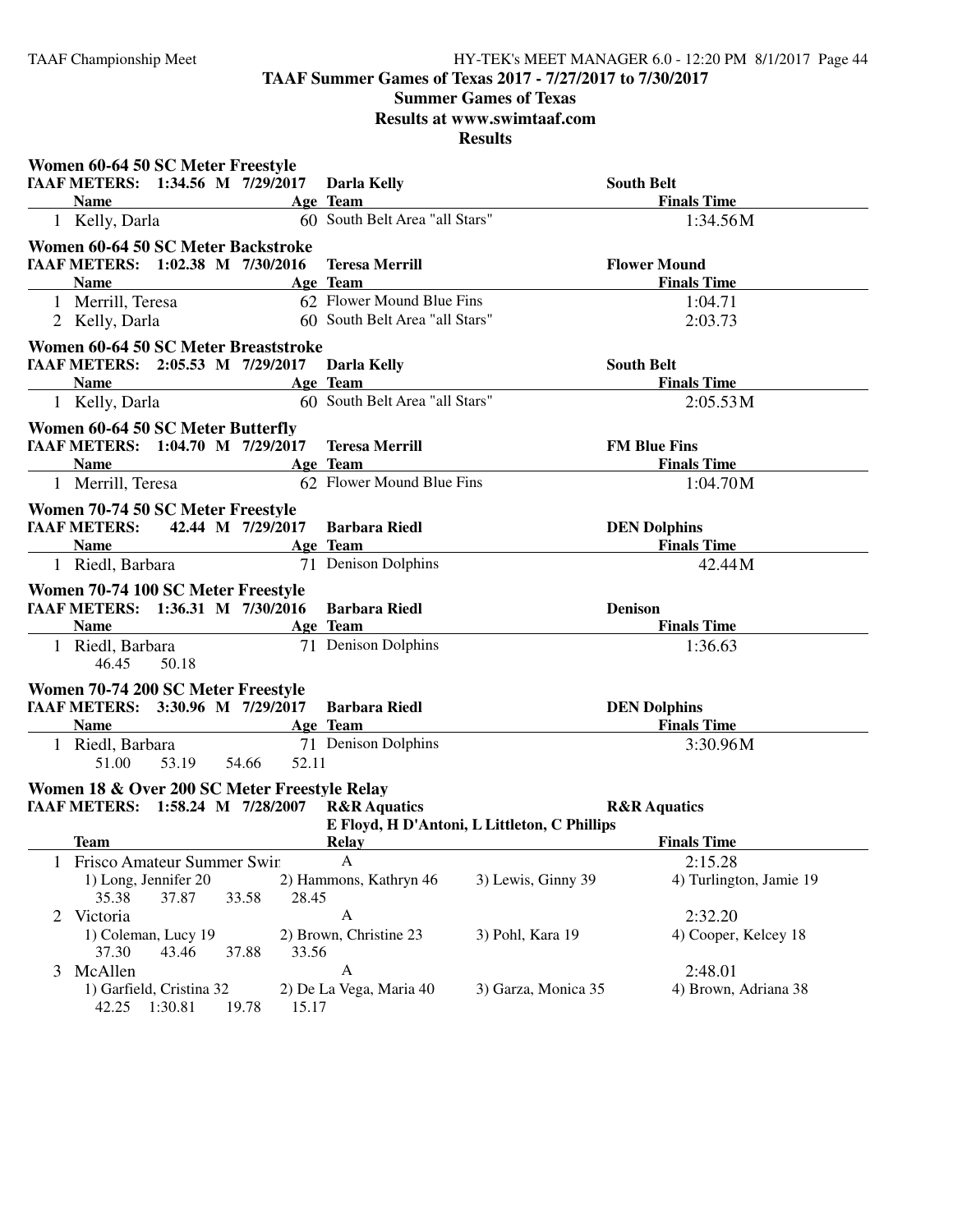**TAAF Summer Games of Texas 2017 - 7/27/2017 to 7/30/2017**

#### **Summer Games of Texas**

**Results at www.swimtaaf.com**

**Results**

**Women 18 & Over 200 SC Meter Medley Relay TAAF METERS: 2:08.66 M 7/28/2007 R&R Aquatics R&R Aquatics C Phillips, H D'Antoni, L Littleton, E Floyd Team Relay Finals Time** 1 Frisco Amateur Summer Swin A<br>
1) Long, Jennifer 20 2) Lewis, Ginny 39 3) Hammons, Kathryn 46 4) Turlington, Jamie 19 3) Hammons, Kathryn 46 33.72 43.53 31.61 35.58 2 Flower Mound Blue Fins A<br>
2:39.25<br>
2) Scott, Annie 44 3) Seeman, Megan 20 4) Johnson 2) Scott, Annie 44 3) Seeman, Megan 20 4) Johnson, Jasmine 35 38.16 47.84 31.96 41.29 --- Victoria A DQ 1) Brown, Christine 23 2) Pohl, Kara 19 3) Cooper, Kelcey 18 4) Coleman, Lucy 19 **Boys 6 & Under 25 SC Meter Freestyle**<br> **FAAF METERS:** 18.25 M 7/29/2017 **TAAF METERS: 18.25 M 7/29/2017 Trevor Gardner TC Tritons Name Age Team Age Team Finals Time** 1 Gardner, Trevor 6 Trophy Club Tritons 18.25M 2 Nicosia, Jacob 6 Frisco Amateur Summer Swim Tea 20.71 3 Ware, Lance 6 Wharton Swim Team 22.84<br>4 Garcia, Christian 6 R&R Aquatics 22.88 4 Garcia, Christian 6 R&R Aquatics 22.88<br>5 Testar. Max 6 The Woodlands Taaf Team 22.97 6 The Woodlands Taaf Team 6 Heimbuch, Dawson 6 Frisco Amateur Summer Swim Tea 23.69 7 Gifford, Aiden 6 Seals Swim Team 24.08 8 Simpson, Carter 6 Keller Barracudas 24.16<br>
9 Baines, Justin 6 The Woodlands Taaf Team 24.24 6 The Woodlands Taaf Team<br>6 Seals Swim Team 10 Brawner, Kyle 6 Seals Swim Team 24.34 11 Villarreal, Andres 6 10 6 Northwest Region Swim Team 24.58<br>12 Curry, John 6 Austin 24.77 12 Curry, John 6 Austin 24.77<br>
13 Mayers John 6 Landa Park Dolphins 25.11 13 Mayers, John 6 Landa Park Dolphins 14 Riley, Kolt 6 Alice Swim Team 25.58<br>15 Beaird, David 6 Frisco Amateur Summer Swim Tea 25.74 6 Frisco Amateur Summer Swim Tea 16 Boyle, Matthew 5 Frisco Amateur Summer Swim Tea 26.79 17 Jaroszewski, III, Barry 6 Landa Park Dolphins 27.26<br>18 McGehee. Walker 6 Tiger Splash Swim Team 28.75 18 McGehee, Walker 6 Tiger Splash Swim Team 28.75<br>19 Staublev, Benjamin 6 Austin 28.77 19 Staubley, Benjamin 6 Austin 6 Austin 28.77<br>20 Gentry. Maxwell 6 Weatherford Wild 29.96 20 Gentry, Maxwell 21 Palmer, Luke 5 Victoria 5 Victoria 31.78<br>22 Swaringen Nate 6 McAllen 33.04 22 Swaringen, Nate 6 McAllen 33.04<br>23 Curry, Zachary 5 Austin 39.53 23 Curry, Zachary

## **Boys 6 & Under 25 SC Meter Backstroke**

| 21.99 M 7/29/2017<br><b>TAAF METERS:</b> | <b>Trevor Gardner</b>            | <b>TC Tritons</b>  |  |
|------------------------------------------|----------------------------------|--------------------|--|
| <b>Name</b>                              | Age Team                         | <b>Finals Time</b> |  |
| 1 Gardner, Trevor                        | 6 Trophy Club Tritons            | 21.99M             |  |
| 2 Beaird, David                          | 6 Frisco Amateur Summer Swim Tea | 25.24              |  |
| 3 Nicosia, Jacob                         | 6 Frisco Amateur Summer Swim Tea | 25.59              |  |
| 4 Garcia, Christian                      | 6 R&R Aquatics                   | 26.39              |  |
| 5 Chapman, Beau                          | 6 The Woodlands Taaf Team        | 26.53              |  |
| 6 Heimbuch, Dawson                       | 6 Frisco Amateur Summer Swim Tea | 27.42              |  |
| Testar, Max                              | 6 The Woodlands Taaf Team        | 28.55              |  |

24 Tolleson, Zane 5 West Houston Aquatic League 45.65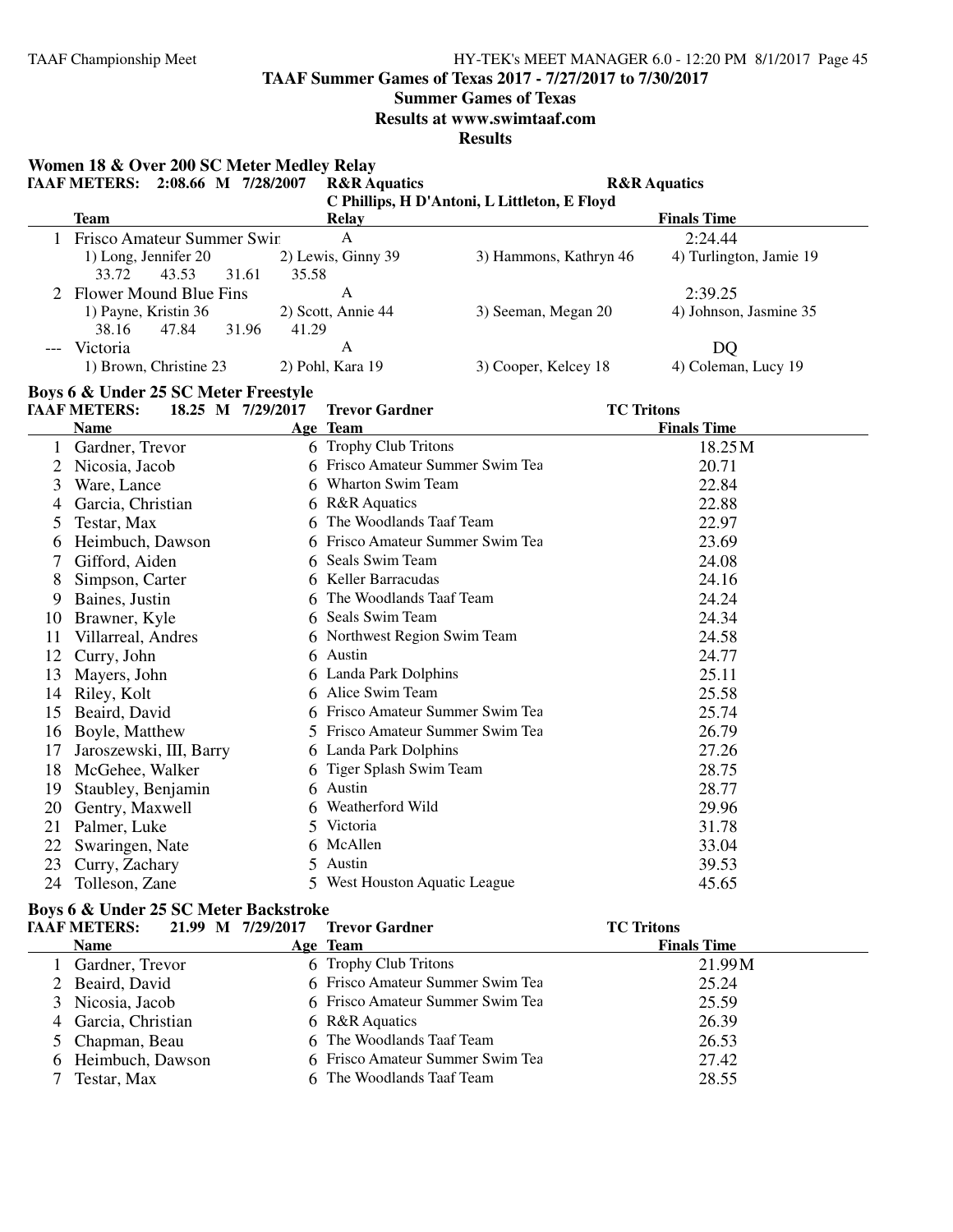# **Summer Games of Texas**

#### **Results at www.swimtaaf.com**

# **Results**

# **(Boys 6 & Under 25 SC Meter Backstroke)**

|    | <b>Name</b>        |    | Age Team                         | <b>Finals Time</b> |
|----|--------------------|----|----------------------------------|--------------------|
| 8  | Wilson, Rockwell   |    | 5 Aqua Swift Aquatics            | 28.95              |
| 9  | Baines, Justin     |    | 6 The Woodlands Taaf Team        | 29.22              |
| 10 | Brawner, Kyle      |    | 6 Seals Swim Team                | 30.28              |
| 11 | Staubley, Benjamin |    | 6 Austin                         | 30.31              |
| 12 | Boyle, Matthew     |    | 5 Frisco Amateur Summer Swim Tea | 30.73              |
| 13 | Simpson, Carter    |    | 6 Keller Barracudas              | 31.67              |
| 14 | Curry, John        |    | 6 Austin                         | 31.68              |
| 15 | Villarreal, Andres |    | 6 Northwest Region Swim Team     | 31.98              |
| 16 | Morris, Shaman     |    | 6 Landa Park Dolphins            | 32.05              |
| 17 | Gifford, Aiden     |    | 6 Seals Swim Team                | 32.34              |
| 18 | Gentry, Maxwell    |    | 6 Weatherford Wild               | 32.41              |
| 19 | McGehee, Walker    |    | 6 Tiger Splash Swim Team         | 34.17              |
| 20 | Rogers, Nathaniel  |    | 5 Portland AquaCats              | 38.47              |
| 21 | Taylor, Easton     |    | 6 Port Aransas Swim Team         | 38.55              |
| 22 | Swaringen, Nate    |    | 6 McAllen                        | 46.05              |
| 23 | Tolleson, Zane     |    | 5 West Houston Aquatic League    | 49.85              |
|    | Simmons, Jayden    | 6. | San Antonio                      | DQ                 |
|    |                    |    |                                  |                    |

# **Boys 6 & Under 100 SC Meter Freestyle Relay**

#### **TAAF METERS: 1:36.06 M 7/29/2017 Frisco Amateur Summer Swim Tea FASST**

**D Beaird, D Heimbuch, M Boyle, J Nicosia**

| Team                                               | Relay                   |                         | <b>Finals Time</b>   |
|----------------------------------------------------|-------------------------|-------------------------|----------------------|
| Frisco Amateur Summer Swin                         | А                       |                         | 1:36.06M             |
| 1) Beaird, David 6<br>49.71<br>46.35               | 2) Heimbuch, Dawson 6   | 3) Boyle, Matthew 5     | 4) Nicosia, Jacob 6  |
| 2 Tiger Splash Swim Team                           | А                       |                         | 2:18.97              |
| 1) Portewig, Sebastian 6<br>1:19.10<br>59.87       | 2) Wingrin, Noah 4      | 3) Rodenborn, William 6 | 4) McGehee, Walker 6 |
| 3 Alice Swim Team                                  | А                       |                         | 2:25.71              |
| 1) Zuniga, Nathan 5<br>1:19.68<br>1:06.03          | 2) Nisimblat, Antonio 5 | 3) Olivarez, Maxx 6     | 4) Riley, Kolt 6     |
| 4 Landa Park Dolphins                              | A                       |                         | 2:26.74              |
| 1) Jaroszewski, III, Barry 6<br>1:23.87<br>1:02.87 | 2) Morris, Shaman 6     | $3)$ Abel, Jude 5       | 4) Mayers, John 6    |

# **Boys 8 & Under 25 SC Meter Freestyle**

| <b>TAAF METERS:</b> |  | 16.09 M 7/29/2017 | Andrik Magro | <b>WOOD</b> |
|---------------------|--|-------------------|--------------|-------------|
|---------------------|--|-------------------|--------------|-------------|

|    | <b>Name</b>       | Age Team                      | <b>Finals Time</b> |
|----|-------------------|-------------------------------|--------------------|
|    | Magro, Andrik     | 8 The Woodlands Taaf Team     | 16.09M             |
| 2  | Joski, Nate       | 8 Trophy Club Tritons         | 17.39              |
| 3  | Bach, Zayden      | 8 West Houston Aquatic League | 17.76              |
|    | 4 Spencer, Keegan | 8 Bay City Swim Team          | 18.06              |
|    | Macatee, Jack     | 8 Rowlett Rays Swimming       | 18.47              |
| 6. | Pickens, Nico     | 7 Northwest Region Swim Team  | 19.41              |
|    | Bird, Hudson      | 8 Landa Park Dolphins         | 19.75              |
| 8  | Smith, Joey       | 7 Victoria                    | 20.30              |
| 9. | De La Garza, Kai  | 8 Ceaa-Club Estates Marlins   | 20.43              |
| 10 | Hayes, Chase      | 8 R&R Aquatics                | 21.05              |
| 11 | Gifford, Caeleb   | 8 Seals Swim Team             | 21.09              |
| 12 | Marx, Christian   | 8 Flower Mound Blue Fins      | 21.12              |
| 13 | Merriken, Wyatt   | 8 McAllen                     | 21.29              |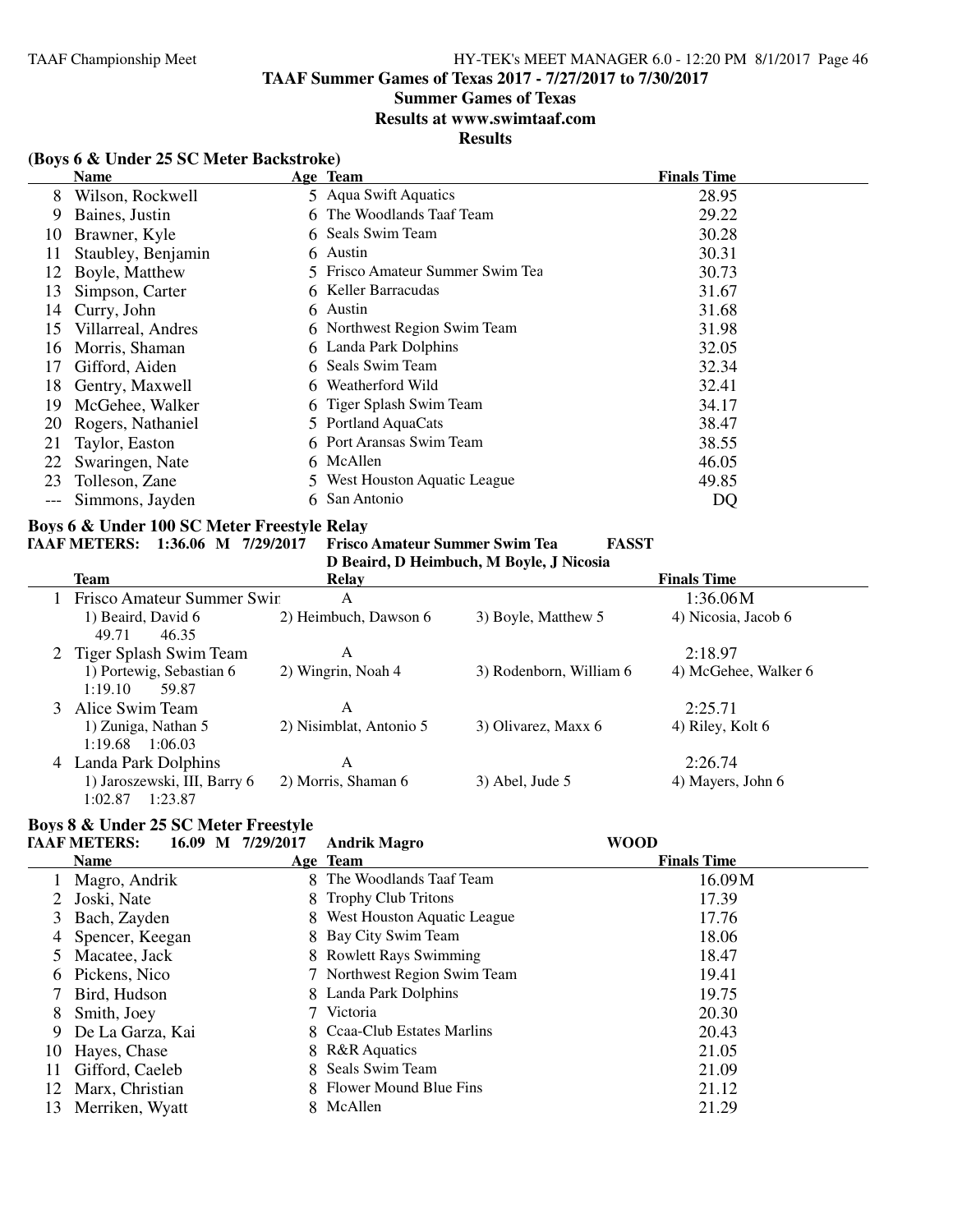# **Summer Games of Texas**

**Results at www.swimtaaf.com**

**Results**

# **(Boys 8 & Under 25 SC Meter Freestyle)**

|     | <b>Name</b>          |    | Age Team                         | <b>Finals Time</b> |  |
|-----|----------------------|----|----------------------------------|--------------------|--|
| 14  | Jordan, Tate         |    | 8 Tiger Splash Swim Team         | 21.30              |  |
| 15  | Castaneda, Alixander |    | 8 Stephenville Stingrays         | 21.42              |  |
| 16  | Wiedenfeld, Klay     |    | 7 Landa Park Dolphins            | 21.83              |  |
| 17  | Ciesiolka, Brodie    |    | 7 Southlake Stingrays            | 21.90              |  |
| 18. | Rico, Alejandro      |    | 8 Mission Marlins Swim Team      | 22.06              |  |
| 19  | Tomlinson, Aiden     |    | 7 Lake Jackson Swim Team         | 22.49              |  |
| 20  | Alvarez, Joseph      |    | 8 Austin                         | 22.77              |  |
| 21  | Lindsay, Hunter      |    | 8 Rowlett Rays Swimming          | 23.33              |  |
| 22  | Mikic, Marko         |    | 7 Grand Prairie Splash Swim Team | 25.32              |  |
| 23  | Villanueva, William  |    | 7 Westbury Swim Team             | 26.48              |  |
|     | 24 Barbin, Alexander | 8. | McAllen                          | 27.60              |  |
| 25  | Simmons, Joshua      |    | 8 San Antonio                    | 32.54              |  |

# **Boys 8 & Under 50 SC Meter Freestyle**

|    | <b>TAAF METERS:</b><br>36.09 M 8/1/1990 |   | J. Zimmerman                     | Grapevine          |
|----|-----------------------------------------|---|----------------------------------|--------------------|
|    | <b>Name</b>                             |   | Age Team                         | <b>Finals Time</b> |
|    | Heldenbrand, Dylan                      |   | 8 Southlake Stingrays            | 37.20              |
| 2  | Spencer, Keegan                         |   | Bay City Swim Team               | 40.35              |
| 3  | Macatee, Jack                           |   | <b>Rowlett Rays Swimming</b>     | 41.31              |
| 4  | Vasquez, Evan                           |   | El Campo Red Wave                | 41.80              |
| 5  | Hammons, Joshua                         |   | Frisco Amateur Summer Swim Tea   | 42.11              |
| 6  | Nicosia, Noah                           |   | Frisco Amateur Summer Swim Tea   | 42.62              |
| 7  | Lacy, Jack                              |   | Frisco Amateur Summer Swim Tea   | 43.04              |
| 8  | Phillips, Marcus                        |   | <b>Rockport Sharks</b>           | 43.32              |
| 9  | Merriken, Wyatt                         |   | McAllen                          | 43.53              |
| 10 | Stenning, Oliver                        |   | Flower Mound Blue Fins           | 44.33              |
| 11 | Hayes, Chase                            |   | <b>R&amp;R</b> Aquatics          | 44.81              |
| 12 | Hafemeister, Andrew                     |   | Northwest Region Swim Team       | 45.59              |
| 13 | Dishman, Dalton                         |   | Golden Triangle                  | 45.72              |
| 14 | Werner, Bode                            |   | Victoria                         | 46.25              |
| 15 | Vanderveer, Max                         |   | Keller Barracudas                | 46.49              |
| 16 | Wiedenfeld, Klay                        |   | Landa Park Dolphins              | 47.03              |
| 17 | Ward, Jack                              |   | <b>Trophy Club Tritons</b>       | 48.10              |
| 18 | Streber, Gordon                         |   | Austin                           | 48.21              |
| 19 | Ozkaya, Aydin                           |   | Plano Piranhas                   | 48.91              |
| 20 | Trussell, Trenton                       |   | Landa Park Dolphins              | 49.66              |
| 21 | Kuberski, Tyler                         |   | <b>Trophy Club Tritons</b>       | 49.91              |
| 22 | Wahl, Nolan                             |   | <b>Aqua Swift Aquatics</b>       | 50.68              |
| 23 | Rico, Alejandro                         |   | <b>Mission Marlins Swim Team</b> | 52.37              |
| 24 | Kidd, John                              |   | <b>Mission Marlins Swim Team</b> | 54.85              |
| 25 | Simpson, Carter                         |   | Keller Barracudas                | 59.16              |
| 26 | LeBeau, Jackson                         |   | Westbury Swim Team               | 1:07.09            |
| 27 | Simmons, Joshua                         | 8 | San Antonio                      | 1:15.30            |

## **Boys 8 & Under 25 SC Meter Backstroke**

| <b>TAAF METERS:</b> | 20.03 M 7/30/2016 Kasen Corn    | Lake Jackson       |  |
|---------------------|---------------------------------|--------------------|--|
| <b>Name</b>         | Age Team                        | <b>Finals Time</b> |  |
| Magro, Andrik       | 8 The Woodlands Taaf Team       | 20.58              |  |
| 2 Stahl, Keegan     | 8 Flour Bluff Aquatic Swim Team | 22.22              |  |
| 3 Stenning, Oliver  | 7 Flower Mound Blue Fins        | 22.40              |  |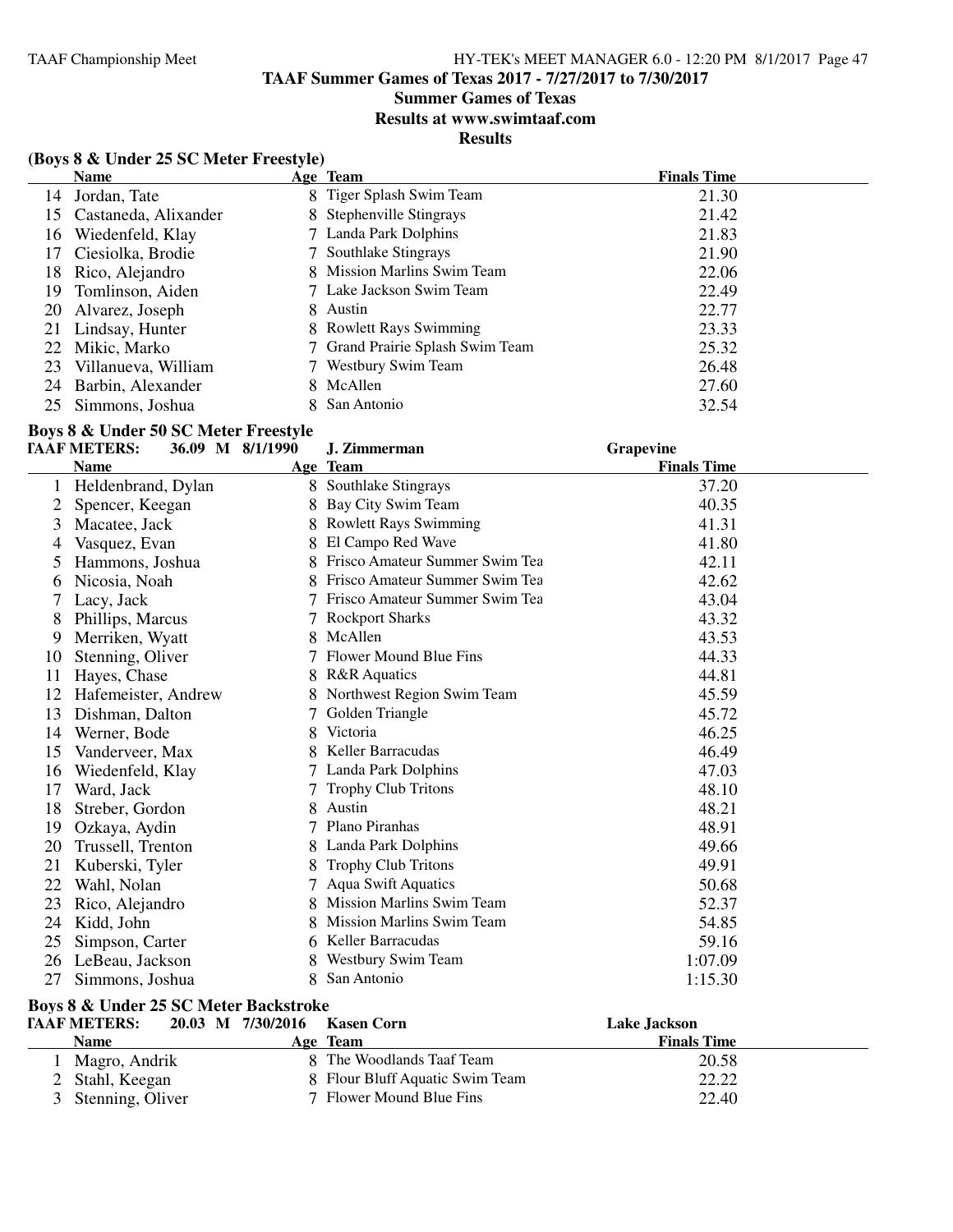# **Summer Games of Texas**

**Results at www.swimtaaf.com**

**Results**

|     | <b>Name</b>       |   | Age Team                       | <b>Finals Time</b> |
|-----|-------------------|---|--------------------------------|--------------------|
| 4   | Bach, Zayden      |   | West Houston Aquatic League    | 22.80              |
| 5.  | Ciesiolka, Brodie |   | Southlake Stingrays            | 23.66              |
| O   | Lupher, Daniel    | 8 | Lake Jackson Swim Team         | 23.88              |
|     | Hayes, Chase      | 8 | <b>R&amp;R</b> Aquatics        | 24.05              |
| 8   | Mira, Harrison    |   | Landa Park Dolphins            | 24.37              |
| 9   | Smith, Joey       |   | Victoria                       | 24.83              |
| 10  | Henry, Jack       | 8 | <b>Trophy Club Tritons</b>     | 25.08              |
| 11  | Wiedenfeld, Klay  |   | Landa Park Dolphins            | 25.47              |
| 12  | Mikic, Marko      |   | Grand Prairie Splash Swim Team | 25.59              |
| 13  | Tink, Joshua      | 8 | Golden Triangle                | 25.76              |
| 14  | Bayarena, Bruce   | 8 | Victoria                       | 26.28              |
| 15  | Streber, Gordon   | 8 | Austin                         | 26.78              |
| 16  | Dollins, Preston  |   | Southlake Stingrays            | 27.51              |
| 17  | Merriken, Wyatt   |   | McAllen                        | 28.09              |
| 18  | Jordan, Tate      |   | Tiger Splash Swim Team         | 28.20              |
| 19  | Waltz, Ethan      |   | Frisco Amateur Summer Swim Tea | 29.55              |
| 20  | Barbin, Alexander | 8 | McAllen                        | 34.93              |
| 21  | Simmons, Joshua   | 8 | San Antonio                    | 37.59              |
| 22  | Steelman, Zachary |   | Lake Jackson Swim Team         | 38.74              |
| 23  | LeBeau, Jackson   | 8 | Westbury Swim Team             | 48.67              |
| --- | Castellon, Felipe | 8 | <b>Mesquite Marlins</b>        | DQ                 |

# **(Boys 8 & Under 25 SC Meter Backstroke)**

#### **Boys 8 & Under 25 SC Meter Breaststroke TAAF METERS: 20.89 M 8/1/1990 J. Kramer**

|    | <b>Name</b>           |    | Age Team                         | <b>Finals Time</b> |
|----|-----------------------|----|----------------------------------|--------------------|
|    | McNames, Owen         |    | 8 Lake Jackson Swim Team         | 23.35              |
| 2  | Bach, Zayden          |    | West Houston Aquatic League      | 24.56              |
| 3  | De La Garza, Kai      | 8. | Ccaa-Club Estates Marlins        | 25.18              |
| 4  | Lupher, Daniel        |    | 8 Lake Jackson Swim Team         | 26.53              |
| 5  | Werner, Bode          | 8. | Victoria                         | 26.69              |
| 6  | Odum, Zachary         |    | <b>Trophy Club Tritons</b>       | 26.73              |
|    | New, Morgen           | 8. | Victoria                         | 27.40              |
| 8  | Johnson, Pierce       |    | Flower Mound Blue Fins           | 27.45              |
| 9  | Mikic, Marko          |    | Grand Prairie Splash Swim Team   | 27.60              |
| 10 | Trussell, Trenton     | 8. | Landa Park Dolphins              | 28.80              |
| 11 | McKinnon, Tripp       |    | <b>Trophy Club Tritons</b>       | 28.93              |
| 12 | Dollins, Preston      |    | Southlake Stingrays              | 29.16              |
| 13 | Tink, Joshua          |    | Golden Triangle                  | 29.77              |
| 14 | Lindsay, Hunter       |    | <b>Rowlett Rays Swimming</b>     | 30.30              |
| 15 | Alvarez, Joseph       | 8  | Austin                           | 30.49              |
| 16 | Ownby, Christopher    |    | Keller Barracudas                | 30.81              |
| 17 | Davila, Hayden        |    | Landa Park Dolphins              | 33.34              |
| 18 | Howland, Kaleb Thomas |    | Tomball                          | 34.11              |
| 19 | Rico, Alejandro       |    | <b>Mission Marlins Swim Team</b> | 34.75              |
|    | De Los Reyes, Daniel  | 8  | San Antonio                      | <b>DQ</b>          |
|    | Sullivan, Liam        |    | Tiger Splash Swim Team           | DQ                 |
|    | Coleman, Jacob        |    | Plano Piranhas                   | DQ                 |
|    | Barbin, Alexander     |    | 8 McAllen                        | DQ                 |
|    |                       |    |                                  |                    |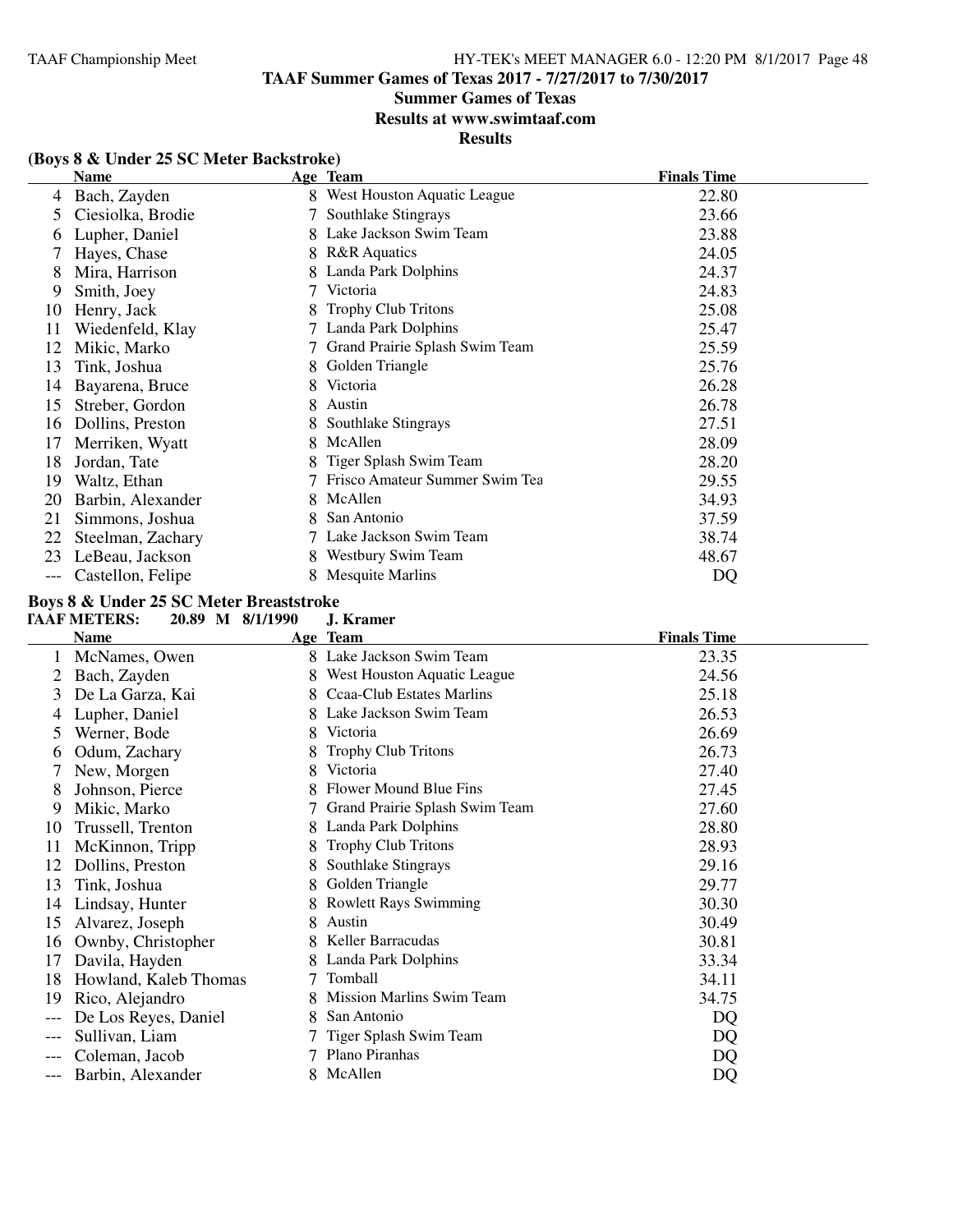38.71

40.93

39.44

#### TAAF Championship Meet HY-TEK's MEET MANAGER 6.0 - 12:20 PM 8/1/2017 Page 49

**TAAF Summer Games of Texas 2017 - 7/27/2017 to 7/30/2017**

# **Summer Games of Texas**

**Results at www.swimtaaf.com**

**Results**

|       | <b>TAAF METERS:</b><br>17.99 M 8/1/1989     | J. Messina                       |                    |
|-------|---------------------------------------------|----------------------------------|--------------------|
|       | <b>Name</b>                                 | Age Team                         | <b>Finals Time</b> |
|       | 1 Magro, Andrik                             | 8 The Woodlands Taaf Team        | 18.11              |
|       | 2 Heldenbrand, Dylan                        | 8 Southlake Stingrays            | 18.23              |
| 3     | Macatee, Jack                               | 8 Rowlett Rays Swimming          | 21.80              |
| 4     | Das, Neil                                   | 8 Frisco Amateur Summer Swim Tea | 23.09              |
| 5     | Ozkaya, Aydin                               | 7 Plano Piranhas                 | 23.33              |
| 6     | Cashon, Lane                                | 8 Trophy Club Tritons            | 23.47              |
|       | Molina, Jake                                | 8 Alice Swim Team                | 23.61              |
| 8     | Hafemeister, Andrew                         | 8 Northwest Region Swim Team     | 23.74              |
|       | 9 Dishman, Dalton                           | 7 Golden Triangle                | 24.56              |
|       | 10 Castellon, Felipe                        | 8 Mesquite Marlins               | 24.75              |
|       | 11 Rodriguez, Sergio                        | 8 Bay City Swim Team             | 25.09              |
|       | 12 Bailes, Ben                              | 7 West of the Brazos             | 28.70              |
|       | 13 Phillips, Marcus                         | 7 Rockport Sharks                | 28.82              |
|       | 14 Villanueva, William                      | 7 Westbury Swim Team             | 31.05              |
|       | 15 Laney, Kaden                             | 7 Austin                         | 33.01              |
|       | 16 Alvidrez, Karsen                         | 7 Landa Park Dolphins            | 33.72              |
|       | 17 Castaneda, Alixander                     | 8 Stephenville Stingrays         | 35.50              |
|       | Portewig, Carter                            | 8 Tiger Splash Swim Team         | DQ                 |
| $---$ | Stanley, Klein                              | 6 The Current                    | <b>DQ</b>          |
|       | Boys 8 & Under 100 SC Meter IM              |                                  |                    |
|       | TAAF METERS: 1:30.33 M 5/1/2008             | <b>Matt Broussard</b>            |                    |
|       | <b>Name</b>                                 | Age Team                         | <b>Finals Time</b> |
|       | 1 Heldenbrand, Dylan<br>44.63<br>52.98      | 8 Southlake Stingrays            | 1:37.61            |
|       | 2 McNames, Owen                             | 8 Lake Jackson Swim Team         | 1:51.71            |
|       | 3 Bird, Hudson<br>55.62<br>1:01.72          | 8 Landa Park Dolphins            | 1:57.34            |
|       | 4 De La Garza, Kai<br>1:01.82<br>1:07.57    | 8 Ccaa-Club Estates Marlins      | 2:09.39            |
|       | 5 Alvidrez, Karsen<br>1:14.35 1:18.81       | 7 Landa Park Dolphins            | 2:33.16            |
|       | --- Shanks, Rayne                           | 8 Wharton Swim Team              | DQ                 |
| $---$ | Hafemeister, Andrew                         | 8 Northwest Region Swim Team     | DQ                 |
|       | Boys 8 & Under 100 SC Meter Freestyle Relay |                                  |                    |
|       | TAAF METERS: 1:08.18 M 8/1/1991             | <b>Corpus Christi</b>            |                    |
|       | Team                                        | <b>Relay</b>                     | <b>Finals Time</b> |
|       | 1 Frisco Amateur Summer Swin                | A                                | 1:17.22            |

1) Hammons, Joshua 8 2) Nicosia, Noah 8 3) Das, Neil 8 4) Lacy, Jack 7 38.71 38.51

1) Smith, Joey 7 2) Smith, Freddie 8 3) Jendrzey, Colby 8 4) Werner, Bode 8 42.01 39.44

2 Trophy Club Tritons A 1:19.03<br>
1) Odum, Zachary 8 2) Cashon, Lane 8 3) Kuberski, Tyler 8 4) Joski, Nate 8

1) Cashon, Lane 8 2) Cashon, Lane 8 38.10

3 Victoria A 1:21.45

|                     | <b>Boys 8 &amp; Under 25 SC Meter Butterfly</b> |  |
|---------------------|-------------------------------------------------|--|
| <u>n an ainmnna</u> | $17.00 \pm 0.01000$                             |  |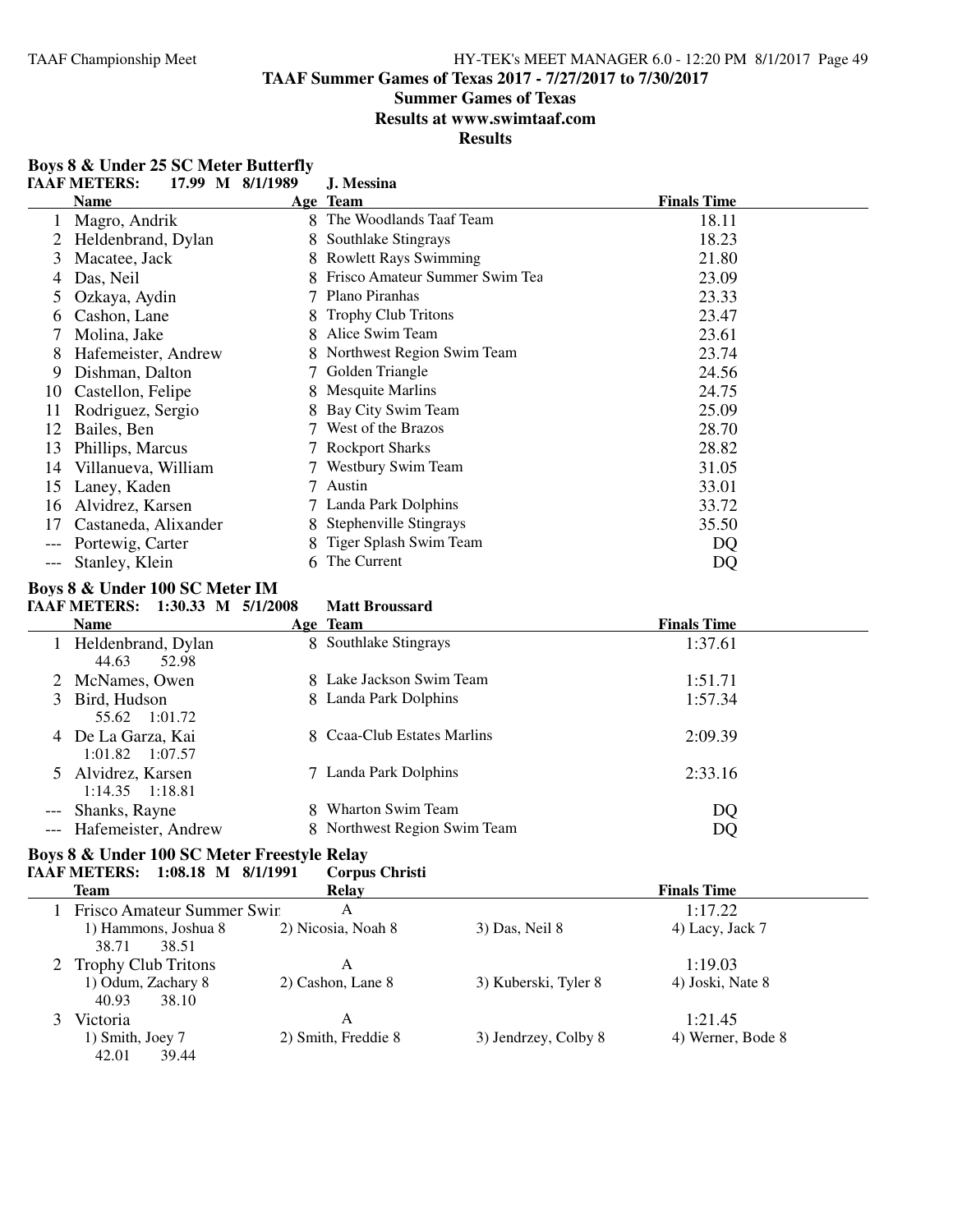**TAAF Summer Games of Texas 2017 - 7/27/2017 to 7/30/2017**

#### **Summer Games of Texas**

**Results at www.swimtaaf.com**

**Results**

# **(Boys 8 & Under 100 SC Meter Freestyle Relay)**

|    | <b>Team</b>                               | Relay                   |                         | <b>Finals Time</b>   |  |
|----|-------------------------------------------|-------------------------|-------------------------|----------------------|--|
| 4  | Landa Park Dolphins                       | $\mathsf{A}$            |                         | 1:24.17              |  |
|    | 1) Trussell, Trenton 8                    | 2) Mira, Harrison 8     | 3) Casteel, Hudson 7    | 4) Bird, Hudson 8    |  |
|    | 43.02<br>41.15                            |                         |                         |                      |  |
| 5. | Lake Jackson Swim Team                    | A                       |                         | 1:24.37              |  |
|    | 1) Lupher, Daniel 8<br>50.22<br>34.15     | 2) Tomlinson, Aiden 7   | 3) White, Cole 7        | 4) McNames, Owen 8   |  |
| 6  | Alice Swim Team                           | A                       |                         | 1:24.58              |  |
|    | 1) Molina, Jake 8<br>47.47<br>37.11       | 2) Hoffman, Briggs 8    | 3) Urrutia, Francisco 8 | 4) Lara, Christian 8 |  |
| 7  | <b>Trophy Club Tritons</b>                | $\, {\bf B}$            |                         | 1:28.05              |  |
|    | 1) McKinnon, Tripp 8<br>47.97<br>40.08    | 2) Henry, Jack 8        | 3) Zeske, John 8        | 4) Ward, Jack 7      |  |
| 8  | Flower Mound Blue Fins                    | A                       |                         | 1:35.23              |  |
|    | 1) Johnson, Pierce 8<br>51.79<br>43.44    | 2) Rudolph, Tanner 7    | 3) Smith, Andrew 8      | 4) Marx, Christian 8 |  |
| 9  | Victoria                                  | B                       |                         | 1:41.52              |  |
|    | 1) Pratka, Wyatt 8<br>45.87<br>55.65      | 2) New, Morgen 8        | 3) Palmer, Luke 5       | 4) Bayarena, Bruce 8 |  |
| 10 | Austin                                    | A                       |                         | 1:48.31              |  |
|    | 1) Alvarez, Joseph 8<br>59.38<br>48.93    | 2) Staubley, Benjamin 6 | 3) Laney, Kaden 7       | 4) Curry, John 6     |  |
| 11 | Tiger Splash Swim Team                    | A                       |                         | 1:53.69              |  |
|    | 1) Portewig, Carter 8<br>1:03.35<br>50.34 | 2) Sullivan, Liam 7     | 3) Lee, Ryan 7          | 4) Jordan, Tate 8    |  |
| 12 | Lake Jackson Swim Team                    | $\, {\bf B}$            |                         | 1:59.30              |  |
|    | 1) Pyeatt, Carson 7<br>1:03.18<br>56.12   | 2) Poe, Charlie 6       | 3) Steelman, Zachary 7  | 4) Parker, Kersh 8   |  |

# **Boys 8 & Under 100 SC Meter Medley Relay**

|   | <b>TAAF METERS:</b><br>$1:23.22$ M       | 7/28/2007<br><b>Keller Barracudas</b> | Keller                                        |                      |  |
|---|------------------------------------------|---------------------------------------|-----------------------------------------------|----------------------|--|
|   |                                          |                                       | Rutledge, Willenbring, Gopffarth, Bartholomew |                      |  |
|   | Team                                     | Relay                                 |                                               | <b>Finals Time</b>   |  |
|   | <b>Trophy Club Tritons</b>               | A                                     |                                               | 1:29.36              |  |
|   | 1) Henry, Jack 8<br>51.25<br>38.11       | 2) Odum, Zachary 8                    | 3) Gardner, Trevor 6                          | 4) Joski, Nate 8     |  |
|   | 2 Frisco Amateur Summer Swin             | A                                     |                                               | 1:30.60              |  |
|   | 1) Lacy, Jack 7<br>39.39<br>51.21        | 2) Das, Neil 8                        | 3) Hammons, Joshua 8                          | 4) Nicosia, Noah 8   |  |
| 3 | <b>Trophy Club Tritons</b>               | В                                     |                                               | 1:43.94              |  |
|   | 1) Ward, Jack 7<br>1:08.25<br>35.69      | 2) Kuberski, Tyler 8                  | 3) Cashon, Lane 8                             | 4) McKinnon, Tripp 8 |  |
|   | Flower Mound Blue Fins                   | A                                     |                                               | 1:48.75              |  |
|   | 1) Rudolph, Tanner 7<br>1:02.60<br>46.15 | 2) Johnson, Pierce 8                  | 3) Stenning, Oliver 7                         | 4) Marx, Christian 8 |  |
|   | Bay City Swim Team                       | A                                     |                                               | DQ                   |  |
|   | 1) Spencer, Alistair 5                   | 2) Sones, Bode 8                      | 3) Rodriguez, Sergio 8                        | 4) Spencer, Keegan 8 |  |
|   | Keller Barracudas                        | A                                     |                                               | DQ                   |  |
|   | 1) Stuebinger, Eli 8                     | 2) Ownby, Christopher 8               | 3) Vanderveer, Max 8                          | 4) Simpson, Carter 6 |  |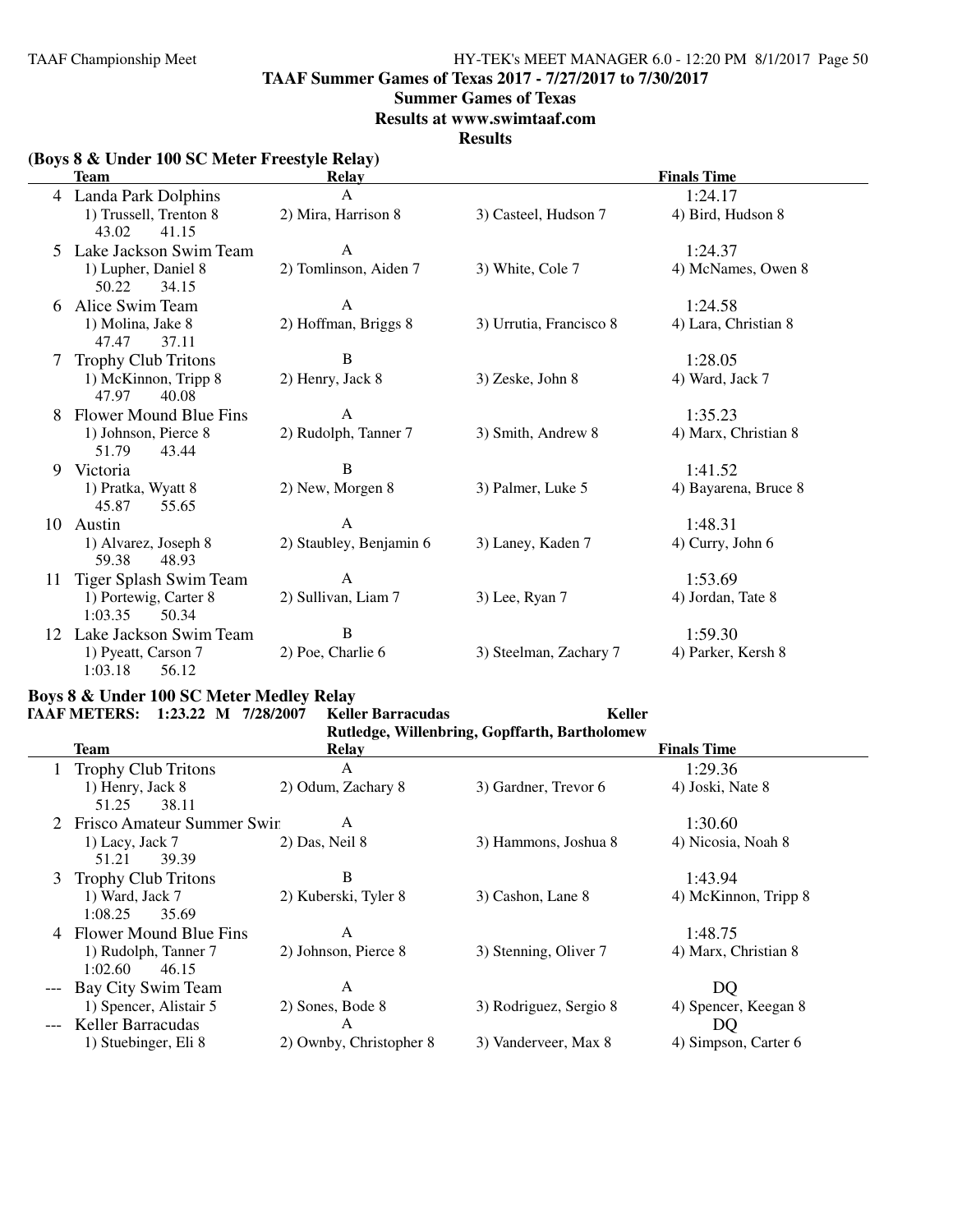11 Singh, Aditya

#### TAAF Championship Meet HY-TEK's MEET MANAGER 6.0 - 12:20 PM 8/1/2017 Page 51

**TAAF Summer Games of Texas 2017 - 7/27/2017 to 7/30/2017**

**Summer Games of Texas**

**Results at www.swimtaaf.com**

**Results**

|              | (Boys 8 & Under 100 SC Meter Medley Relay) |                   |                                               |                    |                                    |
|--------------|--------------------------------------------|-------------------|-----------------------------------------------|--------------------|------------------------------------|
|              | <b>Team</b><br>Lake Jackson Swim Team      |                   | Relay<br>A                                    |                    | <b>Finals Time</b><br>DQ           |
|              | 1) Parker, Kersh 8                         |                   | 2) Pyeatt, Carson 7                           | 3) Parker, Jiles 6 | 4) Tomlinson, Aiden 7              |
|              |                                            |                   |                                               |                    |                                    |
|              | <b>Boys 9-10 25 SC Meter Freestyle</b>     |                   |                                               |                    |                                    |
|              | <b>TAAF METERS:</b><br><b>Name</b>         | 14.07 M 7/28/2017 | <b>Jake Gierkey</b>                           |                    | <b>FASST</b><br><b>Finals Time</b> |
|              |                                            |                   | Age Team<br>10 Frisco Amateur Summer Swim Tea |                    | 14.07M                             |
| 2            | 1 Gierkey, Jake                            |                   | 10 Bay City Swim Team                         |                    | 14.20                              |
| 3            | Spencer, Oliver<br>Kurtz, Sammy            |                   | 10 Victoria                                   |                    | 14.63                              |
| 4            | Parker, Maddox                             |                   | 10 Bryan Barracudas                           |                    | 15.84                              |
|              | Cordero, Nicolas                           |                   | 10 Mesquite Marlins                           |                    | 16.28                              |
| 5            | Edwards, Cooper                            |                   | 9 Portland AquaCats                           |                    | 16.52                              |
| 6<br>7       | Fernandes, Gareth                          |                   | 9 West Houston Aquatic League                 |                    | 16.58                              |
|              | Sursa, Clayton                             |                   | 10 Killeen B&G Club                           |                    | 16.67                              |
| 8<br>9       | Miller, Lance                              |                   | 10 R&R Aquatics                               |                    | 16.70                              |
| 10           | Rivera, Asher                              |                   | 9 Flower Mound Blue Fins                      |                    | 16.74                              |
| 11           | Molina, Jason                              |                   | 9 Alice Swim Team                             |                    | 16.85                              |
| 12           | Teng, Jerry                                |                   | 9 Lewisville Wave                             |                    | 16.92                              |
| 13           | Hovatter, Charlie                          |                   | 10 Tiger Splash Swim Team                     |                    | 17.10                              |
| 14           | Nguyen, Landyn                             |                   | 9 Golden Triangle                             |                    | 17.27                              |
| 15           | Calhoun, Jacob                             |                   | 9 Texas City Makos                            |                    | 17.29                              |
| 16           | Grube, Jacob                               |                   | 9 Trophy Club Tritons                         |                    | 17.60                              |
| 17           | Mojdeh, Keegan                             |                   | 9 Carrollton Aqua Racers                      |                    | 17.64                              |
| 18           | Singh, Amani                               |                   | 9 Mission Marlins Swim Team                   |                    | 18.12                              |
| 19           | Esparza, Alex                              |                   | 10 Mission Marlins Swim Team                  |                    | 18.42                              |
| 20           | Nuccitelli, Benjamin                       |                   | 10 Austin                                     |                    | 18.87                              |
| 21           | Farber, Noah                               |                   | 10 Weatherford Wild                           |                    | 18.95                              |
| 22           | Casale, Pablo                              |                   | 10 Mission Marlins Swim Team                  |                    | 19.74                              |
| 23           | Burns, Jacob                               |                   | 10 Landa Park Dolphins                        |                    | 19.79                              |
| 24           | Hoke, Landon                               |                   | 10 Aqua Swift Aquatics                        |                    | 20.00                              |
| 25           | Renya, Matthew                             |                   | 10 San Antonio                                |                    | 23.19                              |
| 26           | Ramirez, Gilberto                          |                   | 10 San Antonio                                |                    | 23.70                              |
| 27           | Mauk, Carson                               |                   | 9 South Belt Area "all Stars"                 |                    | 26.00                              |
| 28           | Jerez, Daniel                              |                   | 9 West Houston Aquatic League                 |                    | 32.52                              |
|              |                                            |                   |                                               |                    |                                    |
|              | <b>Boys 9-10 50 SC Meter Freestyle</b>     |                   |                                               |                    |                                    |
|              | <b>TAAF METERS:</b><br>30.59 M 8/1/1992    |                   | <b>John Zimmerman</b>                         |                    | <b>Grapevine</b>                   |
|              | <b>Name</b>                                |                   | Age Team                                      |                    | <b>Finals Time</b>                 |
| $\mathbf{1}$ | Spencer, Oliver                            |                   | 10 Bay City Swim Team                         |                    | 31.79                              |
|              | 2 Masters, George                          |                   | 10 R&R Aquatics                               |                    | 33.06                              |
| 3            | Lacy, Luke                                 |                   | 10 Frisco Amateur Summer Swim Tea             |                    | 34.63                              |
| 4            | Myers, Mason                               | 10                | Golden Triangle                               |                    | 35.49                              |
| 5            | Cordero, Nicolas                           |                   | 10 Mesquite Marlins                           |                    | 36.08                              |
| 6            | Oliver, Nathan                             | 10                | Landa Park Dolphins                           |                    | 36.31                              |
| 7            | Garza, Jack                                |                   | 10 Keller Barracudas                          |                    | 36.47                              |
|              | 8 Fernandes, Gareth                        |                   | 9 West Houston Aquatic League                 |                    | 36.52                              |

8 Fernandes, Gareth 9 West Houston Aquatic League 36.52<br>
9 Sursa, Clayton 10 Killeen B&G Club 37.24

10 Horine, Beck 10 Portland AquaCats 37.26<br>11 Singh, Aditya 10 Plano Piranhas 38.07

10 Killeen B&G Club 37.24<br>10 Portland AquaCats 37.26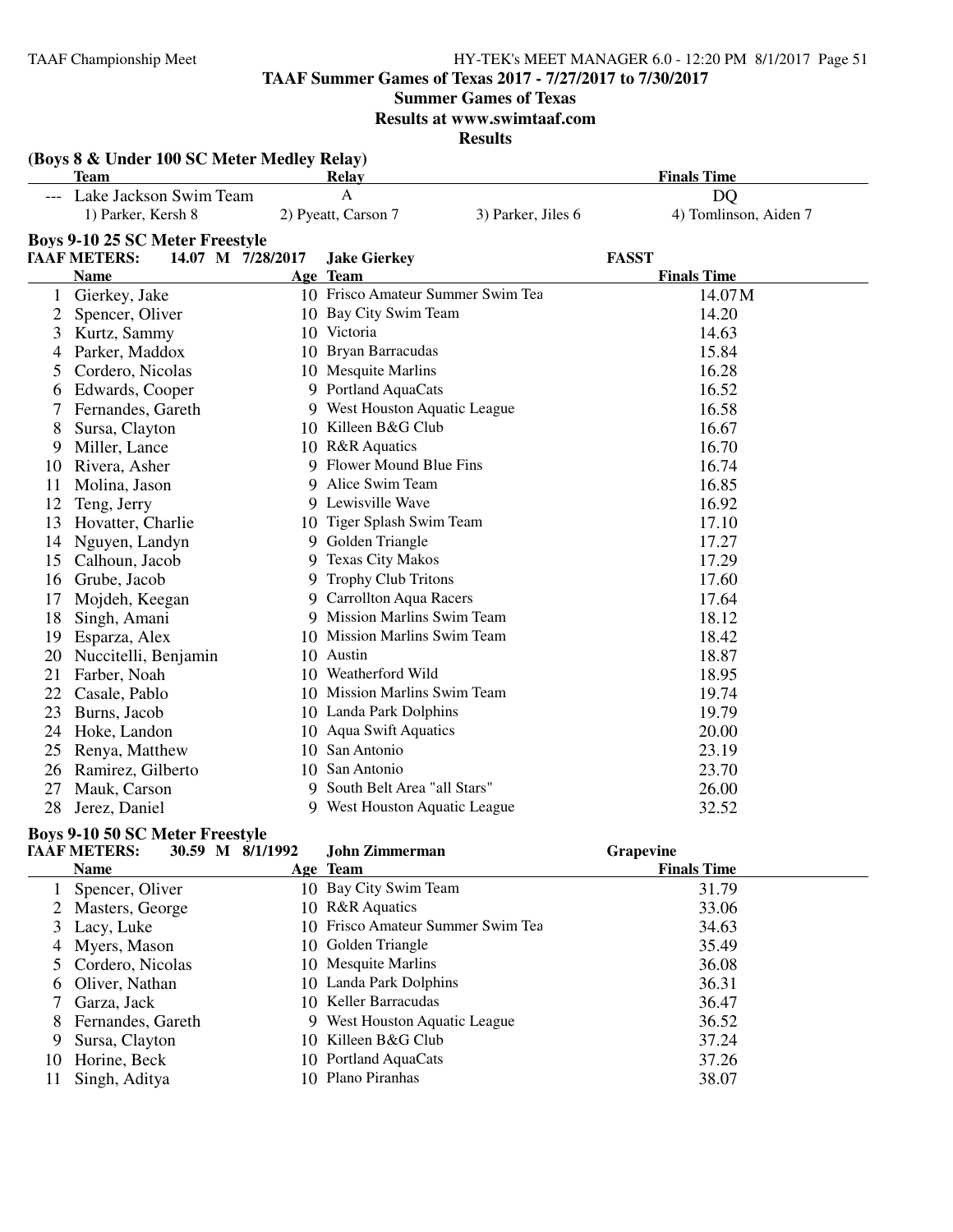**TAAF Summer Games of Texas 2017 - 7/27/2017 to 7/30/2017**

# **Summer Games of Texas**

**Results at www.swimtaaf.com**

# **Results**

# **(Boys 9-10 50 SC Meter Freestyle)**

|       | <b>Name</b>          |     | Age Team                     | <b>Finals Time</b> |
|-------|----------------------|-----|------------------------------|--------------------|
| 12    | Munoz, Marco         |     | 10 Alice Swim Team           | 38.39              |
| 13    | Hovatter, Charlie    |     | 10 Tiger Splash Swim Team    | 38.48              |
| 14    | Hunsucker, Heath     |     | 10 Plano Piranhas            | 38.75              |
| $*15$ | Singh, Amani         |     | 9 Mission Marlins Swim Team  | 38.80              |
| $*15$ | Esparza, Alex        |     | 10 Mission Marlins Swim Team | 38.80              |
| 17    | Rodgers, Thomas      |     | 10 The Current               | 39.86              |
| 18    | Mielke, Aengus       |     | 10 Denton Dolphins           | 40.36              |
| 19    | Owens, Karson        |     | 9 Lake Jackson Swim Team     | 40.53              |
| 20    | Krider, James        |     | 10 Mission Marlins Swim Team | 40.55              |
| 21    | Nuccitelli, Benjamin | 10. | Austin                       | 40.70              |
| 22    | Farber, Noah         | 10. | Weatherford Wild             | 40.87              |
| 23    | Guerrero, Edward     | 9   | Killeen B&G Club             | 41.91              |
| 24    | Barrera, Anthony     |     | 10 Flower Mound Blue Fins    | 42.00              |
| 25    | DeGraaf, Dalton      |     | 9 Flower Mound Blue Fins     | 42.10              |
| 26    | Hernandez, Oscar     |     | 9 Northwest Region Swim Team | 42.95              |
| 27    | Weber, Wade          | 9   | Westbury Swim Team           | 46.91              |
| 28    | Jimenez, Ignacio     | 9   | San Antonio                  | 47.23              |

# **Boys 9-10 25 SC Meter Backstroke**

|    | <b>TAAF METERS:</b>   | 17.02 M 7/29/2016 | <b>Joseph Morales</b>             | <b>Denton</b>      |
|----|-----------------------|-------------------|-----------------------------------|--------------------|
|    | <b>Name</b>           |                   | Age Team                          | <b>Finals Time</b> |
|    | Esparza, Ethan        |                   | 10 R&R Aquatics                   | 18.56              |
| 2  | White, Rix            |                   | <b>Trophy Club Tritons</b>        | 19.78              |
| 3  | Townsend, Jathen      | 9                 | Golden Triangle                   | 19.90              |
| 4  | Farley, Jayden        |                   | 10 Denison Dolphins               | 20.55              |
| 5  | Calhoun, Jacob        |                   | 9 Texas City Makos                | 21.01              |
| 6  | Heimbuch, Nolan       |                   | 10 Frisco Amateur Summer Swim Tea | 21.12              |
|    | Quimby, Jackson       | 10                | Victoria                          | 21.38              |
| 8  | Bryan, Caden          |                   | 10 Landa Park Dolphins            | 21.41              |
| 9  | Peralta, Jonathan     |                   | 10 R&R Aquatics                   | 21.67              |
| 10 | Sursa, Clayton        | 10                | Killeen B&G Club                  | 21.92              |
| 11 | Tracy, Zander         | 10                | Tiger Splash Swim Team            | 22.14              |
| 12 | Muns, Cameron         |                   | 9 Portland AquaCats               | 22.46              |
| 13 | Soo, Ryan             |                   | 10 Frisco Amateur Summer Swim Tea | 22.60              |
| 14 | Guerrero, Edward      | 9                 | Killeen B&G Club                  | 22.63              |
| 15 | Mikic, Aleksandar     | 10                | Grand Prairie Splash Swim Team    | 22.66              |
| 16 | Mays, Austin          | 10                | <b>Trophy Club Tritons</b>        | 22.85              |
| 17 | Oviedo, Isaac         |                   | 10 Harlingen Taaf                 | 24.48              |
| 18 | Felderhoff, Alexander |                   | 9 Landa Park Dolphins             | 24.52              |
| 19 | Burgett, Andrew       |                   | 10 Austin                         | 24.67              |
| 20 | Medrano, Clinton      |                   | 10 Tuloso-Midway Hurricanes       | 25.06              |
| 21 | Townsend, Luke        |                   | 10 McAllen                        | 25.20              |
| 22 | Morgan, Michael       | 10.               | San Antonio                       | 27.55              |
| 23 | De Leon, Mario        |                   | 10 McAllen                        | 27.56              |
| 24 | Jimenez, Ignacio      | 9.                | San Antonio                       | 28.87              |
| 25 | Lawson, Corbett       | 9.                | <b>Trophy Club Tritons</b>        | 31.24              |
| 26 | Jerez, Daniel         |                   | 9 West Houston Aquatic League     | 34.18              |
| 27 | Mauk, Carson          |                   | 9 South Belt Area "all Stars"     | 35.56              |
|    | Garza, Daniel         |                   | 10 San Antonio                    | DQ                 |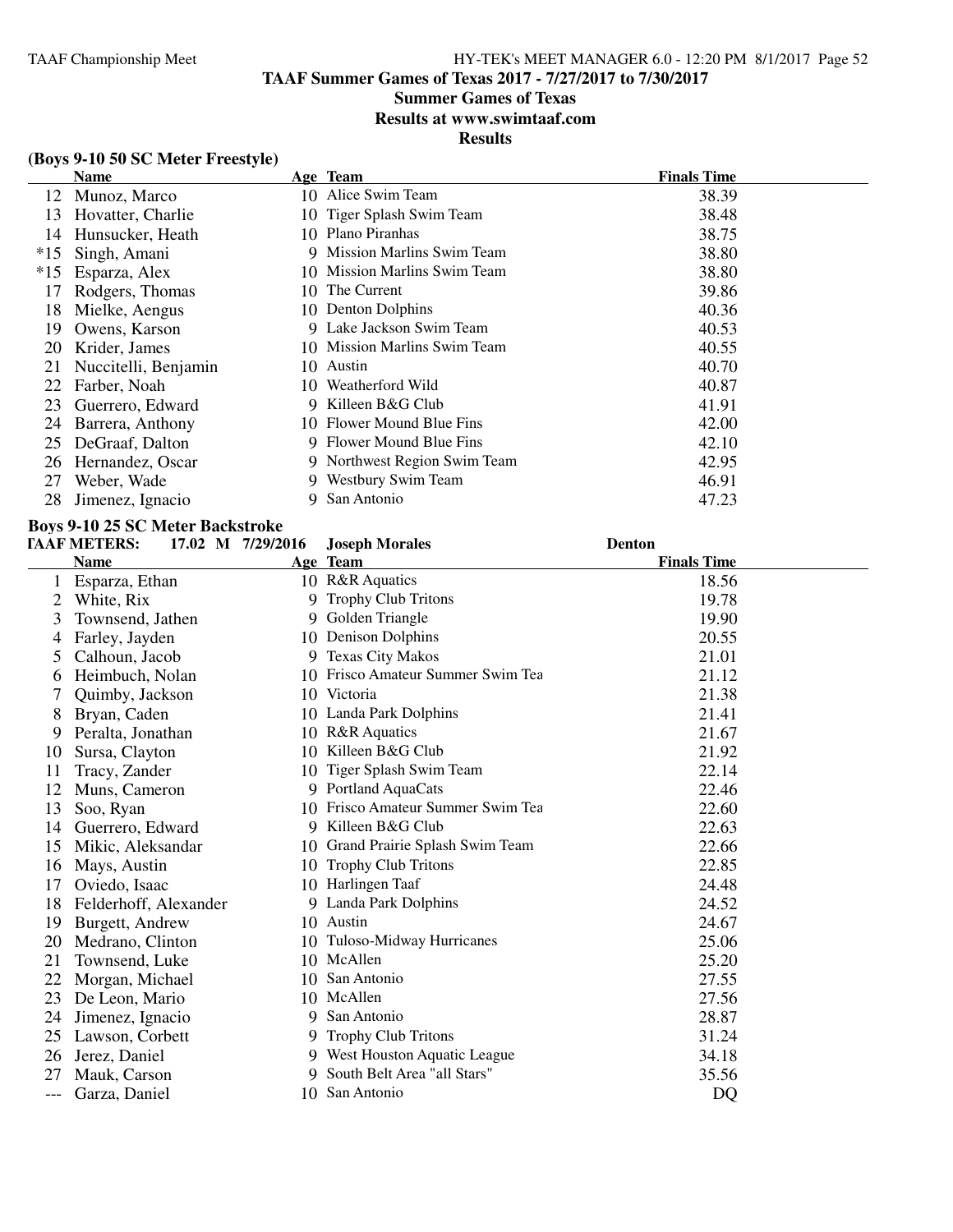**TAAF Summer Games of Texas 2017 - 7/27/2017 to 7/30/2017**

## **Summer Games of Texas**

**Results at www.swimtaaf.com**

**Results**

|         | <b>Boys 9-10 25 SC Meter Breaststroke</b> |                  |                                  |                    |  |
|---------|-------------------------------------------|------------------|----------------------------------|--------------------|--|
|         | <b>TAAF METERS:</b>                       | 18.29 M 8/1/1992 | <b>Jordon Kramer</b>             | Lewisville         |  |
|         | <b>Name</b>                               |                  | Age Team                         | <b>Finals Time</b> |  |
| $\perp$ | Kurtz, Sammy                              |                  | 10 Victoria                      | 20.24              |  |
| 2       | Parker, Maddox                            | 10               | Bryan Barracudas                 | 20.85              |  |
| 3       | Coleman, Isaac                            |                  | 10 Plano Piranhas                | 21.66              |  |
| 4       | Burraston, Stephen                        |                  | 9 Trophy Club Tritons            | 21.85              |  |
| 5       | Burns, Jacob                              |                  | 10 Landa Park Dolphins           | 22.39              |  |
| O       | Gulledge, Rhett                           |                  | 9 Frisco Amateur Summer Swim Tea | 22.40              |  |
|         | Corn, Kasen                               |                  | 9 Lake Jackson Swim Team         | 22.43              |  |
| 8       | Scott Jr., James                          |                  | 10 Austin                        | 22.54              |  |
| 9       | Zhang, Wang                               |                  | 10 McAllen                       | 22.62              |  |
| 10      | Khan, Omar                                | 9                | Frisco Amateur Summer Swim Tea   | 22.80              |  |
| 11      | Arellano, Alwin                           |                  | 10 R&R Aquatics                  | 23.03              |  |
| 12      | Goodman, Curtis                           | 10               | Bay City Swim Team               | 23.14              |  |
| 13      | Russell, Reid                             | 10               | Tiger Splash Swim Team           | 23.53              |  |
| 14      | Horine, Beck                              | 10               | Portland AquaCats                | 23.55              |  |
| 15      | Garza, Jack                               |                  | 10 Keller Barracudas             | 24.05              |  |
| 16      | Gonzalez, Pablo                           |                  | 9 Mission Marlins Swim Team      | 24.31              |  |
| 17      | Farber, Noah                              |                  | 10 Weatherford Wild              | 24.65              |  |
| 18      | Burgett, Andrew                           |                  | 10 Austin                        | 24.77              |  |
| 19      | Krider, James                             |                  | 10 Mission Marlins Swim Team     | 24.92              |  |
| 20      | Arnett, William                           | 10               | <b>Trophy Club Tritons</b>       | 25.27              |  |
| 21      | Gonzales, Diego                           | 10               | <b>R&amp;R</b> Aquatics          | 25.29              |  |
| 22      | Tolbirt, Sterling                         | 10               | Tuloso-Midway Hurricanes         | 25.54              |  |
| 23      | Cargo, Luke                               |                  | 10 Flower Mound Blue Fins        | 25.94              |  |
| 24      | Zunker, Ryan                              |                  | 9 Landa Park Dolphins            | 26.21              |  |
| 25      | Morgan, Michael                           | 10               | San Antonio                      | 27.30              |  |
| 26      | Jimenez, Ignacio                          |                  | 9 San Antonio                    | 30.99              |  |
| 27      | Weber, Wade                               |                  | 9 Westbury Swim Team             | 32.67              |  |
| 28      | Jerez, Daniel                             |                  | 9 West Houston Aquatic League    | 40.27              |  |

#### **Boys 9-10 25 SC Meter Butterfly**

|    | <b>TAAF METERS:</b> | 15.73 M 7/28/2017 | <b>Jake Gierkey</b>               | <b>FASST</b>       |  |
|----|---------------------|-------------------|-----------------------------------|--------------------|--|
|    | <b>Name</b>         |                   | Age Team                          | <b>Finals Time</b> |  |
|    | Gierkey, Jake       |                   | 10 Frisco Amateur Summer Swim Tea | 15.73 M            |  |
|    | Spurlock, Britt     |                   | 10 R&R Aquatics                   | 16.81              |  |
| 3  | Parker, Maddox      |                   | 10 Bryan Barracudas               | 17.24              |  |
| 4  | Nickler, Jack       |                   | 9 Trophy Club Tritons             | 17.42              |  |
|    | Myers, Mason        |                   | 10 Golden Triangle                | 17.47              |  |
| O. | Miller, Lance       |                   | 10 R&R Aquatics                   | 17.91              |  |
|    | Cordero, Nicolas    |                   | 10 Mesquite Marlins               | 18.29              |  |
| 8  | Soirez IV, Lovelace |                   | 10 Austin                         | 18.80              |  |
| 9  | Calk, Morgan        |                   | 9 Tuloso-Midway Hurricanes        | 18.94              |  |
| 10 | Garza, Jack         |                   | 10 Keller Barracudas              | 19.05              |  |
| 11 | Townsend, Jathen    |                   | 9 Golden Triangle                 | 19.16              |  |
| 12 | Miller, Peyton      |                   | 10 Portland AquaCats              | 19.39              |  |
| 13 | Engelhardt, Ethan   |                   | 10 Carrollton Aqua Racers         | 19.45              |  |
| 14 | Krider, John        |                   | 10 Mission Marlins Swim Team      | 19.49              |  |
| 15 | Zhang, Wang         | 10.               | McAllen                           | 19.56              |  |
| 16 | Fernandes, Gareth   |                   | 9 West Houston Aquatic League     | 19.92              |  |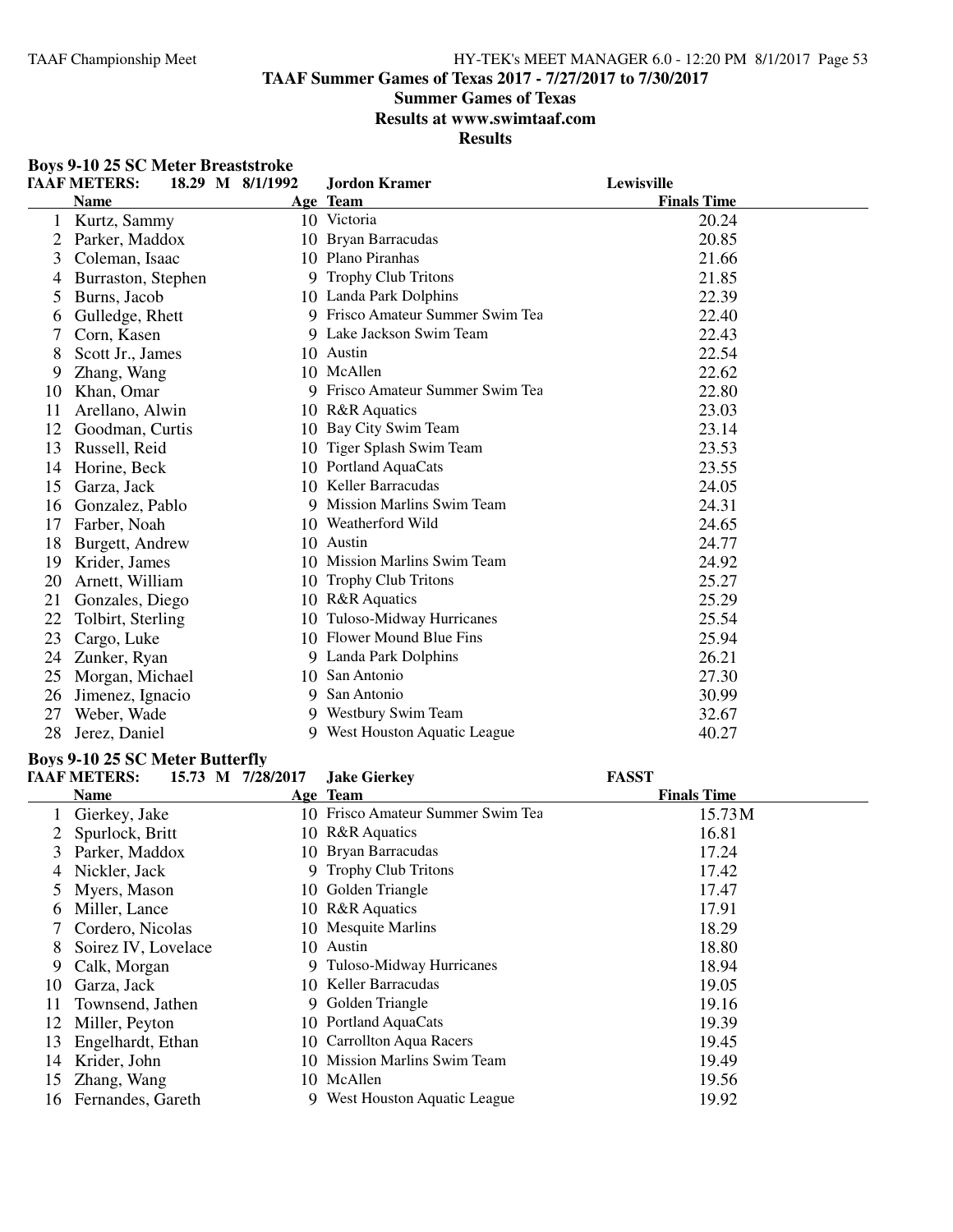1:01.69 1:05.25

1:09.20 1:08.54

1:07.98 1:18.21

#### TAAF Championship Meet HY-TEK's MEET MANAGER 6.0 - 12:20 PM 8/1/2017 Page 54

**TAAF Summer Games of Texas 2017 - 7/27/2017 to 7/30/2017**

#### **Summer Games of Texas**

**Results at www.swimtaaf.com**

**Results**

## **(Boys 9-10 25 SC Meter Butterfly) Name Age Team Age Team** *Age Age Age Age Peam Peart <b><i>Peart <b>Peart <i>Age Peart <i>Age Peart <i>Age Peart <i>Age Peart <i>Age Peart <i>Age Peart <i>Age Peart <i>Age Peart <i>Age* 17 Ubl, Kyle 10 Frisco Amateur Summer Swim Tea 21.06<br>18 Harrington William 19 Belterra Marlins Swim Team 22.62 18 Harrington, William 9 Belterra Marlins Swim Team 22.62<br>19 Smith. Cooper 9 Seals Swim Team 23.47 \*19 Smith, Cooper 9 Seals Swim Team 23.47<br>
\*19 Renva Matthew 10 San Antonio 23.47 \*19 Renya, Matthew 10 San Antonio 23.47 21 Townsend, Luke 10 McAllen 10 McAllen 23.52<br>22 Rodgers. Thomas 10 The Current 23.54 22 Rodgers, Thomas 10 The Current 23.54 23 Li, Jonathan 10 Southlake Stingrays 24.46 24 Hernandez, Oscar 9 Northwest Region Swim Team 24.78 --- Hoke, Landon 10 Aqua Swift Aquatics DQ **Boys 9-10 100 SC Meter IM TAAF METERS: 1:22.35 M 8/1/1988 Nate Boyle Name Age Team Age Team Einals Time** 1 Kurtz, Sammy 10 Victoria 1:33.50 43.80 49.70 2 Corn, Kasen 9 Lake Jackson Swim Team 1:35.32 45.55 49.77 3 Gonzalez, Pablo 9 Mission Marlins Swim Team 1:36.77 45.64 51.13 4 Oliver, Nathan 10 Landa Park Dolphins 1:37.09 44.45 52.64 5 Hunsucker, Heath 10 Plano Piranhas 1:37.14 47.29 49.85 6 Edwards, Cooper 9 Portland AquaCats 1:37.98 46.13 51.85 7 Boyle, Michael 10 Frisco Amateur Summer Swim Tea 1:38.39 44.18 54.21 8 Engelhardt, Ethan 10 Carrollton Aqua Racers 1:44.71 46.58 58.13 9 Todd, Reid 9 Golden Triangle 1:45.05<br>46.96 58.09 9 Golden Triangle 46.96 10 Mojdeh, Keegan 9 Carrollton Aqua Racers 1:45.98 51.38 54.60 11 Bryan, Caden 10 Landa Park Dolphins 1:46.50 50.62 55.88 12 Coleman, Isaac 10 Plano Piranhas 1:46.93 52.70 54.23 13 Mielke, Aengus 10 Denton Dolphins 1:50.21 50.82 59.39 14 Townsend, Luke 10 McAllen 1:52.90 56.45 56.45 15 Li, Jonathan 10 Southlake Stingrays 2:06.94

16 Weber, Wade 9 Westbury Swim Team 2:17.74

17 Goodman, Christopher 10 Alice Swim Team 2:26.19

--- Soirez IV, Lovelace 10 Austin DQ --- Singleterry, Cade 10 Landa Park Dolphins DQ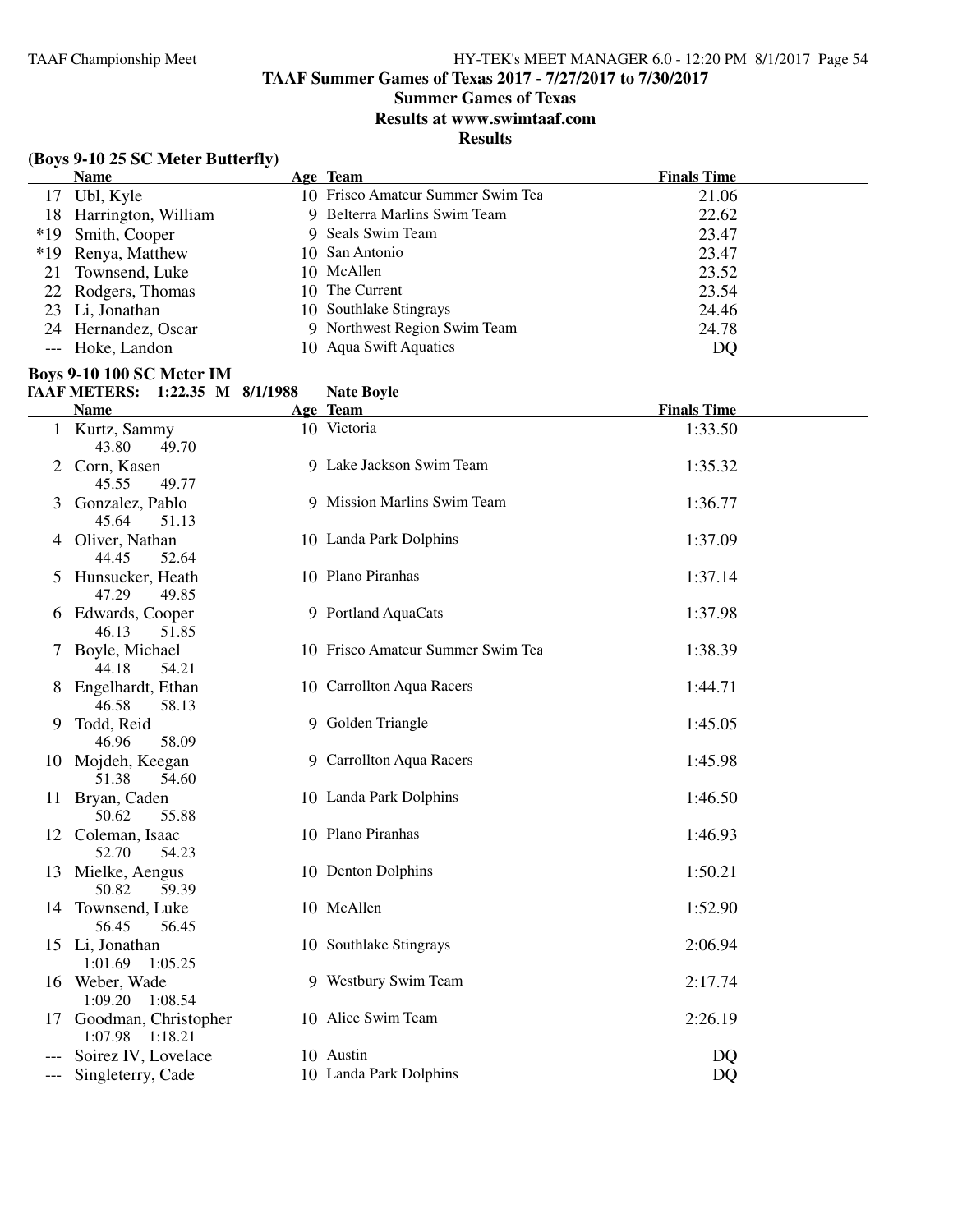**TAAF Summer Games of Texas 2017 - 7/27/2017 to 7/30/2017**

## **Summer Games of Texas**

**Results at www.swimtaaf.com**

|                 | (Boys 9-10 100 SC Meter IM)<br><b>Name</b>    | Age Team                 |                          | <b>Finals Time</b>     |
|-----------------|-----------------------------------------------|--------------------------|--------------------------|------------------------|
|                 | --- Smith, Dylan                              | 9 Flower Mound Blue Fins |                          | <b>DQ</b>              |
|                 | <b>Boys 9-10 100 SC Meter Freestyle Relay</b> |                          |                          |                        |
|                 | TAAF METERS: 1:02.41 M 8/1/1991               | Lewisville               | Lewisville               |                        |
|                 | <b>Team</b>                                   | <b>Relay</b>             |                          | <b>Finals Time</b>     |
|                 | 1 R&R Aquatics                                | $\mathbf{A}$             |                          | 1:03.25                |
|                 | 1) Spurlock, Britt 10<br>32.55<br>30.70       | 2) Esparza, Ethan 10     | 3) Miller, Lance 10      | 4) Masters, George 10  |
|                 | Frisco Amateur Summer Swin                    | $\mathbf{A}$             |                          | 1:08.32                |
|                 | 1) Boyle, Michael 10<br>35.11<br>33.21        | 2) Gulledge, Rhett 9     | 3) Buchanan, Brock 9     | 4) Lacy, Luke 10       |
| 3               | <b>Trophy Club Tritons</b>                    | $\mathbf{A}$             |                          | 1:08.62                |
|                 | 1) Nickler, Jack 9<br>33.51<br>35.11          | 2) Grube, Jacob 9        | 3) Burraston, Stephen 9  | 4) White, Rix 9        |
|                 | 4 Portland AquaCats                           | A                        |                          | 1:11.01                |
|                 | 1) Miller, Peyton 10<br>37.55<br>33.46        | 2) Schulz, Cole 10       | 3) Horine, Beck 10       | 4) Edwards, Cooper 9   |
| 5.              | Flower Mound Blue Fins                        | A                        |                          | 1:12.13                |
|                 | 1) Smith, Dylan 9<br>45.59<br>26.54           | 2) DeGraaf, Dalton 9     | 3) Johnson, Marcus 10    | 4) Rivera, Asher 9     |
| 6               | Alice Swim Team                               | A                        |                          | 1:13.18                |
|                 | 1) Galvan, Ayden 9<br>35.75<br>37.43          | 2) Molina, Jason 9       | 3) Strait, Wesley 9      | 4) Munoz, Marco 10     |
|                 | Frisco Amateur Summer Swin                    | B                        |                          | 1:14.34                |
|                 | 1) Ubl, Kyle 10<br>37.30<br>37.04             | 2) Heimbuch, Chase 9     | 3) Soo, Ryan 10          | 4) Heimbuch, Nolan 10  |
|                 | Frisco Amateur Summer Swin                    | C                        |                          | 1:14.81                |
|                 | 1) Lewis, Sawyer 10<br>37.14<br>37.67         | 2) Bunker, Justin 9      | 3) Khan, Omar 9          | 4) Fillinger, Carson 9 |
| 9               | Lake Jackson Swim Team                        | A                        |                          | 1:16.19                |
|                 | 1) Pyeatt, Collin 10<br>39.09<br>37.10        | 2) Poe, Shepherd 9       | 3) Owens, Karson 9       | 4) Corn, Kasen 9       |
|                 | 10 Bay City Swim Team                         | $\mathbf{A}$             |                          | 1:16.62                |
|                 | 1) Goodman, Curtis 10<br>40.86<br>35.76       | 2) Sones, Paul Ryan 9    | 3) Simmons, Foster 10    | 4) Spencer, Oliver 10  |
|                 | 11 Flower Mound Blue Fins                     | B                        |                          | 1:18.70                |
|                 | 1) Cargo, Luke 10<br>41.99<br>36.71           | 2) Oglesby, Andrew 10    | 3) Schnitzius, Hudson 10 | 4) Barrera, Anthony 10 |
| 12              | Landa Park Dolphins                           | A                        |                          | 1:19.02                |
|                 | 1) Zunker, Ryan 9<br>38.76<br>40.26           | 2) Singleterry, Cade 10  | 3) Black, Owen 9         | 4) Bredesen, Dawit 9   |
| 13              | Lewisville Wave                               | A                        |                          | 1:20.86                |
|                 | 1) Valenzuela, Angel 9<br>43.81<br>37.05      | 2) Myers, Jakob 9        | 3) Myers, Jonathon 9     | 4) Teng, Jerry 9       |
|                 | 14 Trophy Club Tritons                        | B                        |                          | 1:21.33                |
|                 | 1) Mays, Austin 10<br>41.27<br>40.06          | 2) Stutz, Landon 9       | 3) Arnett, William 10    | 4) Lawson, Corbett 9   |
| 15 <sup>2</sup> | <b>Mission Marlins Swim Team</b>              | A                        |                          | 1:22.75                |
|                 | 1) Casale, Pablo 10<br>42.55<br>40.20         | 2) Estrada, Aaron 9      | 3) Prada, Sebastian 10   | 4) Rico, David 10      |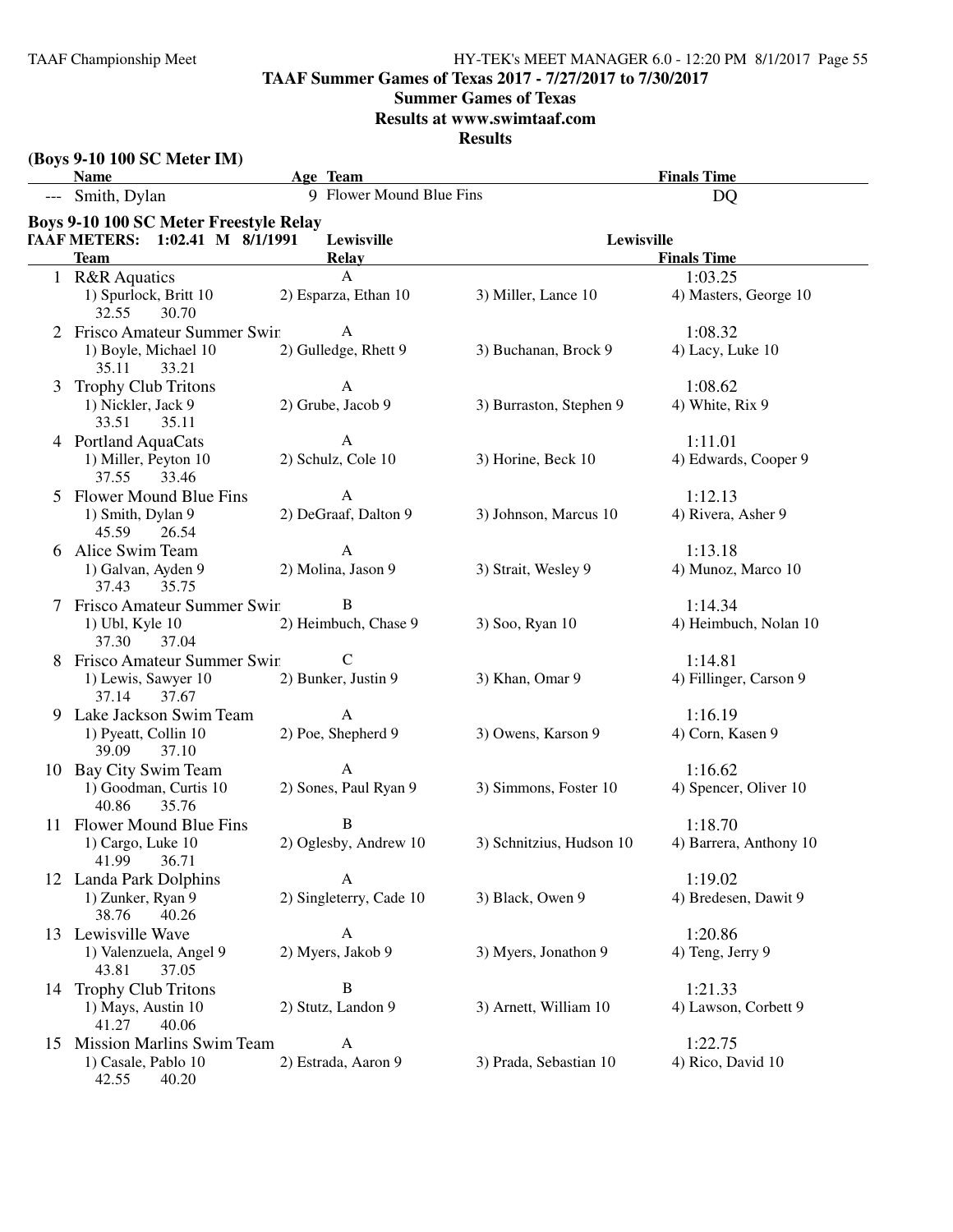**TAAF Summer Games of Texas 2017 - 7/27/2017 to 7/30/2017**

# **Summer Games of Texas**

**Results at www.swimtaaf.com**

|    | (Boys 9-10 100 SC Meter Freestyle Relay)<br><b>Team</b> | <b>Relay</b>            |                          | <b>Finals Time</b>       |
|----|---------------------------------------------------------|-------------------------|--------------------------|--------------------------|
|    | 16 El Campo Red Wave                                    | $\mathbf{A}$            |                          | 1:24.87                  |
|    | 1) Srubar, Cole 10<br>39.19<br>45.68                    | 2) Kocian, Cameron 10   | 3) Ratcliff, Joaquin 9   | 4) Farquhar, Tyson 10    |
|    | <b>Boys 9-10 100 SC Meter Medley Relay</b>              |                         |                          |                          |
|    | TAAF METERS: 1:10.30 M 8/1/1992                         | Lewisville              | Lewisville               |                          |
|    | <b>Team</b>                                             | <b>Relay</b>            |                          | <b>Finals Time</b>       |
|    | 1 R&R Aquatics                                          | A                       |                          | 1:13.18                  |
|    | 1) Esparza, Ethan 10<br>41.70<br>31.48                  | 2) Arellano, Alwin 10   | 3) Spurlock, Britt 10    | 4) Masters, George 10    |
|    | Frisco Amateur Summer Swin                              | A                       |                          | 1:14.34                  |
|    | 1) Heimbuch, Nolan 10<br>43.37<br>30.97                 | 2) Gulledge, Rhett 9    | 3) Gierkey, Jake 10      | 4) Lacy, Luke 10         |
| 3  | <b>Trophy Club Tritons</b>                              | A                       |                          | 1:17.03                  |
|    | 1) White, Rix 9<br>41.93<br>35.10                       | 2) Burraston, Stephen 9 | 3) Nickler, Jack 9       | 4) Grube, Jacob 9        |
| 4  | Golden Triangle                                         | $\mathbf{A}$            |                          | 1:18.15                  |
|    | 1) Todd, Reid 9<br>42.46<br>35.69                       | 2) Myers, Mason 10      | 3) Townsend, Jathen 9    | 4) Nguyen, Landyn 9      |
| 5  | Frisco Amateur Summer Swin                              | B                       |                          | 1:21.36                  |
|    | 1) Soo, Ryan 10<br>43.93<br>37.43                       | 2) Khan, Omar 9         | 3) Ubl, Kyle 10          | 4) Boyle, Michael 10     |
| 6  | Flower Mound Blue Fins                                  | $\mathbf{A}$            |                          | 1:23.37                  |
|    | 1) Smith, Dylan 9<br>46.10<br>37.27                     | 2) Johnson, Marcus 10   | 3) DeGraaf, Dalton 9     | 4) Rivera, Asher 9       |
|    | 7 Landa Park Dolphins                                   | $\mathbf{A}$            |                          | 1:23.59                  |
|    | 1) Bryan, Caden 10<br>45.38<br>38.21                    | 2) Burns, Jacob 10      | 3) Oliver, Nathan 10     | 4) Reichert, Augustus 9  |
| 8  | <b>Mission Marlins Swim Team</b>                        | $\mathbf{A}$            |                          | 1:29.26                  |
|    | 1) Krider, John 10<br>48.68<br>40.58                    | 2) Krider, James 10     | 3) Gonzalez, Pablo 9     | 4) Esparza, Alex 10      |
| 9  | Alice Swim Team                                         | A                       |                          | 1:31.62                  |
|    | 1) Molina, Jason 9<br>43.44<br>48.18                    | 2) Munoz, Marco 10      | 3) Strait, Wesley 9      | 4) Galvan, Ayden 9       |
|    | 10 Tuloso-Midway Hurricanes                             | $\mathbf{A}$            |                          | 1:32.11                  |
|    | 1) Medrano, Clinton 10<br>50.83<br>41.28                | 2) Tolbirt, Sterling 10 | 3) Calk, Morgan 9        | 4) Sanchez, Nicolas 9    |
|    | 11 Flower Mound Blue Fins                               | $\, {\bf B}$            |                          | 1:32.17                  |
|    | 1) Oglesby, Andrew 10<br>57.55<br>34.62                 | 2) Cargo, Luke 10       | 3) Barrera, Anthony 10   | 4) Schnitzius, Hudson 10 |
|    | 12 Portland AquaCats                                    | $\mathbf{A}$            |                          | 1:35.47                  |
|    | 1) Muns, Cameron 9<br>51.10<br>44.37                    | 2) Muns, Joseph 10      | 3) Hesseltine, Huston 10 | 4) Ware, Mason 9         |
| 13 | Seals Swim Team                                         | $\mathbf{A}$            |                          | 1:36.31                  |
|    | 1) Haynes, Drew 9<br>56.67<br>39.64                     | 2) Hulsey, Corbin 9     | 3) Malcolm, Grant 9      | 4) Stannell, Joshua 10   |
|    | 14 Trophy Club Tritons                                  | $\, {\bf B}$            |                          | 1:42.57                  |
|    | 1) Mays, Austin 10<br>49.21<br>53.36                    | 2) Arnett, William 10   | 3) Lawson, Corbett 9     | 4) Stutz, Landon 9       |
|    | Frisco Amateur Summer Swin                              | $\mathbf C$             |                          | DQ                       |
|    | 1) Bunker, Justin 9                                     | 2) Heimbuch, Chase 9    | 3) Lewis, Sawyer 10      | 4) Buchanan, Brock 9     |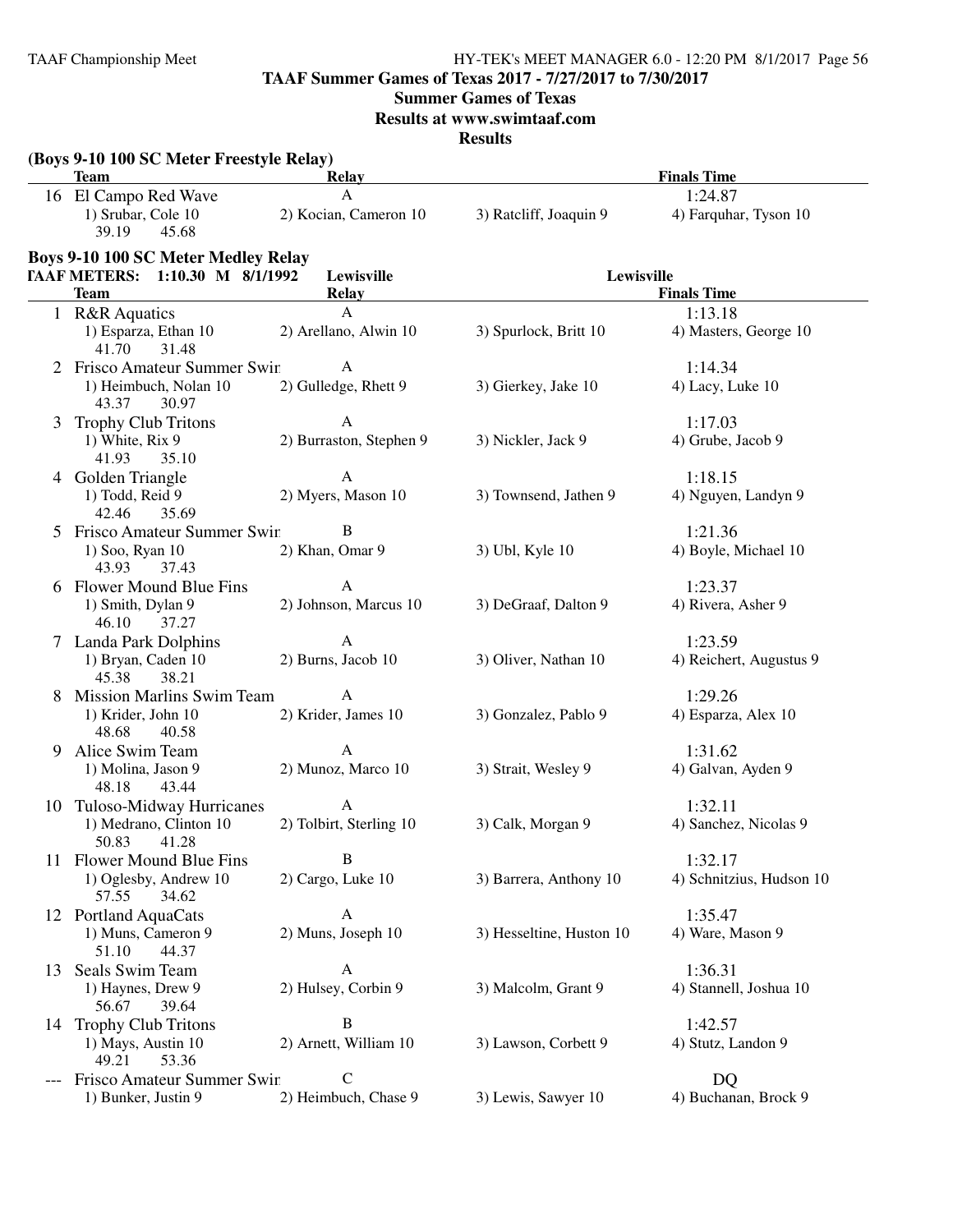**TAAF Summer Games of Texas 2017 - 7/27/2017 to 7/30/2017**

## **Summer Games of Texas**

**Results at www.swimtaaf.com**

#### **Results**

| <b>Boys 11-12 50 SC Meter Freestyle</b> |                |  |
|-----------------------------------------|----------------|--|
| <u>га а глигтерс.</u>                   | 27 20 M QIEIAO |  |

|    | <b>TAAF METERS:</b>   | 27.20 M 8/5/2000 | <b>Coleman Aldrich</b>            | <b>WOTB</b>        |  |
|----|-----------------------|------------------|-----------------------------------|--------------------|--|
|    | <b>Name</b>           |                  | Age Team                          | <b>Finals Time</b> |  |
|    | Ortega, Javier        |                  | 12 Tiger Splash Swim Team         | 30.21              |  |
| 2  | Guerra, Hilario       |                  | 12 Mission Marlins Swim Team      | 30.72              |  |
| 3  | Howell, Andrew        | 12               | Wharton Swim Team                 | 30.78              |  |
| 4  | Monroe, Case          |                  | 12 Landa Park Dolphins            | 31.61              |  |
| 5  | Fabian, Jacob         |                  | 12 Keller Barracudas              | 31.94              |  |
| 6  | Devillier, Andrew     |                  | 11 Frisco Amateur Summer Swim Tea | 32.17              |  |
|    | Vannerson, Reese      |                  | 12 R&R Aquatics                   | 32.23              |  |
| 8  | Molina, Jaden         |                  | 12 Alice Swim Team                | 32.35              |  |
| 9  | Rivera, Jesse         |                  | 12 Edinburg Stingrays             | 32.37              |  |
| 10 | Padilla, Jeshua       | 12               | Grand Prairie Splash Swim Team    | 32.46              |  |
| 11 | Rodriguez, Rayhan     | 11               | McAllen                           | 32.57              |  |
| 12 | Nash, Jack            | 12               | <b>Trophy Club Tritons</b>        | 33.23              |  |
| 13 | Medina, Luke          | 11               | Tuloso-Midway Hurricanes          | 33.27              |  |
| 14 | Ritch, Christian      |                  | 12 Cccc Dolphins                  | 33.68              |  |
| 15 | Brown, Hayden         |                  | 12 Tex's Waves Swim Team          | 33.83              |  |
| 16 | Nickler, Matt         | 11               | Trophy Club Tritons               | 34.22              |  |
| 17 | Narayan, Ajay         |                  | 12 Frisco Amateur Summer Swim Tea | 34.33              |  |
| 18 | Bunion, Thedore Caleb |                  | 12 Frisco Amateur Summer Swim Tea | 34.40              |  |
| 19 | Arredondo, Luke       |                  | 11 Austin                         | 34.69              |  |
| 20 | Cargo, Daniel         |                  | 12 Flower Mound Blue Fins         | 34.98              |  |
| 21 | Daigre, Sam           |                  | 11 West Houston Aquatic League    | 35.31              |  |
| 22 | Geier, Dagen          |                  | 12 Carrollton Aqua Racers         | 35.51              |  |
| 23 | Bures, Luke           |                  | 11 El Campo Red Wave              | 35.55              |  |
| 24 | Anderson, Caleb       |                  | 12 Trophy Club Tritons            | 36.41              |  |
| 25 | Bonequi, Yoltzin      |                  | 12 Austin                         | 36.75              |  |
| 26 | Henderson, Eli        |                  | 12 San Antonio                    | 36.83              |  |
| 27 | Gholizadeh, Kian      |                  | 11 West Houston Aquatic League    | 39.46              |  |
| 28 | Wyrtzen, Noah         |                  | 11 Austin                         | 40.60              |  |
| 29 | Rodriguez, Jonathan   |                  | 12 Westbury Swim Team             | 43.06              |  |
| 30 | Ibarra, Claudio       |                  | 11 San Antonio                    | 43.99              |  |

#### **Boys 11-12 100 SC Meter Freestyle**

|   | <b>TAAF METERS:</b>                  | 59.69 M 8/5/2000 | <b>Coleman Aldrich</b>    | <b>WOTB</b>        |  |
|---|--------------------------------------|------------------|---------------------------|--------------------|--|
|   | <b>Name</b>                          |                  | Age Team                  | <b>Finals Time</b> |  |
|   | 1 Owens, Kole<br>33.99<br>31.16      |                  | 12 Lake Jackson Swim Team | 1:05.15            |  |
|   | 2 Gonzalez, Hector<br>35.21<br>31.66 |                  | Mission Marlins Swim Team | 1:06.87            |  |
|   | 3 Howell, Andrew<br>31.90<br>38.12   |                  | 12 Wharton Swim Team      | 1:10.02            |  |
| 4 | Smith, Ryan<br>33.71<br>36.65        |                  | Flower Mound Blue Fins    | 1:10.36            |  |
| 5 | Vargas, Michael<br>36.76<br>34.40    |                  | 12 Bay City Swim Team     | 1:11.16            |  |
| 6 | Vannerson, Reese<br>34.16<br>39.20   |                  | 12 R&R Aquatics           | 1:13.36            |  |
|   | Johnson, Brayden<br>38.27<br>35.15   |                  | 12 Flower Mound Blue Fins | 1:13.42            |  |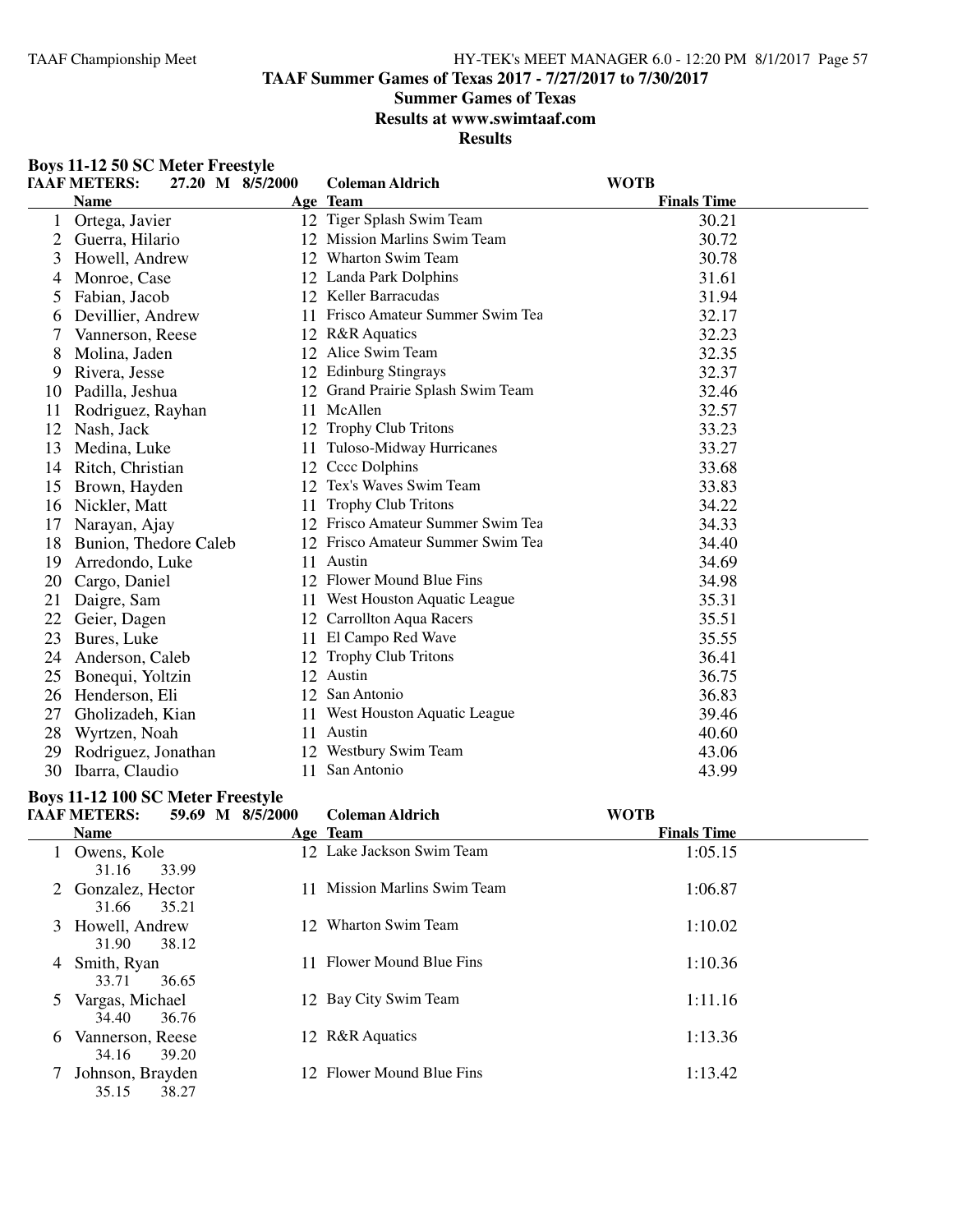**TAAF Summer Games of Texas 2017 - 7/27/2017 to 7/30/2017**

## **Summer Games of Texas**

**Results at www.swimtaaf.com**

**Results**

# **(Boys 11-12 100 SC Meter Freestyle)**

|    | <b>Name</b>                                | Age Team                          | <b>Finals Time</b> |  |
|----|--------------------------------------------|-----------------------------------|--------------------|--|
|    | 8 Brown, Hayden<br>34.38<br>39.24          | 12 Tex's Waves Swim Team          | 1:13.62            |  |
|    | 9 Olson, Evan<br>35.79<br>38.22            | 12 Plano Piranhas                 | 1:14.01            |  |
|    | 10 Ritch, Christian<br>34.89<br>39.26      | 12 Cccc Dolphins                  | 1:14.15            |  |
| 11 | Serda, Noah<br>36.23<br>39.81              | 11 Mission Marlins Swim Team      | 1:16.04            |  |
|    | 12 Morgan, Brady<br>36.52<br>39.90         | 12 McKinney Sea Lions             | 1:16.42            |  |
|    | 13 Wolf, Lance<br>36.45<br>40.02           | 11 Aqua Swift Aquatics            | 1:16.47            |  |
|    | 14 Russell, William<br>37.71<br>39.17      | 12 Tuloso-Midway Hurricanes       | 1:16.88            |  |
|    | 15 Nickler, Matt<br>36.83<br>40.23         | 11 Trophy Club Tritons            | 1:17.06            |  |
|    | 16 Bunion, Thedore Caleb<br>39.50<br>37.71 | 12 Frisco Amateur Summer Swim Tea | 1:17.21            |  |
|    | 17 Padilla, Jeshua<br>35.17<br>42.26       | 12 Grand Prairie Splash Swim Team | 1:17.43            |  |
|    | 18 Fabian, Jacob<br>35.71<br>42.23         | 12 Keller Barracudas              | 1:17.94            |  |
|    | 19 Travis, Nathan<br>38.93<br>39.45        | 11 Denton Dolphins                | 1:18.38            |  |
|    | 20 Bonequi, Yoltzin<br>38.66<br>40.19      | 12 Austin                         | 1:18.85            |  |
|    | 21 Rogers, Theodore<br>37.99<br>41.15      | 11 Plano Aquaducks                | 1:19.14            |  |
|    | 22 Henderson, Eli<br>37.64<br>42.25        | 12 San Antonio                    | 1:19.89            |  |
|    | 23 Arredondo, Luke<br>38.11<br>42.10       | 11 Austin                         | 1:20.21            |  |
|    | 24 Molina, Joaquin                         | 11 Alice Swim Team                | 1:20.38            |  |
|    | 25 Dollard, Quentin<br>41.24<br>43.62      | 12 Tiger Splash Swim Team         | 1:24.86            |  |
|    | 26 Cortez, Noah<br>41.13<br>45.82          | 11 Edinburg Stingrays             | 1:26.95            |  |
|    | 27 Wyrtzen, Noah<br>43.75<br>47.66         | 11 Austin                         | 1:31.41            |  |
|    | 28 Rodriguez, Jonathan<br>43.82<br>55.34   | 12 Westbury Swim Team             | 1:39.16            |  |

## **Boys 11-12 50 SC Meter Backstroke**

| <b>TAAF METERS:</b><br>32.76 M 8/5/2000 | <b>Byron Carlisle</b>             | <b>FAST</b>        |
|-----------------------------------------|-----------------------------------|--------------------|
| <b>Name</b>                             | Age Team                          | <b>Finals Time</b> |
| Gonzalez, Hector                        | 11 Mission Marlins Swim Team      | 35.39              |
| *2 Owens, Kole                          | 12 Lake Jackson Swim Team         | 35.44              |
| *2 Bowers, V, Harry                     | 12 Landa Park Dolphins            | 35.44              |
| 4 Devillier, Andrew                     | 11 Frisco Amateur Summer Swim Tea | 35.77              |
| 5 Reyes, Sean                           | 12 McAllen                        | 37.36              |
| 6 Monroe, Case                          | 12 Landa Park Dolphins            | 38.31              |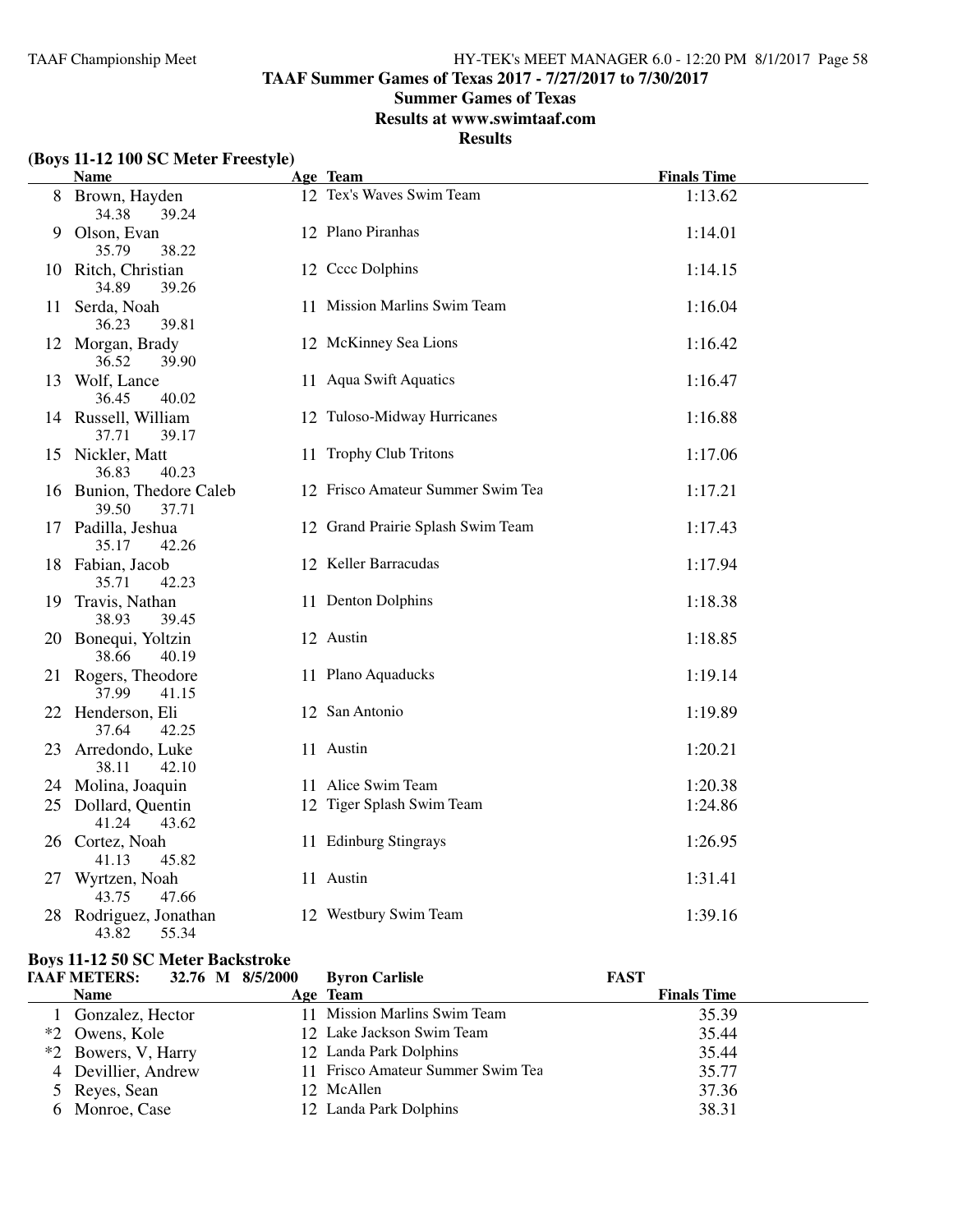#### **Summer Games of Texas**

#### **Results at www.swimtaaf.com**

#### **Results**

## **(Boys 11-12 50 SC Meter Backstroke)**

|     | <b>Name</b>         |    | Age Team                          | <b>Finals Time</b> |
|-----|---------------------|----|-----------------------------------|--------------------|
| 7   | Ortega, Javier      |    | 12 Tiger Splash Swim Team         | 38.89              |
| 8   | Garner, Zane        | 11 | El Campo Red Wave                 | 39.01              |
| 9   | Narayan, Ajay       |    | Frisco Amateur Summer Swim Tea    | 39.30              |
| 10  | Dollins, Eli        | 11 | Southlake Stingrays               | 39.78              |
| 11  | Anderson, Caleb     |    | 12 Trophy Club Tritons            | 39.81              |
| 12  | VanGundy, Townes    | 11 | Victoria                          | 40.17              |
| 13  | Padilla, Jeshua     |    | 12 Grand Prairie Splash Swim Team | 40.25              |
| 14  | Morgan, Brady       |    | 12 McKinney Sea Lions             | 40.36              |
| 15  | Geier, Dagen        |    | 12 Carrollton Aqua Racers         | 41.29              |
| 16  | Guajardo, Emilio    | 12 | Mission Marlins Swim Team         | 41.41              |
| 17  | Daigre, Sam         | 11 | West Houston Aquatic League       | 41.44              |
| 18  | Howell, Andrew      | 12 | Wharton Swim Team                 | 41.52              |
| 19  | Millhouse, Logan    |    | 12 Northwest Region Swim Team     | 41.99              |
| 20  | Nelson, Joshua      | 12 | Golden Triangle                   | 43.17              |
| 21  | Unberhagen, Jack    | 11 | Austin                            | 44.01              |
| 22  | Brymer, Ethan       | 11 | Portland AquaCats                 | 44.20              |
| 23  | Merrifield, Matthew | 11 | Weatherford Wild                  | 44.41              |
| 24  | Dennett, Eagan      | 12 | Weatherford Wild                  | 44.71              |
| 25. | Rodriguez, Jonathan |    | 12 Westbury Swim Team             | 1:02.59            |

# **Boys 11-12 50 SC Meter Breaststroke**<br> **FAAF METERS:** 36.03 M 7/30/2006

#### **TAAF METERS: 36.03 M 7/30/2006 Grant Wilkinson El Pas0-**

# **Name Age Team Age Team Finals Time** 1 Guerra, Hilario 12 Mission Marlins Swim Team 38.80 2 Lewis, Joshua 12 Carrollton Aqua Racers 39.43 3 Ortega, Javier 12 Tiger Splash Swim Team 41.90<br>4 Gulledge, Travis 11 Frisco Amateur Summer Swim Tea 42.61 11 Frisco Amateur Summer Swim Tea-5 Sharma, Sanyam 11 Frisco Amateur Summer Swim Tea 43.13<br>6 Reves. Sean 12 McAllen 43.24 6 Reves, Sean 7 Olson, Evan 12 Plano Piranhas 43.71<br>8 Jones, Jadon 12 The Current 43.76 8 Jones, Jadon 12 The Current 43.76<br>9 Cruz, Matias 11 Pharr Phast 44.25 9 Cruz, Matias 11 Pharr Phast 44.25<br>
12 Plano Piranhas 44.36 10 McDonald, Ryan 12 Plano Piranhas 44.36<br>11 Nelson, Joshua 12 Golden Triangle 44.97 11 Nelson, Joshua 12 Golden Triangle 44.97 12 Bonequi, Yoltzin 12 Austin 45.38 \*13 Daigre, Sam 11 West Houston Aquatic League 45.82 \*13 Fabian, Jacob 12 Keller Barracudas 45.82 15 Stutz, Logan 11 Trophy Club Tritons<br>
16 Brooks, Mathew 12 Bay City Swim Team 16 Brooks, Mathew 12 Bay City Swim Team 46.74 17 Russell, Mason 12 Tiger Splash Swim Team 15 Johnson, Brayden 12 Flower Mound Blue Fins 46.95 18 Johnson, Brayden 12 Flower Mound Blue Fins<br>19 Travis. Nathan 11 Denton Dolphins 11 Denton Dolphins 48.14 20 Millhouse, Logan 12 Northwest Region Swim Team 48.18 21 Bures, Luke 11 El Campo Red Wave 48.27<br>22 Rodriguez. Tristan 12 Alice Swim Team 52.32 22 Rodriguez, Tristan 12 Alice Swim Team<br>
23 Perez Emerico 12 Alice Swim Team 23 Perez, Emerico 12 Alice Swim Team 53.02 --- Ibarra, Claudio 11 San Antonio DQ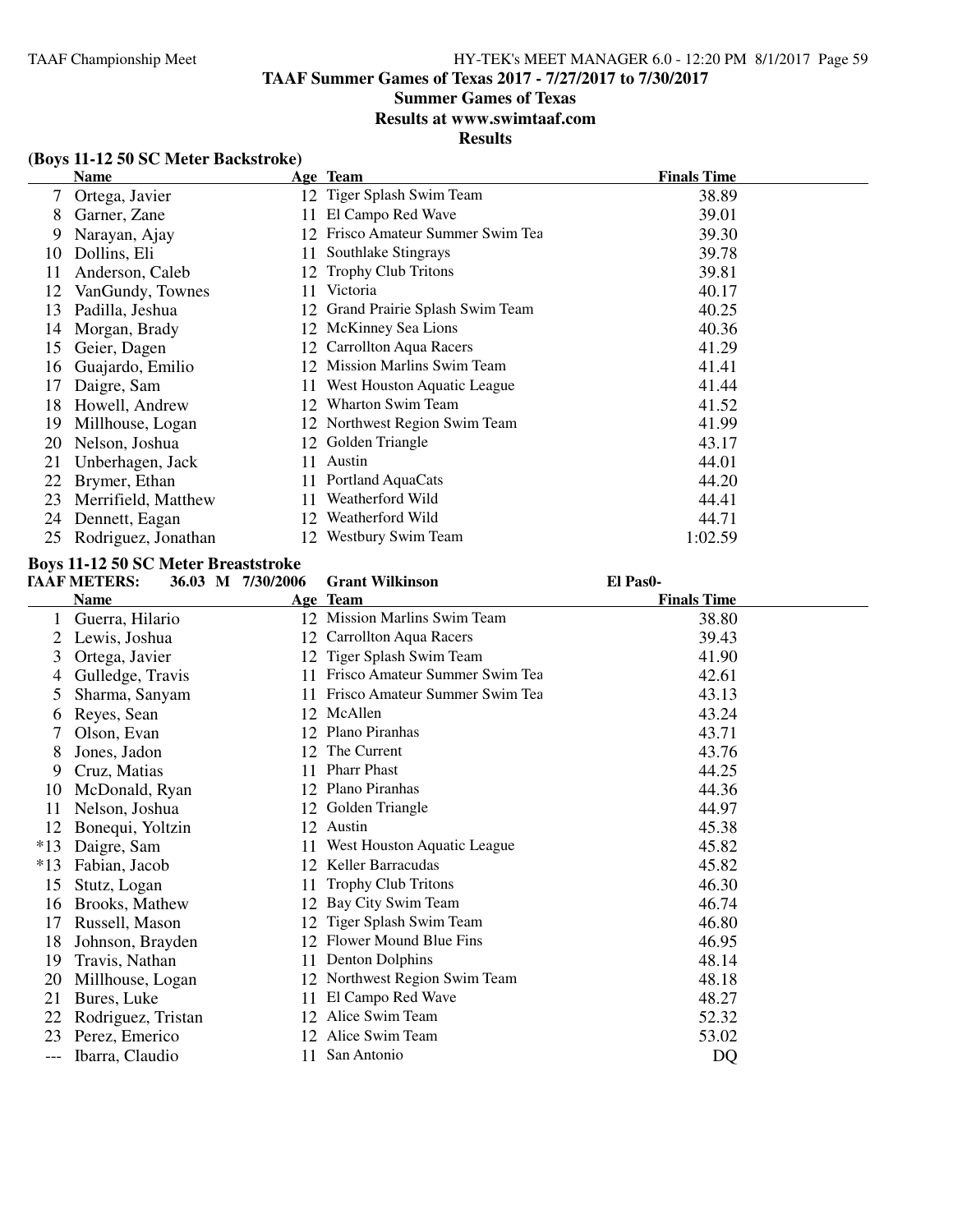**TAAF Summer Games of Texas 2017 - 7/27/2017 to 7/30/2017**

## **Summer Games of Texas**

**Results at www.swimtaaf.com**

**Results**

| <b>Boys 11-12 50 SC Meter Butterfly</b> |                                                                                         |
|-----------------------------------------|-----------------------------------------------------------------------------------------|
| <b>B B</b> 3 <i>FREE</i> BO             | $\bullet$ $\circ$ $\bullet$ $\bullet$ $\bullet$ $\bullet$ $\bullet$ $\bullet$ $\bullet$ |

|     | <b>TAAF METERS:</b><br>29.94 M 8/5/2000 |     | <b>Coleman Aldrich</b>            | <b>WOTB</b>        |  |
|-----|-----------------------------------------|-----|-----------------------------------|--------------------|--|
|     | <b>Name</b>                             |     | Age Team                          | <b>Finals Time</b> |  |
|     | Owens, Kole                             |     | 12 Lake Jackson Swim Team         | 33.49              |  |
|     | Soo, Zachary                            |     | 12 Frisco Amateur Summer Swim Tea | 34.82              |  |
| 3   | Goodrich, Dustin                        |     | 12 R&R Aquatics                   | 34.89              |  |
| 4   | Bowers, V, Harry                        |     | 12 Landa Park Dolphins            | 35.26              |  |
| 5   | Rivera, Jesse                           |     | 12 Edinburg Stingrays             | 36.64              |  |
| 6   | Nash, Jack                              | 12  | <b>Trophy Club Tritons</b>        | 37.47              |  |
|     | Diehl, Wyland                           |     | 12 Tiger Splash Swim Team         | 37.49              |  |
| 8   | Graterol, Edgard                        | 11  | <b>Trophy Club Tritons</b>        | 37.85              |  |
| 9   | Garner, Zane                            | 11  | El Campo Red Wave                 | 38.26              |  |
| 10  | Dollins, Eli                            | 11  | Southlake Stingrays               | 38.62              |  |
| 11  | Cortez, Monty                           | 12  | Tuloso-Midway Hurricanes          | 38.66              |  |
| 12  | Padilla, Jeshua                         | 12  | Grand Prairie Splash Swim Team    | 39.02              |  |
| 13  | Jones, Jadon                            | 12  | The Current                       | 39.21              |  |
| 14  | Hammons, Zachary                        |     | Frisco Amateur Summer Swim Tea    | 40.78              |  |
| 15  | Ritch, Christian                        | 12  | Cccc Dolphins                     | 41.47              |  |
| 16  | Gordon, Billy                           | 11  | Flower Mound Blue Fins            | 42.07              |  |
| 17  | Lozano, Julian                          |     | 12 McAllen                        | 42.79              |  |
| 18  | Travis, Nathan                          | 11  | <b>Denton Dolphins</b>            | 45.02              |  |
| 19  | McDonald, Ryan                          |     | 12 Plano Piranhas                 | 46.30              |  |
| 20  | Thompson, Stephen                       | 11. | Carrollton Aqua Racers            | 46.64              |  |
| 21  | Gholizadeh, Kian                        | 11  | West Houston Aquatic League       | 48.43              |  |
| 22  | Wyrtzen, Noah                           | 11  | Austin                            | 50.00              |  |
| 23  | Rodriguez, Nickolas                     | 11  | Mission Marlins Swim Team         | 50.90              |  |
| --- | Medina, Luke                            | 11  | Tuloso-Midway Hurricanes          | DQ                 |  |

#### **Boys 11-12 100 SC Meter IM**

|               |                           |       | <b>TAAF METERS:</b> 1:13.29 M 7/1/1994 | John Zimmerman                    | Grapevine          |  |
|---------------|---------------------------|-------|----------------------------------------|-----------------------------------|--------------------|--|
|               | <b>Name</b>               |       |                                        | Age Team                          | <b>Finals Time</b> |  |
|               | Gonzalez, Hector<br>35.09 | 41.03 |                                        | 11 Mission Marlins Swim Team      | 1:16.12            |  |
| $2^{\circ}$   | Guerra, Hilario<br>38.69  | 39.64 |                                        | 12 Mission Marlins Swim Team      | 1:18.33            |  |
| 3             | Smith, Ryan<br>36.28      | 42.16 |                                        | 11 Flower Mound Blue Fins         | 1:18.44            |  |
|               | Goodrich, Dustin<br>37.69 | 43.02 |                                        | 12 R&R Aquatics                   | 1:20.71            |  |
| $\mathcal{L}$ | Reyes, Sean<br>37.76      | 45.23 |                                        | 12 McAllen                        | 1:22.99            |  |
| 6             | Bowers, V, Harry<br>37.10 | 46.57 |                                        | 12 Landa Park Dolphins            | 1:23.67            |  |
|               | Lewis, Joshua<br>40.59    | 43.61 |                                        | 12 Carrollton Aqua Racers         | 1:24.20            |  |
| 8             | Soo, Zachary<br>40.50     | 43.98 |                                        | 12 Frisco Amateur Summer Swim Tea | 1:24.48            |  |
| 9             | Gulledge, Travis<br>38.25 | 47.68 |                                        | 11 Frisco Amateur Summer Swim Tea | 1:25.93            |  |
| 10            | Ortega, Javier<br>41.56   | 45.58 |                                        | 12 Tiger Splash Swim Team         | 1:27.14            |  |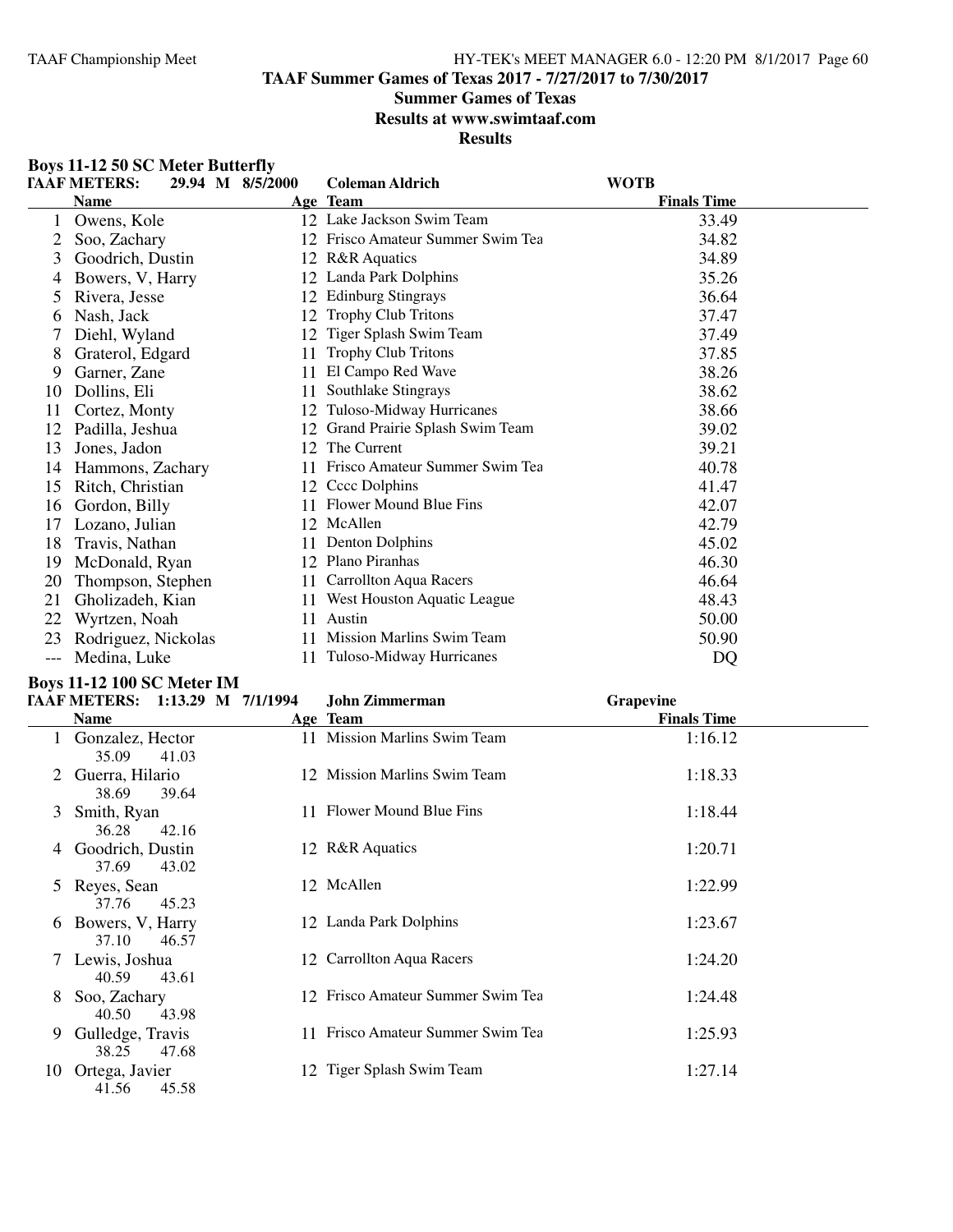**TAAF Summer Games of Texas 2017 - 7/27/2017 to 7/30/2017**

# **Summer Games of Texas**

**Results at www.swimtaaf.com**

# **Results**

# **(Boys 11-12 100 SC Meter IM)**

|     | <b>Name</b>                           | Age Team                          | <b>Finals Time</b> |
|-----|---------------------------------------|-----------------------------------|--------------------|
| 11  | Monroe, Case<br>39.52<br>47.88        | 12 Landa Park Dolphins            | 1:27.40            |
| 12  | Molina, Jaden<br>41.45<br>46.60       | 12 Alice Swim Team                | 1:28.05            |
|     | 13 Nickler, Nate<br>41.35<br>49.24    | 11 Trophy Club Tritons            | 1:30.59            |
|     | 14 May, Kole<br>41.11<br>50.15        | 11 Frisco Amateur Summer Swim Tea | 1:31.26            |
|     | 15 Ritch, Christian<br>44.38<br>48.12 | 12 Cccc Dolphins                  | 1:32.50            |
| 16  | VanGundy, Townes                      | 11 Victoria                       | 1:32.51            |
| 17  | Graterol, Edgard<br>42.72<br>50.94    | 11 Trophy Club Tritons            | 1:33.66            |
|     | 18 Bures, Luke<br>43.78<br>51.02      | 11 El Campo Red Wave              | 1:34.80            |
| 19. | Daigre, Sam<br>47.44<br>48.47         | 11 West Houston Aquatic League    | 1:35.91            |
| 20  | Nickler, Matt<br>46.87<br>49.64       | 11 Trophy Club Tritons            | 1:36.51            |
| 21  | Unberhagen, Jack<br>43.29<br>55.75    | 11 Austin                         | 1:39.04            |
|     | Olson, Evan                           | 12 Plano Piranhas                 | DQ                 |
|     | Owens, Kole                           | 12 Lake Jackson Swim Team         | DQ                 |

# **Boys 11-12 200 SC Meter Freestyle Relay**

|   | TAAF METERS: 2:07.06 M 8/1/1989  |       |       | <b>Bedford</b>                                     | <b>Bedford</b>          |                        |
|---|----------------------------------|-------|-------|----------------------------------------------------|-------------------------|------------------------|
|   | <b>Team</b>                      |       |       | <b>Relay</b>                                       |                         | <b>Finals Time</b>     |
|   | Frisco Amateur Summer Swin       |       |       | A                                                  |                         | 2:09.97                |
|   | 1) Devillier, Andrew 11          |       |       | 2) Bunion, Thedore Caleb 12 3) Gulledge, Travis 11 |                         | 4) Soo, Zachary 12     |
|   | 31.98                            | 33.08 | 33.08 | 31.83                                              |                         |                        |
|   | Flower Mound Blue Fins           |       |       | A                                                  |                         | 2:15.91                |
|   | 1) Gordon, Billy 11              |       |       | 2) Cargo, Daniel 12                                | 3) Johnson, Brayden 12  | 4) Smith, Ryan 11      |
|   | 36.09                            | 33.83 | 34.10 | 31.89                                              |                         |                        |
| 3 | <b>Mission Marlins Swim Team</b> |       |       | A                                                  |                         | 2:16.83                |
|   | 1) Rodriguez, Ethan 12           |       |       | 2) Serda, Noah 11                                  | 3) Guajardo, Emilio 12  | 4) Delgado, Julio 11   |
|   | 32.93                            | 34.82 | 34.38 | 34.70                                              |                         |                        |
| 4 | <b>Trophy Club Tritons</b>       |       |       | A                                                  |                         | 2:18.38                |
|   | 1) Nickler, Matt 11              |       |       | 2) Anderson, Caleb 12                              | 3) Nickler, Nate 11     | 4) Nash, Jack 12       |
|   | 34.89                            | 36.91 | 32.94 | 33.64                                              |                         |                        |
| 5 | <b>R&amp;R</b> Aquatics          |       |       | A                                                  |                         | 2:18.87                |
|   | 1) Sugawara, Connor 11           |       |       | 2) Sugawara, Ian 11                                | 3) Vannerson, Reese 12  | 4) Goodrich, Dustin 12 |
|   | 37.44                            | 37.04 | 33.07 | 31.32                                              |                         |                        |
| 6 | Landa Park Dolphins              |       |       | A                                                  |                         | 2:19.15                |
|   | 1) Monroe, Case 12               |       |       | 2) Slimpin, Ryan 11                                | 3) Thomas, Aaden 12     | 4) Bowers, V, Harry 12 |
|   | 32.59                            | 35.73 | 39.81 | 31.02                                              |                         |                        |
|   | McAllen                          |       |       | $\overline{A}$                                     |                         | 2:19.45                |
|   | 1) Reyes, Sean 12                |       |       | 2) Lozano, Julian 12                               | 3) Rodriguez, Rayhan 11 | 4) Garcia, Moses 12    |
|   | 33.31                            | 34.74 | 32.32 | 39.08                                              |                         |                        |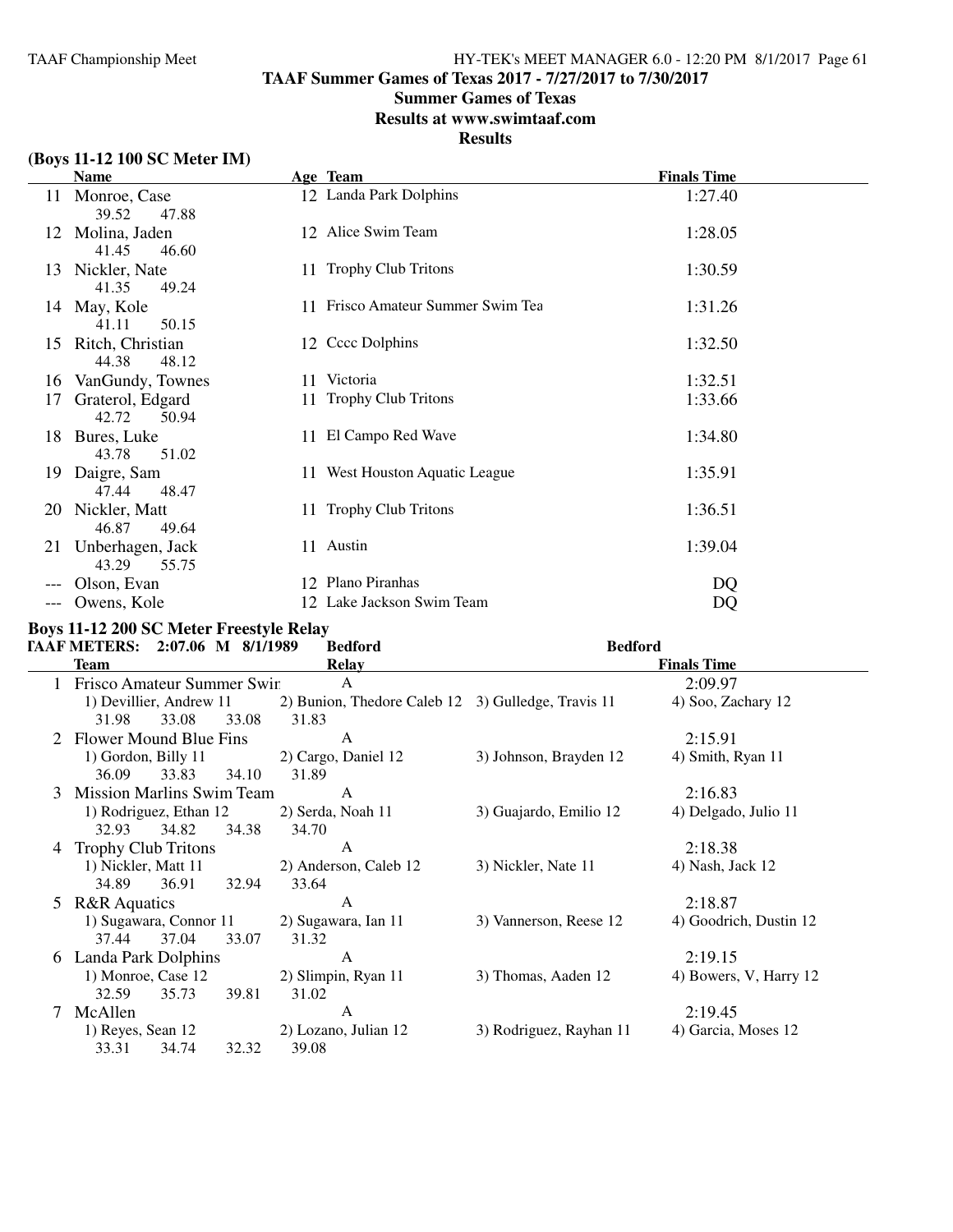**TAAF Summer Games of Texas 2017 - 7/27/2017 to 7/30/2017**

## **Summer Games of Texas**

**Results at www.swimtaaf.com**

**Results**

# **(Boys 11-12 200 SC Meter Freestyle Relay)**

|    | $(\mathbf{D} \mathbf{v})$ is in the hold $\mathbf{D} \mathbf{v}$ in the set of $\mathbf{D} \mathbf{v}$ is the set of $\mathbf{D} \mathbf{v}$<br>Team | <b>Relay</b>                          |                           | <b>Finals Time</b>          |
|----|------------------------------------------------------------------------------------------------------------------------------------------------------|---------------------------------------|---------------------------|-----------------------------|
|    | 8 Carrollton Aqua Racers                                                                                                                             | A                                     |                           | 2:24.99                     |
|    | 1) Yoon, Taegeon 11<br>38.83<br>33.73<br>38.60                                                                                                       | 2) Lewis, Joshua 12<br>33.83          | 3) Disney, Chance 11      | 4) Geier, Dagen 12          |
| 9. | Frisco Amateur Summer Swin                                                                                                                           | B                                     |                           | 2:25.11                     |
|    | 1) Sharma, Sanyam 11<br>36.03<br>37.63<br>37.25                                                                                                      | 2) Gonzales, Jay 11<br>34.20          | 3) May, Kole 11           | 4) Narayan, Ajay 12         |
|    | 10 Bay City Swim Team                                                                                                                                | A                                     |                           | 2:30.98                     |
|    | 1) Rodriguez, Felix 12<br>37.44<br>38.08<br>39.21                                                                                                    | 2) Garza, Kaiden 11<br>36.25          | 3) Biggerstaff, Ryan 11   | 4) Brooks, Mathew 12        |
| 11 | Tuloso-Midway Hurricanes                                                                                                                             | A                                     |                           | 2:31.20                     |
|    | 1) Medina, Luke 11<br>32.51<br>34.20<br>36.82                                                                                                        | 2) Green, Colton 12<br>47.67          | 3) Russell, William 12    | 4) Cortez, Monty 12         |
|    | 12 Tiger Splash Swim Team                                                                                                                            | $\mathbf{A}$                          |                           | 2:35.94                     |
|    | 1) Russell, Mason 12<br>40.55<br>38.99<br>40.47                                                                                                      | 2) Vanscoy, Charles 12<br>35.93       | 3) Hovatter, Austin 12    | 4) Diehl, Wyland 12         |
|    | 13 McAllen                                                                                                                                           | $\, {\bf B}$                          |                           | 2:44.63                     |
|    | 1) Izaquirre, Aaron 12<br>41.20<br>40.62<br>15.70                                                                                                    | 2) Kennan, Jedi 11<br>1:07.11         | 3) Acevedo, Cristian 11   | 4) Valdivia, Johnathan 11   |
|    | 14 Weatherford Wild                                                                                                                                  | $\mathbf{A}$                          |                           | 2:45.48                     |
|    | 1) Crickman, Landry 11<br>41.37<br>44.17<br>39.93                                                                                                    | 2) Enlow, Noah 12<br>40.01            | 3) Merrifield, Matthew 11 | 4) Oestreich, Kaleb 11      |
|    | 15 Victoria                                                                                                                                          | $\mathbf{A}$                          |                           | 2:47.58                     |
|    | 1) VanGundy, Townes 11<br>37.13<br>43.79<br>1:26.66                                                                                                  | 2) Flounders, Ben 11                  | 3) Crow, Charlie 12       | 4) Shepherd, Garrett 12     |
|    | --- Alice Swim Team<br>1) Urrutia, Zander 11                                                                                                         | $\mathbf{A}$<br>2) Molina, Joaquin 11 | 3) Nisimblat, Matteo 11   | DQ<br>4) Molina, Jaden 12   |
|    | <b>Boys 11-12 200 SC Meter Medley Relay</b>                                                                                                          |                                       |                           |                             |
|    | TAAF METERS: 2:22.23 M 8/1/1990                                                                                                                      | Lewisville                            | Lewisville                |                             |
|    | <b>Team</b>                                                                                                                                          | <b>Relay</b>                          |                           | <b>Finals Time</b>          |
|    | 1 Mission Marlins Swim Team                                                                                                                          | $\mathbf{A}$                          |                           | 2:25.16                     |
|    | 1) Rodriguez, Ethan 12<br>43.45<br>34.88<br>33.96                                                                                                    | 2) Guerra, Hilario 12<br>32.87        | 3) Gonzalez, Hector 11    | 4) Guajardo, Emilio 12      |
|    | 2 Frisco Amateur Summer Swin                                                                                                                         | A                                     |                           | 2:27.85                     |
|    | 1) Devillier, Andrew 11<br>36.07<br>43.91<br>34.86                                                                                                   | 2) Gulledge, Travis 11<br>33.01       | 3) Soo, Zachary 12        | 4) Bunion, Thedore Caleb 12 |
|    | 3 Flower Mound Blue Fins                                                                                                                             | $\mathbf{A}$                          |                           | 2:37.32                     |
|    | 1) Cargo, Daniel 12<br>45.26<br>34.13<br>43.12                                                                                                       | 2) Johnson, Brayden 12<br>34.81       | 3) Smith, Ryan 11         | 4) Gordon, Billy 11         |
| 4  | <b>Trophy Club Tritons</b>                                                                                                                           | A                                     |                           | 2:38.25                     |
|    | 1) Anderson, Caleb 12<br>38.26<br>40.39<br>46.12                                                                                                     | 2) Stutz, Logan 11<br>33.48           | 3) Graterol, Edgard 11    | 4) Nash, Jack 12            |
| 5  | <b>R&amp;R</b> Aquatics                                                                                                                              | A                                     |                           | 2:39.38                     |
|    | 1) Sugawara, Ian 11<br>41.98<br>50.15<br>34.85                                                                                                       | 2) Sugawara, Connor 11<br>32.40       | 3) Goodrich, Dustin 12    | 4) Vannerson, Reese 12      |
| 6  | Frisco Amateur Summer Swin                                                                                                                           | B                                     |                           | 2:40.73                     |
|    | 1) Narayan, Ajay 12<br>39.91<br>42.19<br>43.63                                                                                                       | 2) Sharma, Sanyam 11<br>35.00         | 3) Hammons, Zachary 11    | 4) Gonzales, Jay 11         |
|    | <b>Carrollton Aqua Racers</b>                                                                                                                        | A                                     |                           | 2:46.67                     |
|    | 1) Yoon, Taegeon 11<br>45.59<br>40.96<br>46.73                                                                                                       | 2) Lewis, Joshua 12<br>33.39          | 3) Thompson, Stephen 11   | 4) Geier, Dagen 12          |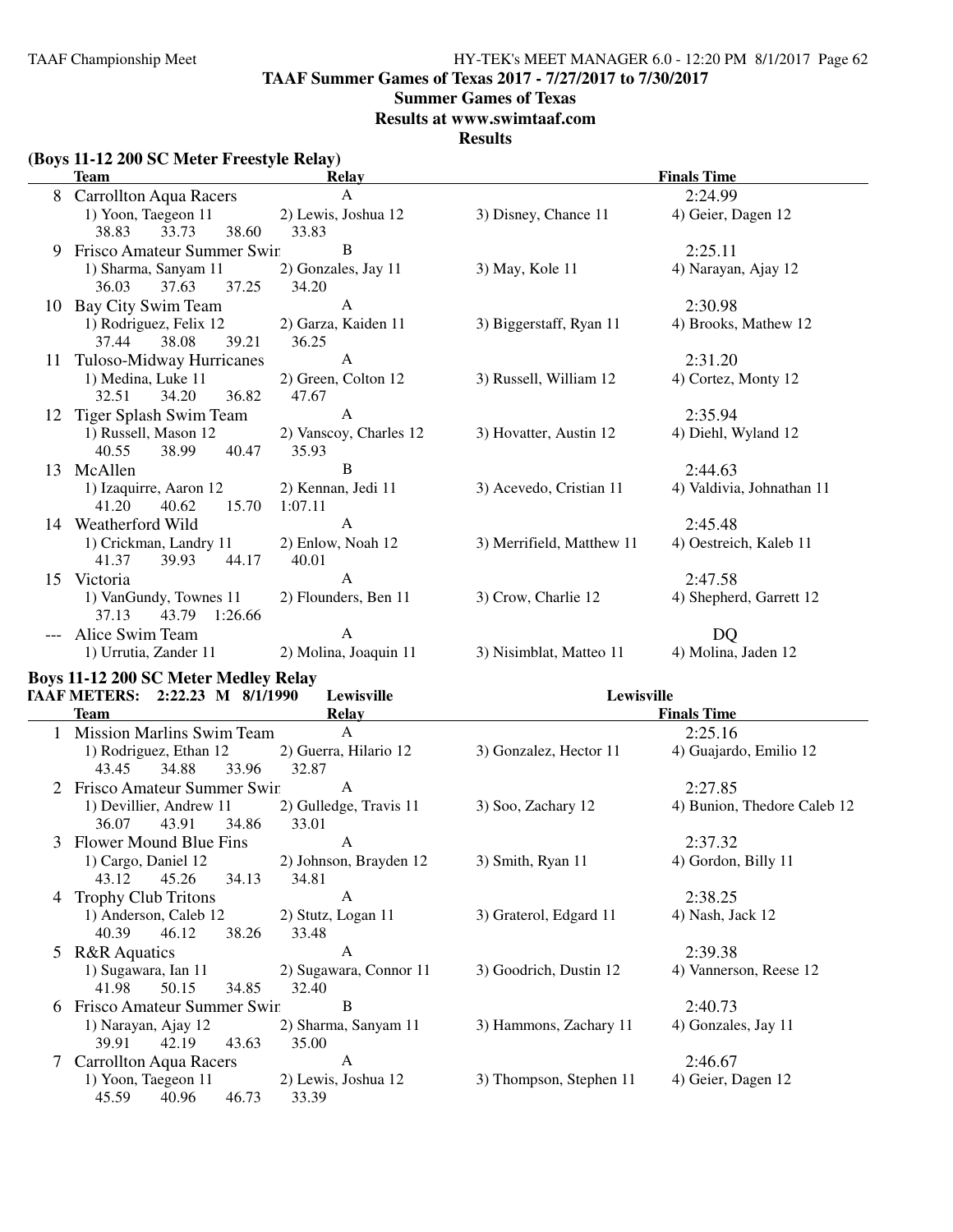**TAAF Summer Games of Texas 2017 - 7/27/2017 to 7/30/2017**

#### **Summer Games of Texas**

**Results at www.swimtaaf.com**

**Results**

# **(Boys 11-12 200 SC Meter Medley Relay)**

|    | <b>Team</b>               | Relay                  |                           | <b>Finals Time</b>      |  |  |
|----|---------------------------|------------------------|---------------------------|-------------------------|--|--|
| 8  | Bay City Swim Team        | A                      |                           | 2:47.66                 |  |  |
|    | 1) Oros, Blake 12         | 2) Brooks, Mathew 12   | 3) Vargas, Michael 12     | 4) Rodriguez, Felix 12  |  |  |
|    | 47.23<br>45.66<br>37.14   | 37.63                  |                           |                         |  |  |
| 9  | Alice Swim Team           | A                      |                           | 2:48.52                 |  |  |
|    | 1) Nisimblat, Matteo 11   | 2) Perez, Emerico 12   | 3) Molina, Jaden 12       | 4) Molina, Joaquin 11   |  |  |
|    | 46.12<br>37.50<br>50.27   | 34.63                  |                           |                         |  |  |
| 10 | Austin                    | A                      |                           | 2:49.47                 |  |  |
|    | 1) Unberhagen, Jack 11    | 2) Bonequi, Yoltzin 12 | 3) Inovejas, Ivan 11      | 4) Arredondo, Luke 11   |  |  |
|    | 43.70<br>15.50 1:14.68    | 35.59                  |                           |                         |  |  |
| 11 | Tiger Splash Swim Team    | A                      |                           | 2:54.39                 |  |  |
|    | 1) Hovatter, Austin 12    | 2) Russell, Mason 12   | 3) Diehl, Wyland 12       | 4) Calvert, Jonathan 11 |  |  |
|    | 47.23<br>38.78<br>47.56   | 40.82                  |                           |                         |  |  |
| 12 | Plano Piranhas            | A                      |                           | 2:58.26                 |  |  |
|    | 1) Bristol, Tyler 11      | 2) Bristol, Logan 12   | 3) Ma, Ethan 12           | 4) Bristol, Clayton 11  |  |  |
|    | 44.76<br>47.59<br>43.67   | 42.24                  |                           |                         |  |  |
| 13 | Weatherford Wild          | A                      |                           | 3:06.34                 |  |  |
|    | 1) Crickman, Landry 11    | 2) Enlow, Noah 12      | 3) Merrifield, Matthew 11 | 4) Oestreich, Kaleb 11  |  |  |
|    | 57.28<br>43.70<br>48.73   | 36.63                  |                           |                         |  |  |
| 14 | Tuloso-Midway Hurricanes  | A                      |                           | 3:13.47                 |  |  |
|    | 1) Russell, William 12    | 2) Cortez, Monty 12    | 3) Medina, Luke 11        | 4) Green, Colton 12     |  |  |
|    | 1:31.94<br>48.70<br>52.83 |                        |                           |                         |  |  |

## **Boys 13-14 50 SC Meter Freestyle**

|    | <b>TAAF METERS:</b> | 26.15 M 7/28/2007 | Ian Rea                           | <b>Southlake</b>   |
|----|---------------------|-------------------|-----------------------------------|--------------------|
|    | <b>Name</b>         |                   | Age Team                          | <b>Finals Time</b> |
|    | Rennhack, Nicholas  |                   | 14 Grapevine Gators               | 26.70              |
| 2  | Velasquez, Issac    |                   | 13 Pharr Phast                    | 26.97              |
| 3  | Sharp, Ryan         |                   | 14 Unattached                     | 27.03              |
| 4  | Palmquist, Ean      |                   | 14 Victoria                       | 27.54              |
| 5  | Panola, Christian   |                   | 14 McAllen                        | 27.90              |
| 6  | Medina, Art         |                   | 14 Tuloso-Midway Hurricanes       | 27.93              |
|    | Carmody, Jarrod     | 13                | <b>Trophy Club Tritons</b>        | 27.99              |
| 8  | Boettcher, Kase     |                   | 13 R&R Aquatics                   | 28.66              |
| 9  | Ayers, Ayden        | 14                | Bryan Barracudas                  | 28.71              |
| 10 | Mason, Aleksei      | 13                | <b>Aqua Swift Aquatics</b>        | 29.01              |
| 11 | Travis, Austin      |                   | 14 Denton Dolphins                | 29.07              |
| 12 | Monroe, Hunter      |                   | 14 Landa Park Dolphins            | 29.09              |
| 13 | Cobb, Noah          |                   | 14 Lake Jackson Swim Team         | 29.17              |
| 14 | Lizzotte, Ethan     |                   | 13 McAllen                        | 29.22              |
| 15 | Orsak, Lathon       |                   | 14 Wharton Swim Team              | 29.27              |
| 16 | Elizondo, Jondaniel |                   | 13 Alice Swim Team                | 29.35              |
| 17 | Scott, Branden      |                   | 14 Mesquite Marlins               | 29.78              |
| 18 | Allums, Sachin      |                   | 14 Austin                         | 29.85              |
| 19 | Duong, Michael      |                   | 13 Grand Prairie Splash Swim Team | 29.88              |
| 20 | Rodriguez, Nicolas  | 13                | Seals Swim Team                   | 30.14              |
| 21 | Lai, Alexander      | 13                | Grand Prairie Splash Swim Team    | 30.60              |
| 22 | Ortega, Jair        | 14                | Tiger Splash Swim Team            | 30.80              |
| 23 | Scritchfield, Kyle  | 13                | <b>Rowlett Rays Swimming</b>      | 31.03              |
| 24 | Pathania, Adit      | 13                | Frisco Amateur Summer Swim Tea    | 31.17              |
| 25 | Bailes, Jacob       |                   | 14 West of the Brazos             | 32.17              |
| 26 | Colegrove, Parker   |                   | 14 Austin                         | 32.21              |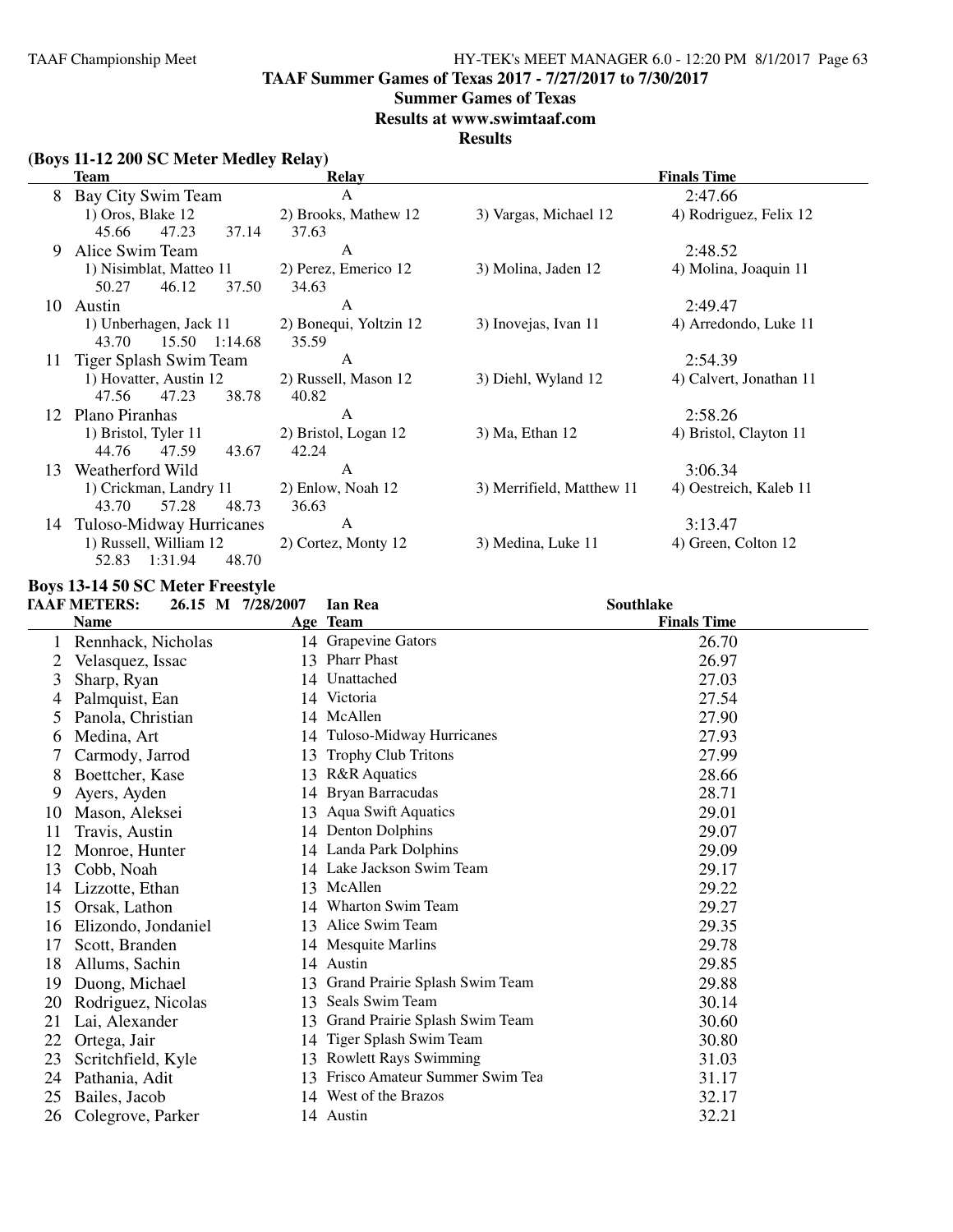**TAAF Summer Games of Texas 2017 - 7/27/2017 to 7/30/2017**

## **Summer Games of Texas**

**Results at www.swimtaaf.com**

**Results**

# **(Boys 13-14 50 SC Meter Freestyle)**

| <b>Name</b>          | Age Team              | <b>Finals Time</b> |
|----------------------|-----------------------|--------------------|
| 27 Burge, Chase      | 14 San Antonio        | 32.51              |
| 28 Johnson, Ethan    | 14 Austin             | 33.51              |
| 29 Baldobino, Cory   | 13 Bryan Barracudas   | 33.82              |
| 30 Molo, Gabriel     | 13 Westbury Swim Team | 38.79              |
| 31 Rodriguez, Carlos | 13 Westbury Swim Team | 39.78              |

## **Boys 13-14 100 SC Meter Freestyle**

|    | <b>TAAF METERS:</b>             |       | 57.24 M 7/27/2017 | <b>Ryan Gasiorowski</b>           | <b>LJST</b>        |
|----|---------------------------------|-------|-------------------|-----------------------------------|--------------------|
|    | Name                            |       |                   | Age Team                          | <b>Finals Time</b> |
|    | 1 Gasiorowski, Ryan<br>27.66    | 29.58 |                   | 14 Lake Jackson Swim Team         | 57.24M             |
|    | 2 Rennhack, Nicholas<br>27.59   | 30.17 |                   | 14 Grapevine Gators               | 57.76              |
|    | 3 Velasquez, Issac<br>27.55     | 30.73 |                   | 13 Pharr Phast                    | 58.28              |
|    | 4 Pizana, Aaron<br>28.50        | 31.52 |                   | 14 Tuloso-Midway Hurricanes       | 1:00.02            |
|    | 5 Barrera, Noah<br>29.14        | 32.52 |                   | 14 Landa Park Dolphins            | 1:01.66            |
|    | 6 Palmquist, Ean<br>29.21       | 33.05 |                   | 14 Victoria                       | 1:02.26            |
|    | 7 Ayers, Ayden<br>30.55         | 33.05 |                   | 14 Bryan Barracudas               | 1:03.60            |
|    | 8 Lizzotte, Ethan<br>30.46      | 33.72 |                   | 13 McAllen                        | 1:04.18            |
|    | 9 Mason, Aleksei<br>30.12       | 34.40 |                   | 13 Aqua Swift Aquatics            | 1:04.52            |
|    | *10 Lugo, Jonah<br>31.08        | 33.92 |                   | 13 Tuloso-Midway Hurricanes       | 1:05.00            |
|    | *10 Rodriguez, Nicolas<br>30.66 | 34.34 |                   | 13 Seals Swim Team                | 1:05.00            |
|    | 12 Garza, Bryan<br>30.24        | 35.03 |                   | 14 Edinburg Stingrays             | 1:05.27            |
|    | 13 Duong, Michael<br>31.14      | 34.83 |                   | 13 Grand Prairie Splash Swim Team | 1:05.97            |
|    | 14 Pathania, Adit<br>31.82      | 34.87 |                   | 13 Frisco Amateur Summer Swim Tea | 1:06.69            |
|    | 15 Maddula, Naga-Sai<br>31.78   | 34.96 |                   | 14 Trophy Club Tritons            | 1:06.74            |
|    | 16 Kirk, Joshua<br>32.98        | 33.94 |                   | 13 Trophy Club Tritons            | 1:06.92            |
|    | 17 Monroe, Hunter<br>31.57      | 36.02 |                   | 14 Landa Park Dolphins            | 1:07.59            |
|    | 18 Gomez, Ian<br>33.18          | 34.59 |                   | 14 Grand Prairie Splash Swim Team | 1:07.77            |
|    | 19 Cox, Tate<br>32.51           | 35.32 |                   | 14 Midlothian Stingrays           | 1:07.83            |
|    | 20 Scrivner, Preston<br>32.42   | 35.59 |                   | 13 Trophy Club Tritons            | 1:08.01            |
| 21 | Tijerina, Ryan<br>33.41         | 36.88 |                   | 14 Paris                          | 1:10.29            |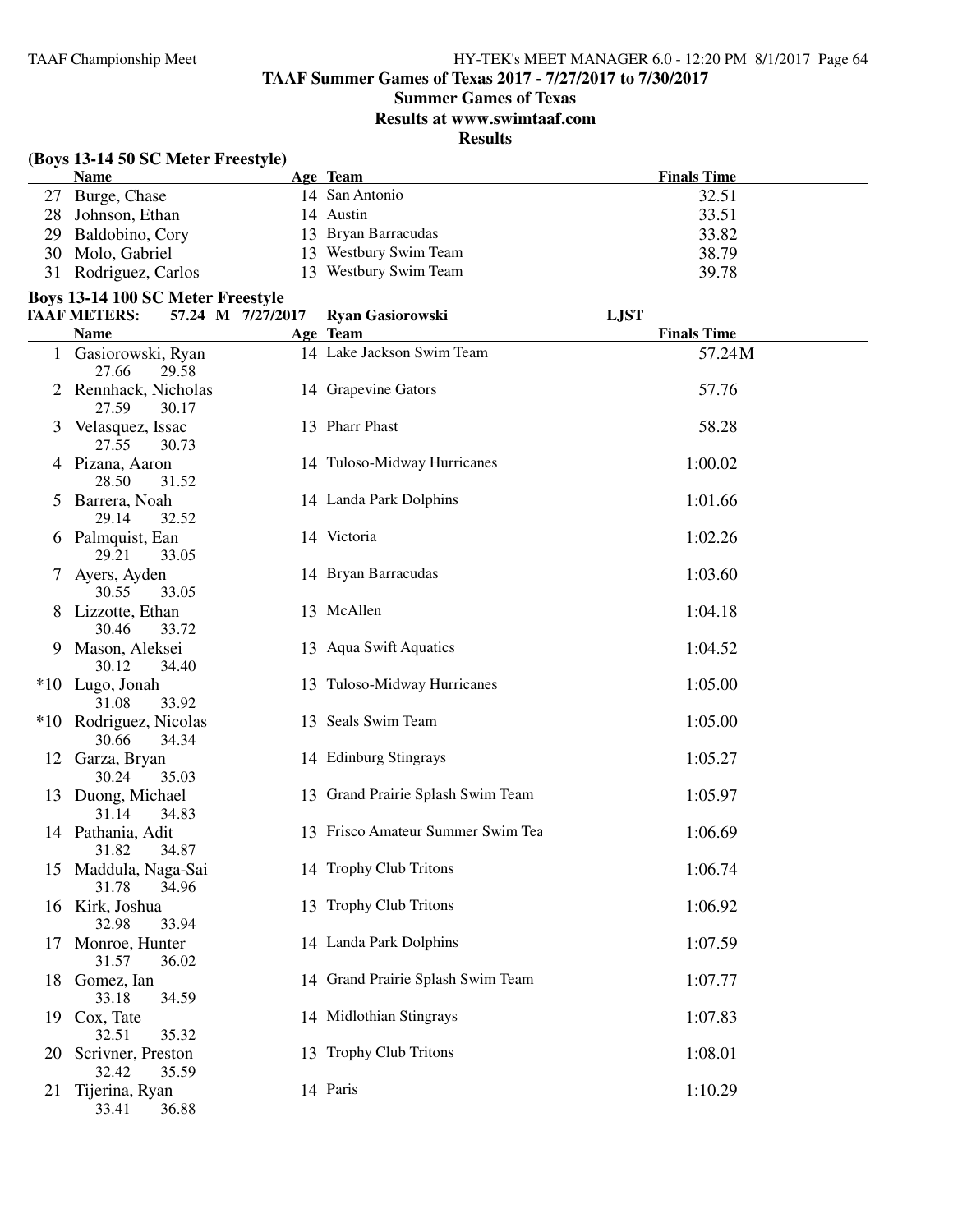**TAAF Summer Games of Texas 2017 - 7/27/2017 to 7/30/2017**

# **Summer Games of Texas**

**Results at www.swimtaaf.com**

# **Results**

|  |  |  |  |  | (Boys 13-14 100 SC Meter Freestyle) |
|--|--|--|--|--|-------------------------------------|
|--|--|--|--|--|-------------------------------------|

|    | <b>Name</b>                         | Age Team              | <b>Finals Time</b> |
|----|-------------------------------------|-----------------------|--------------------|
| 22 | Scott, Branden<br>36.56<br>34.14    | 14 Mesquite Marlins   | 1:10.70            |
| 23 | Bailes, Jacob<br>1:10.90            | 14 West of the Brazos | 1:10.88            |
| 24 | Colegrove, Parker<br>34.09<br>38.02 | 14 Austin             | 1:12.11            |
|    | 25 Nguyen, Dylan<br>33.34<br>39.98  | 14 Golden Triangle    | 1:13.32            |
| 26 | Bower, Payton<br>34.70<br>40.81     | 14 West of the Brazos | 1:15.51            |
| 27 | Anzueto, Joshua<br>41.56<br>38.14   | 14 Westbury Swim Team | 1:19.70            |
| 28 | LeBeau, Ryan<br>40.89<br>44.85      | 14 Westbury Swim Team | 1:25.74            |
| 29 | McKallip, Ben<br>42.78<br>45.86     | 13 Austin             | 1:28.64            |
| 30 | Langford, Jaxson                    | 14 Killeen B&G Club   | 1:31.62            |
| 31 | Tharp, Austin<br>52.62<br>42.53     | 13 Austin             | 1:35.15            |

## **Boys 13-14 200 SC Meter Freestyle**

# **TAAF METERS: 2:11.03 M 7/27/2017 Noah Barrera LPD**

|    | <b>Name</b>            |       | Age Team                          | <b>Finals Time</b> |
|----|------------------------|-------|-----------------------------------|--------------------|
|    | Barrera, Noah          |       | 14 Landa Park Dolphins            | 2:11.03 M          |
|    | 29.87<br>33.46         | 35.03 | 32.67                             |                    |
|    | Castillo, Christian    |       | 14 Tuloso-Midway Hurricanes       | 2:11.09            |
|    | 29.75<br>33.16         | 34.74 | 33.44                             |                    |
| 3  | Boettcher, Kase        |       | 13 R&R Aquatics                   | 2:17.17            |
|    | 31.19<br>36.05         | 35.91 | 34.02                             |                    |
| 4  | Garza, Manny           |       | 14 Mission Marlins Swim Team      | 2:32.91            |
|    | 32.98<br>39.00         | 41.22 | 39.71                             |                    |
|    | Mason, Aleksei         |       | 13 Aqua Swift Aquatics            | 2:33.73            |
|    | 33.43<br>39.64         | 41.39 | 39.27                             |                    |
|    | 6 Uribe, Ezequiel      |       | 14 Golden Triangle                | 2:34.64            |
|    | 34.15<br>39.76         | 41.93 | 38.80                             |                    |
|    | Tijerina, Ryan         |       | 14 Paris                          | 2:35.23            |
|    | 35.69<br>41.42         | 40.73 | 37.39                             |                    |
| 8  | Johnson, Luke          |       | 14 Trophy Club Tritons            | 2:35.89            |
|    | 34.77<br>40.15         | 41.86 | 39.11                             |                    |
| 9  | Taylor, Keith          |       | 13 Coast - City of Allen Swim Tea | 2:37.76            |
|    | 40.60<br>35.76         | 41.38 | 40.02                             |                    |
|    | 10 Slaughter, Jonathan |       | 14 Carrollton Aqua Racers         | 2:41.06            |
|    | 37.48<br>41.54         | 42.14 | 39.90                             |                    |
| 11 | Bailes, Jacob          |       | 14 West of the Brazos             | 2:46.65            |
| 12 | Guerrero, Sebastian    |       | 14 Edinburg Stingrays             | 2:52.36            |
|    | 37.37<br>42.25         | 43.36 | 49.38                             |                    |
| 13 | Bower, Payton          |       | 14 West of the Brazos             | 2:52.70            |
|    | 36.92<br>44.65         | 45.96 | 45.17                             |                    |
|    | 14 Calk, Wyatt         |       | 14 Tuloso-Midway Hurricanes       | 2:54.14            |
|    | 33.06<br>39.74         | 40.11 | 1:01.23                           |                    |
| 15 | Rusk, Joseph           |       | 14 Trophy Club Tritons            | 2:54.58            |
|    | 39.62<br>45.78         | 46.68 | 42.50                             |                    |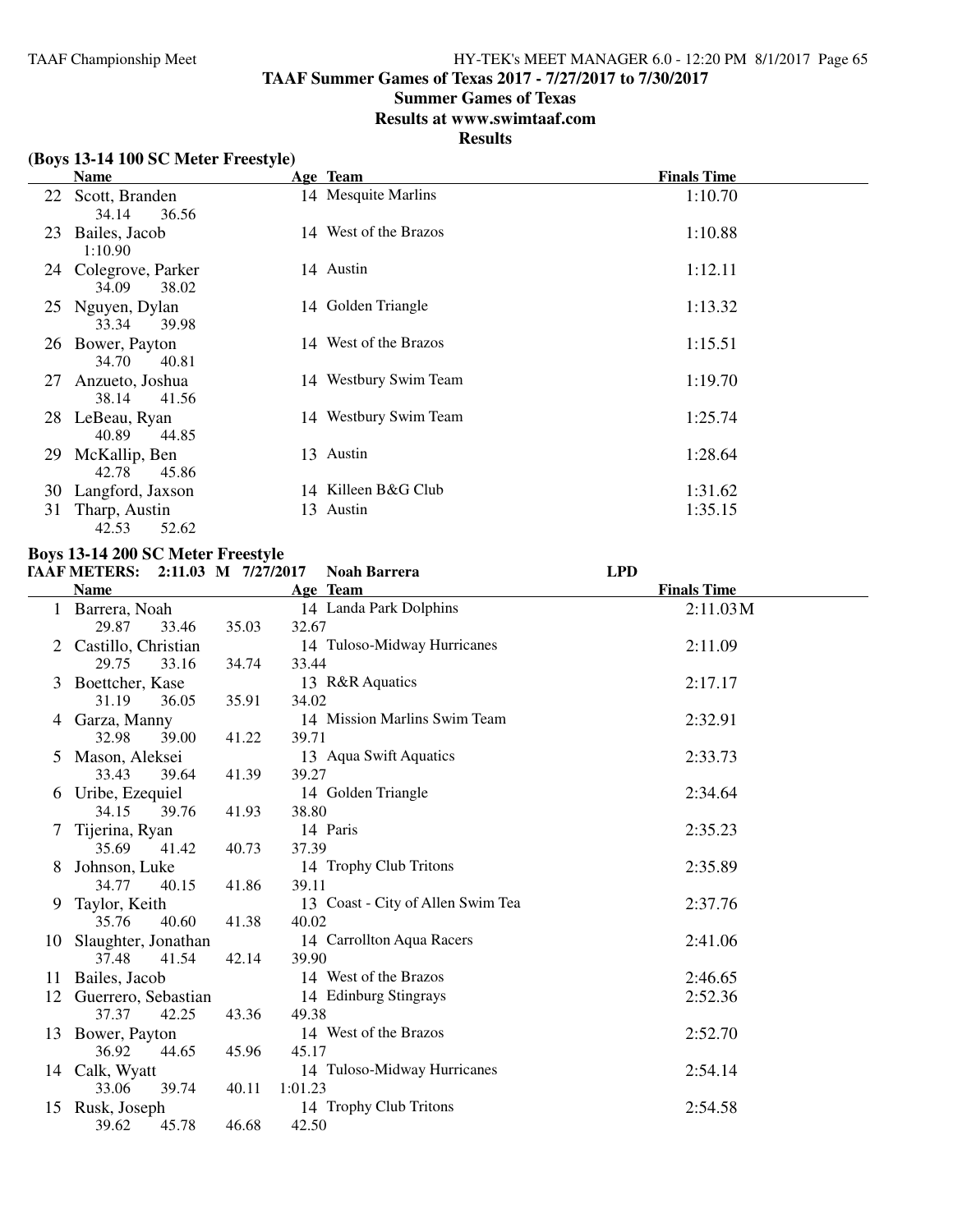**TAAF Summer Games of Texas 2017 - 7/27/2017 to 7/30/2017**

## **Summer Games of Texas**

**Results at www.swimtaaf.com**

## **Results**

# **(Boys 13-14 200 SC Meter Freestyle)**

|     | <b>Name</b>     |       | Age Team              | <b>Finals Time</b> |
|-----|-----------------|-------|-----------------------|--------------------|
| 16  | Anzueto, Joshua |       | 14 Westbury Swim Team | 2:55.34            |
|     | 44.05<br>39.26  | 47.33 | 44.70                 |                    |
| 17  | Johnson, Daniel |       | 13 Austin             | 2:55.35            |
|     | 44.76<br>37.89  | 48.05 | 44.65                 |                    |
|     | 18 LeBeau, Ryan |       | 14 Westbury Swim Team | 3:12.54            |
|     | 50.02<br>41.45  | 51.96 | 49.11                 |                    |
| 19. | McKallip, Ben   |       | 13 Austin             | 3:23.42            |
|     | 44.59<br>52.49  | 55.32 | 51.02                 |                    |

## **Boys 13-14 50 SC Meter Backstroke**

|       | <b>TAAF METERS:</b> | 30.04 M 8/1/1992 | <b>Joshua Ihde</b>                | <b>Trophy Club</b> |
|-------|---------------------|------------------|-----------------------------------|--------------------|
|       | <b>Name</b>         |                  | Age Team                          | <b>Finals Time</b> |
|       | Sharp, Ryan         |                  | 14 Unattached                     | 30.74              |
| 2     | Rennhack, Nicholas  |                  | 14 Grapevine Gators               | 30.99              |
| 3     | Boettcher, Kase     | 13               | <b>R&amp;R</b> Aquatics           | 32.07              |
| 4     | Castillo, Christian | 14               | Tuloso-Midway Hurricanes          | 32.18              |
| 5     | Barcellano, Miguel  | 14               | <b>Carrollton Aqua Racers</b>     | 32.28              |
| 6     | Palmquist, Ean      | 14               | Victoria                          | 33.11              |
| 7     | Rodriguez, Nicolas  |                  | 13 Seals Swim Team                | 34.42              |
| 8     | Fowers, Jackson     |                  | 13 Carrollton Aqua Racers         | 34.84              |
| 9     | Medina, Art         |                  | 14 Tuloso-Midway Hurricanes       | 35.02              |
| 10    | Ortega, Jair        |                  | 14 Tiger Splash Swim Team         | 35.04              |
| 11    | Monroe, Hunter      |                  | 14 Landa Park Dolphins            | 35.08              |
| 12    | Garner, Gage        |                  | 14 El Campo Red Wave              | 35.62              |
| 13    | Allums, Sachin      |                  | 14 Austin                         | 35.75              |
| 14    | Galvan, Yahir       |                  | 14 Mission Marlins Swim Team      | 36.07              |
| 15    | Pathania, Adit      | 13               | Frisco Amateur Summer Swim Tea    | 36.51              |
| 16    | Carmody, Zephan     | 13               | <b>Trophy Club Tritons</b>        | 36.52              |
| 17    | Orsak, Lathon       | 14               | Wharton Swim Team                 | 36.80              |
| 18    | Taylor, Keith       |                  | 13 Coast - City of Allen Swim Tea | 36.94              |
| 19    | Wolf, Brock         |                  | 13 Aqua Swift Aquatics            | 37.40              |
| 20    | Gomez, Ian          |                  | 14 Grand Prairie Splash Swim Team | 37.46              |
| 21    | Garza, Bryan        |                  | 14 Edinburg Stingrays             | 37.95              |
| 22    | Nguyen, Dylan       | 14               | Golden Triangle                   | 39.35              |
| 23    | Tijerina, Ryan      |                  | 14 Paris                          | 39.37              |
| 24    | Kochenower, Justin  |                  | 14 Flower Mound Blue Fins         | 39.91              |
| 25    | De Leon, Julio      |                  | 13 Mission Marlins Swim Team      | 39.95              |
| 26    | Baldobino, Cory     | 13               | Bryan Barracudas                  | 40.85              |
| 27    | Burge, Chase        |                  | 14 San Antonio                    | 41.18              |
| 28    | Molo, Gabriel       |                  | 13 Westbury Swim Team             | 47.76              |
| 29    | Rodriguez, Carlos   |                  | 13 Westbury Swim Team             | 57.88              |
| $---$ | Tharp, Austin       |                  | 13 Austin                         | DO                 |

## **Boys 13-14 50 SC Meter Breaststroke**

| <b>TAAF METERS:</b>  | 33.20 M 7/27/2017 Aidan Vargas | <b>TMST</b>        |  |
|----------------------|--------------------------------|--------------------|--|
| <b>Name</b>          | Age Team                       | <b>Finals Time</b> |  |
| Vargas, Aidan        | 14 Tuloso-Midway Hurricanes    | 33.20M             |  |
| 2 de Valcourt, Myles | 14 Lake Jackson Swim Team      | 34.11              |  |
| 3 Parsons, Miles     | 13 Port Aransas Swim Team      | 36.84              |  |
| 4 Rodriguez, Dayan   | 13 Mission Marlins Swim Team   | 37.19              |  |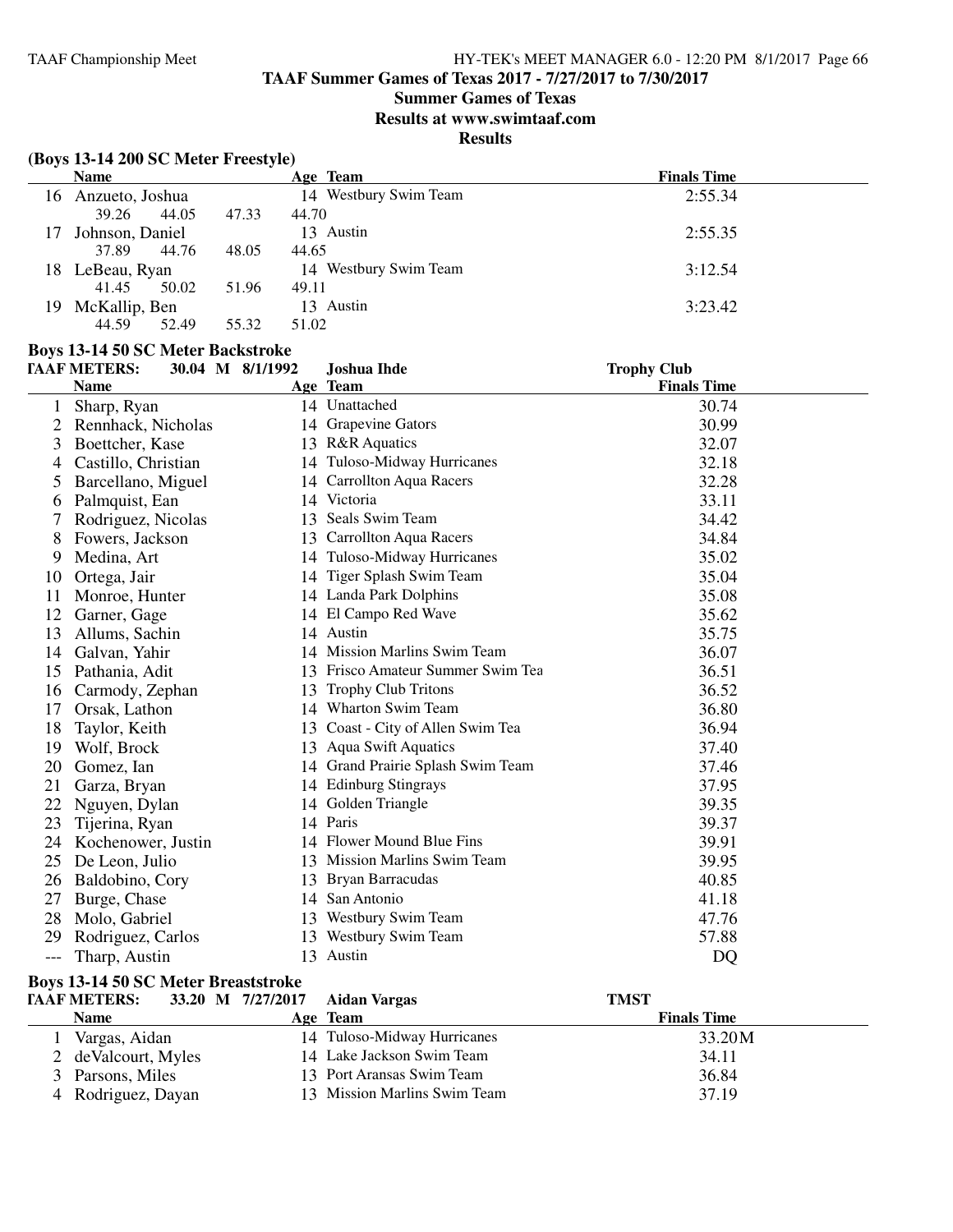**TAAF Summer Games of Texas 2017 - 7/27/2017 to 7/30/2017**

# **Summer Games of Texas**

**Results at www.swimtaaf.com**

# **Results**

# **(Boys 13-14 50 SC Meter Breaststroke)**

|    | <b>Name</b>        |    | Age Team                       | <b>Finals Time</b> |
|----|--------------------|----|--------------------------------|--------------------|
| 5  | Charles, JC        |    | 14 Alice Swim Team             | 37.31              |
| 6  | Garner, Gage       |    | 14 El Campo Red Wave           | 37.52              |
|    | Yiu, Berkley       | 14 | Frisco Amateur Summer Swim Tea | 37.60              |
| 8  | Garza, Diego       |    | 14 Mission Marlins Swim Team   | 37.74              |
| 9  | Panola, Christian  |    | 14 McAllen                     | 37.81              |
| 10 | Brown, Hunter      |    | 14 Trophy Club Tritons         | 38.01              |
| 11 | Maddula, Naga-Sai  | 14 | <b>Trophy Club Tritons</b>     | 38.34              |
| 12 | Uribe, Ezequiel    | 14 | Golden Triangle                | 38.40              |
| 13 | Pritchett, Logan   | 14 | <b>Terrell Tiger Sharks</b>    | 38.41              |
| 14 | Scritchfield, Kyle | 13 | <b>Rowlett Rays Swimming</b>   | 38.66              |
| 15 | Massengale, James  | 14 | West of the Brazos             | 39.69              |
| 16 | Scrivner, Preston  | 13 | <b>Trophy Club Tritons</b>     | 40.20              |
| 17 | Fowers, Jackson    | 13 | Carrollton Aqua Racers         | 40.43              |
| 18 | Ortega, Jair       | 14 | Tiger Splash Swim Team         | 41.52              |
| 19 | Coffee, Riley      | 13 | Austin                         | 42.98              |
| 20 | Johnson, Daniel    | 13 | Austin                         | 43.28              |
| 21 | McDonald, John     | 13 | Landa Park Dolphins            | 44.67              |
| 22 | Cohen, Jacob       | 13 | Tiger Splash Swim Team         | 46.87              |
| 23 | Burge, Chase       | 14 | San Antonio                    | 51.16              |
| 24 | Langford, Jaxson   | 14 | Killeen B&G Club               | 53.86              |
| 25 | Walters, Matthew   | 13 | Seals Swim Team                | 58.10              |
|    | Colegrove, Parker  | 14 | Austin                         | DQ                 |
|    | Ralls, Maverick    | 13 | Killeen B&G Club               | DQ                 |
|    | Barcellano, Miguel |    | 14 Carrollton Aqua Racers      | DQ                 |

# **Boys 13-14 50 SC Meter Butterfly**

|    | <b>TAAF METERS:</b> | 28.02 M 7/28/2007 | Ian Rea                        | Southlake          |  |
|----|---------------------|-------------------|--------------------------------|--------------------|--|
|    | <b>Name</b>         |                   | Age Team                       | <b>Finals Time</b> |  |
|    | Gasiorowski, Ryan   |                   | 14 Lake Jackson Swim Team      | 28.34              |  |
|    | Sharp, Ryan         |                   | 14 Unattached                  | 28.52              |  |
| 3  | Velasquez, Issac    |                   | 13 Pharr Phast                 | 29.22              |  |
| 4  | Carmody, Jarrod     | 13                | <b>Trophy Club Tritons</b>     | 29.94              |  |
| 5  | Pizana, Aaron       |                   | 14 Tuloso-Midway Hurricanes    | 30.33              |  |
| O  | Revilla, Roger      | 13                | Alice Swim Team                | 31.29              |  |
|    | Orsak, Lathon       |                   | 14 Wharton Swim Team           | 31.55              |  |
| 8  | Cobb, Noah          |                   | 14 Lake Jackson Swim Team      | 31.59              |  |
| 9  | Barrera, Noah       |                   | 14 Landa Park Dolphins         | 31.99              |  |
| 10 | Travis, Austin      |                   | 14 Denton Dolphins             | 32.14              |  |
| 11 | Roybal, Liam        | 14                | <b>Trophy Club Tritons</b>     | 32.40              |  |
| 12 | Lai, Alexander      | 13                | Grand Prairie Splash Swim Team | 32.87              |  |
| 13 | Rodriguez, Rey      | 13                | McAllen                        | 33.74              |  |
| 14 | Lizzotte, Ethan     | 13.               | McAllen                        | 33.88              |  |
| 15 | Scritchfield, Kyle  | 13                | <b>Rowlett Rays Swimming</b>   | 34.69              |  |
| 16 | Garner, Gage        | 14                | El Campo Red Wave              | 35.63              |  |
| 17 | Britton, Arie       |                   | 14 Carrollton Aqua Racers      | 35.75              |  |
| 18 | Calk, Wyatt         |                   | 14 Tuloso-Midway Hurricanes    | 35.94              |  |
| 19 | Pannell, Timothy    |                   | 14 Landa Park Dolphins         | 36.16              |  |
| 20 | McDonald, John      | 13                | Landa Park Dolphins            | 36.19              |  |
| 21 | Fowers, Jackson     | 13                | Carrollton Aqua Racers         | 36.72              |  |
| 22 | Coffee, Riley       | 13                | Austin                         | 37.37              |  |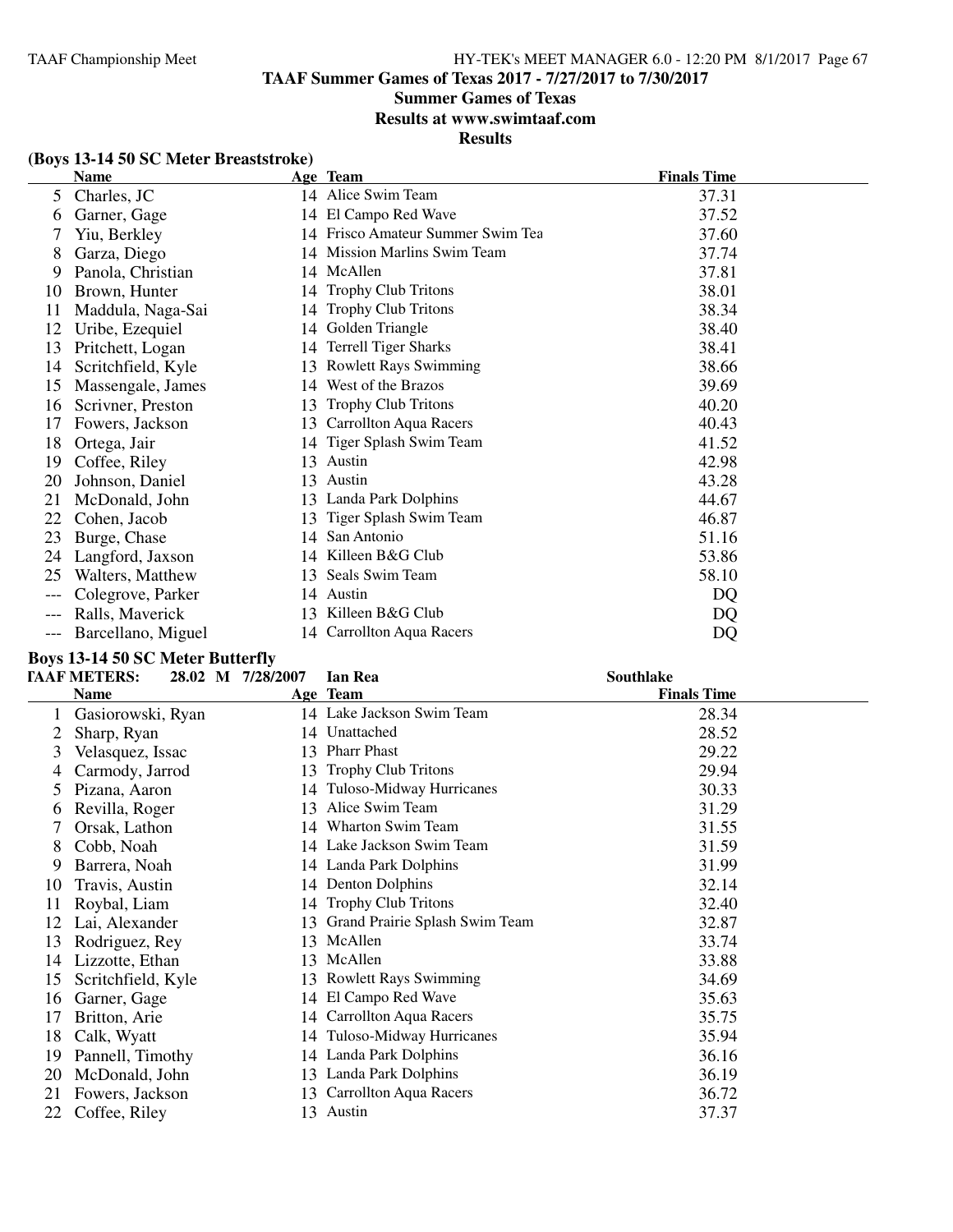**TAAF Summer Games of Texas 2017 - 7/27/2017 to 7/30/2017**

# **Summer Games of Texas**

**Results at www.swimtaaf.com**

|    | (Boys 13-14 50 SC Meter Butterfly)<br><b>Name</b> | Age Team                          | <b>Finals Time</b> |
|----|---------------------------------------------------|-----------------------------------|--------------------|
|    | 23 Baldobino, Cory                                | 13 Bryan Barracudas               | 40.21              |
| 24 | Anzueto, Joshua                                   | 14 Westbury Swim Team             | 41.56              |
| 25 | Langford, Jaxson                                  | 14 Killeen B&G Club               | 54.21              |
|    | 26 Ralls, Maverick                                | 13 Killeen B&G Club               | 1:12.94            |
|    | <b>Boys 13-14 100 SC Meter IM</b>                 |                                   |                    |
|    | TAAF METERS: 1:04.56 M 7/27/2017                  | <b>Aidan Vargas</b>               | <b>TMST</b>        |
|    | <b>Name</b>                                       | Age Team                          | <b>Finals Time</b> |
|    | 1 Vargas, Aidan<br>30.20<br>34.36                 | 14 Tuloso-Midway Hurricanes       | 1:04.56M           |
|    | 2 Rennhack, Nicholas<br>30.48<br>35.26            | 14 Grapevine Gators               | 1:05.74            |
|    | 3 Velasquez, Issac<br>32.38<br>35.88              | 13 Pharr Phast                    | 1:08.26            |
|    | 4 deValcourt, Myles<br>32.15<br>36.17             | 14 Lake Jackson Swim Team         | 1:08.32            |
|    | 5 Carmody, Jarrod<br>32.10<br>38.39               | 13 Trophy Club Tritons            | 1:10.49            |
|    | 6 Rodriguez, Dayan<br>35.42<br>38.47              | 13 Mission Marlins Swim Team      | 1:13.89            |
| 7  | Sharp, Ryan<br>32.94<br>40.97                     | 14 Unattached                     | 1:13.91            |
| 8  | Ayers, Ayden<br>35.53<br>39.11                    | 14 Bryan Barracudas               | 1:14.64            |
| 9  | Barcellano, Miguel<br>34.78<br>39.93              | 14 Carrollton Aqua Racers         | 1:14.71            |
|    | 10 Brown, Hunter<br>35.15<br>39.62                | 14 Trophy Club Tritons            | 1:14.77            |
|    | 11 Nisimblat, Luca<br>35.11<br>40.75              | 13 Alice Swim Team                | 1:15.86            |
|    | 12 Charles, JC<br>35.09<br>42.24                  | 14 Alice Swim Team                | 1:17.33            |
|    | 13 Uribe, Ezequiel<br>36.16<br>41.90              | 14 Golden Triangle                | 1:18.06            |
|    | 14 Pritchett, Logan<br>41.23<br>37.57             | 14 Terrell Tiger Sharks           | 1:18.80            |
|    | 15 Ortega, Jair<br>37.86<br>41.59                 | 14 Tiger Splash Swim Team         | 1:19.45            |
|    | 16 Pathania, Adit<br>35.66<br>44.15               | 13 Frisco Amateur Summer Swim Tea | 1:19.81            |
| 17 | Scritchfield, Kyle<br>37.27<br>42.68              | 13 Rowlett Rays Swimming          | 1:19.95            |
|    | 18 Allums, Sachin<br>36.88<br>43.51               | 14 Austin                         | 1:20.39            |
|    | 19 Travis, Austin<br>33.97<br>46.56               | 14 Denton Dolphins                | 1:20.53            |
|    | 20 Garza, Diego<br>41.40<br>41.48                 | 14 Mission Marlins Swim Team      | 1:22.88            |
| 21 | Massengale, James<br>41.48<br>43.01               | 14 West of the Brazos             | 1:24.49            |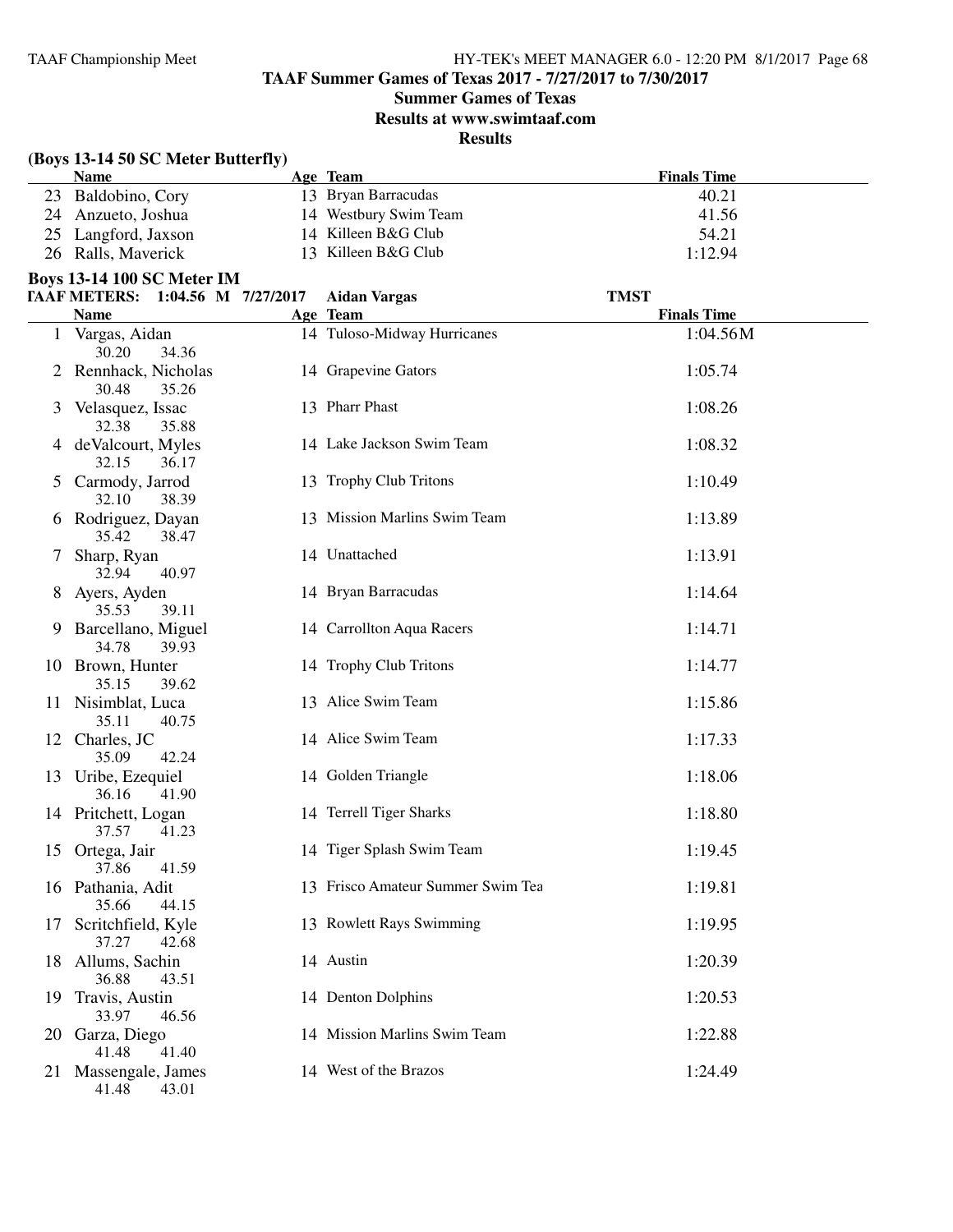**TAAF Summer Games of Texas 2017 - 7/27/2017 to 7/30/2017**

## **Summer Games of Texas**

**Results at www.swimtaaf.com**

## **Results**

# **(Boys 13-14 100 SC Meter IM)**

|    | <b>Name</b>                           | Age Team                          | <b>Finals Time</b> |
|----|---------------------------------------|-----------------------------------|--------------------|
|    | 22 Pannell, Timothy<br>45.52<br>39.16 | 14 Landa Park Dolphins            | 1:24.68            |
| 23 | Velasco, Michael<br>39.61<br>45.15    | 14 Flower Mound Blue Fins         | 1:24.76            |
|    | 24 Lai, Alexander                     | 13 Grand Prairie Splash Swim Team | 1:25.22            |
|    | 25 McDonald, John<br>48.31<br>37.80   | 13 Landa Park Dolphins            | 1:26.11            |
|    | 26 Langford, Jaxson<br>58.30<br>55.84 | 14 Killeen B&G Club               | 1:54.14            |

# **Boys 13-14 200 SC Meter Freestyle Relay**

| TAAF METERS: 1:49.83 M 7/27/2017 |  | <b>Tuloso-Midway Hurricanes</b>          | TMST |
|----------------------------------|--|------------------------------------------|------|
|                                  |  | A Pizana, A Medina, C Castillo, A Vargas |      |

|    | <b>Team</b>                      | <b>Relay</b>              |                           | <b>Finals Time</b>        |
|----|----------------------------------|---------------------------|---------------------------|---------------------------|
|    | Tuloso-Midway Hurricanes         | A                         |                           | 1:49.83M                  |
|    | 1) Pizana, Aaron 14              | 2) Medina, Art 14         | 3) Castillo, Christian 14 | 4) Vargas, Aidan 14       |
|    | 27.89<br>27.17<br>28.38          | 26.39                     |                           |                           |
|    | Lake Jackson Swim Team           | A                         |                           | 1:52.80                   |
|    | 1) Cobb, Noah 14                 | 2) Trihus, Micah 13       | 3) deValcourt, Myles 14   | 4) Gasiorowski, Ryan 14   |
|    | 29.04<br>30.21<br>27.34          | 26.21                     |                           |                           |
| 3  | Alice Swim Team                  | $\mathbf{A}$              |                           | 1:57.49                   |
|    | 1) Charles, JC 14                | 2) Revilla, Roger 13      | 3) Nisimblat, Luca 13     | 4) Elizondo, Jondaniel 13 |
|    | 30.11<br>29.32<br>28.72          | 29.34                     |                           |                           |
|    | 4 McAllen                        | A                         |                           | 1:58.12                   |
|    | 1) Lizzotte, Ethan 13            | 2) Ortiz, Pedro 14        | 3) Rodriguez, Rey 13      | 4) Panola, Christian 14   |
|    | 28.79<br>32.28<br>29.78          | 27.27                     |                           |                           |
| 5  | <b>Trophy Club Tritons</b>       | $\mathbf{A}$              |                           | 1:59.00                   |
|    | 1) Maddula, Naga-Sai 14          | 2) Kirk, Joshua 13        | 3) Brown, Hunter 14       | 4) Scrivner, Preston 13   |
|    | 30.34<br>31.54<br>27.94          | 29.18                     |                           |                           |
| 6  | <b>Landa Park Dolphins</b>       | $\mathbf{A}$              |                           | 1:59.42                   |
|    | 1) Barrera, Noah 14              | 2) McDonald, John 13      | 3) Pannell, Timothy 14    | 4) Monroe, Hunter 14      |
|    | 32.03<br>28.96<br>30.18          | 28.25                     |                           |                           |
|    | <b>Mission Marlins Swim Team</b> | $\mathbf{A}$              |                           | 2:01.10                   |
|    | 1) Garcia, Frankie 13            | 2) Garza, Manny 14        | 3) Garza, Diego 14        | 4) Rodriguez, Dayan 13    |
|    | 31.21<br>29.74<br>31.29          | 28.86                     |                           |                           |
| 8  | <b>Carrollton Aqua Racers</b>    | $\mathbf{A}$              |                           | 2:01.68                   |
|    | 1) Slaughter, Jonathan 14        | 2) Wilburn, John 14       | 3) Fowers, Jackson 13     | 4) Barcellano, Miguel 14  |
|    | 31.52<br>32.14<br>30.72          | 27.30                     |                           |                           |
| 9  | <b>Mission Marlins Swim Team</b> | $\mathcal{C}$             |                           | 2:16.15                   |
|    | 1) Leal, Daniel 14               | 2) Cruz, Ulises 14        | 3) Mancha, Juan 14        | 4) Sanchez, Christian 13  |
|    | 34.43<br>31.77<br>36.36          | 33.59                     |                           |                           |
| 10 | <b>Trophy Club Tritons</b>       | $\, {\bf B}$              |                           | 2:21.08                   |
|    | 1) Carmody, Zephan 13            | 2) Johnson, Luke 14       | 3) Rusk, Joseph 14        | 4) Golden, Lucas 14       |
|    | 32.00<br>38.43<br>31.68          | 38.97                     |                           |                           |
| 11 | <b>Westbury Swim Team</b>        | $\boldsymbol{\mathsf{A}}$ |                           | 2:30.35                   |
|    | 1) Anzueto, Joshua 14            | 2) Burkart, Orion 13      | 3) LeBeau, Ryan 14        | 4) Molo, Gabriel 13       |
|    | 41.80<br>36.44<br>37.13          | 34.98                     |                           |                           |
|    | 12 Austin                        | $\mathbf{A}$              |                           | 2:31.71                   |
|    | 1) Johnson, Daniel 13            | 2) Tharp, Austin 13       | 3) McKallip, Ben 13       | 4) Johnson, Ethan 14      |
|    | 34.14<br>41.96<br>42.08          | 33.53                     |                           |                           |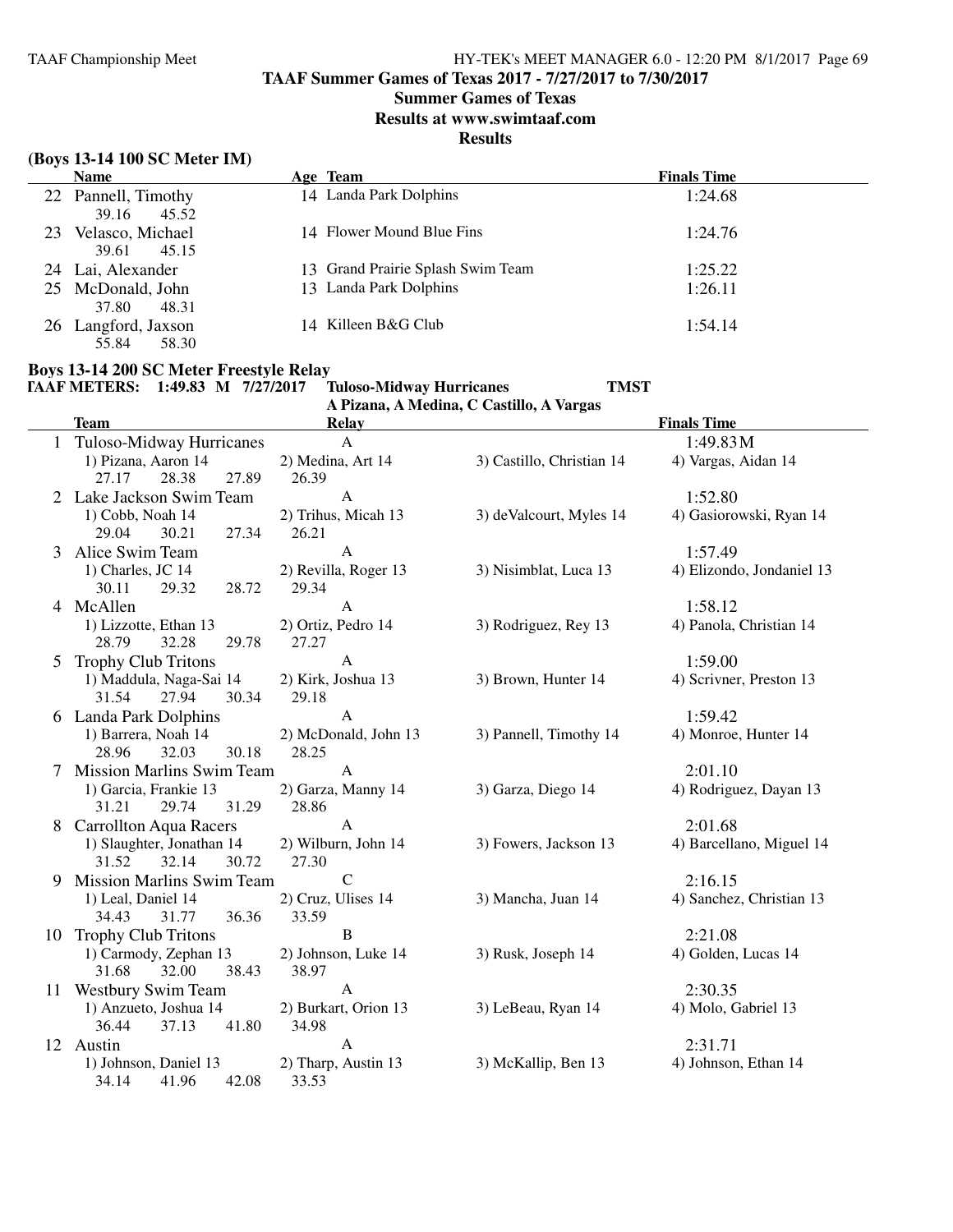**TAAF Summer Games of Texas 2017 - 7/27/2017 to 7/30/2017**

#### **Summer Games of Texas**

**Results at www.swimtaaf.com**

**Results**

# **(Boys 13-14 200 SC Meter Freestyle Relay)**

|    | Team                       | Relay                |                       | <b>Finals Time</b>      |
|----|----------------------------|----------------------|-----------------------|-------------------------|
| 13 | Bay City Swim Team         |                      |                       | 2:54.60                 |
|    | 1) Perales, Tyler 13       | 2) Ryman, Tanner 13  | 3) Wright, Jordan 13  | 4) Martinez, Adrian 13  |
|    | 33.81<br>58.19<br>47.10    | 35.50                |                       |                         |
|    | Victoria                   |                      |                       | DO                      |
|    | 1) Crocker, Jackson 13     | 2) Migura, Tyler 14  | 3) Rainey, Branton 13 | 4) Immenhauser, Alec 14 |
|    | --- Flower Mound Blue Fins |                      |                       | DO                      |
|    | 1) Kochenower, Justin 14   | 2) Rivera, Austin 13 | 3) Ortiz, Diego 14    | 4) Velasco, Michael 14  |

#### **Boys 13-14 200 SC Meter Medley Relay**

#### **TAAF METERS: 2:04.45 M 7/27/2017 Tuloso-Midway Hurricanes TMST**

|    |                                  | C Castillo, A Vargas, A Pizana, T Dear |                           |                           |
|----|----------------------------------|----------------------------------------|---------------------------|---------------------------|
|    | <b>Team</b>                      | <b>Relay</b>                           |                           | <b>Finals Time</b>        |
|    | Tuloso-Midway Hurricanes         | $\mathbf{A}$                           |                           | 2:04.45M                  |
|    | 1) Castillo, Christian 14        | 2) Vargas, Aidan 14                    | 3) Pizana, Aaron 14       | 4) Dear, Taylor 14        |
|    | 32.02<br>34.67<br>28.19          | 29.57                                  |                           |                           |
|    | Lake Jackson Swim Team           | $\mathbf{A}$                           |                           | 2:07.34                   |
|    | 1) Gasiorowski, Ryan 14          | 2) deValcourt, Myles 14                | 3) Cobb, Noah 14          | 4) Trihus, Micah 13       |
|    | 34.87<br>30.73<br>31.93          | 29.81                                  |                           |                           |
| 3  | Alice Swim Team                  | $\mathbf{A}$                           |                           | 2:12.47                   |
|    | 1) Revilla, Roger 13             | 2) Nisimblat, Luca 13                  | 3) Charles, JC 14         | 4) Elizondo, Jondaniel 13 |
|    | 34.12<br>36.67<br>32.83          | 28.85                                  |                           |                           |
| 4  | <b>Trophy Club Tritons</b>       | A                                      |                           | 2:12.77                   |
|    | 1) Carmody, Zephan 13            | 2) Brown, Hunter 14                    | 3) Carmody, Jarrod 13     | 4) Maddula, Naga-Sai 14   |
|    | 37.08<br>37.18<br>29.97          | 28.54                                  |                           |                           |
| 5  | <b>Mission Marlins Swim Team</b> | $\mathbf{A}$                           |                           | 2:20.39                   |
|    | 1) Rodriguez, Dayan 13           | 2) Garza, Diego 14                     | 3) Garcia, Frankie 13     | 4) Garza, Manny 14        |
|    | 35.94<br>37.66<br>35.53          | 31.26                                  |                           |                           |
| 6  | Unattached                       | $\mathbf{A}$                           |                           | 2:28.60                   |
|    | 39.42<br>33.65<br>33.80          | 41.73                                  |                           |                           |
|    | 7 Carrollton Aqua Racers         | A                                      |                           | 2:30.01                   |
|    | 1) Wicker, Martin 13             | 2) Wilburn, John 14                    | 3) Britton, Arie 14       | 4) Slaughter, Jonathan 14 |
|    | 47.46<br>36.86<br>34.35          | 31.34                                  |                           |                           |
| 8  | <b>Edinburg Stingrays</b>        | $\mathbf{A}$                           |                           | 2:30.29                   |
|    | 1) Garza, Bryan 14               | 2) Chapa, Bernardo 13                  | 3) Satiago, Serigo 13     | 4) Peralez, Sebastian 13  |
|    | 43.31<br>35.40<br>41.73          | 29.85                                  |                           |                           |
| 9  | <b>Mission Marlins Swim Team</b> | B                                      |                           | 2:30.90                   |
|    | 1) Galvan, Yahir 14              | 2) De Leon, Julio 13                   | 3) Leal, Daniel 14        | 4) Galvan, Michael 13     |
|    | 35.95<br>42.81<br>40.76          | 31.38                                  |                           |                           |
|    | 10 Flower Mound Blue Fins        | A                                      |                           | 2:31.65                   |
|    | 1) Ortiz, Diego 14               | 2) Kochenower, Justin 14               | 3) Velasco, Michael 14    | 4) Rivera, Austin 13      |
|    | 36.63 1:19.81<br>35.99           |                                        |                           |                           |
| 11 | <b>Trophy Club Tritons</b>       | $\mathbf B$                            |                           | 2:34.26                   |
|    | 1) Johnson, Luke 14              | 2) Golden, Lucas 14                    | 3) Kirk, Joshua 13        | 4) Scrivner, Preston 13   |
|    | 37.67<br>47.81<br>37.75          | 31.03                                  |                           |                           |
|    | 12 Victoria                      | $\mathbf{A}$                           |                           | 2:38.46                   |
|    | 1) Crocker, Jackson 13           | 2) Immenhauser, Alec 14                | 3) Peart, Kasey 14        | 4) Palmquist, Ean 14      |
|    | 1:13.35<br>39.00<br>27.34        | 18.77                                  |                           |                           |
|    | 13 Westbury Swim Team            | $\mathbf{A}$                           |                           | 3:08.47                   |
|    | 1) Molo, Gabriel 13              | 2) Rodriguez, Carlos 13                | 3) Villanueva, Ezekiel 13 | 4) LeBeau, Ryan 14        |
|    | 56.61<br>1:38.29<br>33.57        |                                        |                           |                           |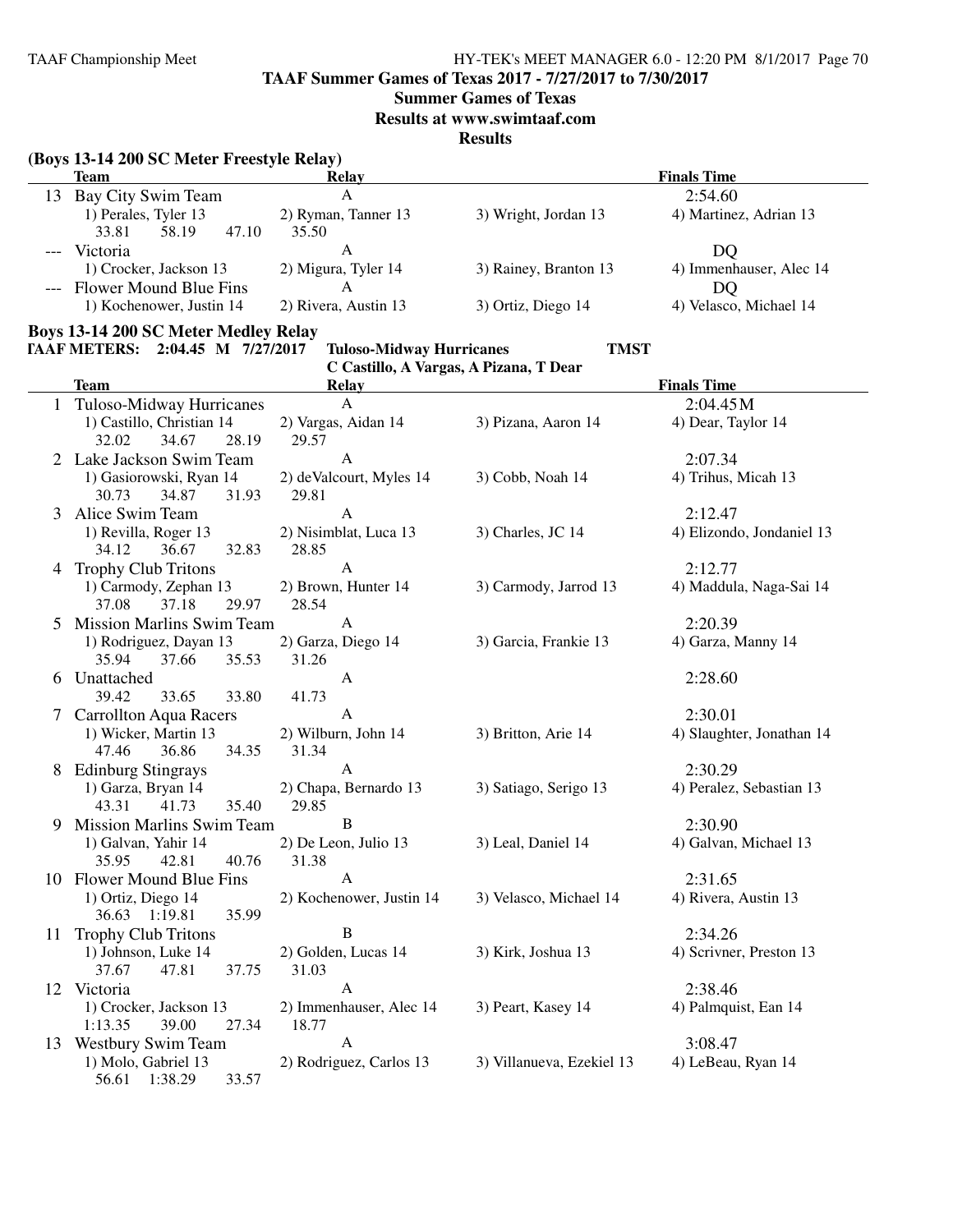**TAAF Summer Games of Texas 2017 - 7/27/2017 to 7/30/2017**

**Summer Games of Texas**

**Results at www.swimtaaf.com**

|    | (Boys 13-14 200 SC Meter Medley Relay) |                   |                                           |                        |                             |
|----|----------------------------------------|-------------------|-------------------------------------------|------------------------|-----------------------------|
|    | Team                                   |                   | Relay                                     |                        | <b>Finals Time</b>          |
| 14 | Bay City Swim Team                     |                   | A                                         | 3:26.37                |                             |
|    | 1) Wright, Jordan 13                   |                   | 2) Perales, Tyler 13                      | 3) Martinez, Adrian 13 | 4) Ryman, Tanner 13         |
|    | 44.06<br>59.44                         | 47.91<br>54.96    |                                           |                        |                             |
|    | Men 15-17 50 SC Meter Freestyle        |                   |                                           |                        |                             |
|    | <b>TAAF METERS:</b>                    | 24.51 M 7/28/2000 | <b>Matt Broussard</b>                     | Freeport               |                             |
|    | Name                                   |                   | Age Team                                  |                        | <b>Finals Time</b>          |
|    | Potter, Eric                           |                   | 15 Tuloso-Midway Hurricanes               |                        | 24.79                       |
|    | Fletcher, Vincent                      |                   | 16 Golden Triangle                        |                        | 24.92                       |
| 3  | Dykehouse, Caleb                       |                   | 16 Portland AquaCats                      |                        | 25.37                       |
|    | Johnson, Bobby                         | 17                | Austin                                    |                        | 25.53                       |
|    | Mejia, Juan                            | 17                | <b>Pharr Phast</b>                        |                        | 25.57                       |
| 6  | Sanchez, Ervey                         |                   | 16 Pharr Phast                            |                        | 25.58                       |
|    | Coppernoll, Joel                       | 17                | Bryan Barracudas                          |                        | 25.66                       |
|    | Davis, Luke                            |                   | 16 Landa Park Dolphins                    |                        | 26.04                       |
|    |                                        |                   | $\sim$ $\sim$ $\sim$ $\sim$ $\sim$ $\sim$ |                        | $\sim$ $\sim$ $\sim$ $\sim$ |

| 6     | Sanchez, Ervey           |    | 16 Pharr Phast               | 25.58 |
|-------|--------------------------|----|------------------------------|-------|
| 7     | Coppernoll, Joel         |    | 17 Bryan Barracudas          | 25.66 |
| 8     | Davis, Luke              |    | 16 Landa Park Dolphins       | 26.04 |
| 9     | Satre, Alec              |    | 17 Golden Triangle           | 26.17 |
| 10    | Caerbert, Ryan           | 17 | <b>Trophy Club Tritons</b>   | 26.34 |
| 11    | Immenhauser, Willie      |    | 17 Victoria                  | 26.47 |
| 12    | Durio, Trey              |    | 17 Palacios Aquatics Club    | 26.52 |
| 13    | Mounce, Nick             | 17 | Trophy Club Tritons          | 26.71 |
| 14    | Colegrove, Caeden        |    | 16 Austin                    | 26.76 |
| 15    | Wen, Gary                |    | 16 Westbury Swim Team        | 27.14 |
| 16    | Alvarez, Matthew         |    | 15 Carrollton Aqua Racers    | 27.26 |
| 17    | DeLuna, Abel             |    | 15 Portland AquaCats         | 27.27 |
| 18    | Anaya, Matthew           |    | 16 Edinburg Stingrays        | 27.54 |
| 19    | Youngblood, Keaton       |    | 15 Landa Park Dolphins       | 27.56 |
| 20    | Ramirez, Roberto         |    | 15 Mission Marlins Swim Team | 27.68 |
| 21    | Logan, Landon            |    | 15 Lake Jackson Swim Team    | 27.81 |
| 22    | Perez, Angel             |    | 16 Alice Swim Team           | 27.93 |
| 23    | Lara, Matthew            |    | 17 Alice Swim Team           | 28.19 |
| 24    | Ding, Xiaoyang           |    | 17 Westbury Swim Team        | 28.21 |
| 25    | Nichols, Gabe            |    | 15 Seals Swim Team           | 28.36 |
| 26    | Reichow, Kai             |    | 17 McAllen                   | 28.50 |
| 27    | Acevedo, Nicolas         |    | 15 McAllen                   | 28.58 |
| 28    | Quintero, Cameron        |    | 15 Tuloso-Midway Hurricanes  | 28.61 |
| 29    | Velasco, Carlos          |    | 15 Garland Gators            | 28.82 |
| 30    | Peacock, Walker          |    | 16 Mission Marlins Swim Team | 28.87 |
| 31    | Vega, Mateo              |    | 15 Tuloso-Midway Hurricanes  | 28.88 |
| 32    | Oliphant, Nathan         |    | 16 Golden Triangle           | 28.92 |
| 33    | Mann, Dakota             |    | 15 West of the Brazos        | 29.29 |
| 34    | Benjamin, Daniel         |    | 17 Kyle Kudas                | 29.50 |
| 35    | Hurt, Dusten             |    | 17 Mesquite Marlins          | 29.56 |
| 36    | Anderson, Ethan          |    | 15 Trophy Club Tritons       | 29.59 |
| $*37$ | Cabezas-Adaro, Francisco |    | 16 Flower Mound Blue Fins    | 29.60 |
| $*37$ | Rodriguez, Jensen        |    | 15 Killeen B&G Club          | 29.60 |
| 39    | Irwin, Clark             |    | 15 Trophy Club Tritons       | 29.91 |
| 40    | Gonzalez, Jordan         |    | 15 Westbury Swim Team        | 30.03 |
| 41    | Abell, Luke              |    | 15 Landa Park Dolphins       | 30.23 |
| 42    | Rubio, Trae              |    | 15 Alice Swim Team           | 30.32 |
| 43    | Hale, Ben                |    | 15 Midlothian Stingrays      | 30.41 |
|       |                          |    |                              |       |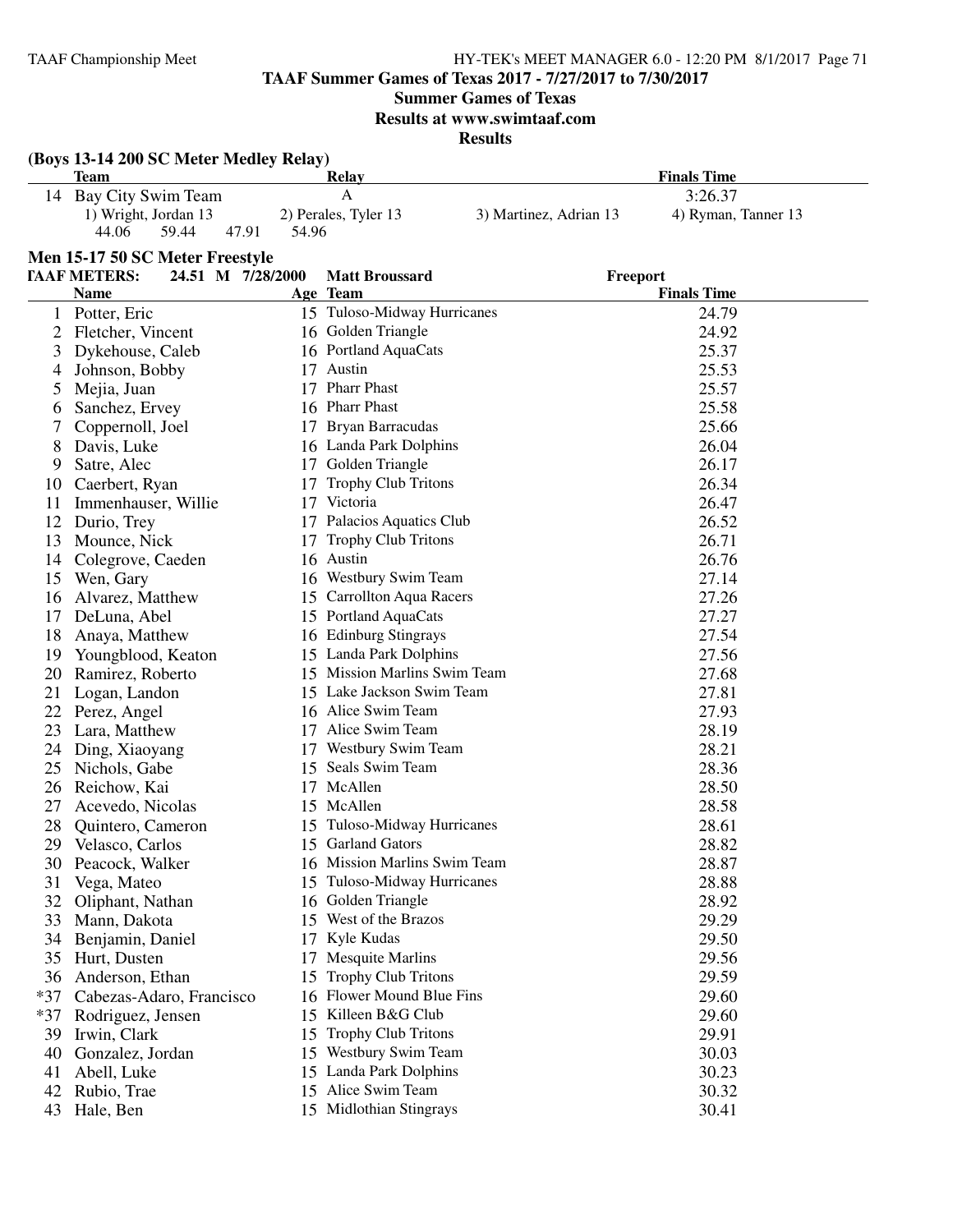# **Summer Games of Texas**

**Results at www.swimtaaf.com**

**Results**

# **(Men 15-17 50 SC Meter Freestyle)**

|    | Name                |    | Age Team                       | <b>Finals Time</b> |
|----|---------------------|----|--------------------------------|--------------------|
| 44 | Guajardo, Sebastian |    | 15 Mission Marlins Swim Team   | 30.58              |
| 45 | Theriot, Nicholas   | 15 | <b>Terrell Tiger Sharks</b>    | 30.74              |
| 46 | Wever, Blaine       | 15 | <b>Trophy Club Tritons</b>     | 30.82              |
| 47 | Villanueva, Johann  |    | 16 San Antonio                 | 30.91              |
| 48 | Salinas, Benito     |    | 16 Edinburg Stingrays          | 31.12              |
| 49 | McPherson, Lance    |    | <b>Rockport Sharks</b>         | 31.13              |
| 50 | Stinson, Robert     |    | Tiger Splash Swim Team         | 31.22              |
| 51 | Brown, Kyle         |    | Lake Jackson Swim Team         | 31.54              |
| 52 | Money, Chance       | 17 | Alice Swim Team                | 31.56              |
| 53 | Tran, Sam           |    | 16 Westbury Swim Team          | 31.65              |
| 54 | Escobedo, Robert    |    | 16 Pharr Phast                 | 31.76              |
| 55 | Unerfusser, James   | 17 | Denison Dolphins               | 32.24              |
| 56 | Mody, Kunal         | 15 | <b>R&amp;R</b> Aquatics        | 32.82              |
| 57 | Gonzales, Xavier    | 15 | Tuloso-Midway Hurricanes       | 33.53              |
| 58 | Samples, Zachary    | 15 | Mineral Wells Swim Team        | 33.98              |
| 59 | Ly, Kevin           |    | Grand Prairie Splash Swim Team | 34.49              |
| 60 | Carrasco, Ivan      | 15 | <b>Terrell Tiger Sharks</b>    | 34.70              |
| 61 | Landry, Noah        |    | Golden Triangle                | 35.56              |
| 62 | Garcia, Juan        |    | 15 Harlingen Taaf              | 35.74              |

## **Men 15-17 100 SC Meter Freestyle**

| <b>TAAF METERS:</b> |  |  | 52.89 M 7/29/2016 Isaac Barrera | UNAT3 |
|---------------------|--|--|---------------------------------|-------|
|---------------------|--|--|---------------------------------|-------|

|    | лг ингтено.                                          | $J = 0$ | Tsaat Daritra                | UI 171 J           |
|----|------------------------------------------------------|---------|------------------------------|--------------------|
|    | <b>Name</b>                                          |         | Age Team                     | <b>Finals Time</b> |
|    | 1 Fletcher, Vincent<br>25.61<br>29.03                |         | 16 Golden Triangle           | 54.64              |
|    | 2 Potter, Eric                                       |         | 15 Tuloso-Midway Hurricanes  | 54.76              |
| 3  | 26.02<br>28.74<br>Coppernoll, Joel<br>26.31<br>28.65 |         | 17 Bryan Barracudas          | 54.96              |
|    | 4 Dykehouse, Caleb<br>26.10<br>29.08                 |         | 16 Portland AquaCats         | 55.18              |
| 5  | Johnson, Bobby                                       |         | 17 Austin                    | 57.02              |
| 6  | Mejia, Juan<br>27.04<br>30.33                        |         | 17 Pharr Phast               | 57.37              |
| 7  | Satre, Alec<br>27.55<br>29.97                        |         | 17 Golden Triangle           | 57.52              |
|    | 8 Barber, Dillon<br>26.69<br>31.08                   |         | 15 Stephenville Stingrays    | 57.77              |
|    | 9 Davis, Luke<br>27.59<br>30.50                      |         | 16 Landa Park Dolphins       | 58.09              |
|    | 10 Garza, Zackary<br>29.42<br>30.42                  |         | 16 Pharr Phast               | 59.84              |
|    | 11 Colegrove, Caeden<br>28.38<br>31.50               |         | 16 Austin                    | 59.88              |
|    | 12 Mounce, Nick<br>29.93<br>30.03                    |         | 17 Trophy Club Tritons       | 59.96              |
|    | 13 Hackler, Christopher<br>28.29<br>31.96            |         | 15 Trophy Club Tritons       | 1:00.25            |
| 14 | Singh, Luke<br>32.70<br>28.44                        |         | 15 Mission Marlins Swim Team | 1:01.14            |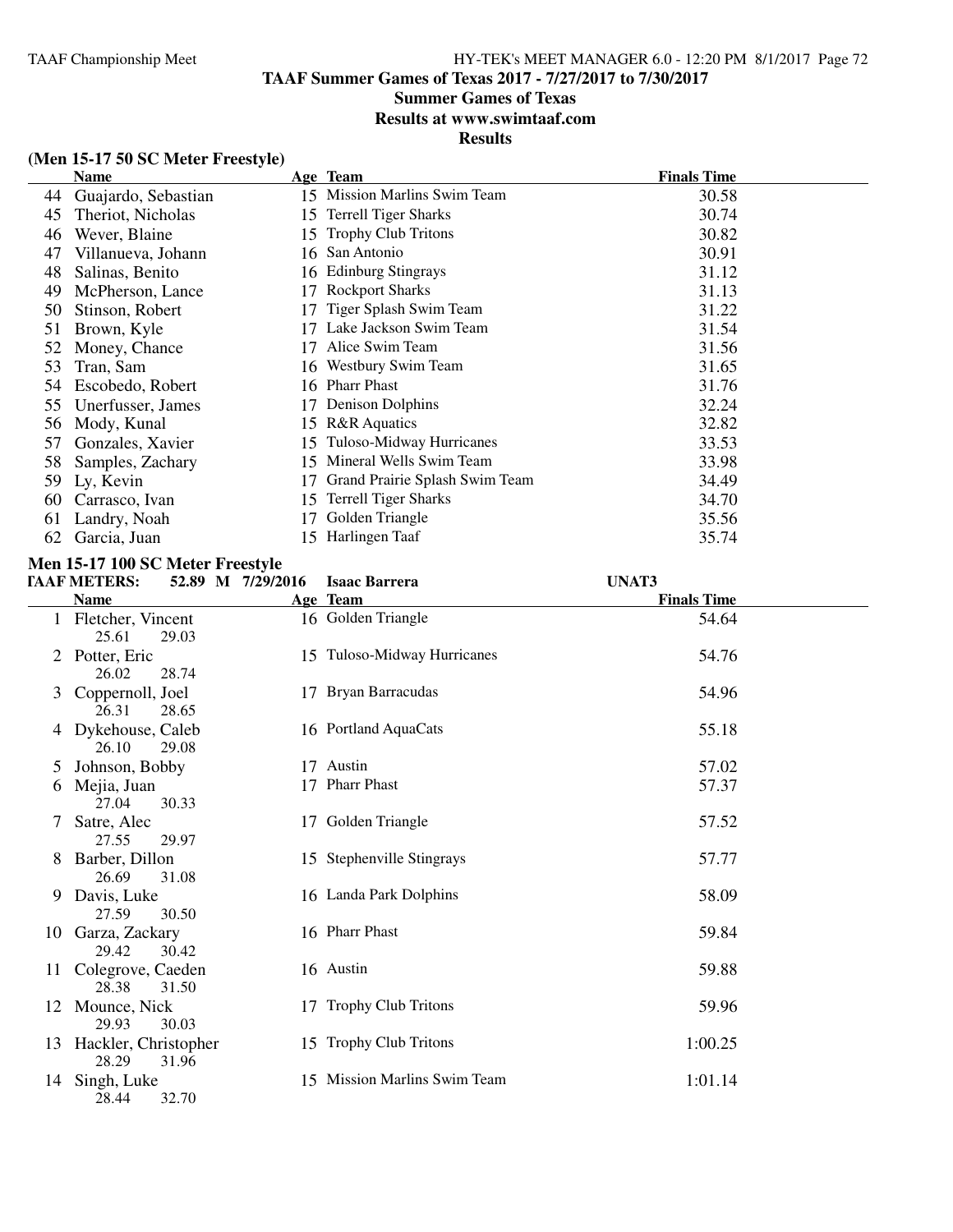**TAAF Summer Games of Texas 2017 - 7/27/2017 to 7/30/2017**

### **Summer Games of Texas**

**Results at www.swimtaaf.com**

**Results**

### **(Men 15-17 100 SC Meter Freestyle)**

|    | $(1)$ is $1$ $1$ $100$ $0$ $C$ inclued a rectation<br><b>Name</b> | Age Team                     | <b>Finals Time</b> |  |
|----|-------------------------------------------------------------------|------------------------------|--------------------|--|
|    | 15 Youngblood, Keaton<br>29.90<br>32.31                           | 15 Landa Park Dolphins       | 1:02.21            |  |
|    | 16 Delaney, Jonah<br>30.61<br>31.80                               | 16 Seals Swim Team           | 1:02.41            |  |
| 17 | Acevedo, Nicolas<br>29.96<br>32.55                                | 15 McAllen                   | 1:02.51            |  |
|    | 18 Peacock, Walker<br>29.91<br>32.68                              | 16 Mission Marlins Swim Team | 1:02.59            |  |
|    | 19 Vega, Mateo<br>29.83<br>32.79                                  | 15 Tuloso-Midway Hurricanes  | 1:02.62            |  |
|    | 20 Logan, Landon<br>30.09<br>32.72                                | 15 Lake Jackson Swim Team    | 1:02.81            |  |
|    | 21 Flores, Eric<br>30.31<br>33.17                                 | 16 Victoria                  | 1:03.48            |  |
| 22 | Garza, Michael<br>30.37<br>33.24                                  | 17 Mission Marlins Swim Team | 1:03.61            |  |
| 23 | Britton, Grady<br>29.62<br>34.32                                  | 17 Carrollton Aqua Racers    | 1:03.94            |  |
|    | 24 Ramirez, Roberto<br>29.98<br>34.00                             | 15 Mission Marlins Swim Team | 1:03.98            |  |
| 25 | Velasco, Carlos<br>30.00<br>34.97                                 | 15 Garland Gators            | 1:04.97            |  |
|    | 26 Maxwell, Jonathan<br>32.18<br>33.30                            | 15 Grapevine Gators          | 1:05.48            |  |
| 27 | Ding, Xiaoyang<br>31.57<br>34.21                                  | 17 Westbury Swim Team        | 1:05.78            |  |
| 28 | Arizpe, Nathan<br>32.76<br>33.26                                  | 15 Alice Swim Team           | 1:06.02            |  |
|    | 29 Wen, Gary<br>31.43<br>34.85                                    | 16 Westbury Swim Team        | 1:06.28            |  |
|    | 30 Oliphant, Nathan<br>31.62<br>34.81                             | 16 Golden Triangle           | 1:06.43            |  |
|    | 31 Anderson, Ethan<br>30.97<br>35.67                              | 15 Trophy Club Tritons       | 1:06.64            |  |
|    | 32 Hale, Ben<br>35.34<br>31.63                                    | 15 Midlothian Stingrays      | 1:06.97            |  |
|    | 33 McPherson, Lance<br>32.30<br>35.09                             | 17 Rockport Sharks           | 1:07.39            |  |
|    | 34 Cabezas-Adaro, Francisco<br>31.67<br>36.09                     | 16 Flower Mound Blue Fins    | 1:07.76            |  |
|    | 35 Brown, Kyle<br>32.93<br>35.03                                  | 17 Lake Jackson Swim Team    | 1:07.96            |  |
|    | 36 Rodriguez, Jensen<br>31.61<br>36.49                            | 15 Killeen B&G Club          | 1:08.10            |  |
| 37 | Rivera, Justice<br>32.06<br>36.59                                 | 16 Edinburg Stingrays        | 1:08.65            |  |
|    | 38 Myers, Kyle<br>32.41<br>36.41                                  | 15 Landa Park Dolphins       | 1:08.82            |  |
| 39 | Mann, Dakota<br>33.62<br>35.99                                    | 15 West of the Brazos        | 1:09.61            |  |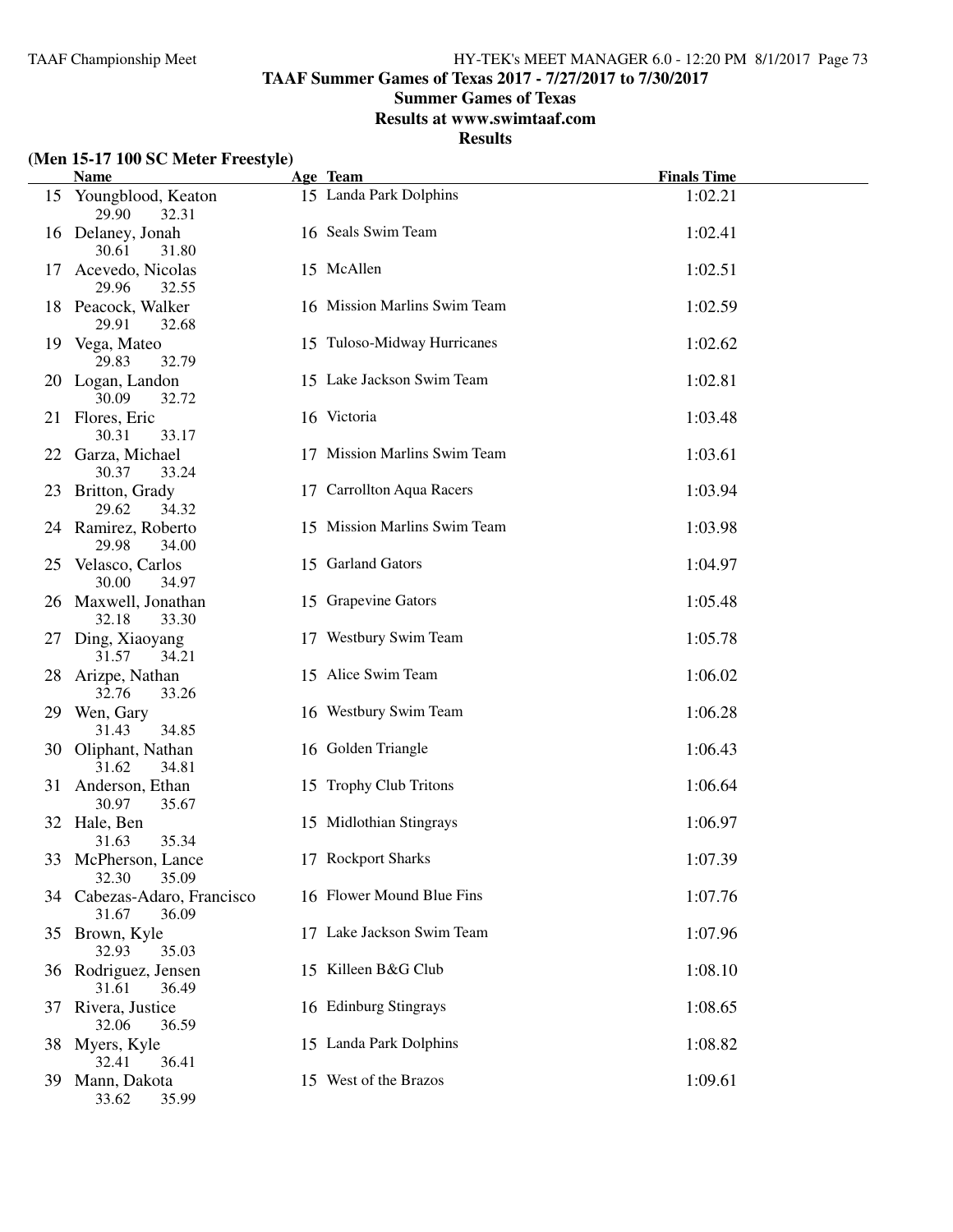**TAAF Summer Games of Texas 2017 - 7/27/2017 to 7/30/2017**

### **Summer Games of Texas**

**Results at www.swimtaaf.com**

**Results**

### **(Men 15-17 100 SC Meter Freestyle)**

|    | <b>Name</b>                              | Age Team                          | <b>Finals Time</b> |
|----|------------------------------------------|-----------------------------------|--------------------|
|    | 40 Guajardo, Sebastian<br>32.40<br>37.59 | 15 Mission Marlins Swim Team      | 1:09.99            |
| 41 | Salinas, Benito<br>33.84<br>36.48        | 16 Edinburg Stingrays             | 1:10.32            |
|    | 42 Ramirez, Jacob<br>33.78<br>36.70      | 15 Tuloso-Midway Hurricanes       | 1:10.48            |
|    | 43 Rivera, Andrew<br>32.62<br>37.96      | 15 Flower Mound Blue Fins         | 1:10.58            |
|    | 44 Money, Chance<br>32.55<br>38.11       | 17 Alice Swim Team                | 1:10.66            |
|    | 45 Escobedo, Robert<br>38.04<br>33.44    | 16 Pharr Phast                    | 1:11.48            |
|    | 46 Rubio, Trae<br>1:11.77                | 15 Alice Swim Team                | 1:11.60            |
|    | 47 Unerfusser, James<br>33.99<br>37.74   | 17 Denison Dolphins               | 1:11.73            |
| 48 | Vasquez, Alfredo<br>34.99<br>36.91       | 17 South Belt Area "all Stars"    | 1:11.90            |
| 49 | Ortiz, Sebastian<br>34.16<br>38.21       | 15 McAllen                        | 1:12.37            |
|    | 50 Vargas, Michael<br>33.92<br>38.58     | 15 South Belt Area "all Stars"    | 1:12.50            |
|    | 51 Payne, Jonathan<br>34.75<br>37.92     | 15 Flower Mound Blue Fins         | 1:12.67            |
|    | 52 Mody, Kunal<br>35.47<br>39.72         | 15 R&R Aquatics                   | 1:15.19            |
|    | 53 Ly, Kevin<br>35.67<br>40.03           | 17 Grand Prairie Splash Swim Team | 1:15.70            |
|    | 54 Burgess, Jordan<br>36.29<br>42.13     | 16 Terrell Tiger Sharks           | 1:18.42            |
|    | 55 Poncik, Parker<br>1:20.76             | 16 Terrell Tiger Sharks           | 1:20.60            |
|    | 56 Molo, Cameron<br>37.17<br>43.63       | 16 Westbury Swim Team             | 1:20.80            |
| 57 | Garcia, Juan<br>37.06<br>46.36           | 15 Harlingen Taaf                 | 1:23.42            |
|    | Carrasco, Ivan                           | 15 Terrell Tiger Sharks           | DQ                 |
|    | Hurt, Dusten                             | 17 Mesquite Marlins               | 56.90              |
|    | 29.66<br>27.24                           |                                   |                    |

# **Men 15-17 200 SC Meter Freestyle<br>
FAAF METERS:** 2:00.13 M 7/29/20

| TAAF METERS: 2:00.13 M 7/29/2016 |       |       | <b>Isaac Barrera</b>   | UNAT3              |  |
|----------------------------------|-------|-------|------------------------|--------------------|--|
| <b>Name</b>                      |       |       | Age Team               | <b>Finals Time</b> |  |
| 1 Coppernoll, Joel               |       |       | 17 Bryan Barracudas    | 2:01.76            |  |
| 27.44                            | 30.21 | 31.67 | 32.44                  |                    |  |
| 2 Martchenke, Ethan              |       |       | 16 Seals Swim Team     | 2:06.48            |  |
| 28.63                            | 31.68 | 33.03 | 33.14                  |                    |  |
| 3 Hackler, Christopher           |       |       | 15 Trophy Club Tritons | 2:06.68            |  |
| 29.01                            | 32.08 | 33.55 | 32.04                  |                    |  |
| 4 Garza, Zackary                 |       |       | 16 Pharr Phast         | 2:09.07            |  |
| 29.10                            | 32.70 | 34.04 | 33.23                  |                    |  |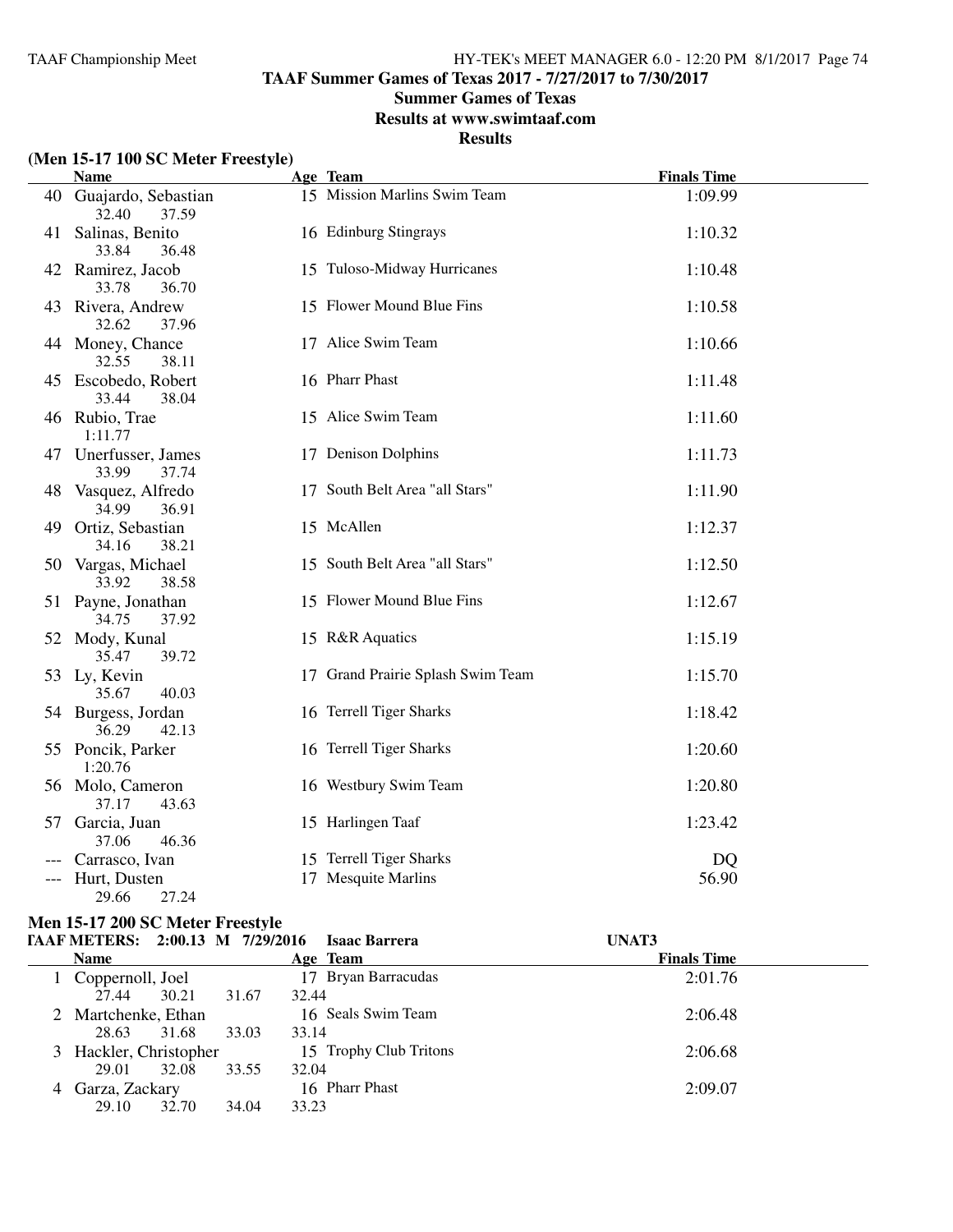### **Summer Games of Texas**

**Results at www.swimtaaf.com**

### **Results**

### **(Men 15-17 200 SC Meter Freestyle)**

|    | <b>Name</b>                            |       | Age Team                     | <b>Finals Time</b> |
|----|----------------------------------------|-------|------------------------------|--------------------|
|    | 5 Heath, Trevor                        |       | 15 Mission Marlins Swim Team | 2:11.39            |
|    | 30.05<br>34.24                         | 35.33 | 31.77                        |                    |
| 6  | Delaney, Jonah                         |       | 16 Seals Swim Team           | 2:12.31            |
|    | 32.11<br>33.58                         | 34.02 | 32.60                        |                    |
|    | Mounce, Nick                           |       | 17 Trophy Club Tritons       | 2:12.33            |
|    | 30.66<br>33.39                         | 35.01 | 33.27                        |                    |
| 8  | Flores, Eric                           |       | 17 Mission Marlins Swim Team | 2:14.64            |
|    | 30.60<br>35.01                         | 35.04 | 33.99                        |                    |
| 9. | Garcia, Dominic                        |       | 17 Tuloso-Midway Hurricanes  | 2:21.16            |
|    | 31.39<br>36.41                         | 36.88 | 36.48                        |                    |
|    | 10 Herrera, Jae                        |       | 16 Mission Marlins Swim Team | 2:21.51            |
|    | 31.58<br>35.23                         | 37.01 | 37.69                        |                    |
|    | 11 Novak, Dalton                       |       | 16 Lake Jackson Swim Team    | 2:23.20            |
|    | 32.33<br>37.25                         | 37.82 | 35.80                        |                    |
|    | 12 Nepote, Zachary                     |       | 15 Tuloso-Midway Hurricanes  | 2:26.47            |
|    | 32.44<br>37.25                         | 38.49 | 38.29                        |                    |
|    | 13 Maxwell, Jonathan                   |       | 15 Grapevine Gators          | 2:26.73            |
|    | 33.05<br>36.98                         | 39.07 | 37.63                        |                    |
|    | 14 Flores, Eric                        |       | 16 Victoria                  | 2:26.86            |
|    | 33.13<br>37.34                         | 39.86 | 36.53                        |                    |
| 15 | Escobedo, Robert                       |       | 16 Pharr Phast               | 2:35.57            |
|    | 36.56<br>40.15                         | 42.00 | 36.86                        |                    |
|    | 16 Carrasco, Ivan                      |       | 15 Terrell Tiger Sharks      | 2:37.63            |
|    | 35.47<br>40.99                         | 41.55 | 39.62                        |                    |
| 17 | Myers, Kyle                            |       | 15 Landa Park Dolphins       | 2:37.64            |
|    | 34.43<br>38.92                         | 42.83 | 41.46                        |                    |
| 18 | Burgess, Jordan                        |       | 16 Terrell Tiger Sharks      | 2:50.78            |
|    | 36.87<br>44.32                         | 44.89 | 44.70                        |                    |
| 19 | Mann, Dakota                           |       | 15 West of the Brazos        | 2:52.49            |
|    | 36.25<br>44.05                         | 47.53 | 44.66                        |                    |
|    | 20 Poncik, Parker                      |       | 16 Terrell Tiger Sharks      | 3:08.11            |
|    | $\mathbf{A} = \mathbf{A} + \mathbf{B}$ |       |                              |                    |

#### **Men 15-17 50 SC Meter Backstroke**

|    | <b>TAAF METERS:</b>  | 27.72 M 7/29/2016 | <b>Joshua Velasquez</b>     | <b>Pharr</b>       |  |
|----|----------------------|-------------------|-----------------------------|--------------------|--|
|    | Name                 |                   | Age Team                    | <b>Finals Time</b> |  |
|    | Mejia, Juan          | 17                | <b>Pharr Phast</b>          | 29.62              |  |
|    | Garza, Tyler         |                   | 17 Tuloso-Midway Hurricanes | 29.99              |  |
| 3  | Ross, Gavin          | 17                | Golden Triangle             | 30.17              |  |
| 4  | Konvicka, Matthew    | 17                | Deer Park Seals             | 30.83              |  |
| 5  | Velazquez, Joseph    | 17                | <b>Pharr Phast</b>          | 31.12              |  |
| 6  | Caerbert, Ryan       | 17                | <b>Trophy Club Tritons</b>  | 31.37              |  |
|    | Hackler, Christopher |                   | 15 Trophy Club Tritons      | 31.88              |  |
| 8  | Cooney, Tyler        | 17                | Westbury Swim Team          | 33.77              |  |
| 9. | Geldenhuys, Johan    |                   | 16 Portland AquaCats        | 33.92              |  |
| 10 | Nepote, Zachary      |                   | 15 Tuloso-Midway Hurricanes | 34.50              |  |
| 11 | Garcia, Dominic      | 17                | Tuloso-Midway Hurricanes    | 34.83              |  |
| 12 | Perez, Angel         |                   | 16 Alice Swim Team          | 35.15              |  |
| 13 | Theriot, Nicholas    |                   | 15 Terrell Tiger Sharks     | 35.20              |  |
| 14 | Immenhauser, Willie  | 17                | Victoria                    | 36.33              |  |
| 15 | Rivera, Andrew       | 15.               | Flower Mound Blue Fins      | 36.82              |  |
| 16 | Vargas, Michael      | 15.               | South Belt Area "all Stars" | 36.87              |  |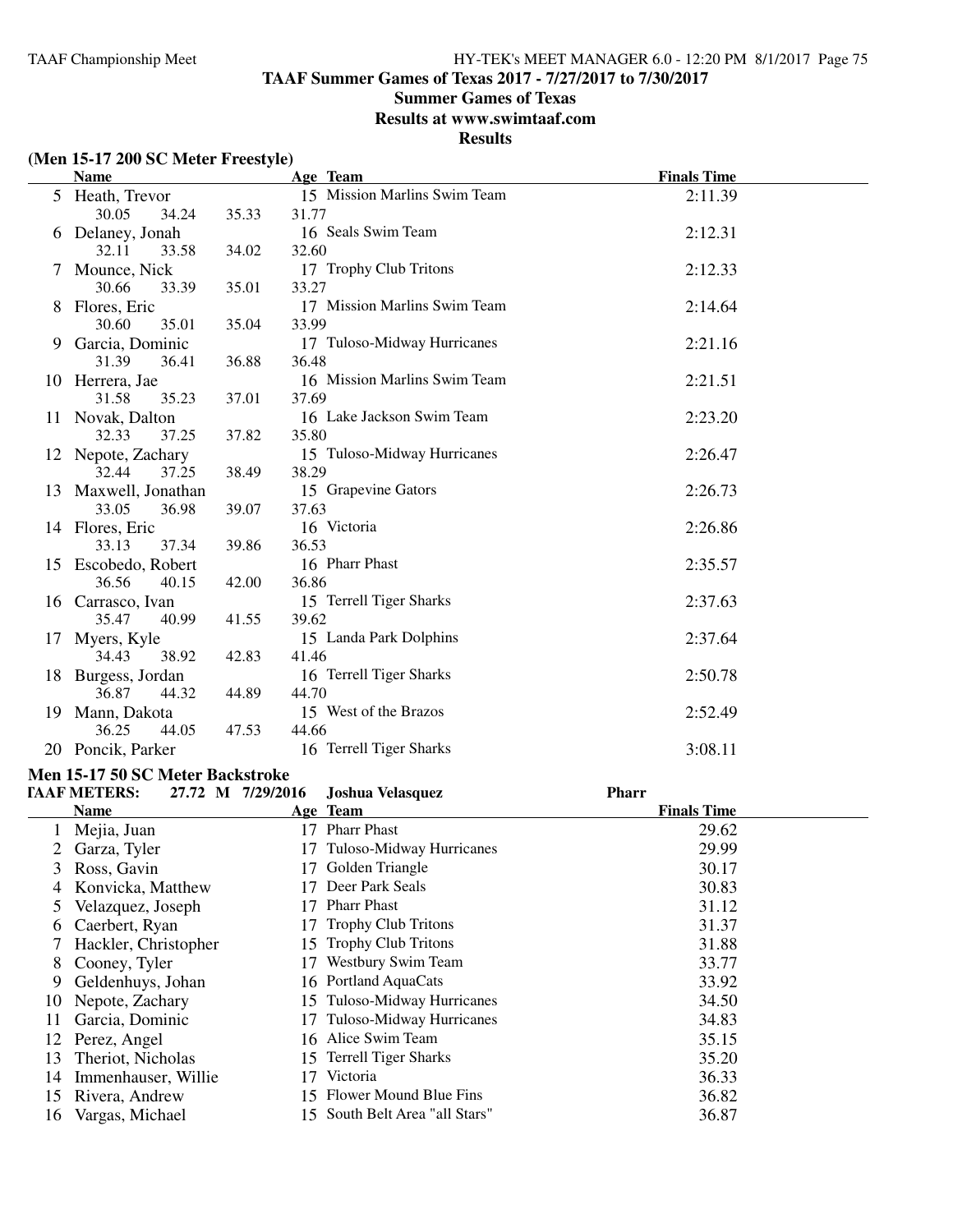### **Summer Games of Texas**

**Results at www.swimtaaf.com**

**Results**

### **(Men 15-17 50 SC Meter Backstroke)**

|    | <b>Name</b>                 |                 | Age Team                     | <b>Finals Time</b> |
|----|-----------------------------|-----------------|------------------------------|--------------------|
| 17 | Orsak, Landon               | $\overline{17}$ | Wharton Swim Team            | 36.92              |
| 18 | Unerfusser, James           | 17              | Denison Dolphins             | 37.44              |
| 19 | Ramirez, Rosember           |                 | 15 Mission Marlins Swim Team | 37.48              |
| 20 | DeLuna, Abel                |                 | 15 Portland AquaCats         | 37.62              |
| 21 | Abell, Luke                 |                 | 15 Landa Park Dolphins       | 37.66              |
|    | 22 Cabezas-Adaro, Francisco |                 | 16 Flower Mound Blue Fins    | 38.86              |
| 23 | Fabela, Nicholas            |                 | 15 San Antonio               | 40.55              |
|    | 24 Landry, Noah             | 17              | Golden Triangle              | 40.85              |
| 25 | Salinas, Benito             |                 | 16 Edinburg Stingrays        | 40.99              |
|    | 26 Ramirez, Jacob           |                 | 15 Tuloso-Midway Hurricanes  | 41.41              |
| 27 | Burgess, Jordan             |                 | 16 Terrell Tiger Sharks      | 41.53              |
| 28 | Money, Chance               |                 | Alice Swim Team              | 41.81              |

## **Men 15-17 50 SC Meter Breaststroke**

|    | <b>TAAF METERS:</b>  | 30.98 M 7/29/2016 | <b>Joseph Velasquez</b>          | <b>Pharr</b>       |
|----|----------------------|-------------------|----------------------------------|--------------------|
|    | <b>Name</b>          |                   | Age Team                         | <b>Finals Time</b> |
| 1  | Velazquez, Joseph    |                   | 17 Pharr Phast                   | 31.21              |
| 2  | Martchenke, Ethan    |                   | 16 Seals Swim Team               | 31.33              |
| 3  | Tullos, Paul         |                   | 15 Golden Triangle               | 31.90              |
| 4  | Fattig, Brendan      |                   | 17 Lake Jackson Swim Team        | 32.00              |
| 5  | Davis, Luke          |                   | 16 Landa Park Dolphins           | 32.77              |
| 6  | Soza, Israel         |                   | 17 Tuloso-Midway Hurricanes      | 33.25              |
|    | Peacock, Walker      |                   | 16 Mission Marlins Swim Team     | 33.79              |
| 8  | Sanchez, Ervey       |                   | 16 Pharr Phast                   | 33.81              |
| 9  | Satre, Alec          |                   | 17 Golden Triangle               | 34.22              |
| 10 | Cummins, Charles     | 17                | Seals Swim Team                  | 34.36              |
| 11 | Britton, Grady       |                   | 17 Carrollton Aqua Racers        | 34.68              |
| 12 | Ding, Xiaoyang       |                   | 17 Westbury Swim Team            | 35.22              |
| 13 | Johnson, Bobby       | 17                | Austin                           | 35.32              |
| 14 | Flores, Eric         |                   | 17 Mission Marlins Swim Team     | 35.99              |
| 15 | Dai, James           |                   | 15 Westbury Swim Team            | 36.70              |
| 16 | Stinson, Robert      | 17                | Tiger Splash Swim Team           | 36.95              |
| 17 | Immenhauser, Willie  |                   | 17 Victoria                      | 37.02              |
| 18 | Steelman, Josh       |                   | 15 Lake Jackson Swim Team        | 37.04              |
| 19 | Lozano, Pete         |                   | 15 McAllen                       | 37.13              |
| 20 | Lara, Matthew        |                   | 17 Alice Swim Team               | 37.19              |
| 21 | Reichow, Kai         |                   | 17 McAllen                       | 37.22              |
| 22 | Irwin, Clark         |                   | 15 Trophy Club Tritons           | 37.34              |
| 23 | Hutson, Jackson      |                   | 15 Trophy Club Tritons           | 37.46              |
| 24 | Rivera, Andrew       |                   | 15 Flower Mound Blue Fins        | 37.92              |
| 25 | Benjamin, Daniel     | 17                | Kyle Kudas                       | 37.96              |
| 26 | Wever, Blaine        | 15                | <b>Trophy Club Tritons</b>       | 38.27              |
| 27 | Mann, Dakota         | 15                | West of the Brazos               | 38.92              |
| 28 | Vega, Mateo          | 15                | Tuloso-Midway Hurricanes         | 39.24              |
| 29 | Garza, Michael       | 17                | <b>Mission Marlins Swim Team</b> | 39.48              |
| 30 | Abell, Luke          |                   | 15 Landa Park Dolphins           | 39.51              |
| 31 | Santibanez, Benjamin | 17                | <b>Terrell Tiger Sharks</b>      | 40.52              |
| 32 | Payne, Jonathan      |                   | 15 Flower Mound Blue Fins        | 40.83              |
| 33 | Guajardo, Sebastian  |                   | 15 Mission Marlins Swim Team     | 40.86              |
| 34 | Velasco, Carlos      |                   | 15 Garland Gators                | 40.87              |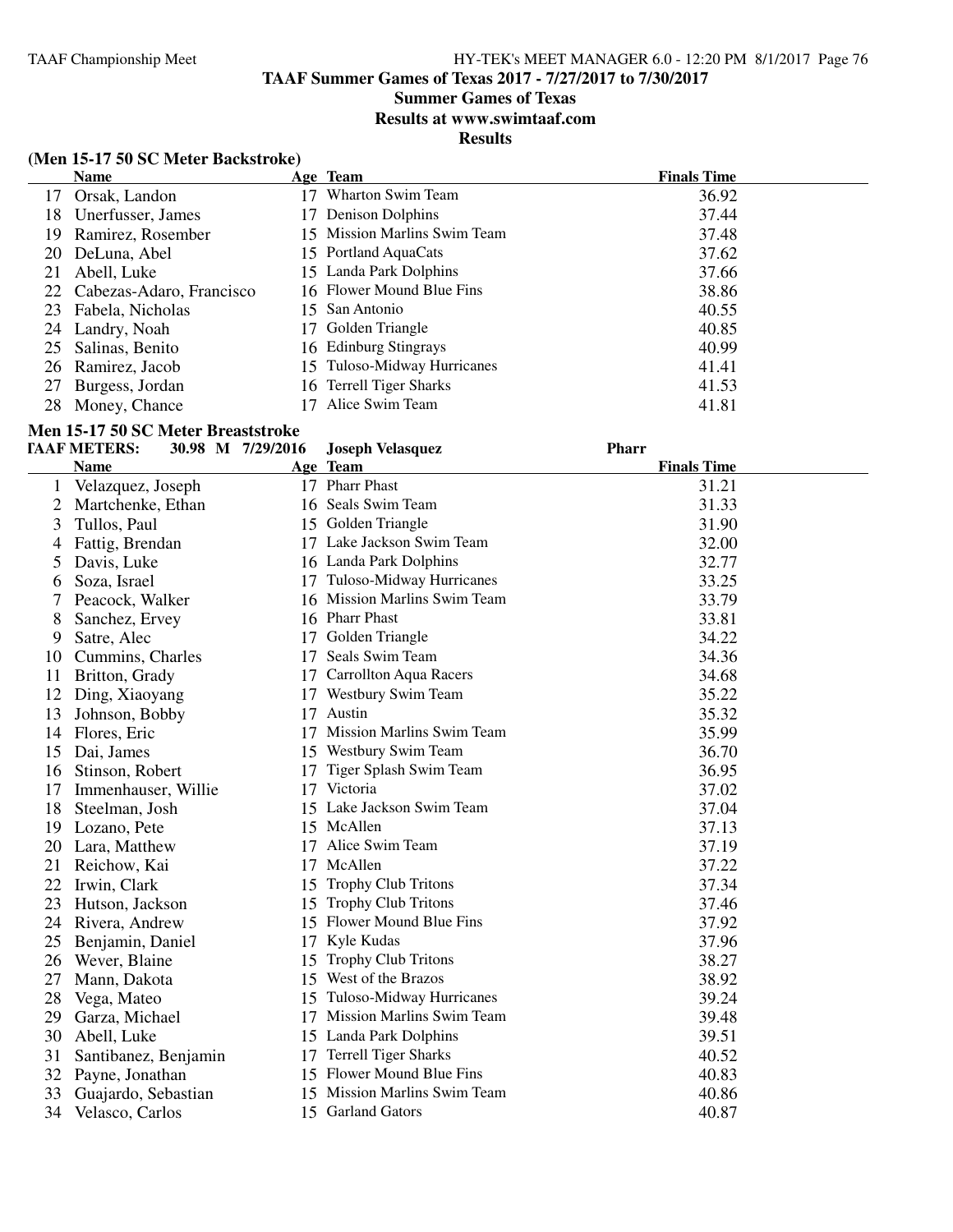### **Summer Games of Texas**

**Results at www.swimtaaf.com**

**Results**

### **(Men 15-17 50 SC Meter Breaststroke)**

|       | <b>Name</b>         |     | Age Team                    | <b>Finals Time</b> |
|-------|---------------------|-----|-----------------------------|--------------------|
|       | 35 Tran, Sam        |     | 16 Westbury Swim Team       | 41.72              |
| 36    | Hammond, Nicholas   | 17. | Tiger Splash Swim Team      | 41.94              |
| 37    | Flores, Leo         |     | 16 Edinburg Stingrays       | 42.02              |
| 38    | McPherson, Lance    | 17  | <b>Rockport Sharks</b>      | 42.98              |
| 39    | Hale, Ben           |     | 15 Midlothian Stingrays     | 43.50              |
| 40    | Mody, Kunal         |     | 15 R&R Aquatics             | 43.99              |
| 41    | Landry, Noah        |     | 17 Golden Triangle          | 44.07              |
| 42    | Villanueva, Johann  |     | 16 San Antonio              | 44.08              |
| 43    | Owens-Miller, Dylan |     | 16 Portland AquaCats        | 44.54              |
| 44    | Poncik, Parker      |     | 16 Terrell Tiger Sharks     | 45.37              |
| 45    | Gonzales, Xavier    |     | 15 Tuloso-Midway Hurricanes | 46.93              |
| 46    | Samples, Zachary    |     | 15 Mineral Wells Swim Team  | 55.22              |
| $---$ | Garcia, Juan        | 15. | Harlingen Taaf              | DQ                 |

### **Men 15-17 50 SC Meter Butterfly**

|    | <b>TAAF METERS:</b>  | 26.17 M 7/29/2016 | <b>Ryan McManus</b>          | Grapevine          |  |
|----|----------------------|-------------------|------------------------------|--------------------|--|
|    | <b>Name</b>          |                   | Age Team                     | <b>Finals Time</b> |  |
| 1  | Fletcher, Vincent    |                   | 16 Golden Triangle           | 27.33              |  |
| 2  | Ross, Gavin          | 17                | Golden Triangle              | 27.96              |  |
| 3  | Davis, Luke          |                   | 16 Landa Park Dolphins       | 28.19              |  |
| 4  | Cummins, Charles     | 17                | Seals Swim Team              | 28.22              |  |
| 5  | Potter, Eric         |                   | 15 Tuloso-Midway Hurricanes  | 28.27              |  |
| 6  | Durio, Trey          |                   | 17 Palacios Aquatics Club    | 28.39              |  |
| 7  | Konvicka, Matthew    |                   | 17 Deer Park Seals           | 28.63              |  |
| 8  | Singh, Luke          |                   | 15 Mission Marlins Swim Team | 28.78              |  |
| 9  | Garza, Alvaro        |                   | 15 Mission Marlins Swim Team | 28.89              |  |
| 10 | Rivera, Justice      |                   | 16 Edinburg Stingrays        | 28.92              |  |
| 11 | Caerbert, Ryan       | 17                | <b>Trophy Club Tritons</b>   | 29.33              |  |
| 12 | Colegrove, Caeden    |                   | 16 Austin                    | 29.38              |  |
| 13 | Cooney, Tyler        |                   | 17 Westbury Swim Team        | 29.77              |  |
| 14 | Logan, Landon        |                   | 15 Lake Jackson Swim Team    | 30.03              |  |
| 15 | Anaya, Matthew       |                   | 16 Edinburg Stingrays        | 30.15              |  |
| 16 | Arizpe, Nathan       |                   | 15 Alice Swim Team           | 30.19              |  |
| 17 | Quintero, Cameron    |                   | 15 Tuloso-Midway Hurricanes  | 30.22              |  |
| 18 | Alvarez, Matthew     |                   | 15 Carrollton Aqua Racers    | 30.75              |  |
| 19 | Vela, Moseis         |                   | 17 Mission Marlins Swim Team | 30.94              |  |
| 20 | Youngblood, Keaton   |                   | 15 Landa Park Dolphins       | 31.48              |  |
| 21 | Nichols, Gabe        |                   | 15 Seals Swim Team           | 32.05              |  |
| 22 | DeLuna, Abel         |                   | 15 Portland AquaCats         | 32.10              |  |
| 23 | Maxwell, Jonathan    |                   | 15 Grapevine Gators          | 32.15              |  |
| 24 | Flores, Eric         |                   | 16 Victoria                  | 32.27              |  |
| 25 | Ramirez, Rosember    |                   | 15 Mission Marlins Swim Team | 32.38              |  |
| 26 | Anderson, Ethan      |                   | 15 Trophy Club Tritons       | 32.43              |  |
| 27 | Benjamin, Daniel     | 17                | Kyle Kudas                   | 32.65              |  |
| 28 | Tran, Sam            | 16                | Westbury Swim Team           | 32.73              |  |
| 29 | Irwin, Clark         | 15                | <b>Trophy Club Tritons</b>   | 32.82              |  |
| 30 | Santibanez, Benjamin | 17                | <b>Terrell Tiger Sharks</b>  | 33.33              |  |
| 31 | Velasco, Carlos      |                   | 15 Garland Gators            | 33.59              |  |
| 32 | Orsak, Landon        |                   | 17 Wharton Swim Team         | 33.70              |  |
| 33 | Hale, Ben            |                   | 15 Midlothian Stingrays      | 34.14              |  |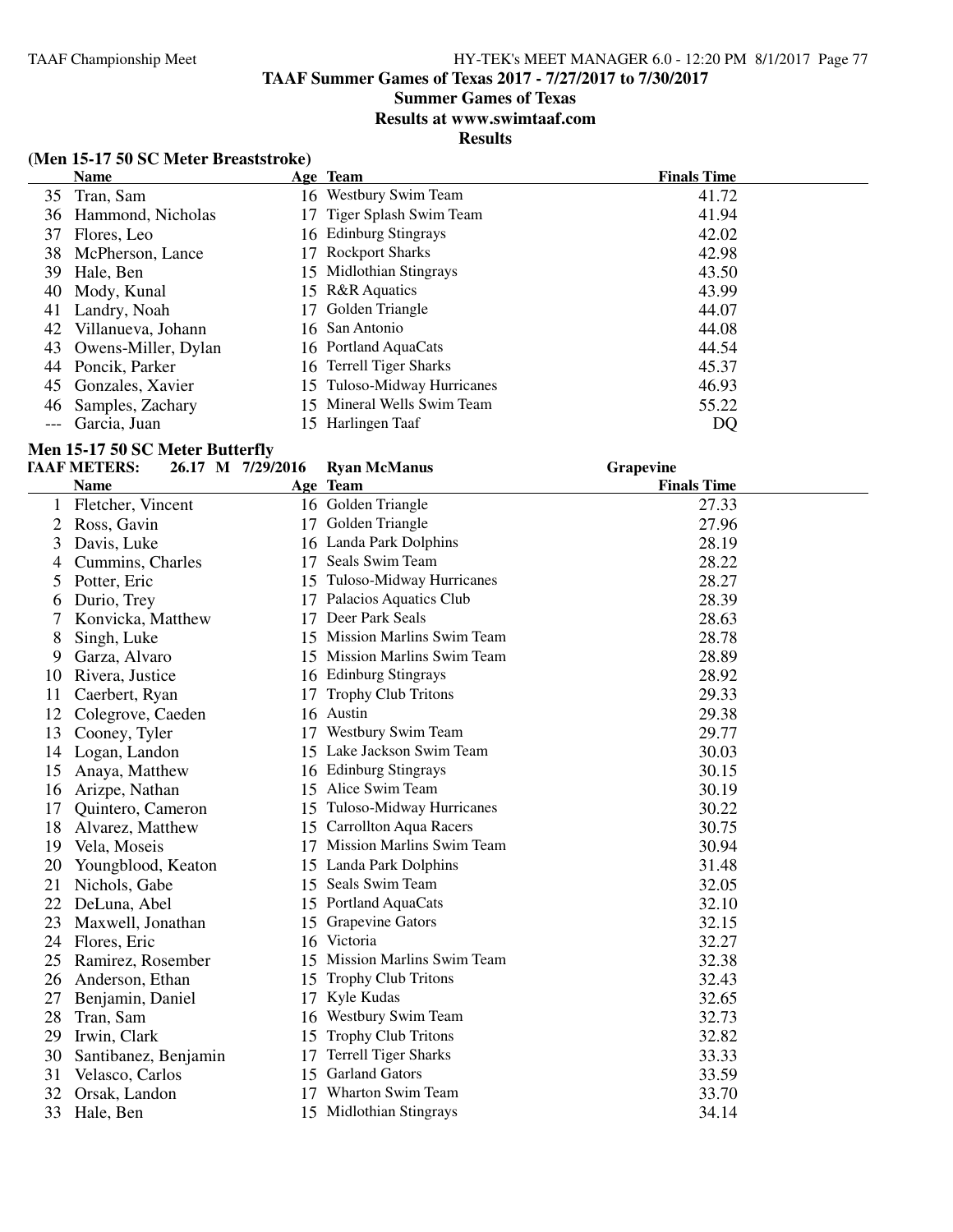**TAAF Summer Games of Texas 2017 - 7/27/2017 to 7/30/2017**

**Summer Games of Texas**

**Results at www.swimtaaf.com**

|                     | (Men 15-17 50 SC Meter Butterfly)      |    |                                |                    |
|---------------------|----------------------------------------|----|--------------------------------|--------------------|
|                     | <b>Name</b>                            |    | Age Team                       | <b>Finals Time</b> |
|                     | 34 Vasquez, Alfredo                    |    | 17 South Belt Area "all Stars" | 34.20              |
|                     | 35 Oliphant, Nathan                    |    | 16 Golden Triangle             | 34.99              |
| 36                  | Hammond, Nicholas                      |    | 17 Tiger Splash Swim Team      | 35.12              |
| 37                  | Rodriguez, Jensen                      |    | 15 Killeen B&G Club            | 36.71              |
| 38                  | Payne, Jonathan                        |    | 15 Flower Mound Blue Fins      | 37.37              |
| 39                  | Myers, Kyle                            |    | 15 Landa Park Dolphins         | 37.42              |
| 40                  | Ortiz, Sebastian                       |    | 15 McAllen                     | 40.38              |
|                     |                                        |    | 17 Golden Triangle             | 41.58              |
| 41                  | Landry, Noah<br>Barber, Dillon         |    | 15 Stephenville Stingrays      |                    |
| $\qquad \qquad - -$ |                                        |    |                                | DQ                 |
|                     | <b>Men 15-17 100 SC Meter IM</b>       |    |                                |                    |
|                     | TAAF METERS: 1:02.03 M 7/29/2016       |    | <b>Isaac Barrera</b>           | UNAT3              |
|                     | <b>Name</b>                            |    | Age Team                       | <b>Finals Time</b> |
| $\mathbf{1}$        | Velazquez, Joseph<br>29.96<br>32.58    |    | 17 Pharr Phast                 | 1:02.54            |
|                     | 2 Konvicka, Matthew<br>30.05<br>33.50  |    | 17 Deer Park Seals             | 1:03.55            |
| 3                   | Soza, Israel<br>30.39<br>34.68         | 17 | Tuloso-Midway Hurricanes       | 1:05.07            |
|                     | 4 Potter, Eric<br>35.52<br>30.38       |    | 15 Tuloso-Midway Hurricanes    | 1:05.90            |
| 5                   | Heath, Trevor<br>31.75<br>35.71        |    | 15 Mission Marlins Swim Team   | 1:07.46            |
|                     | 6 Ross, Gavin<br>30.22<br>37.56        |    | 17 Golden Triangle             | 1:07.78            |
|                     | 7 Garza, Tyler<br>31.40<br>37.03       |    | 17 Tuloso-Midway Hurricanes    | 1:08.43            |
| 8                   | Tullos, Paul<br>32.63<br>35.88         |    | 15 Golden Triangle             | 1:08.51            |
| 9                   | Garza, Alvaro<br>33.07<br>37.45        |    | 15 Mission Marlins Swim Team   | 1:10.52            |
|                     | 10 Rivera, Justice<br>32.07<br>38.66   |    | 16 Edinburg Stingrays          | 1:10.73            |
|                     | 11 Hutson, Jackson<br>33.01<br>38.35   |    | 15 Trophy Club Tritons         | 1:11.36            |
|                     | 12 Cooney, Tyler<br>33.41<br>38.90     |    | 17 Westbury Swim Team          | 1:12.31            |
| 13                  | Britton, Grady<br>37.65<br>34.72       |    | 17 Carrollton Aqua Racers      | 1:12.37            |
|                     | 14 Herrera, Jae<br>38.16<br>34.40      |    | 16 Mission Marlins Swim Team   | 1:12.56            |
|                     | 15 Dai, James<br>35.24<br>37.74        |    | 15 Westbury Swim Team          | 1:12.98            |
|                     | 16 Alvarez, Matthew<br>33.42<br>39.63  |    | 15 Carrollton Aqua Racers      | 1:13.05            |
|                     | 17 Colegrove, Caeden<br>37.90<br>35.21 |    | 16 Austin                      | 1:13.11            |
|                     | 18 Vega, Mateo<br>35.18<br>38.83       |    | 15 Tuloso-Midway Hurricanes    | 1:14.01            |
| 19                  | Steelman, Josh<br>35.10<br>40.11       |    | 15 Lake Jackson Swim Team      | 1:15.21            |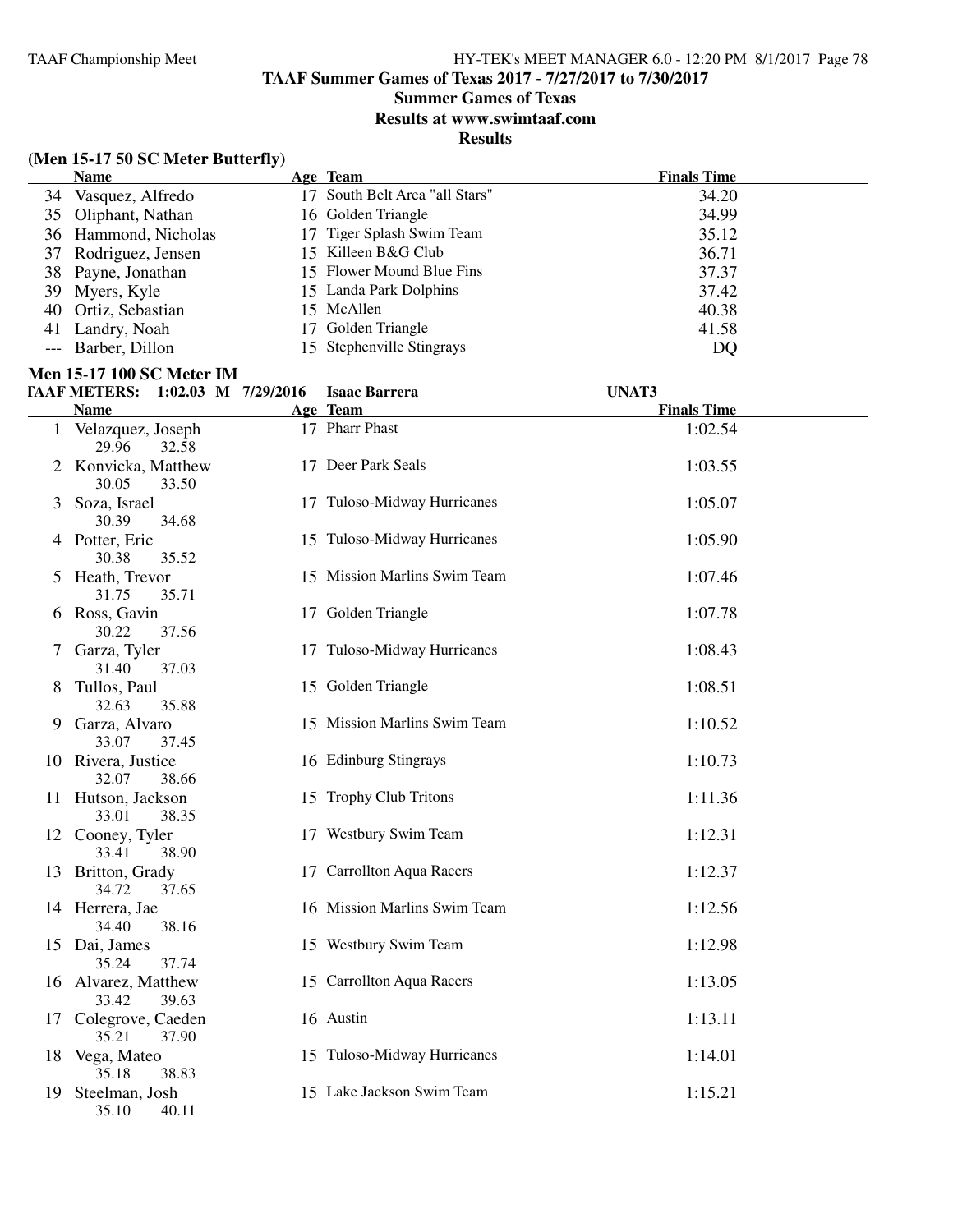**TAAF Summer Games of Texas 2017 - 7/27/2017 to 7/30/2017**

### **Summer Games of Texas**

**Results at www.swimtaaf.com**

### **Results**

### **(Men 15-17 100 SC Meter IM)**

|     | <b>Name</b>                             | Age Team                          | <b>Finals Time</b> |
|-----|-----------------------------------------|-----------------------------------|--------------------|
|     | 20 Vela, Moseis<br>36.08<br>40.80       | 17 Mission Marlins Swim Team      | 1:16.88            |
|     | 21 Youngblood, Keaton<br>36.06<br>41.00 | 15 Landa Park Dolphins            | 1:17.06            |
|     | 22 Rivera, Andrew<br>36.83<br>41.15     | 15 Flower Mound Blue Fins         | 1:17.98            |
|     | 23 Peacock, Walker<br>37.45<br>40.68    | 16 Mission Marlins Swim Team      | 1:18.13            |
|     | 24 Hurt, Dusten<br>37.15<br>41.38       | 17 Mesquite Marlins               | 1:18.53            |
|     | 25 Wever, Blaine<br>37.79<br>41.14      | 15 Trophy Club Tritons            | 1:18.93            |
|     | 26 Stinson, Robert<br>37.93<br>43.27    | 17 Tiger Splash Swim Team         | 1:21.20            |
| 27  | Santibanez, Benjamin<br>38.83<br>42.56  | 17 Terrell Tiger Sharks           | 1:21.39            |
|     | 28 Benjamin, Daniel<br>36.52<br>45.00   | 17 Kyle Kudas                     | 1:21.52            |
| 29. | Theriot, Nicholas<br>36.49<br>45.20     | 15 Terrell Tiger Sharks           | 1:21.69            |
|     | 30 Unerfusser, James<br>37.69<br>44.79  | 17 Denison Dolphins               | 1:22.48            |
|     | 31 Payne, Jonathan<br>41.55<br>40.95    | 15 Flower Mound Blue Fins         | 1:22.50            |
|     | 32 Myers, Kyle<br>40.39<br>43.62        | 15 Landa Park Dolphins            | 1:24.01            |
|     | 33 Vasquez, Alfredo<br>39.68<br>44.42   | 17 South Belt Area "all Stars"    | 1:24.10            |
|     | 34 Money, Chance<br>39.16<br>45.34      | 17 Alice Swim Team                | 1:24.50            |
|     | 35 Rodriguez, Jensen<br>37.56<br>49.54  | 15 Killeen B&G Club               | 1:27.10            |
|     | 36 Ortiz, Sebastian<br>42.26<br>45.04   | 15 McAllen                        | 1:27.30            |
|     | 37 Ly, Kevin<br>42.03<br>45.28          | 17 Grand Prairie Splash Swim Team | 1:27.31            |
|     | 38 Fabela, Nicholas<br>42.33<br>45.08   | 15 San Antonio                    | 1:27.41            |
|     | --- Dykehouse, Caleb                    | 16 Portland AquaCats              | DQ                 |
|     | Sosa, Luis                              | 15 Mission Marlins Swim Team      | DQ                 |
|     | --- Flores, Leo                         | 16 Edinburg Stingrays             | DQ                 |

#### **Men 15-17 200 SC Meter Freestyle Relay**

| TAAF METERS: 1:41.54 M 7/27/2007 |       |       | Frisco               |                                      | Frisco               |  |
|----------------------------------|-------|-------|----------------------|--------------------------------------|----------------------|--|
|                                  |       |       |                      | C Nix, A Loutfy, B Blandford, J Pena |                      |  |
| <b>Team</b>                      |       |       | Relav                |                                      | <b>Finals Time</b>   |  |
| <b>Pharr Phast</b>               |       |       | A                    |                                      | 1:42.92              |  |
| 1) Velazquez, Joseph 17          |       |       | 2) Sanchez, Ervey 16 | 3) Mejia, Juan 17                    | 4) Garza, Zackary 16 |  |
| 25.94                            | 25.16 | 26.94 | 24.88                |                                      |                      |  |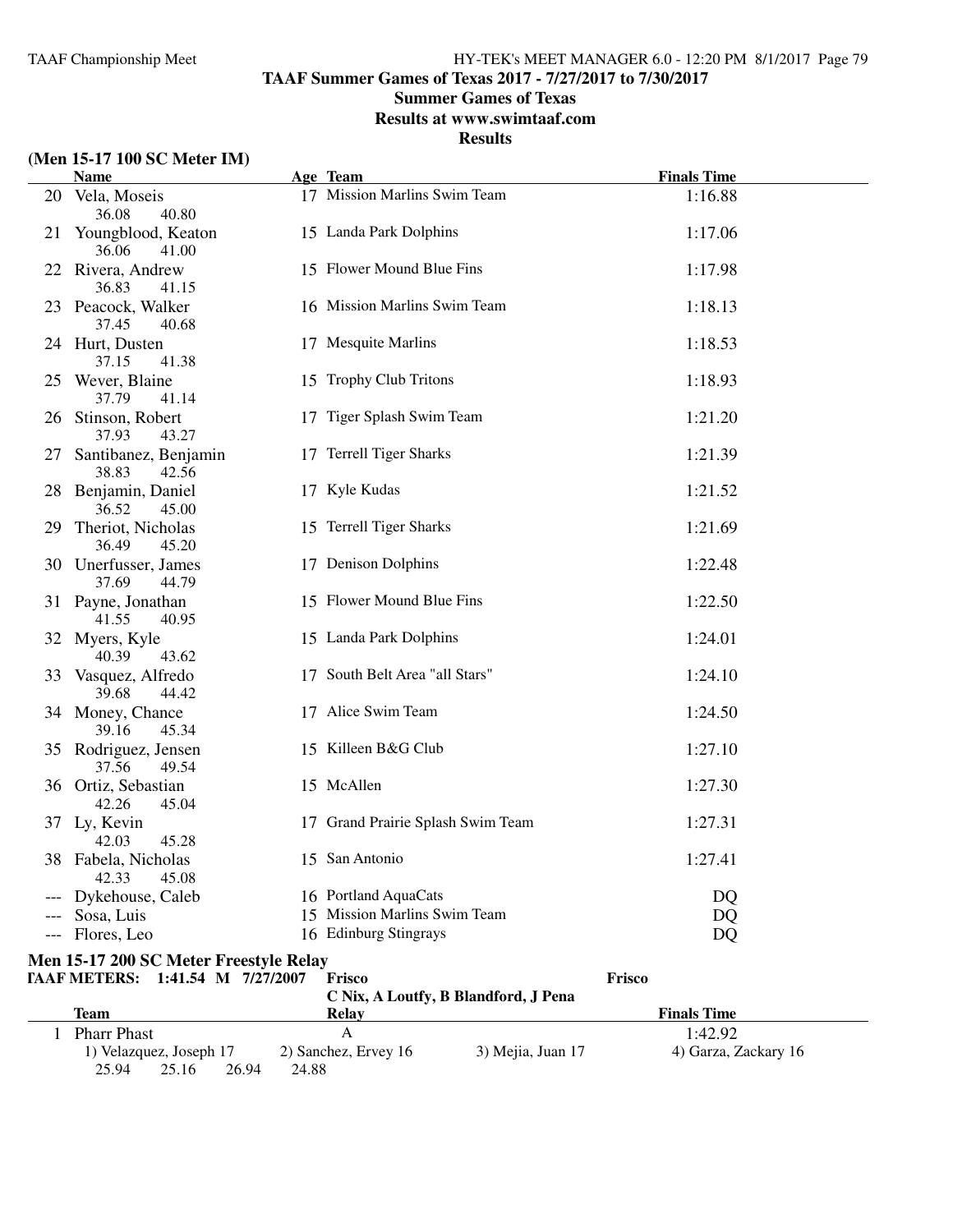**TAAF Summer Games of Texas 2017 - 7/27/2017 to 7/30/2017**

#### **Summer Games of Texas**

**Results at www.swimtaaf.com**

#### **Results**

### **(Men 15-17 200 SC Meter Freestyle Relay)**

|       | <b>Team</b>                                   | <b>Relay</b>                     | <b>Finals Time</b>                             |                           |  |
|-------|-----------------------------------------------|----------------------------------|------------------------------------------------|---------------------------|--|
|       | <b>Mission Marlins Swim Team</b>              | $\mathsf{A}$                     |                                                | 1:48.62                   |  |
|       | 1) Herrera, Jae 16                            | 2) Ramirez, Roberto 15           | 3) Singh, Luke 15                              | 4) Heath, Trevor 15       |  |
|       | 28.14<br>27.31<br>27.25                       | 25.92                            |                                                |                           |  |
| 3     | Tuloso-Midway Hurricanes                      | $\mathbf{A}$                     |                                                | 1:48.81                   |  |
|       | 1) Garcia, Dominic 17                         | 2) Garza, Tyler 17               | 3) Nepote, Zachary 15                          | 4) Soza, Israel 17        |  |
|       | 26.65<br>28.38<br>27.95                       | 25.83                            |                                                |                           |  |
|       | Seals Swim Team                               | A                                |                                                | 1:51.70                   |  |
|       | 1) Martchenke, Ethan 16                       | 2) Nichols, Gabe 15              | 3) Delaney, Jonah 16                           | 4) Cummins, Charles 17    |  |
|       | 27.10<br>29.33<br>28.90                       | 26.37                            |                                                |                           |  |
|       | <b>Westbury Swim Team</b>                     | $\mathbf{A}$                     |                                                | 1:52.56                   |  |
|       | 1) Gonzalez, Jordan 15                        | $2)$ Wen, Gary 16                | 3) Ding, Xiaoyang 17                           | 4) Cooney, Tyler 17       |  |
|       | 27.33<br>30.13<br>28.05                       | 27.05                            |                                                |                           |  |
| 6.    | Alice Swim Team                               | A                                |                                                | 1:53.00                   |  |
|       | 1) Rubio, Trae 15                             | 2) Perez, Angel 16               | 3) Arizpe, Nathan 15                           | 4) Lara, Matthew 17       |  |
|       | 30.71<br>26.88<br>27.92                       | 27.49<br>B                       |                                                |                           |  |
|       | Mission Marlins Swim Team                     |                                  |                                                | 1:53.28                   |  |
|       | 1) Vela, Moseis 17<br>28.01<br>29.15<br>27.05 | 2) Ramirez, Rosember 15<br>29.07 | 3) Flores, Eric 17                             | 4) Guajardo, Sebastian 15 |  |
| 8     | <b>Trophy Club Tritons</b>                    | $\mathbf{A}$                     |                                                | 1:57.23                   |  |
|       | 1) Anderson, Ethan 15                         | 2) Wever, Blaine 15              | 3) Hutson, Jackson 15                          | 4) Irwin, Clark 15        |  |
|       | 29.14<br>30.33<br>57.76                       |                                  |                                                |                           |  |
| 9     | <b>Westbury Swim Team</b>                     | $\bf{B}$                         |                                                | 2:05.04                   |  |
|       | 1) Martinez, Walter 16                        | $2)$ Dai, James 15               | 3) Tran, Sam 16                                | 4) Molo, Cameron 16       |  |
|       | 30.45 1:05.01<br>29.58                        |                                  |                                                |                           |  |
| $---$ | <b>Terrell Tiger Sharks</b>                   | A                                |                                                | DQ                        |  |
|       | 1) Santibanez, Benjamin 17                    | 2) Burgess, Jordan 16            | 3) Theriot, Nicholas 15                        | 4) Carrasco, Ivan 15      |  |
|       | Men 15-17 200 SC Meter Medley Relay           |                                  |                                                |                           |  |
|       | <b>TAAF METERS:</b><br>1:54.44 M 7/29/2016    | <b>Victoria</b>                  | <b>Victoria</b>                                |                           |  |
|       |                                               |                                  | <b>R</b> Syatek T Williams D Sievers D Sanchez |                           |  |

|   | D Svater, 1 vellianis, D Sievers, D Sanchez |                         |                      |                         |  |  |  |  |  |
|---|---------------------------------------------|-------------------------|----------------------|-------------------------|--|--|--|--|--|
|   | Team                                        | Relay                   |                      | <b>Finals Time</b>      |  |  |  |  |  |
|   | Golden Triangle                             | A                       |                      | 1:54.80                 |  |  |  |  |  |
|   | 1) Ross, Gavin 17                           | 2) Tullos, Paul 15      | 3) Satre, Alec 17    | 4) Fletcher, Vincent 16 |  |  |  |  |  |
|   | 31.22<br>26.94<br>31.11                     | 25.53                   |                      |                         |  |  |  |  |  |
|   | <b>Pharr Phast</b>                          | A                       |                      | 1:56.30                 |  |  |  |  |  |
|   | 1) Sanchez, Ervey 16                        | 2) Velazquez, Joseph 17 | 3) Mejia, Juan 17    | 4) Garza, Zackary 16    |  |  |  |  |  |
|   | 30.95<br>29.42<br>30.04                     | 25.89                   |                      |                         |  |  |  |  |  |
| 3 | <b>Mission Marlins Swim Team</b>            | A                       |                      | 2:00.02                 |  |  |  |  |  |
|   | $1)$ Singh, Luke $15$                       | 2) Flores, Eric 17      | 3) Garza, Alvaro 15  | 4) Heath, Trevor 15     |  |  |  |  |  |
|   | 29.03<br>30.60<br>34.58                     | 25.81                   |                      |                         |  |  |  |  |  |
| 4 | Lake Jackson Swim Team                      | A                       |                      | 2:02.06                 |  |  |  |  |  |
|   | 1) Novak, Dalton 16                         | 2) Fattig, Brendan 17   | 3) Logan, Landon 15  | 4) Steelman, Josh 15    |  |  |  |  |  |
|   | 31.80<br>33.07<br>32.97                     | 24.22                   |                      |                         |  |  |  |  |  |
|   | <b>Trophy Club Tritons</b>                  | A                       |                      | 2:02.76                 |  |  |  |  |  |
|   | 1) Hackler, Christopher 15                  | 2) Hutson, Jackson 15   | 3) Caerbert, Ryan 17 | 4) Mounce, Nick 17      |  |  |  |  |  |
|   | 36.90<br>31.00<br>28.44                     | 26.42                   |                      |                         |  |  |  |  |  |
| 6 | Tuloso-Midway Hurricanes                    | A                       |                      | 2:03.31                 |  |  |  |  |  |
|   | 1) Garcia, Dominic 17                       | 2) Soza, Israel 17      | 3) Garza, Tyler 17   | 4) Nepote, Zachary 15   |  |  |  |  |  |
|   | 31.28<br>31.33<br>32.97                     | 27.73                   |                      |                         |  |  |  |  |  |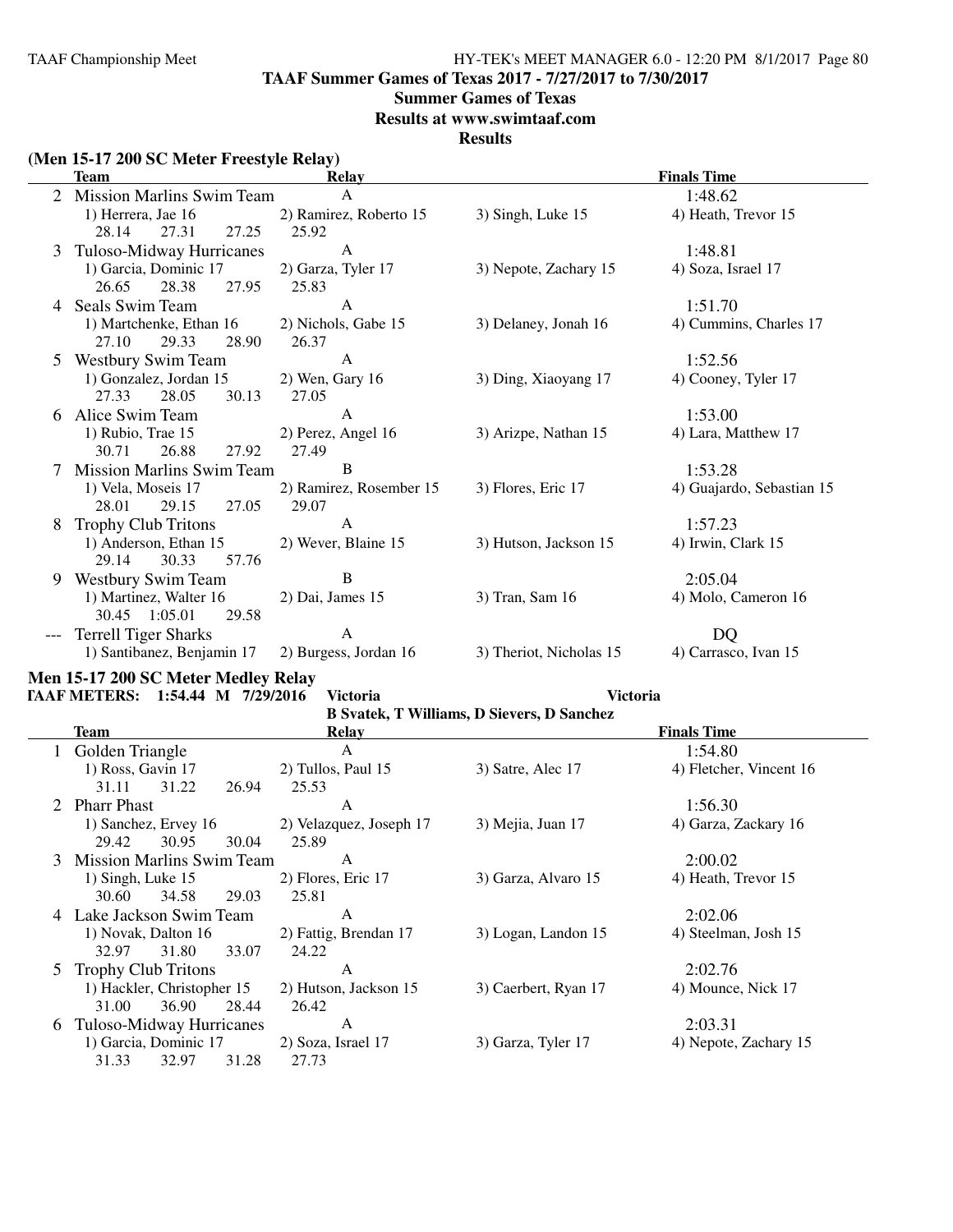**TAAF Summer Games of Texas 2017 - 7/27/2017 to 7/30/2017**

#### **Summer Games of Texas**

**Results at www.swimtaaf.com**

#### **Results**

### **(Men 15-17 200 SC Meter Medley Relay)**

|       | <b>Team</b>                              | Relay                     | <b>Finals Time</b>     |                         |  |
|-------|------------------------------------------|---------------------------|------------------------|-------------------------|--|
|       | Seals Swim Team                          | $\mathsf{A}$              |                        | 2:03.54                 |  |
|       | 1) Nichols, Gabe 15                      | 2) Cummins, Charles 17    | 3) Delaney, Jonah 16   | 4) Martchenke, Ethan 16 |  |
|       | 32.12<br>34.03<br>28.01                  | 29.38                     |                        |                         |  |
| 8     | Alice Swim Team                          | A                         |                        | 2:10.54                 |  |
|       | 1) Perez, Angel 16                       | 2) Lara, Matthew 17       | 3) Arizpe, Nathan 15   | 4) Rubio, Trae 15       |  |
|       | 34.66<br>36.91<br>29.49                  | 29.48                     |                        |                         |  |
| 9     | <b>Mission Marlins Swim Team</b>         | B                         |                        | 2:11.95                 |  |
|       | 1) Ramirez, Rosember 15                  | 2) Herrera, Jae 16        | 3) Vela, Moseis 17     | 4) Ramirez, Roberto 15  |  |
|       | 30.09<br>39.04<br>34.95                  | 27.87                     |                        |                         |  |
| 10    | Portland AquaCats                        | A                         |                        | 2:13.02                 |  |
|       | 1) Geldenhuys, Johan 16                  | 2) Owens-Miller, Dylan 16 | 3) Dykehouse, Caleb 16 | 4) DeLuna, Abel 15      |  |
|       | 34.32<br>42.28<br>28.66                  | 27.76                     |                        |                         |  |
| 11    | <b>Edinburg Stingrays</b>                | A                         |                        | 2:15.95                 |  |
|       | 1) Rivera, Justice 16                    | 2) Fletcher, Charles 16   | 3) Anaya, Matthew 16   | 4) Salinas, Benito 16   |  |
|       | 35.56<br>39.98<br>29.68                  | 30.73                     |                        |                         |  |
| 12    | <b>Westbury Swim Team</b>                | B                         |                        | 2:25.37                 |  |
|       | 1) Martinez, Walter 16                   | 2) Dai, James 15          | 3) Tran, Sam 16        | 4) Molo, Cameron 16     |  |
|       | 49.12<br>29.46<br>31.53                  | 35.26                     |                        |                         |  |
| $---$ | <b>Westbury Swim Team</b>                | $\mathsf{A}$              |                        | DQ                      |  |
|       | 1) Gonzalez, Jordan 15                   | $2)$ Wen, Gary 16         | 3) Ding, Xiaoyang 17   | 4) Cooney, Tyler 17     |  |
|       | Men 18-24 50 SC Meter Freestyle          |                           |                        |                         |  |
|       | <b>TAAF METERS:</b><br>24.01 M 7/30/2016 | <b>Ryan Guthrie</b>       |                        | <b>Trophy Club</b>      |  |
|       | Name                                     | $\Lambda$ ae Team         |                        | <b>Finale Time</b>      |  |

|    | <b>Name</b>      | Age Team                          | <b>Finals Time</b> |
|----|------------------|-----------------------------------|--------------------|
|    | Brandon, Chad    | 21 Frisco Amateur Summer Swim Tea | 24.07              |
|    | 2 Perez, Aaren   | 18 Alice Swim Team                | 25.52              |
| 3  | Wilkins, Matthew | 19 Bay City Swim Team             | 25.60              |
| 4  | Peterson, Thomas | 19 Frisco Amateur Summer Swim Tea | 25.86              |
|    | 5 McSwain, Zach  | 19 Frisco Amateur Summer Swim Tea | 26.26              |
| 6  | Millsap, Ty      | 22 Trophy Club Tritons            | 26.56              |
|    | Reichow, Ian     | 19 McAllen                        | 27.18              |
| 8  | Benavides, Blake | 20 Mineral Wells Swim Team        | 27.71              |
| 9  | Biehle, Aaron    | 19 Golden Triangle                | 29.37              |
| 10 | Buck, Trevor     | 18 Mineral Wells Swim Team        | 29.62              |
| 11 | Williamson, Jake | 20 Trophy Club Tritons            | 31.17              |
| 12 | Morgan, Tristan  | 19 South Belt Area "all Stars"    | 31.61              |
| 13 | Mejia, Mauricio  | 20 Pharr Phast                    | 48.14              |

### **Men 18-24 100 SC Meter Freestyle**

|   | <b>TAAF METERS:</b>              | 53.54 M 8/6/2000 | Jim Svoboda                       | <b>Deer Park</b>   |  |
|---|----------------------------------|------------------|-----------------------------------|--------------------|--|
|   | <b>Name</b>                      |                  | Age Team                          | <b>Finals Time</b> |  |
|   | Brandon, Chad<br>27.26<br>30.30  |                  | 21 Frisco Amateur Summer Swim Tea | 57.56              |  |
|   | 2 Reichow, Ian<br>30.59<br>30.19 |                  | 19 McAllen                        | 1:00.78            |  |
| 3 | Millsap, Ty<br>30.74<br>31.18    |                  | 22 Trophy Club Tritons            | 1:01.92            |  |
| 4 | McSwain, Zach<br>31.34<br>31.38  |                  | 19 Frisco Amateur Summer Swim Tea | 1:02.72            |  |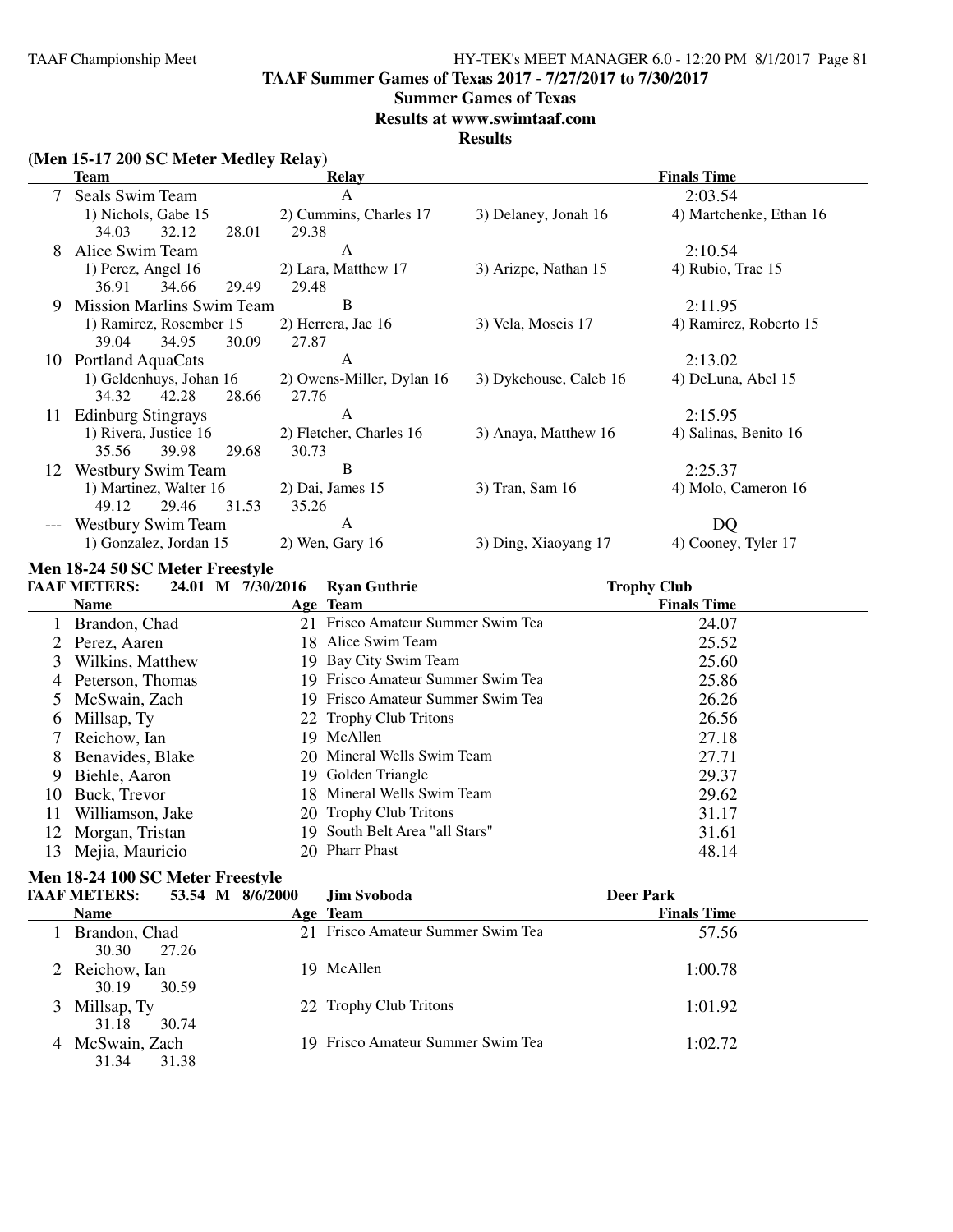**TAAF Summer Games of Texas 2017 - 7/27/2017 to 7/30/2017**

### **Summer Games of Texas**

**Results at www.swimtaaf.com**

**Results**

**Men 18-24 200 SC Meter Freestyle**

| TAAF METERS: 2:09.94 M 7/30/2016 |       |       | <b>Sean Mangel</b>             | <b>R&amp;R</b>     |
|----------------------------------|-------|-------|--------------------------------|--------------------|
| <b>Name</b>                      |       |       | Age Team                       | <b>Finals Time</b> |
| Hudzina, Jacob                   |       |       | 19 West Houston Aquatic League | 2:41.00            |
| 34.31                            | 39.50 | 43.27 | 43.92                          |                    |
| 2 Long, John                     |       |       | 18 South Belt Area "all Stars" | 2:53.05            |
| 35.35                            | 42.91 | 47.37 | 47.42                          |                    |

### **Men 18-24 50 SC Meter Backstroke**

| <b>TAAF METERS:</b> | 28.01 M 7/29/2017 | <b>Josh Velasquez</b>             | <b>Phast</b>       |  |
|---------------------|-------------------|-----------------------------------|--------------------|--|
| <b>Name</b>         |                   | Age Team                          | <b>Finals Time</b> |  |
| Velasquez, Josh     |                   | 18 Pharr Phast                    | 28.01 M            |  |
| 2 Perez, Aaren      |                   | 18 Alice Swim Team                | 30.13              |  |
| 3 Peterson, Thomas  |                   | 19 Frisco Amateur Summer Swim Tea | 30.25              |  |
| 4 Millsap, Ty       |                   | 22 Trophy Club Tritons            | 31.18              |  |
| 5 Morgan, Tristan   |                   | 19 South Belt Area "all Stars"    | 34.95              |  |
| 6 Biehle, Aaron     |                   | 19 Golden Triangle                | 35.22              |  |
| Williamson, Jake    |                   | 20 Trophy Club Tritons            | 36.89              |  |
| Mejia, Mauricio     |                   | 20 Pharr Phast                    | 59.18              |  |

### **Men 18-24 50 SC Meter Breaststroke**

|          | <b>TAAF METERS:</b> | 29.55 M 7/29/2017 | <b>Chad Brandon</b>               | <b>FASST</b>       |  |
|----------|---------------------|-------------------|-----------------------------------|--------------------|--|
|          | <b>Name</b>         |                   | Age Team                          | <b>Finals Time</b> |  |
|          | Brandon, Chad       |                   | 21 Frisco Amateur Summer Swim Tea | 29.55M             |  |
|          | Peterson, Thomas    |                   | 19 Frisco Amateur Summer Swim Tea | 29.63              |  |
| 3        | Wilkins, Matthew    |                   | 19 Bay City Swim Team             | 30.47              |  |
| 4        | McSwain, Zach       |                   | 19 Frisco Amateur Summer Swim Tea | 32.87              |  |
| 5        | Mouton, Justin      |                   | 24 Golden Triangle                | 34.98              |  |
| $\sigma$ | Reichow, Ian        |                   | 19 McAllen                        | 35.48              |  |
|          | Fix, Drew           |                   | 22 West Houston Aquatic League    | 35.80              |  |
| 8        | Hudzina, Jacob      |                   | 19 West Houston Aquatic League    | 36.86              |  |
| 9        | Castillo, Marco     |                   | 18 South Belt Area "all Stars"    | 37.64              |  |
| 10       | Morgan, Tristan     |                   | 19 South Belt Area "all Stars"    | 37.71              |  |
| 11       | Hutson, Trevor      |                   | 22 Trophy Club Tritons            | 38.73              |  |
| 12       | Buck, Trevor        |                   | 18 Mineral Wells Swim Team        | 38.93              |  |
| 13       | Melo, Clayton       |                   | 22 South Belt Area "all Stars"    | 39.57              |  |
| 14       | Buchfink, Chandler  | 18.               | Weatherford Wild                  | 41.18              |  |
| 15       | Jones, Vanarthur    |                   | 22 Westbury Swim Team             | 44.57              |  |
| 16       | Long, John          |                   | 18 South Belt Area "all Stars"    | 45.90              |  |

### **Men 18-24 50 SC Meter Butterfly**

| <b>TAAF METERS:</b> |                                                | 7/29/2017                                                                                                           | <b>Chad Brandon</b> |                                                                                                                                                                                                                                                    |              |
|---------------------|------------------------------------------------|---------------------------------------------------------------------------------------------------------------------|---------------------|----------------------------------------------------------------------------------------------------------------------------------------------------------------------------------------------------------------------------------------------------|--------------|
| <b>Name</b>         |                                                |                                                                                                                     |                     | <b>Finals Time</b>                                                                                                                                                                                                                                 |              |
|                     |                                                |                                                                                                                     |                     | 26.34M                                                                                                                                                                                                                                             |              |
|                     |                                                |                                                                                                                     |                     | 27.77                                                                                                                                                                                                                                              |              |
|                     |                                                |                                                                                                                     |                     | 28.67                                                                                                                                                                                                                                              |              |
|                     |                                                |                                                                                                                     |                     | 28.85                                                                                                                                                                                                                                              |              |
|                     |                                                |                                                                                                                     |                     | 30.38                                                                                                                                                                                                                                              |              |
|                     |                                                |                                                                                                                     |                     | 31.24                                                                                                                                                                                                                                              |              |
|                     |                                                |                                                                                                                     |                     | 31.81                                                                                                                                                                                                                                              |              |
|                     |                                                |                                                                                                                     |                     | 32.25                                                                                                                                                                                                                                              |              |
|                     |                                                |                                                                                                                     |                     | 34.96                                                                                                                                                                                                                                              |              |
|                     | 2 Perez, Aaren<br>4 Millsap, Ty<br>5 Fix, Drew | 1 Brandon, Chad<br>3 Mouton, Justin<br>6 Voth, Alexander<br>7 Biehle, Aaron<br>Hutson, Trevor<br>Buchfink, Chandler | 26.34 M             | Age Team<br>21 Frisco Amateur Summer Swim Tea<br>18 Alice Swim Team<br>24 Golden Triangle<br>22 Trophy Club Tritons<br>22 West Houston Aquatic League<br>18 Golden Triangle<br>19 Golden Triangle<br>22 Trophy Club Tritons<br>18 Weatherford Wild | <b>FASST</b> |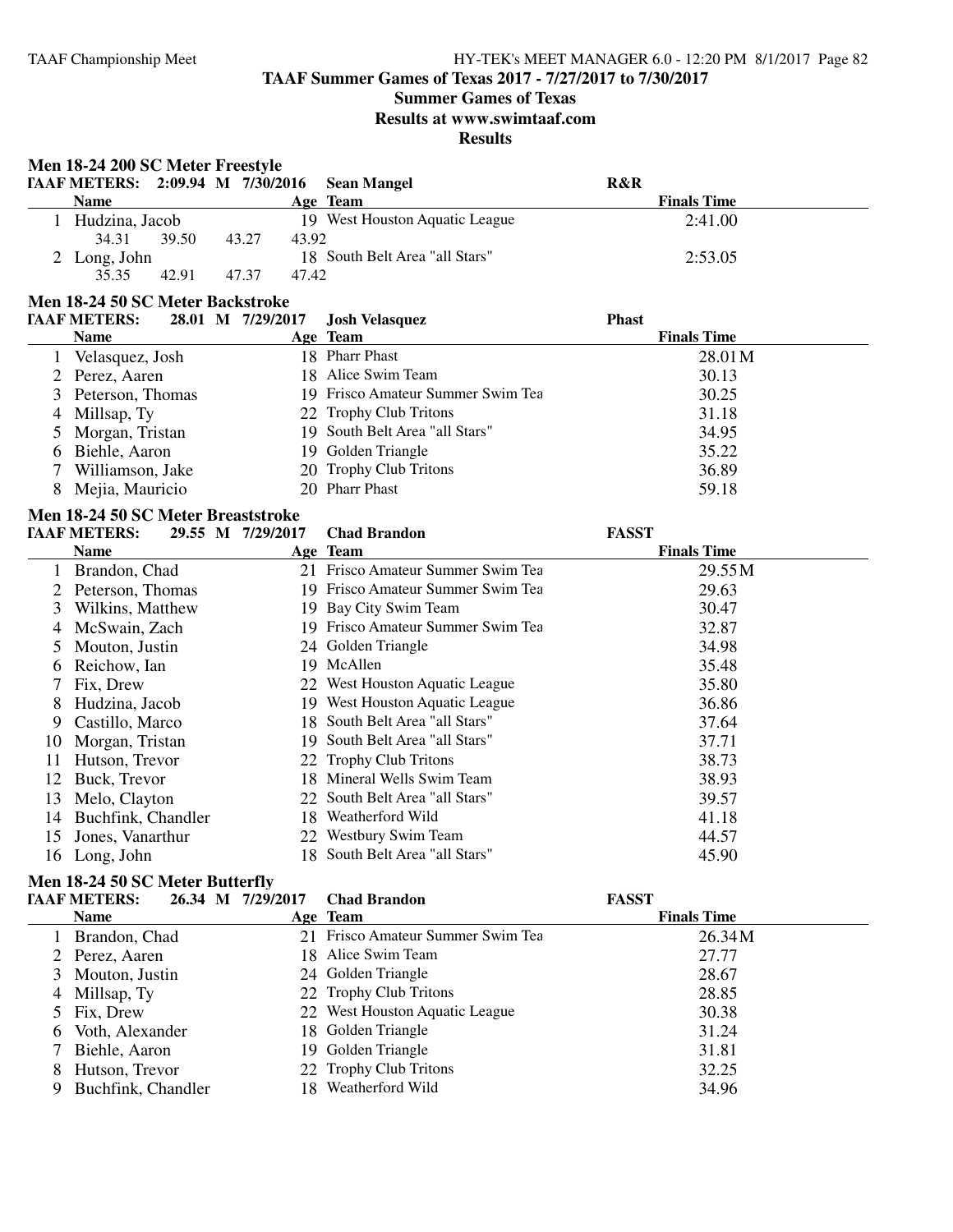### **TAAF Summer Games of Texas 2017 - 7/27/2017 to 7/30/2017**

#### **Summer Games of Texas**

#### **Results at www.swimtaaf.com**

**Results**

| (Men 18-24 50 SC Meter Butterfly)       |                   |                                   |                    |
|-----------------------------------------|-------------------|-----------------------------------|--------------------|
| <b>Name</b>                             |                   | Age Team                          | <b>Finals Time</b> |
| 10 Jones, Vanarthur                     |                   | 22 Westbury Swim Team             | 41.70              |
| 11 Mejia, Mauricio                      |                   | 20 Pharr Phast                    | 51.70              |
| <b>Men 18-24 100 SC Meter IM</b>        |                   |                                   |                    |
| TAAF METERS: 1:01.59 M 7/29/2017        |                   | <b>Thomas Peterson</b>            | <b>FASST</b>       |
| <b>Name</b>                             |                   | Age Team                          | <b>Finals Time</b> |
| 1 Peterson, Thomas<br>29.05<br>32.54    |                   | 19 Frisco Amateur Summer Swim Tea | 1:01.59M           |
| 2 Velasquez, Josh<br>28.38<br>34.03     |                   | 18 Pharr Phast                    | 1:02.41            |
| 3 Wilkins, Matthew<br>31.75<br>36.47    |                   | 19 Bay City Swim Team             | 1:08.22            |
| 4 Perez, Aaren<br>31.99<br>36.38        |                   | 18 Alice Swim Team                | 1:08.37            |
| 5 McSwain, Zach<br>34.55<br>36.36       |                   | 19 Frisco Amateur Summer Swim Tea | 1:10.91            |
| 6 Fix, Drew<br>33.00<br>40.58           |                   | 22 West Houston Aquatic League    | 1:13.58            |
| 7 Biehle, Aaron<br>34.32<br>39.92       |                   | 19 Golden Triangle                | 1:14.24            |
| 8 Hutson, Trevor<br>35.07<br>39.88      |                   | 22 Trophy Club Tritons            | 1:14.95            |
| 9 Morgan, Tristan<br>35.57<br>40.65     |                   | 19 South Belt Area "all Stars"    | 1:16.22            |
| 10 Castillo, Marco<br>36.58<br>42.51    |                   | 18 South Belt Area "all Stars"    | 1:19.09            |
| 11 Voth, Alexander<br>36.03<br>44.04    |                   | 18 Golden Triangle                | 1:20.07            |
| 12 Buchfink, Chandler<br>40.90<br>43.29 |                   | 18 Weatherford Wild               | 1:24.19            |
| 13 Melo, Clayton<br>40.36<br>45.40      |                   | 22 South Belt Area "all Stars"    | 1:25.76            |
| 14 Williamson, Jake<br>38.72<br>52.26   |                   | 20 Trophy Club Tritons            | 1:30.98            |
| Men 25-29 50 SC Meter Freestyle         |                   |                                   |                    |
| TAAF METERS: 25.00 M 7/30/1987          |                   | <b>Larry Brown</b>                |                    |
| <b>Name</b>                             |                   | Age Team                          | <b>Finals Time</b> |
| 1 Rourke, Michael                       |                   | 25 Trophy Club Tritons            | 26.27              |
| 2 Oretga, Adrian                        |                   | 27 Austin                         | 26.36              |
| Men 25-29 100 SC Meter Freestyle        |                   |                                   |                    |
| <b>TAAF METERS:</b>                     | 56.74 M 7/29/2017 | <b>Michael Rourke</b>             | <b>TC Tritons</b>  |
| <b>Name</b>                             |                   | Age Team                          | <b>Finals Time</b> |

1 Rourke, Michael 25 Trophy Club Tritons 56.74 M<br>27.57 29.17

2 Williams, Matthew 29 Weatherford Wild 1:10.93<br>35.30 35.63

29.17

35.63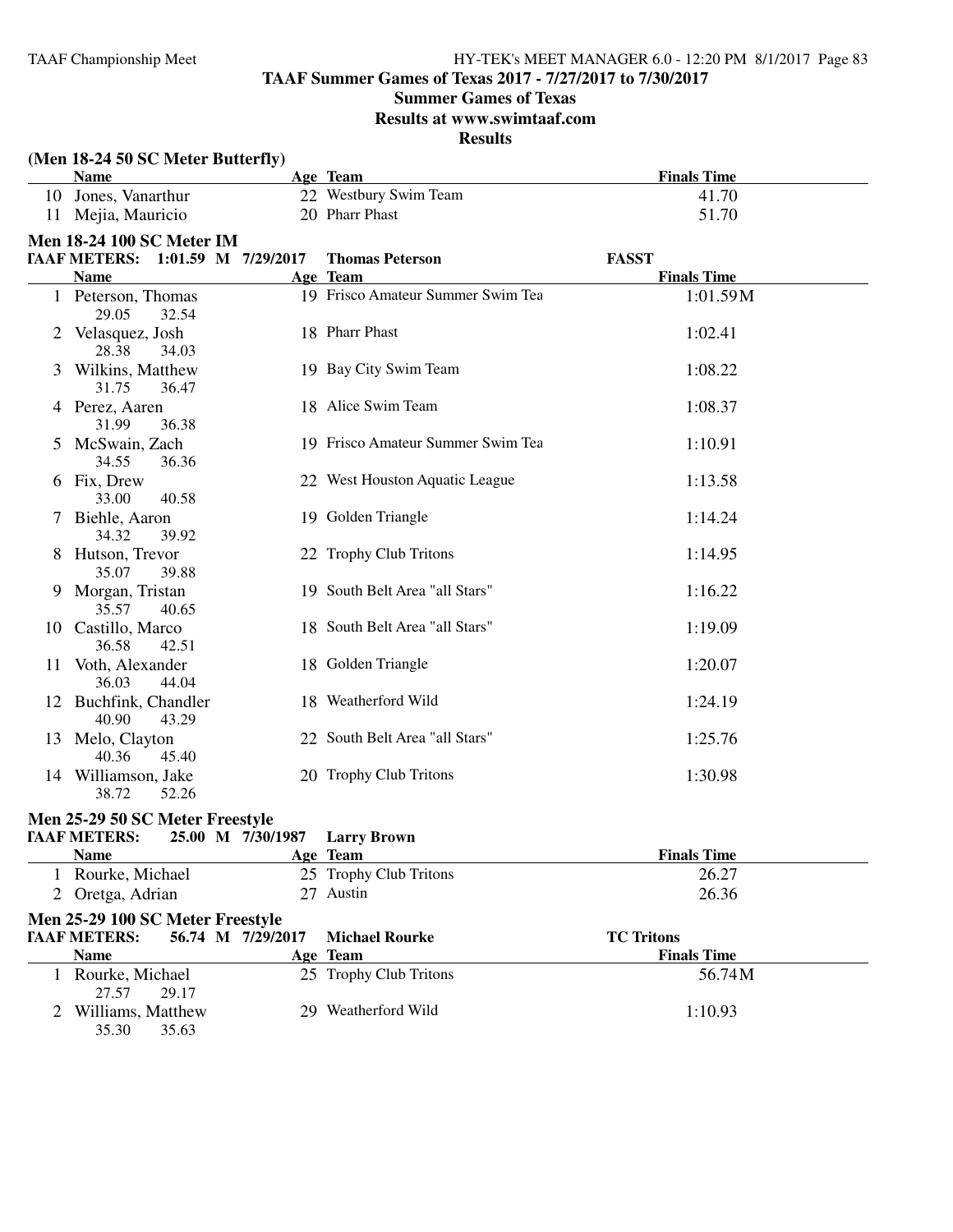**TAAF Summer Games of Texas 2017 - 7/27/2017 to 7/30/2017**

### **Summer Games of Texas**

**Results at www.swimtaaf.com**

| Men 25-29 200 SC Meter Freestyle                        |                                 |                                |
|---------------------------------------------------------|---------------------------------|--------------------------------|
| TAAF METERS: 2:08.81 M 7/29/2017                        | <b>Michael Rourke</b>           | <b>TC</b> Tritons              |
| <b>Name</b>                                             | Age Team                        | <b>Finals Time</b>             |
| 1 Rourke, Michael<br>29.84<br>32.35<br>33.39            | 25 Trophy Club Tritons<br>33.23 | 2:08.81M                       |
| Men 25-29 50 SC Meter Breaststroke                      |                                 |                                |
| 30.73 M 7/30/2006<br><b>TAAF METERS:</b><br><b>Name</b> | <b>Brett Ruoff</b><br>Age Team  | Westbury<br><b>Finals Time</b> |
| 1 Williams, Matthew                                     | 29 Weatherford Wild             | 37.66                          |
| Men 25-29 50 SC Meter Butterfly                         |                                 |                                |
| <b>TAAF METERS:</b><br>27.24 M 7/30/1989 Larry Brown    |                                 |                                |
| <b>Name</b>                                             | Age Team                        | <b>Finals Time</b>             |
| 1 Rourke, Michael                                       | 25 Trophy Club Tritons          | 28.15                          |
| <b>Men 25-29 100 SC Meter IM</b>                        |                                 |                                |
| TAAF METERS: 1:02.44 M 7/30/1988 Larry Brown            |                                 |                                |
| <b>Name</b>                                             | Age Team                        | <b>Finals Time</b>             |
| 1 Williams, Matthew                                     | 29 Weatherford Wild             | 1:15.35                        |
| Men 30-34 50 SC Meter Freestyle                         |                                 |                                |
| <b>TAAF METERS:</b><br>24.08 M 7/30/2016                | <b>Brett Allen</b>              | <b>Tiger Splash</b>            |
| <b>Name</b>                                             | Age Team                        | <b>Finals Time</b>             |
| 1 Campanaro, Richard                                    | 32 Grapevine Gators             | 31.25                          |
| Men 30-34 50 SC Meter Breaststroke                      |                                 |                                |
| <b>TAAF METERS:</b><br>31.50 M 8/1/1986                 | <b>Joe Greenwell</b>            | <b>R&amp;R</b> Aquatics        |
| Name                                                    | Age Team                        | <b>Finals Time</b>             |
| 1 Campanaro, Richard                                    | 32 Grapevine Gators             | 35.98                          |
|                                                         |                                 |                                |
|                                                         |                                 |                                |
| <b>Men 30-34 100 SC Meter IM</b>                        |                                 |                                |
| TAAF METERS: 1:10.03 M 7/30/2016 Brett Allen            |                                 | <b>Tiger Splash</b>            |
| <b>Name</b><br>1 Campanaro, Richard<br>40.18<br>43.79   | Age Team<br>32 Grapevine Gators | <b>Finals Time</b><br>1:23.97  |
|                                                         |                                 |                                |
| Men 35-39 50 SC Meter Freestyle                         |                                 |                                |
| <b>TAAF METERS:</b><br>35.95 M 7/30/2016                | <b>Aaron Levine</b>             | <b>Austin</b>                  |
| <b>Name</b>                                             | Age Team                        | <b>Finals Time</b>             |
| 1 Bensley, Jeremy                                       | 38 Denison Dolphins             | 37.27                          |
| $\overline{2}$<br>Todd, Michael                         | 37 Golden Triangle              | 40.01                          |
| Men 35-39 100 SC Meter Freestyle                        |                                 |                                |
| TAAF METERS: 1:25.94 M 7/30/2016                        | <b>Aaron Levine</b>             | <b>Austin</b>                  |
| <b>Name</b>                                             | Age Team                        | <b>Finals Time</b>             |
| 1 Johnson, Arland<br>37.87<br>51.03                     | 35 Flower Mound Blue Fins       | 1:28.90                        |
|                                                         |                                 |                                |
| Men 35-39 200 SC Meter Freestyle                        |                                 |                                |
| TAAF METERS: 2:32.89 M 7/29/2017                        | <b>Kevin Fox</b>                | <b>SEALS</b>                   |
| <b>Name</b><br>1 Fox, Kevin                             | Age Team<br>37 Seals Swim Team  | <b>Finals Time</b><br>2:32.89M |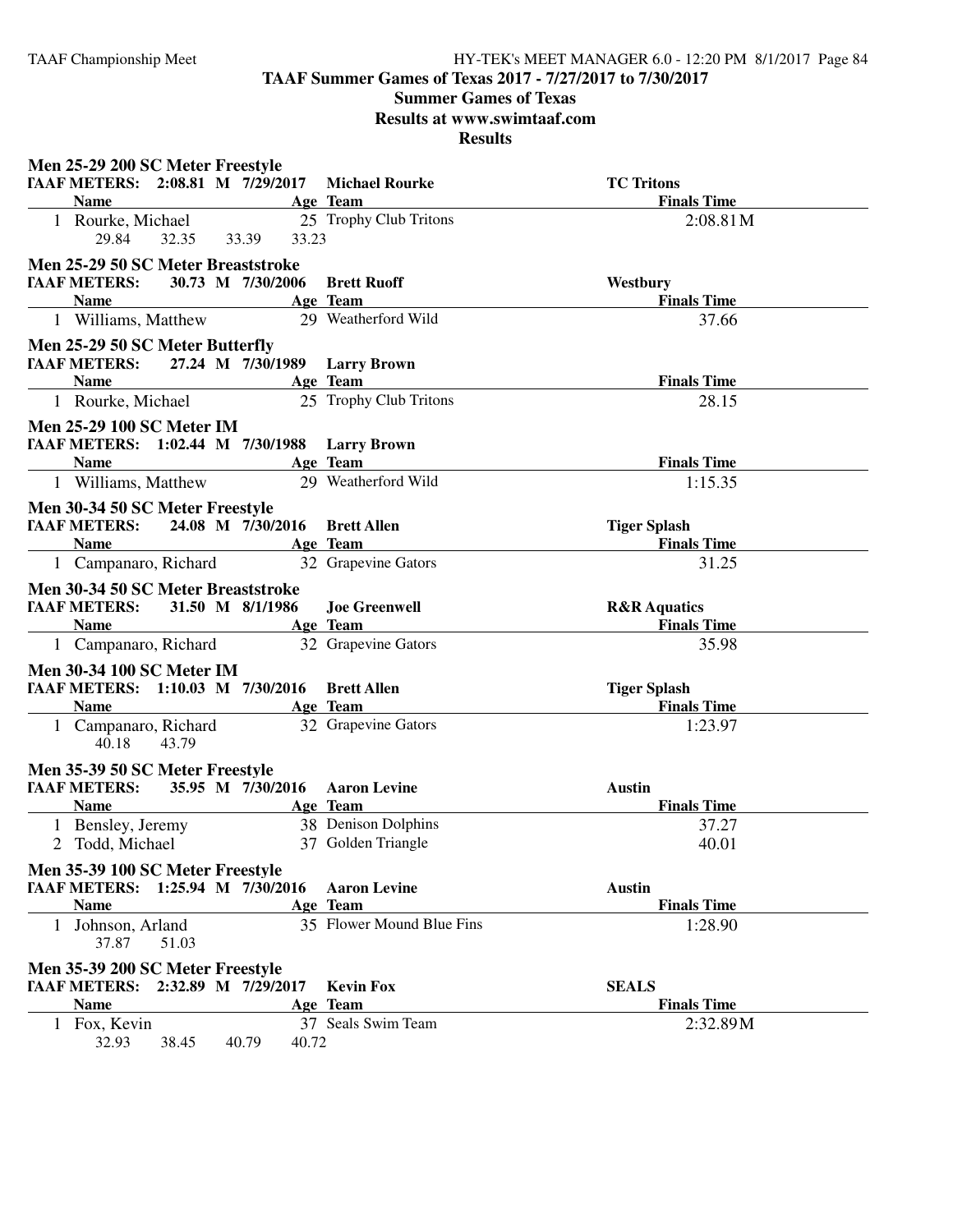### **TAAF Summer Games of Texas 2017 - 7/27/2017 to 7/30/2017**

### **Summer Games of Texas Results at www.swimtaaf.com**

**Results**

|    | Men 35-39 50 SC Meter Breaststroke |                   |                                   |                    |
|----|------------------------------------|-------------------|-----------------------------------|--------------------|
|    | <b>TAAF METERS:</b>                | 36.08 M 7/29/2017 | <b>Kevin Fox</b>                  | <b>SEALS</b>       |
|    | <b>Name</b>                        |                   | Age Team                          | <b>Finals Time</b> |
|    | 1 Fox, Kevin                       |                   | 37 Seals Swim Team                | 36.08M             |
|    | 2 Johnson, Arland                  |                   | 35 Flower Mound Blue Fins         | 45.76              |
|    | 3 Bensley, Jeremy                  |                   | 38 Denison Dolphins               | 51.31              |
|    | Men 35-39 50 SC Meter Butterfly    |                   |                                   |                    |
|    | <b>TAAF METERS:</b>                | 32.34 M 7/29/2017 | <b>Kevin Fox</b>                  | <b>SEALS</b>       |
|    | <b>Name</b>                        |                   | Age Team                          | <b>Finals Time</b> |
|    | 1 Fox, Kevin                       |                   | 37 Seals Swim Team                | 32.34M             |
|    | <b>Men 35-39 100 SC Meter IM</b>   |                   |                                   |                    |
|    | TAAF METERS: 1:12.99 M 7/29/2017   |                   | <b>Kevin Fox</b>                  | <b>SEALS</b>       |
|    | <b>Name</b>                        |                   | Age Team                          | <b>Finals Time</b> |
|    | 1 Fox, Kevin<br>35.69<br>37.30     |                   | 37 Seals Swim Team                | 1:12.99M           |
|    | 2 Bensley, Jeremy                  |                   | 38 Denison Dolphins               | 1:54.02            |
|    | 54.96<br>59.06                     |                   |                                   |                    |
|    | Men 40-44 50 SC Meter Freestyle    |                   |                                   |                    |
|    | <b>TAAF METERS:</b>                | 27.63 M 7/29/2017 | <b>Billy Gulledge</b>             | <b>FASST</b>       |
|    | <b>Name</b>                        |                   | Age Team                          | <b>Finals Time</b> |
|    | 1 Gulledge, Billy                  |                   | 42 Frisco Amateur Summer Swim Tea | 27.63 M            |
|    | 2 Mauk, Derrick                    |                   | 40 South Belt Area "all Stars"    | 28.70              |
| 3  | Hovatter, Justin                   |                   | 43 Tiger Splash Swim Team         | 31.72              |
|    | 4 Hoke, Matthew                    |                   | 41 Aqua Swift Aquatics            | 32.22              |
| 5  | Kennan, Jed                        |                   | 42 McAllen                        | 33.55              |
| 6  | Nielson, Chad                      |                   | 42 Lewisville Wave                | 33.71              |
| 7  | Mullen, Daniel                     |                   | 42 Landa Park Dolphins            | 34.01              |
| 8  | Slimpin, Paul                      |                   | 43 Landa Park Dolphins            | 34.94              |
| 9  | Ward, Jason                        |                   | 44 Trophy Club Tritons            | 45.39              |
| 10 | Benavidez, Michael                 |                   | 40 San Antonio                    | 53.28              |
|    | Men 40-44 100 SC Meter Freestyle   |                   |                                   |                    |
|    | TAAF METERS: 1:03.77 M 7/29/2017   |                   | <b>Derrick Mauk</b>               | <b>South Belt</b>  |
|    | <b>Name</b>                        |                   | Age Team                          | <b>Finals Time</b> |
|    | 1 Mauk, Derrick<br>29.92<br>33.85  |                   | 40 South Belt Area "all Stars"    | 1:03.77M           |
|    | 2 Kennan, Jed                      |                   | 42 McAllen                        | 1:16.59            |
|    | 36.01<br>40.58                     |                   |                                   |                    |
|    | Men 40-44 50 SC Meter Backstroke   |                   |                                   |                    |
|    | <b>TAAF METERS:</b>                | 31.96 M 7/29/2017 | <b>Derrick Mauk</b>               | <b>South Belt</b>  |
|    | <b>Name</b>                        |                   | Age Team                          | <b>Finals Time</b> |
|    | 1 Mauk, Derrick                    |                   | 40 South Belt Area "all Stars"    | 31.96M             |
|    | 2 Blake, Joshua                    |                   | 42 Tiger Splash Swim Team         | 32.39              |
| 3  | Gulledge, Billy                    |                   | 42 Frisco Amateur Summer Swim Tea | 36.57              |

4 Hovatter, Justin 43 Tiger Splash Swim Team 37.05<br>5 Ward, Jason 44 Trophy Club Tritons 57.06 44 Trophy Club Tritons 57.06<br>40 San Antonio 1:05.18

6 Benavidez, Michael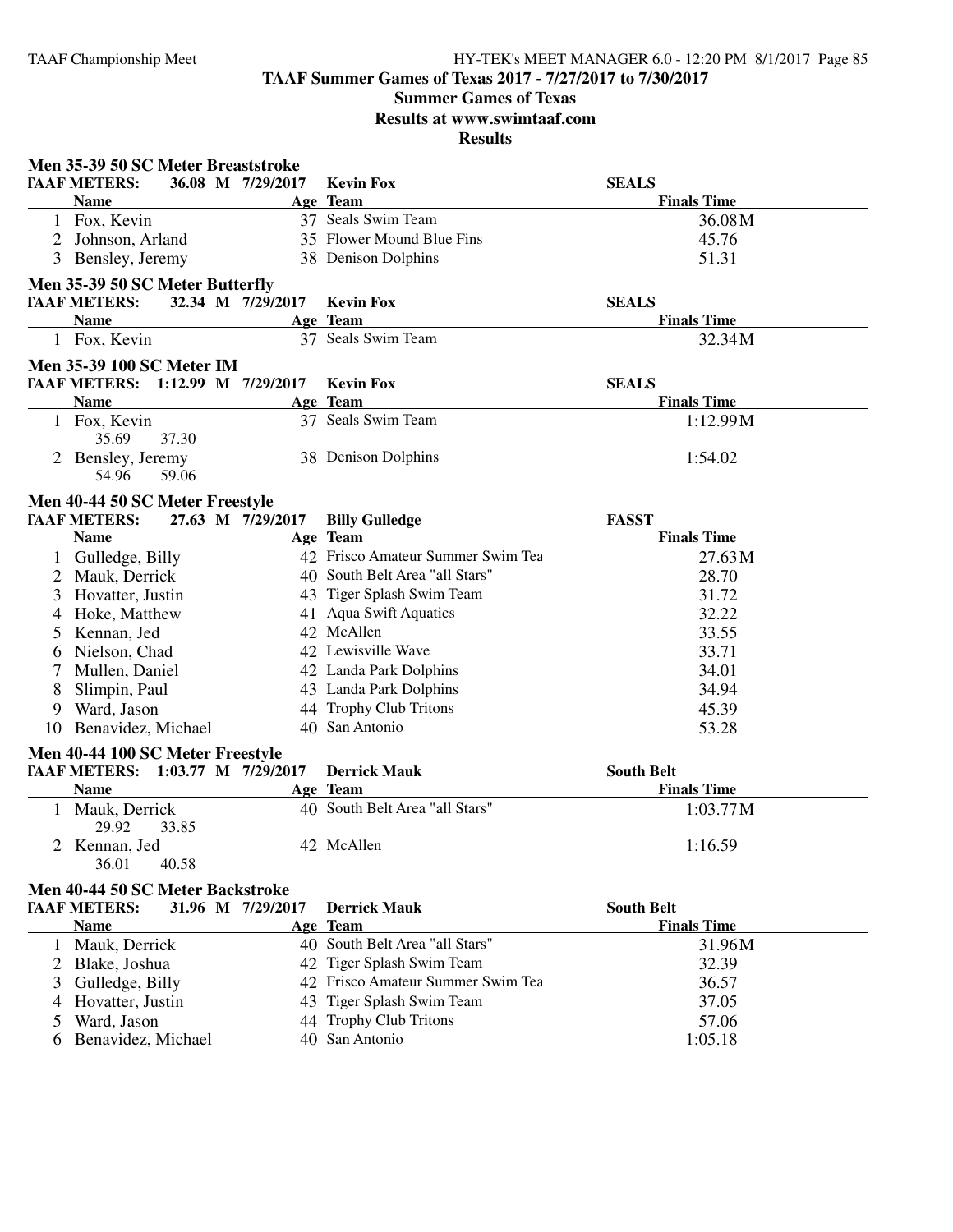**TAAF Summer Games of Texas 2017 - 7/27/2017 to 7/30/2017**

### **Summer Games of Texas**

**Results at www.swimtaaf.com**

**Results**

#### **Men 40-44 50 SC Meter Breaststroke**

| <b>TAAF METERS:</b><br>39.14 M 7/29/2017 | <b>Billy Gulledge</b>             | <b>FASST</b>       |  |
|------------------------------------------|-----------------------------------|--------------------|--|
| Name                                     | Age Team                          | <b>Finals Time</b> |  |
| 1 Gulledge, Billy                        | 42 Frisco Amateur Summer Swim Tea | 39.14M             |  |
| 2 Mauk, Derrick                          | 40 South Belt Area "all Stars"    | 39.53              |  |
| 3 Kennan, Jed                            | 42 McAllen                        | 45.88              |  |
| 4 Nielson, Chad                          | 42 Lewisville Wave                | 45.93              |  |
| 5 Mullen, Daniel                         | 42 Landa Park Dolphins            | 46.15              |  |
| 6 Benavidez, Michael                     | 40 San Antonio                    | 1:17.37            |  |
| --- Ward, Jason                          | 44 Trophy Club Tritons            | DQ                 |  |

### **Men 40-44 50 SC Meter Butterfly**

| <b>TAAF METERS:</b>  | 31.39 M 7/29/2017 | <b>Derrick Mauk</b>            | <b>South Belt</b>  |  |
|----------------------|-------------------|--------------------------------|--------------------|--|
| <b>Name</b>          |                   | Age Team                       | <b>Finals Time</b> |  |
| Mauk, Derrick        |                   | 40 South Belt Area "all Stars" | 31.39M             |  |
| 2 Hovatter, Justin   |                   | 43 Tiger Splash Swim Team      | 36.60              |  |
| 3 Kennan, Jed        |                   | 42 McAllen                     | 39.93              |  |
| 4 Hoke, Matthew      |                   | 41 Aqua Swift Aquatics         | 40.19              |  |
| 5 Benavidez, Michael |                   | 40 San Antonio                 | 1:05.39            |  |

### **Men 40-44 100 SC Meter IM**

| TAAF METERS: 1:14.07 M 7/29/2017     | <b>Derrick Mauk</b>               | <b>South Belt</b>  |  |
|--------------------------------------|-----------------------------------|--------------------|--|
| <b>Name</b>                          | Age Team                          | <b>Finals Time</b> |  |
| Mauk, Derrick<br>41.15<br>32.92      | 40 South Belt Area "all Stars"    | 1:14.07M           |  |
| 2 Blake, Joshua<br>33.86<br>40.68    | 42 Tiger Splash Swim Team         | 1:14.54            |  |
| 3 Gulledge, Billy<br>47.40<br>39.29  | 42 Frisco Amateur Summer Swim Tea | 1:26.69            |  |
| 4 Hovatter, Justin<br>50.44<br>41.62 | 43 Tiger Splash Swim Team         | 1:32.06            |  |

### **Men 45-49 50 SC Meter Freestyle**

| <b>TAAF METERS:</b>                |  | 29.85 M 7/30/2016 | <b>Saul Nuccitelli</b> | <b>Austin</b>      |
|------------------------------------|--|-------------------|------------------------|--------------------|
| <b>Name</b>                        |  |                   | Age Team               | <b>Finals Time</b> |
| 1 Nisimblat, Erick                 |  |                   | 47 Alice Swim Team     | 31.13              |
| Men 45-49 50 SC Meter Backstroke   |  |                   |                        |                    |
| <b>TAAF METERS:</b>                |  | 36.94 M 7/30/2016 | <b>Saul Nuccitelli</b> | Austin             |
| <b>Name</b>                        |  |                   | Age Team               | <b>Finals Time</b> |
| 1 Campbell, Greg                   |  |                   | 47 Seals Swim Team     | 52.65              |
| Men 45-49 50 SC Meter Breaststroke |  |                   |                        |                    |
| <b>TAAF METERS:</b>                |  | 40.37 M 7/30/2016 | <b>Saul Nuccitelli</b> | <b>Austin</b>      |
| <b>Name</b>                        |  |                   | Age Team               | <b>Finals Time</b> |
| 1 Campbell, Greg                   |  | 47                | Seals Swim Team        | 55.43              |
| Men 45-49 50 SC Meter Butterfly    |  |                   |                        |                    |
| <b>TAAF METERS:</b>                |  | 37.46 M 7/30/2016 | <b>Todd Respondek</b>  | El Campo           |
| <b>Name</b>                        |  |                   | Age Team               | <b>Finals Time</b> |
| Campbell, Greg                     |  |                   | 47 Seals Swim Team     | 44.75              |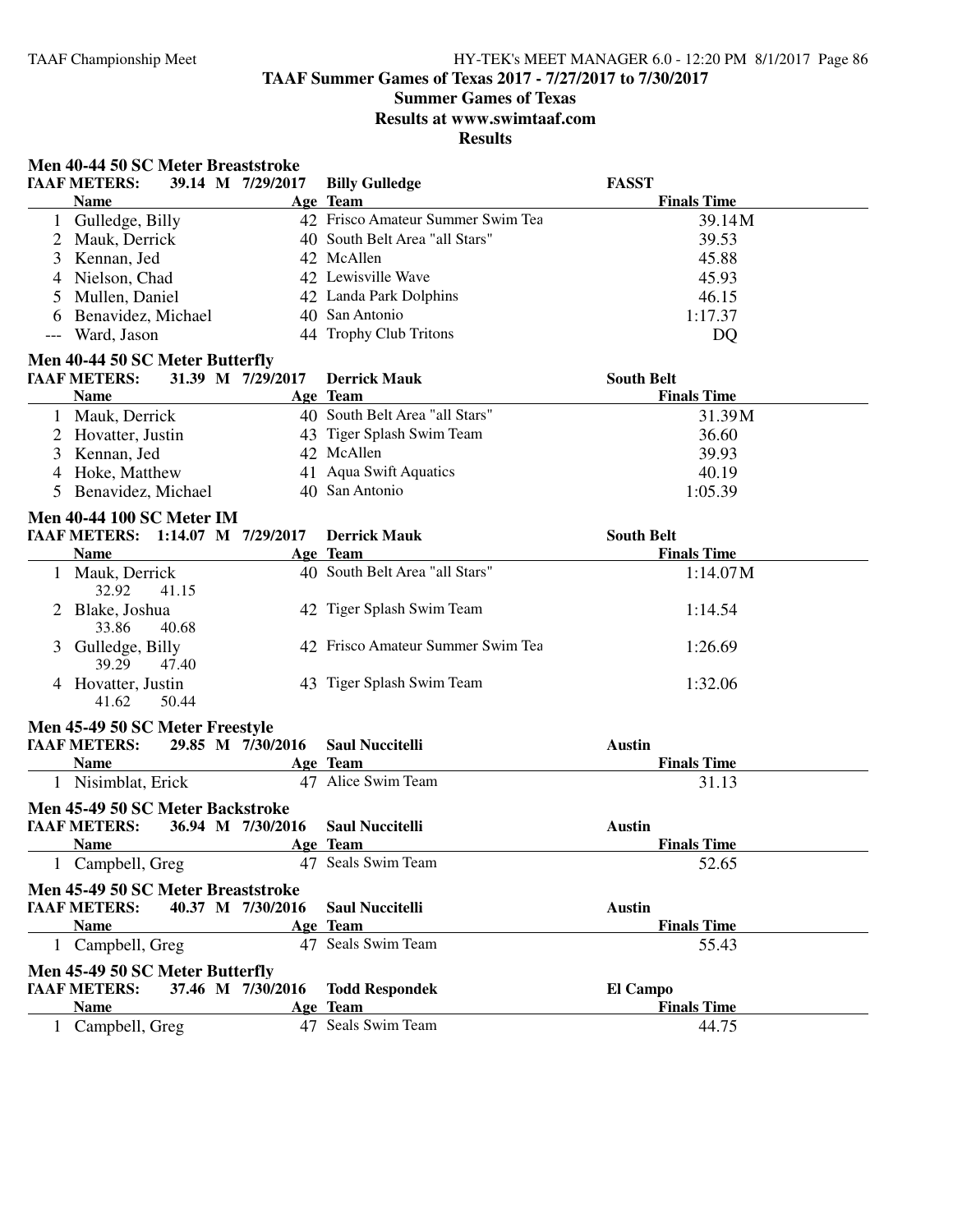**TAAF Summer Games of Texas 2017 - 7/27/2017 to 7/30/2017**

### **Summer Games of Texas**

**Results at www.swimtaaf.com**

|              | <b>Men 45-49 100 SC Meter IM</b>                                     |                   |                                   |                                    |
|--------------|----------------------------------------------------------------------|-------------------|-----------------------------------|------------------------------------|
|              | <b>TAAF METERS:</b> 1:44.98 M 7/29/2017 Greg Campbell<br><b>Name</b> |                   | Age Team                          | <b>SEALS</b><br><b>Finals Time</b> |
|              | 1 Campbell, Greg<br>48.25<br>56.73                                   |                   | 47 Seals Swim Team                | 1:44.98M                           |
|              | Men 50-54 50 SC Meter Freestyle                                      |                   |                                   |                                    |
|              | <b>TAAF METERS:</b>                                                  | 31.96 M 7/30/2016 | <b>Robert Bray</b>                | Frisco                             |
|              | <b>Name</b>                                                          |                   | Age Team                          | <b>Finals Time</b>                 |
|              | 1 Scheurich, Joachim                                                 |                   | 50 Frisco Amateur Summer Swim Tea | 32.44                              |
|              | 2 Bauer, Scott                                                       |                   | 50 Trophy Club Tritons            | 40.54                              |
|              | Men 50-54 100 SC Meter Freestyle                                     |                   |                                   |                                    |
|              | TAAF METERS: 1:13.20 M 7/29/2017                                     |                   | <b>Joachim Scheurich</b>          | <b>FASST</b>                       |
|              | <b>Name</b>                                                          |                   | Age Team                          | <b>Finals Time</b>                 |
|              | 1 Scheurich, Joachim<br>33.84<br>39.36                               |                   | 50 Frisco Amateur Summer Swim Tea | 1:13.20M                           |
|              | 2 Medigovich, Robert<br>43.73<br>47.68                               |                   | 54 Frisco Amateur Summer Swim Tea | 1:31.41                            |
|              | 3 Bauer, Scott                                                       |                   | 50 Trophy Club Tritons            | 1:31.78                            |
|              | Men 50-54 200 SC Meter Freestyle                                     |                   |                                   |                                    |
|              | TAAF METERS: 3:29.18 M 7/30/2016                                     |                   | <b>Robert Medigovich</b>          | Frisco                             |
|              | <b>Name</b>                                                          |                   | Age Team                          | <b>Finals Time</b>                 |
|              | 1 Medigovich, Robert<br>45.25<br>56.11                               | 57.78<br>56.42    | 54 Frisco Amateur Summer Swim Tea | 3:35.56                            |
|              | Men 50-54 50 SC Meter Backstroke                                     |                   |                                   |                                    |
|              | TAAF METERS: 44.66 M 7/29/2017                                       |                   | <b>Robert Medigovich</b>          | <b>FASST</b>                       |
|              | <b>Name</b>                                                          |                   | Age Team                          | <b>Finals Time</b>                 |
|              | 1 Medigovich, Robert                                                 |                   | 54 Frisco Amateur Summer Swim Tea | 44.66M                             |
|              | Men 50-54 50 SC Meter Breaststroke                                   |                   |                                   |                                    |
|              | <b>TAAF METERS:</b>                                                  | 38.73 M 7/29/2017 | <b>Richard Hutchinson</b>         | <b>BRY</b>                         |
|              | <b>Name</b>                                                          |                   | Age Team                          | <b>Finals Time</b>                 |
|              | 1 Hutchinson, Richard                                                |                   | 50 Bryan Barracudas               | 38.73M                             |
|              | 2 Scheurich, Joachim                                                 |                   | 50 Frisco Amateur Summer Swim Tea | 41.54                              |
|              | 3 Bauer, Scott                                                       |                   | 50 Trophy Club Tritons            | 45.97                              |
|              | 4 Medigovich, Robert                                                 |                   | 54 Frisco Amateur Summer Swim Tea | 50.24                              |
|              | Men 55-59 50 SC Meter Freestyle                                      |                   |                                   |                                    |
|              | <b>TAAF METERS:</b>                                                  | 29.56 M 7/29/2017 | <b>Mike Johnson</b>               | <b>FASST</b>                       |
|              | <b>Name</b>                                                          |                   | Age Team                          | <b>Finals Time</b>                 |
| $\perp$      | Johnson, Mike                                                        |                   | 58 Frisco Amateur Summer Swim Tea | 29.56M                             |
|              | 2 Bray, Robert                                                       |                   | 55 Frisco Amateur Summer Swim Tea | 31.39                              |
|              | 3 Butler, Richard                                                    |                   | 57 Westbury Swim Team             | 41.11                              |
|              | Men 55-59 100 SC Meter Freestyle                                     |                   |                                   |                                    |
|              | TAAF METERS: 1:06.34 M 7/29/2017                                     |                   | <b>Mike Johnson</b>               | <b>FASST</b>                       |
|              | <b>Name</b>                                                          |                   | Age Team                          | <b>Finals Time</b>                 |
| $\mathbf{L}$ | Johnson, Mike                                                        |                   | 58 Frisco Amateur Summer Swim Tea | 1:06.34M                           |
|              | 31.39<br>34.95                                                       |                   | 55 Frisco Amateur Summer Swim Tea |                                    |
|              | 2 Bray, Robert                                                       |                   |                                   | 1:26.71                            |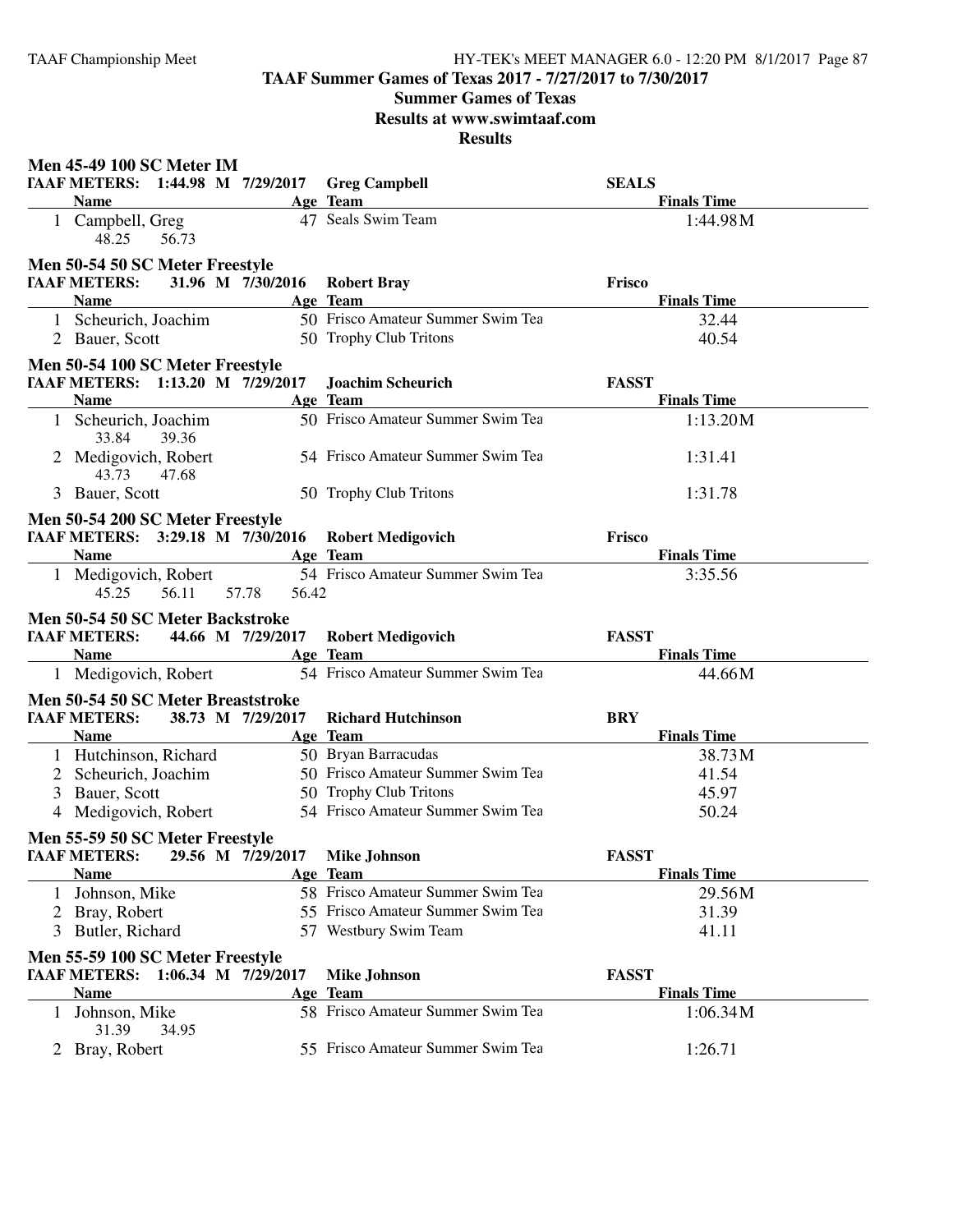**TAAF Summer Games of Texas 2017 - 7/27/2017 to 7/30/2017**

**Summer Games of Texas**

**Results at www.swimtaaf.com**

| (Men 55-59 100 SC Meter Freestyle)<br><b>Name</b>                                   |                   | Age Team                          | <b>Finals Time</b> |
|-------------------------------------------------------------------------------------|-------------------|-----------------------------------|--------------------|
| 3 Butler, Richard                                                                   |                   | 57 Westbury Swim Team             | 1:34.11            |
| 38.63<br>55.48                                                                      |                   |                                   |                    |
| Men 55-59 200 SC Meter Freestyle                                                    |                   |                                   |                    |
| TAAF METERS: 2:31.96 M 7/29/2017                                                    |                   | <b>Mike Johnson</b>               | <b>FASST</b>       |
| <b>Name</b>                                                                         |                   | Age Team                          | <b>Finals Time</b> |
| 1 Johnson, Mike<br>34.00                                                            | 37.61 39.99 40.36 | 58 Frisco Amateur Summer Swim Tea | 2:31.96M           |
| Men 55-59 50 SC Meter Backstroke                                                    |                   |                                   |                    |
| <b>TAAF METERS:</b>                                                                 | 37.30 M 7/29/2017 | <b>Mike Johnson</b>               | <b>FASST</b>       |
| <b>Name</b>                                                                         |                   | Age Team                          | <b>Finals Time</b> |
| 1 Johnson, Mike                                                                     |                   | 58 Frisco Amateur Summer Swim Tea | 37.30M             |
| 2 Butler, Richard                                                                   |                   | 57 Westbury Swim Team             | 55.35              |
| Men 55-59 50 SC Meter Breaststroke                                                  |                   |                                   |                    |
| <b>TAAF METERS:</b>                                                                 | 38.73 M 7/29/2017 | <b>Robert Bray</b>                | <b>FASST</b>       |
| <b>Name</b>                                                                         |                   | Age Team                          | <b>Finals Time</b> |
| 1 Bray, Robert                                                                      |                   | 55 Frisco Amateur Summer Swim Tea | 38.73M             |
| 2 Butler, Richard                                                                   |                   | 57 Westbury Swim Team             | 46.98              |
| Men 55-59 50 SC Meter Butterfly                                                     |                   |                                   |                    |
| <b>TAAF METERS:</b>                                                                 | 48.51 M 7/30/2016 | <b>Richard Butler</b>             | <b>Bellaire</b>    |
| Name                                                                                |                   | Age Team                          | <b>Finals Time</b> |
| 1 Butler, Richard                                                                   |                   | 57 Westbury Swim Team             | 49.63              |
|                                                                                     |                   |                                   |                    |
| <b>Men 55-59 100 SC Meter IM</b><br>TAAF METERS: 1:54.37 M 7/30/2016 Richard Butler |                   |                                   | <b>Bellaire</b>    |
| <b>Name</b>                                                                         |                   | Age Team                          | <b>Finals Time</b> |
| 1 Butler, Richard                                                                   |                   | 57 Westbury Swim Team             | 1:56.52            |
| 55.17 1:01.35                                                                       |                   |                                   |                    |
| Men 60-64 50 SC Meter Freestyle                                                     |                   |                                   |                    |
| <b>TAAF METERS:</b> 31.90 M 7/30/2016 Joe Greenwell                                 |                   |                                   | R&R                |
| <b>Name</b>                                                                         |                   | Age Team                          | <b>Finals Time</b> |
| 1 Kelly, Robert                                                                     |                   | 63 South Belt Area "all Stars"    | 48.45              |
| Men 60-64 100 SC Meter Freestyle                                                    |                   |                                   |                    |
| TAAF METERS: 2:04.63 M 7/29/2017                                                    |                   | <b>Robert Kelly</b>               | <b>South Belt</b>  |
| <b>Name</b>                                                                         |                   | Age Team                          | <b>Finals Time</b> |
| 1 Kelly, Robert<br>52.11<br>1:12.52                                                 |                   | 63 South Belt Area "all Stars"    | 2:04.63 M          |
| Men 60-64 50 SC Meter Backstroke                                                    |                   |                                   |                    |
| TAAF METERS: 1:06.96 M 7/29/2017                                                    |                   | <b>Robert Kelly</b>               | <b>South Belt</b>  |
| <b>Name</b>                                                                         |                   | Age Team                          | <b>Finals Time</b> |
| 1 Kelly, Robert                                                                     |                   | 63 South Belt Area "all Stars"    | 1:06.96M           |
|                                                                                     |                   |                                   |                    |
| Men 60-64 50 SC Meter Breaststroke<br><b>TAAF METERS:</b>                           | 41.80 M 7/30/2016 | <b>Joe Greenwell</b>              | R&R                |
| <b>Name</b>                                                                         |                   | Age Team                          | <b>Finals Time</b> |
|                                                                                     |                   | 63 South Belt Area "all Stars"    |                    |
| 1 Kelly, Robert                                                                     |                   |                                   | 1:01.85            |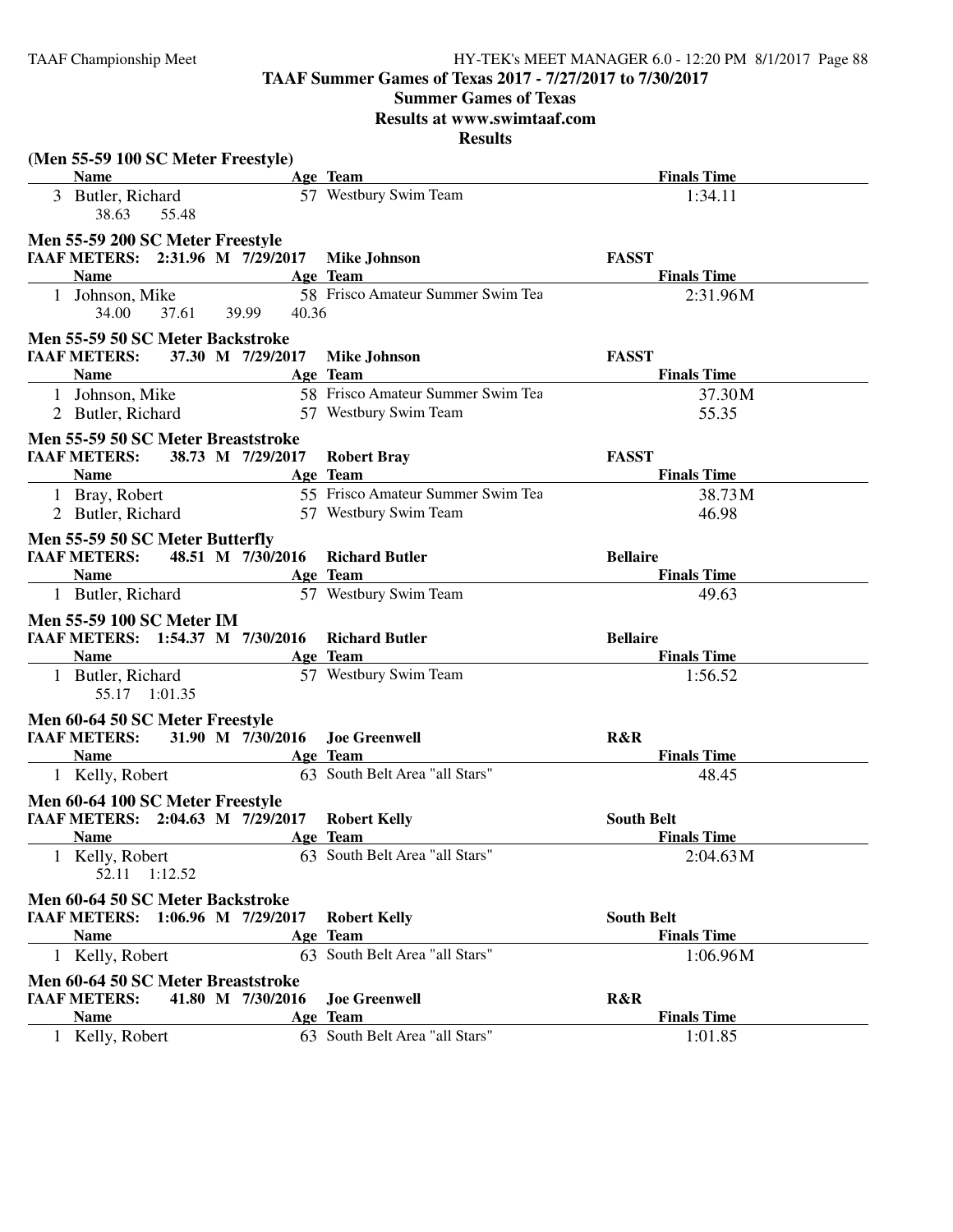**TAAF Summer Games of Texas 2017 - 7/27/2017 to 7/30/2017**

### **Summer Games of Texas**

**Results at www.swimtaaf.com**

|               | Men 18 & Over 200 SC Meter Freestyle Relay             |                                     |                                         |                                  |
|---------------|--------------------------------------------------------|-------------------------------------|-----------------------------------------|----------------------------------|
|               | TAAF METERS: 1:43.12 M 7/28/2007                       | <b>R&amp;R</b> Aquatics             |                                         | <b>R&amp;R</b> Aquatics          |
|               |                                                        |                                     | E Busby, B Bryant, D Atkinson, R Rivera | <b>Finals Time</b>               |
|               | <b>Team</b>                                            | <b>Relay</b><br>$\mathbf{A}$        |                                         |                                  |
|               | 1 Frisco Amateur Summer Swin<br>1) Peterson, Thomas 19 |                                     |                                         | 1:46.29<br>4) Gulledge, Billy 42 |
|               | 27.02<br>25.56<br>28.73                                | 2) McSwain, Zach 19<br>24.98        | 3) Brandon, Chad 21                     |                                  |
| 2             | <b>Trophy Club Tritons</b>                             | A                                   |                                         | 1:51.03                          |
|               | 1) Hutson, Trevor 22                                   | 2) Millsap, Ty 22                   | 3) Rourke, Michael 25                   | 4) Williamson, Jake 20           |
|               | 26.11<br>28.10<br>30.39                                | 26.43                               |                                         |                                  |
|               | Frisco Amateur Summer Swin                             | B                                   |                                         | 2:16.63                          |
|               | 1) Bray, Robert 55                                     | 2) Scheurich, Joachim 50            | 3) Medigovich, Robert 54                | 4) Johnson, Mike 58              |
|               | 33.35<br>31.93<br>39.80                                | 31.55                               |                                         |                                  |
|               | Men 18 & Over 200 SC Meter Medley Relay                |                                     |                                         |                                  |
|               | TAAF METERS: 1:52.34 M 7/28/2007                       | <b>R&amp;R</b> Aquatics             | <b>R&amp;R</b> Aquatics                 |                                  |
|               |                                                        |                                     | R Rivera, E Busby, B Bryant, D Atkinson |                                  |
|               | <b>Team</b>                                            | <b>Relay</b>                        |                                         | <b>Finals Time</b>               |
|               | Frisco Amateur Summer Swin                             | $\mathbf{A}$                        |                                         | 1:58.75                          |
|               | 1) Peterson, Thomas 19                                 | 2) McSwain, Zach 19                 | 3) Brandon, Chad 21                     | 4) Johnson, Mike 58              |
|               | 32.41<br>26.46<br>30.46                                | 29.42                               |                                         |                                  |
|               | <b>Trophy Club Tritons</b>                             | $\mathbf{A}$                        |                                         | 2:07.22                          |
|               | 1) Williamson, Jake 20                                 | 2) Hutson, Trevor 22                | 3) Rourke, Michael 25                   | 4) Millsap, Ty 22                |
|               | 34.87<br>38.31<br>27.91                                | 26.13                               |                                         |                                  |
| 3             | South Belt Area "all Stars"                            | $\mathbf{A}$                        |                                         | 2:20.51                          |
|               | 1) Castillo, Marco 18                                  | 2) Morgan, Tristan 19               | 3) Melo, Clayton 22                     | 4) Mauk, Derrick 40              |
|               | 38.99<br>34.88<br>35.49                                | 31.15                               |                                         |                                  |
|               | 4 Frisco Amateur Summer Swin                           | B                                   |                                         | 2:38.87                          |
|               | 1) Scheurich, Joachim 50                               | 2) Bray, Robert 55                  | 3) Gulledge, Billy 42                   | 4) Medigovich, Robert 54         |
|               | 43.87<br>17.05<br>26.19                                | 1:11.76                             |                                         |                                  |
|               | Mixed 15-17 100 SC Meter Freestyle Relay               |                                     |                                         |                                  |
|               | <b>TAAF METERS:</b><br>51.98 M 7/29/2016               | <b>Tuloso-Midway</b>                |                                         | <b>Tuloso-Midway</b>             |
|               |                                                        | D Garcia, R Turner, A Land, T Garza |                                         |                                  |
|               | <b>Team</b>                                            | <b>Relay</b>                        |                                         | <b>Finals Time</b>               |
|               | <b>Trophy Club Tritons</b>                             | $\mathbf{A}$                        |                                         | 53.42                            |
|               | 1) Caerbert, Ryan M17                                  | 2) Mounce, Nick M17                 | 3) Nickler, Samantha W15                | 4) Irwin, Audrey W15             |
|               | 29.17<br>24.25                                         |                                     |                                         |                                  |
|               | 2 Seals Swim Team                                      | A                                   |                                         | 53.46                            |
|               | 1) Roach, Mikayla W15                                  | 2) Nichols, Gabe M15                | 3) Delaney, Jonah M16                   | 4) Brawner, Kinsey W16           |
|               | 27.63<br>25.83                                         |                                     |                                         |                                  |
| 3             | <b>Flower Mound Blue Fins</b>                          | A                                   |                                         | 56.99                            |
|               | 1) Cabezas-Adaro, Francisco M2) Velasco, Luisa W16     |                                     | 3) Alvey, Rachel W16                    | 4) Payne, Jonathan M15           |
|               | 27.02<br>29.97<br><b>Terrell Tiger Sharks</b>          | A                                   |                                         | 58.43                            |
| 4             | 1) Santibanez, Benjamin M17 2) Fishburn, Ellyse W15    |                                     | 3) Craft, Cadey W16                     |                                  |
|               | 29.76<br>28.67                                         |                                     |                                         | 4) Carrasco, Ivan M15            |
| $\mathcal{L}$ | Tuloso-Midway Hurricanes                               | A                                   |                                         | 1:01.94                          |
|               | 1) Ramirez, Jacob M15                                  | 2) Grossman, Emily W15              | 3) Rodriguez, Audrey W17                | 4) Gonzales, Xavier M15          |
|               | 30.03<br>31.91                                         |                                     |                                         |                                  |
| $---$         | Bay City Swim Team                                     | A                                   |                                         | DQ                               |
|               | 1) Attaway, Sarah W17                                  | 2) Durio, Trey M17                  | 3) Orsak, Landon M17                    | 4) Sliva, Hannah W16             |
|               |                                                        |                                     |                                         |                                  |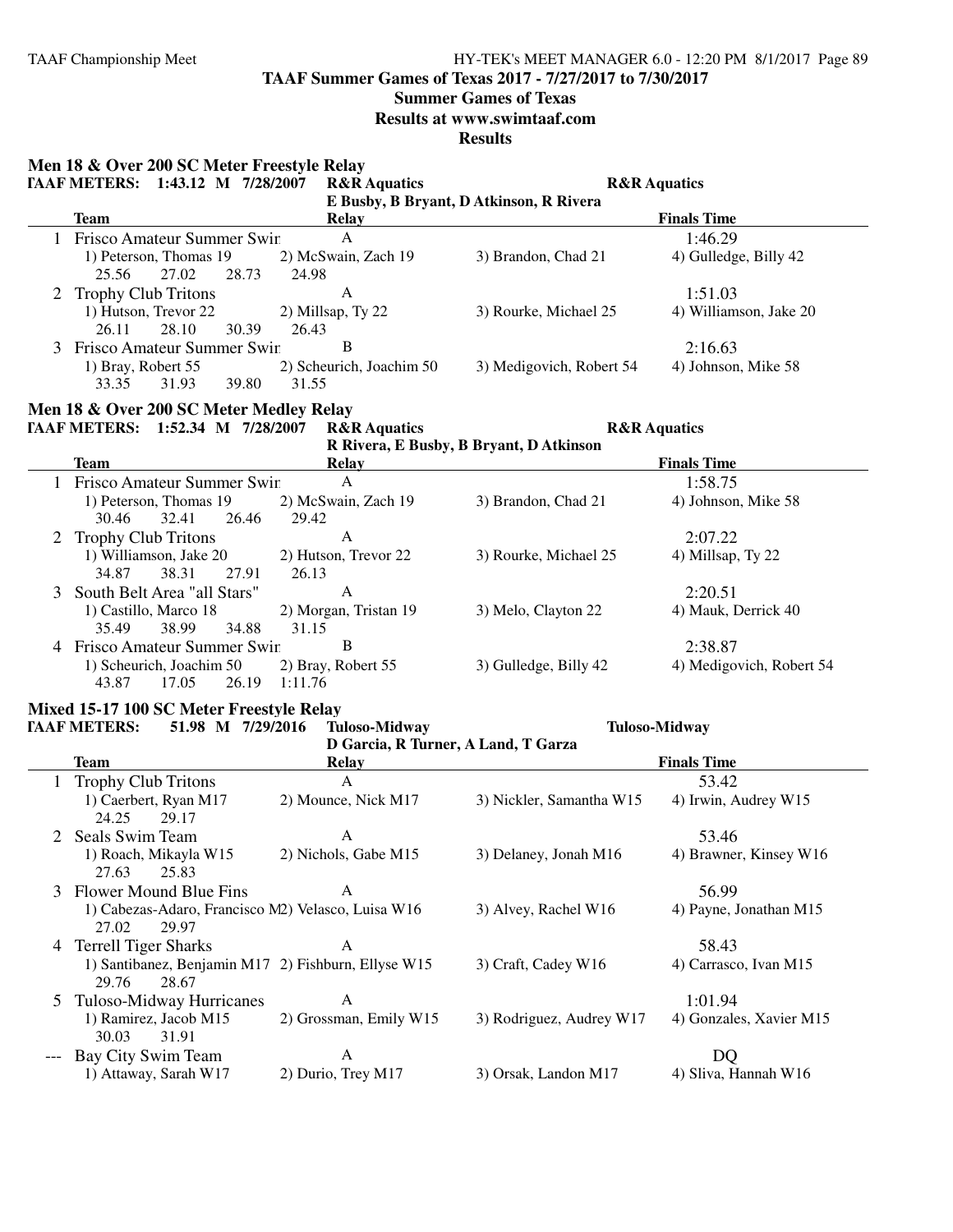**TAAF Summer Games of Texas 2017 - 7/27/2017 to 7/30/2017**

#### **Summer Games of Texas**

**Results at www.swimtaaf.com**

**Results**

**Mixed 15-17 200 SC Meter Freestyle Relay**

|          | <b>TAAF METERS:</b><br>1:54.23 M 7/28/2017                                                                                                                                                           | <b>Landa Park Dolphins</b>                                                                          | <b>LPD</b>                                  |                                                                        |
|----------|------------------------------------------------------------------------------------------------------------------------------------------------------------------------------------------------------|-----------------------------------------------------------------------------------------------------|---------------------------------------------|------------------------------------------------------------------------|
|          |                                                                                                                                                                                                      |                                                                                                     | K Youngblood, S Counley, A Schultz, L Davis |                                                                        |
|          | <b>Team</b>                                                                                                                                                                                          | <b>Relay</b>                                                                                        |                                             | <b>Finals Time</b>                                                     |
|          | Landa Park Dolphins                                                                                                                                                                                  | $\mathbf{A}$                                                                                        |                                             | 1:54.23 M                                                              |
|          | 1) Youngblood, Keaton M15                                                                                                                                                                            | 2) Counley, Sydnie W16                                                                              | 3) Schultz, Asilyn W17                      | 4) Davis, Luke M16                                                     |
|          | 30.11<br>27.82<br>31.06                                                                                                                                                                              | 25.24                                                                                               |                                             |                                                                        |
| 2        | Bay City Swim Team                                                                                                                                                                                   | A                                                                                                   |                                             | 1:56.35                                                                |
|          | 1) Durio, Trey M17                                                                                                                                                                                   | 2) Howell, Zackary M16                                                                              | 3) Attaway, Sarah W17                       | 4) Vargas, Faith W16                                                   |
|          | 28.87<br>30.56<br>31.38                                                                                                                                                                              | 25.54                                                                                               |                                             |                                                                        |
| 3        | Seals Swim Team                                                                                                                                                                                      | A                                                                                                   |                                             | 1:57.29                                                                |
|          | 1) Roach, Mikayla W15                                                                                                                                                                                | 2) Delaney, Jonah M16                                                                               | 3) Buchanan, Avery W15                      | 4) Martchenke, Ethan M16                                               |
|          | 28.89<br>30.35<br>31.83                                                                                                                                                                              | 26.22                                                                                               |                                             |                                                                        |
|          | 4 Trophy Club Tritons                                                                                                                                                                                | $\mathbf{A}$                                                                                        |                                             | 1:57.68                                                                |
|          | 1) Hackler, Christopher M15                                                                                                                                                                          | 2) Irwin, Clark M15                                                                                 | 3) Nickler, Samantha W15                    | 4) Phan, Kaly W15                                                      |
|          | 27.19<br>28.57<br>29.68                                                                                                                                                                              | 32.24                                                                                               |                                             |                                                                        |
|          | Lake Jackson Swim Team                                                                                                                                                                               | A                                                                                                   |                                             | 1:58.59                                                                |
|          | 1) Alford, Jordan W17                                                                                                                                                                                | 2) Fattig, Brendan M17                                                                              | 3) Logan, Landon M15                        | 4) Tran, Vivie W16                                                     |
|          | 27.68<br>32.27<br>28.26                                                                                                                                                                              | 30.38                                                                                               |                                             |                                                                        |
| 6        | Alice Swim Team                                                                                                                                                                                      | $\mathbf{A}$                                                                                        |                                             | 2:00.30                                                                |
|          | 1) Ramon, Alyssa W17                                                                                                                                                                                 | 2) Hayslip, Hannah W17                                                                              | 3) Arizpe, Nathan M15                       | 4) Lara, Matthew M17                                                   |
|          | 27.36<br>36.44<br>28.46                                                                                                                                                                              | 28.04                                                                                               |                                             |                                                                        |
|          | Flower Mound Blue Fins                                                                                                                                                                               | $\mathbf{A}$                                                                                        |                                             | 2:06.74                                                                |
|          | 1) Rivera, Andrew M15                                                                                                                                                                                | 2) Vu, Vivian W16                                                                                   | 3) Velasco, Luisa W16                       | 4) Cabezas-Adaro, Francisco M                                          |
|          | 31.19<br>35.62<br>29.80                                                                                                                                                                              | 30.13                                                                                               |                                             |                                                                        |
| 8        | McAllen                                                                                                                                                                                              | $\mathbf{A}$                                                                                        |                                             | 2:08.14                                                                |
|          | 1) Acevedo, Nicolas M15                                                                                                                                                                              | 2) Garza, Samantha W16                                                                              | 3) Lozano, Pete M15                         | 4) Salasar, Charleen W16                                               |
|          | 38.66<br>28.24<br>32.81                                                                                                                                                                              | 28.43                                                                                               |                                             |                                                                        |
| 9        | <b>Bryan Barracudas</b>                                                                                                                                                                              | $\mathbf{A}$                                                                                        |                                             | 2:11.71                                                                |
|          | 1) Rudd, K'Lee W15                                                                                                                                                                                   | 2) Fleming, Gracen W15                                                                              | 3) Hutchinson, Rebecca W16                  | 4) Coppernoll, Joel M17                                                |
|          |                                                                                                                                                                                                      |                                                                                                     |                                             |                                                                        |
|          |                                                                                                                                                                                                      |                                                                                                     |                                             |                                                                        |
|          |                                                                                                                                                                                                      |                                                                                                     |                                             |                                                                        |
|          |                                                                                                                                                                                                      |                                                                                                     |                                             |                                                                        |
|          |                                                                                                                                                                                                      |                                                                                                     |                                             |                                                                        |
|          |                                                                                                                                                                                                      |                                                                                                     |                                             |                                                                        |
|          |                                                                                                                                                                                                      |                                                                                                     |                                             |                                                                        |
| 10<br>11 | 31.02<br>39.21<br>34.51<br><b>Terrell Tiger Sharks</b><br>1) Theriot, Nicholas M15<br>1:09.43<br>34.25<br>32.86<br>South Belt Area "all Stars"<br>1) Vasquez, Alfredo M17<br>39.82<br>33.01<br>33.36 | 26.97<br>$\mathbf{A}$<br>2) Fishburn, Ellyse W15<br>$\mathbf{A}$<br>2) Vargas, Michael M15<br>31.37 | 3) Craft, Cadey W16<br>3) Perez, Alexa W16  | 2:16.54<br>4) Carrasco, Ivan M15<br>2:17.56<br>4) Dutton, Kimberly W15 |

#### **Mixed 15-17 200 SC Meter Medley Relay**

L,

**TAAF METERS: 2:02.40 M 7/29/2016 Pharr Phast Swim Club Pharr**

**L Wisby, J Velasquez, J Velasquez, J Worley**

| <b>Team</b>                 | Relay                    |                         | <b>Finals Time</b>     |
|-----------------------------|--------------------------|-------------------------|------------------------|
| Seals Swim Team             | A                        |                         | 2:05.38                |
| 1) Brawner, Kinsey W16      | 2) Martchenke, Ethan M16 | 3) Cummins, Charles M17 | 4) Buchanan, Avery W15 |
| 27.73<br>35.35<br>33.66     | 28.64                    |                         |                        |
| 2 Lake Jackson Swim Team    | А                        |                         | 2:08.04                |
| 1) Alford, Jordan W17       | 2) Fattig, Brendan M17   | 3) Logan, Landon M15    | 4) Tran, Vivie W16     |
| 32.09<br>30.05<br>35.90     | 30.00                    |                         |                        |
| 3 Mission Marlins Swim Team | А                        |                         | 2:15.07                |
| 1) Castillo, Karla W16      | 2) Benavides, Bianca W17 | 3) Garza, Alvaro M15    | 4) Herrera, Jae M16    |
| 39.95<br>29.36<br>37.64     | 28.12                    |                         |                        |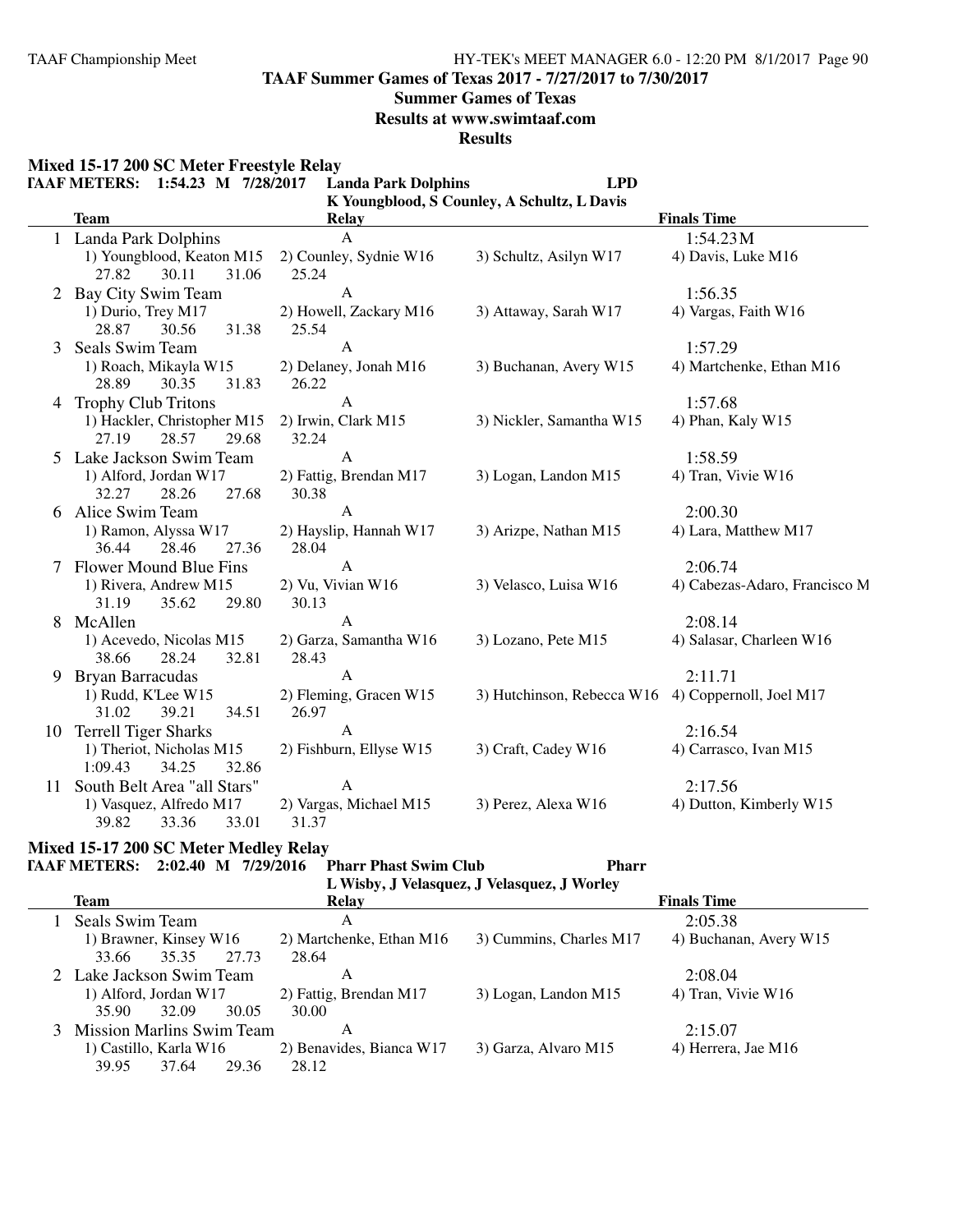**TAAF Summer Games of Texas 2017 - 7/27/2017 to 7/30/2017**

#### **Summer Games of Texas**

**Results at www.swimtaaf.com**

**Results**

### **(Mixed 15-17 200 SC Meter Medley Relay)**

|    | Team                             | <b>Relay</b>            |                                                    | <b>Finals Time</b>    |
|----|----------------------------------|-------------------------|----------------------------------------------------|-----------------------|
| 4  | <b>Mission Marlins Swim Team</b> | B                       |                                                    | 2:15.92               |
|    | 1) Marquez, Sarah W15            | 2) Peacock, Walker M16  | 3) Singh, Luke M15                                 | 4) Guzman, Nina W15   |
|    | 28.61<br>34.50<br>40.52          | 32.29                   |                                                    |                       |
| 5. | Alice Swim Team                  | A                       |                                                    | 2:18.46               |
|    | 1) Arizpe, Nathan M15            | 2) Lara, Matthew M17    | 3) Hayslip, Hannah W17                             | 4) Ramon, Alyssa W17  |
|    | 36.13<br>30.82<br>36.29          | 35.22                   |                                                    |                       |
| 6  | Bay City Swim Team               | A                       |                                                    | 2:18.91               |
|    | 1) Sliva, Hannah W16             | 2) Howell, Zackary M16  | 3) Orsak, Landon M17                               | 4) Vargas, Faith W16  |
|    | 36.75<br>40.57<br>31.27          | 30.32                   |                                                    |                       |
|    | Bryan Barracudas                 | A                       |                                                    | 2:25.87               |
|    | 1) Rudd, K'Lee W15               | 2) Fleming, Gracen W15  | 3) Hutchinson, Rebecca W16 4) Coppernoll, Joel M17 |                       |
|    | 38.72<br>40.12<br>40.74          | 26.29                   |                                                    |                       |
| 8  | <b>Terrell Tiger Sharks</b>      | A                       |                                                    | 2:30.07               |
|    | 1) Theriot, Nicholas M15         | 2) Fishburn, Ellyse W15 | 3) Santibanez, Benjamin M17 4) Craft, Cadey W16    |                       |
|    | 34.57<br>36.67<br>43.93          | 34.90                   |                                                    |                       |
| 9  | South Belt Area "all Stars"      | A                       |                                                    | 2:31.93               |
|    | 1) Vargas, Michael M15           | 2) Dutton, Kimberly W15 | 3) Vasquez, Alfredo M17                            | 4) Perez, Alexa W16   |
|    | 46.76<br>36.76<br>34.38          | 34.03                   |                                                    |                       |
| 10 | Tuloso-Midway Hurricanes         | $\overline{A}$          |                                                    | 2:38.34               |
|    | 1) Rodriguez, Audrey W17         | 2) Grossman, Emily W15  | 3) Gonzales, Xavier M15                            | 4) Ramirez, Jacob M15 |
|    | 42.21<br>43.33<br>44.67          | 28.13                   |                                                    |                       |

## **Mixed 18 & Over 100 SC Meter Freestyle Relay**

**TAAF METERS: 48.79 M 7/29/2017 Frisco Amateur Summer Swim Tea FASST**

|    | J Long, T Peterson, C Brandon, J Turlington   |                         |                                                       |                          |  |  |  |  |
|----|-----------------------------------------------|-------------------------|-------------------------------------------------------|--------------------------|--|--|--|--|
|    | <b>Team</b>                                   | Relay                   |                                                       | <b>Finals Time</b>       |  |  |  |  |
|    | Frisco Amateur Summer Swin                    | A                       |                                                       | 48.79M                   |  |  |  |  |
|    | 1) Long, Jennifer W20<br>24.42<br>24.37       | 2) Peterson, Thomas M19 | 3) Brandon, Chad M21                                  | 4) Turlington, Jamie W19 |  |  |  |  |
| 2  | Bay City Swim Team                            | A                       |                                                       | 54.05                    |  |  |  |  |
|    | 1) Nava, Blythe W24<br>25.01<br>29.04         | 2) Orsak, Lauren W18    | 3) Orsak, Mehgan W18                                  | 4) Wilkins, Matthew M19  |  |  |  |  |
| 3  | Bryan Barracudas                              | A                       |                                                       | 58.39                    |  |  |  |  |
|    | 1) Hutchinson, Jennifer W44<br>29.96<br>28.43 | 2) O'Brien, Regan W18   | 3) Hutchinson, Matthew M19 4) Hutchinson, Richard M50 |                          |  |  |  |  |
| 4  | Frisco Amateur Summer Swin                    | B                       |                                                       | 58.88                    |  |  |  |  |
|    | 1) Gulledge, Billy M42<br>31.17<br>27.71      | 2) Hammons, Kathryn W46 | 3) McSwain, Zach M19                                  | 4) Lewis, Ginny W39      |  |  |  |  |
| 5. | Alice Swim Team                               | A                       |                                                       | 59.16                    |  |  |  |  |
|    | 1) Nisimblat, Carolina W38<br>33.75<br>25.41  | 2) Hoffman, Jenna W38   | 3) Nisimblat, Erick M47                               | 4) Perez, Aaren M18      |  |  |  |  |
| 6  | Denison Dolphins                              | A                       |                                                       | 1:09.98                  |  |  |  |  |
|    | 1) Riedl, Barbara W71<br>35.44<br>34.54       | 2) Smith, Dorothy W42   | 3) Suarez, Rafael M19                                 | 4) Haskett, Ariel W20    |  |  |  |  |
|    | <b>Westbury Swim Team</b>                     | A                       |                                                       | 1:16.28                  |  |  |  |  |
|    | 1) Weber, Brenda W47<br>43.57<br>32.71        | 2) Jones, Vanarthur M22 | 3) Butler, Richard M57                                | 4) Fossan, Kathleen W39  |  |  |  |  |